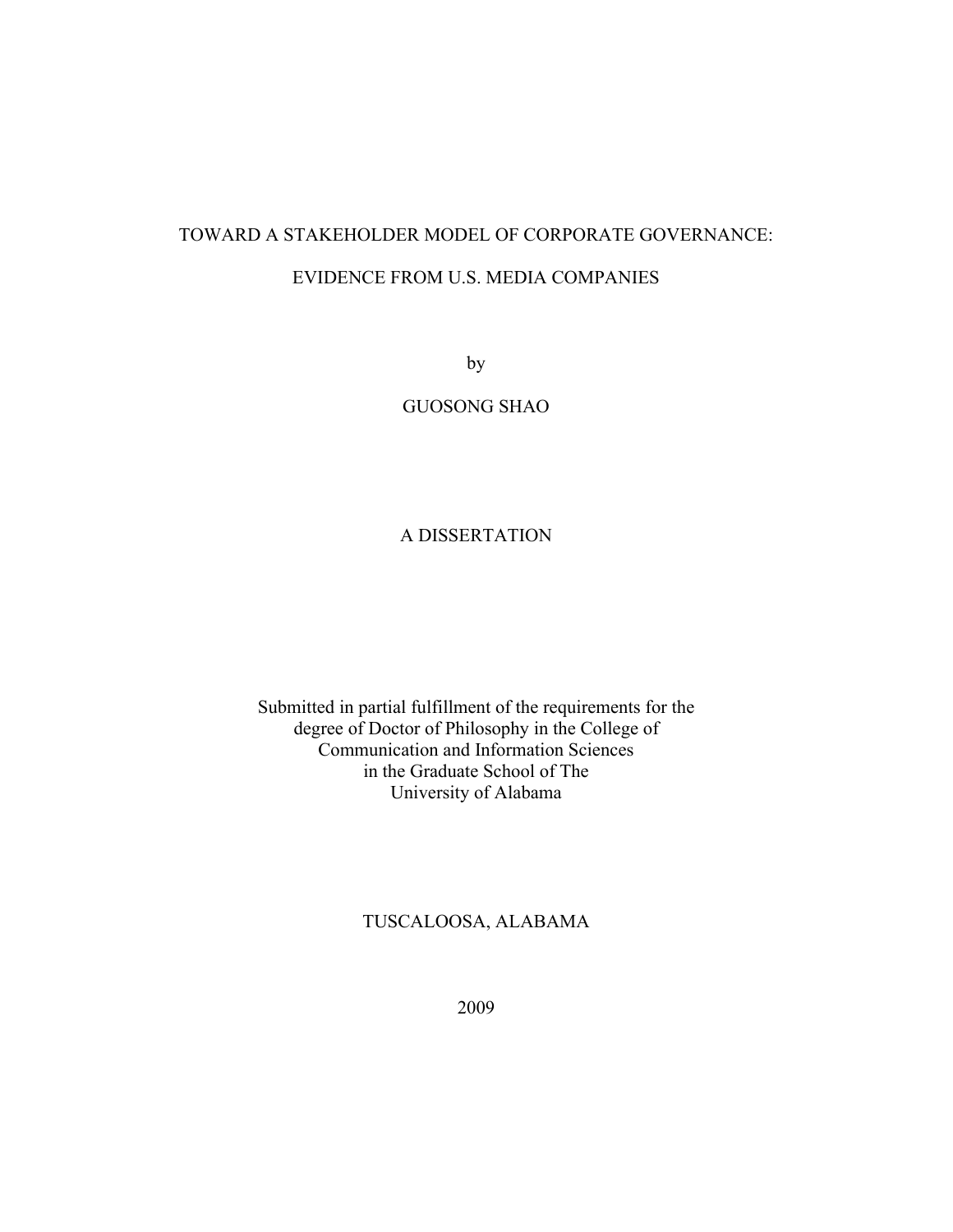Copyright Guosong Shao 2009 ALL RIGHTS RESERVED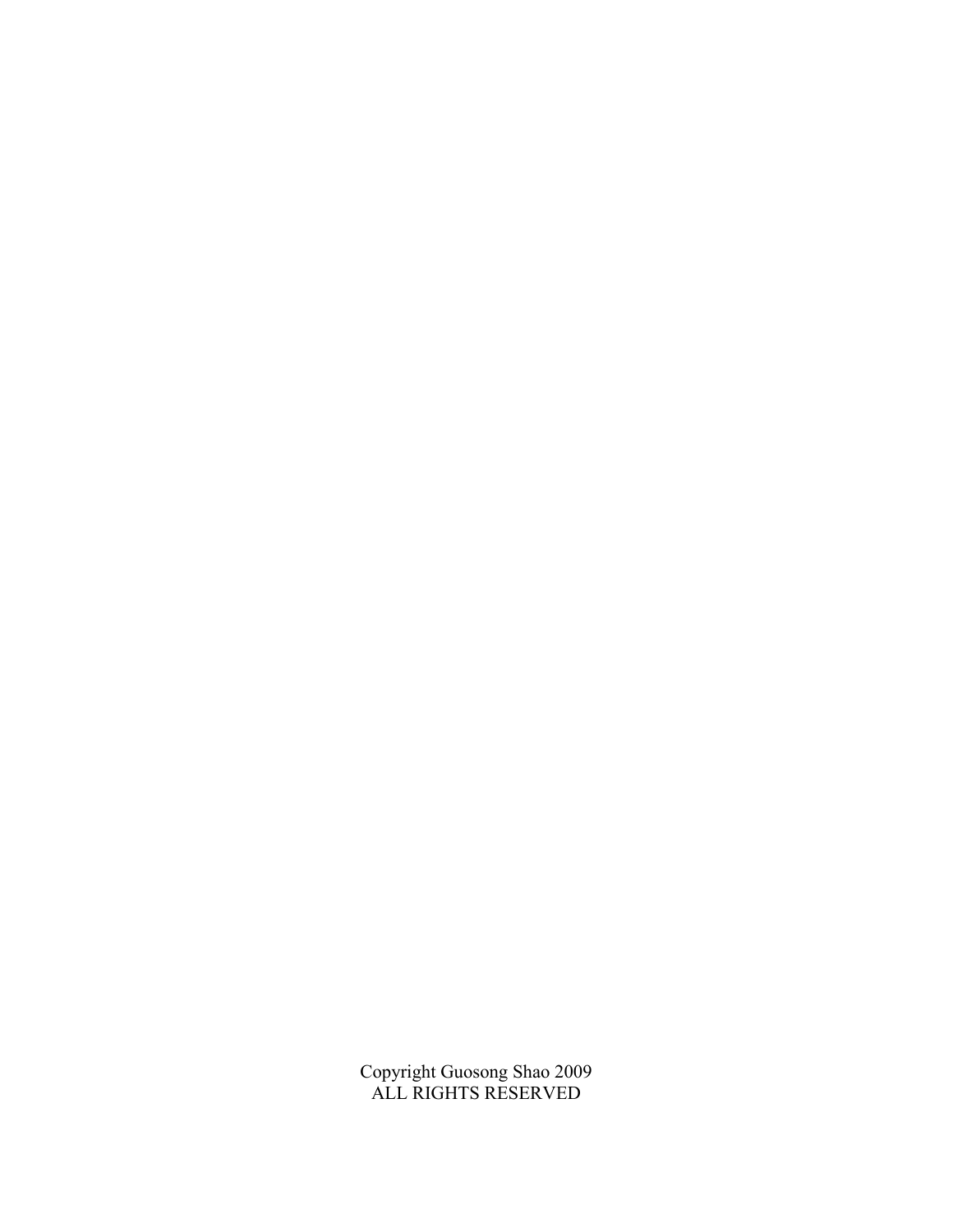#### **ABSTRACT**

It has been widely recognized that corporate governance can play a key role in improving corporate performance. When implementing various governance mechanisms, however, corporations must address a fundamental question: should corporate governance focus on protecting the interests of only shareholders or should corporate governance expand its focus and consider the interests of other groups? While agency theory asserts that the exclusive focus of corporate governance is to ensure the interests of shareholders, stakeholder theory proposes that corporations should serve all groups or individuals who have a stake in the corporation. Like that of other industries, corporate governance of media industries has generally followed the agency model of maximizing shareholder wealth. But the weakness and failure of such a model in recent years suggest that it may be meaningful to approach the issue from an alternative, stakeholder perspective.

Focusing on 75 publicly traded media companies continuously filed with the U.S. Securities Exchange Commission between 2004 and 2007, this dissertation examined the effects of ownership structure, board structure, compensation structure, and takeover control on corporate performance. It found that stakeholder-oriented governance mechanisms, including reduced institutional ownership, increased insider ownership, enlarged board representativeness, increased board interlocks, fixed compensation for CEO and directors, and certain takeover controls like dual class shares and poison pills, were positively associated with media firms' performance. This dissertation thus suggested that corporate governance of media companies go beyond the pure shareholder-maximization goal and consider the interests of such stakeholders

ii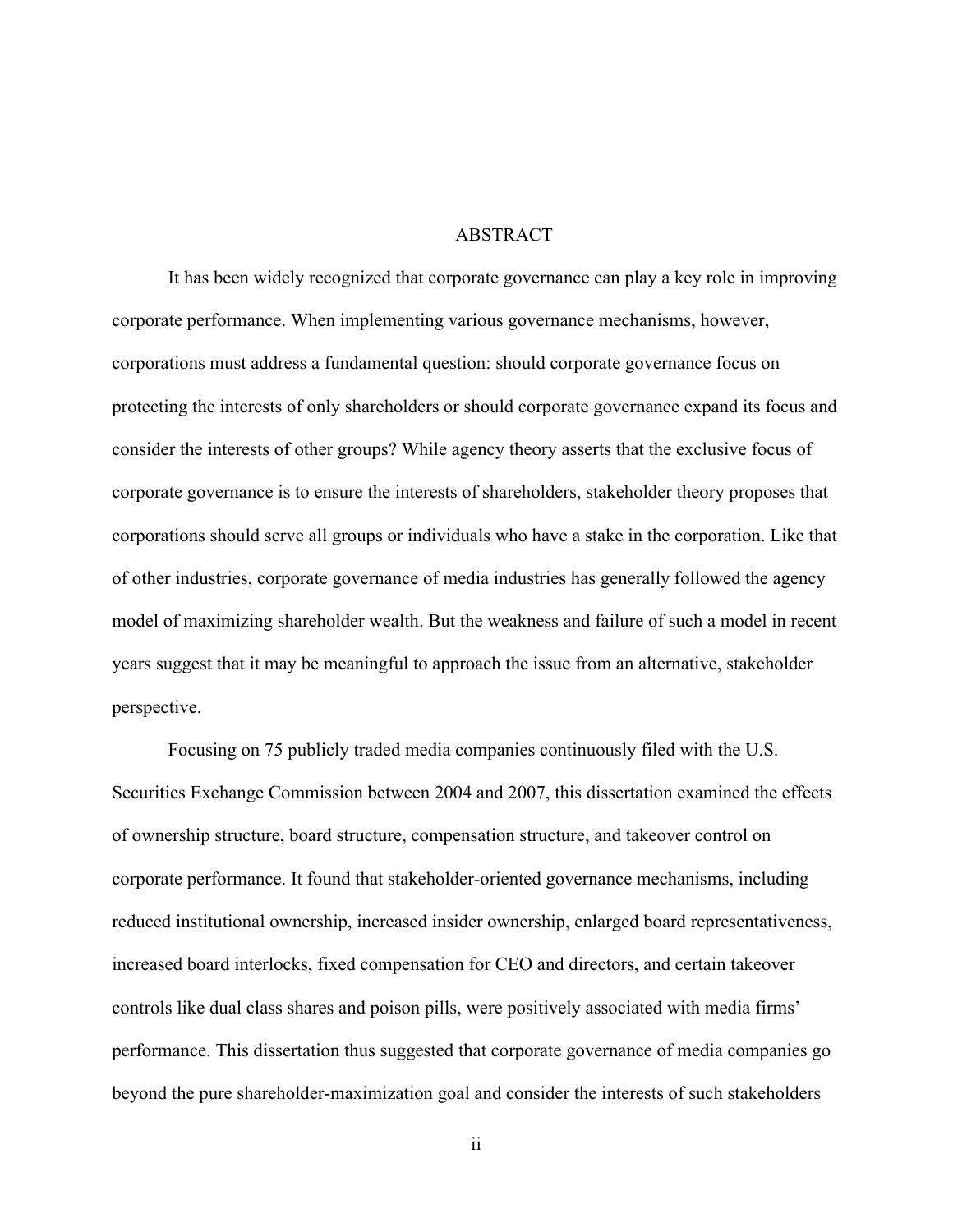as employees, audience, and local communities because the stakeholder approach was not only socially desirable but also economically efficient.

This dissertation theoretically contributed: (1) to the media management literatures through offering a systematic examination on the governance mechanisms of media companies; (2) to the stakeholder perspective through opening up a new and empirical line of inquiry; and (3) to the corporate governance research through challenging its traditional shareholdermaximizing paradigm. Moreover, this dissertation had important implications for media practitioners and regulators since it proposed and verified a number of better governance mechanisms that can be put into practice.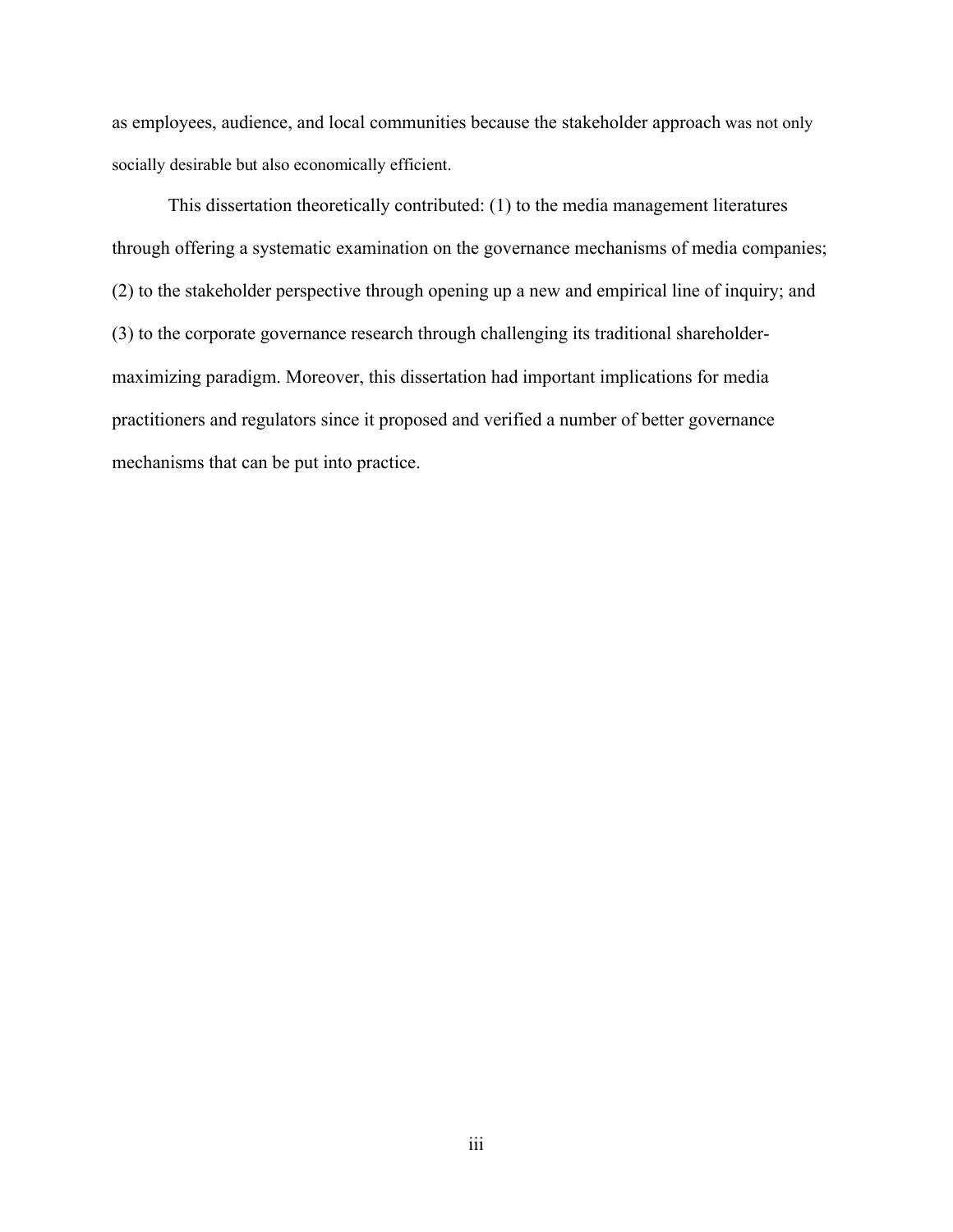# LIST OF ABBREVIATIONS AND SYMBOLS

| Probability associated with the occurrence under the null hypothesis of a value as |
|------------------------------------------------------------------------------------|
| extreme as or more extreme than the observed value                                 |

- r Pearson product-moment correlation
- ROA Return on assets
- ROE Return on equity
- S.D. Standard deviation
- SGR Sustainable growth rate
- t Computed value of t test
- < Less than
- % Percentage
- # Number of observation cases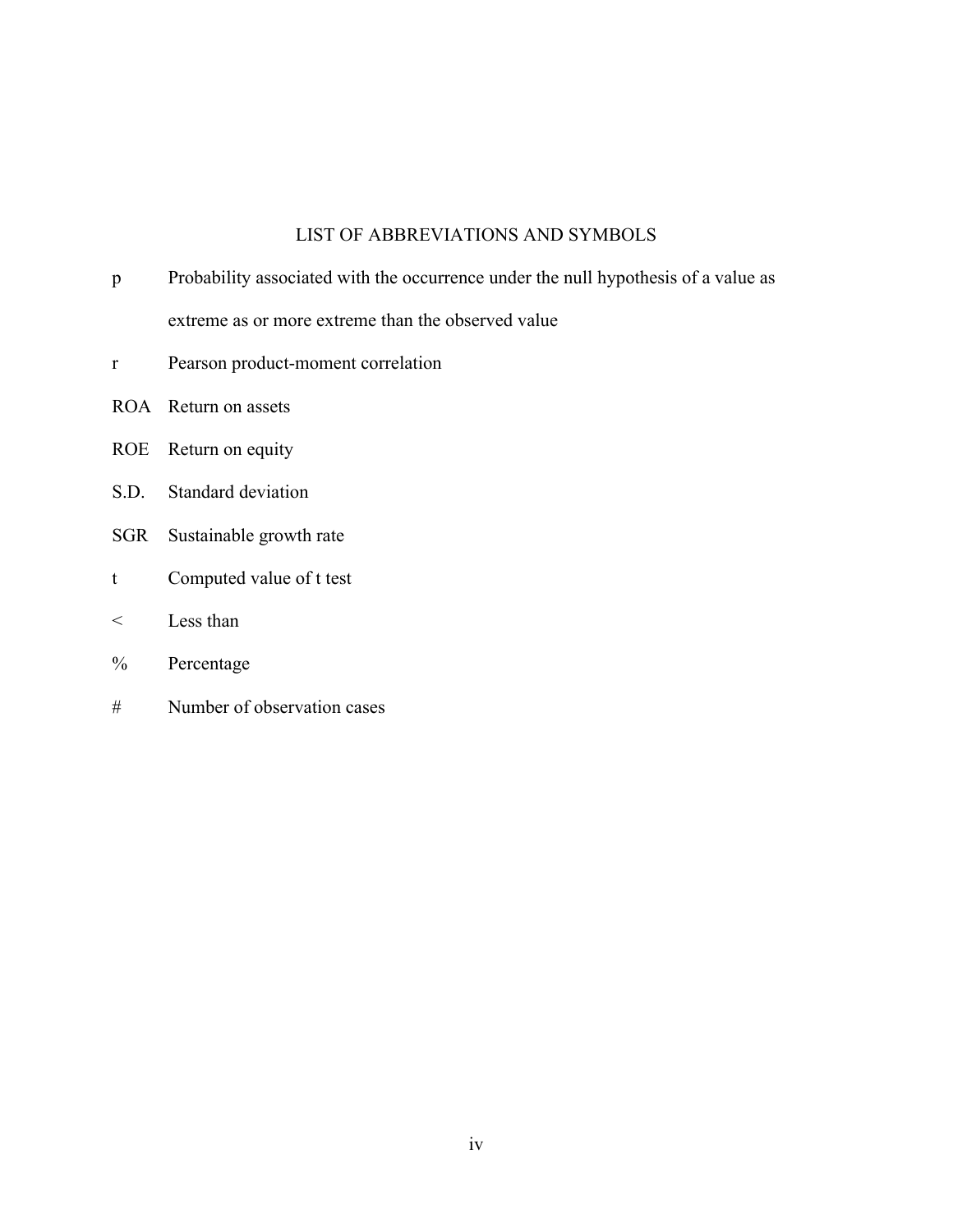#### ACKNOWLEDGEMENTS

Time flies. I never understand this more deeply than today. I still remember the first day, August 9, 2000, when I came to the United States. Just a blink -- almost nine years have passed. Fortunately enough, I still have a chance to wrap up my doctoral program and write down the following acknowledgements.

I would first like to acknowledge my program and dissertation advisor, Dr. Shuhua Zhou. I am honored to consider him as an invaluable friend whose door was always open to me and whose direction has enabled me to enter the academic world smoothly and joyfully. I also thank the rest of my dissertation committee as well: Drs. Bruce Berger, Gary Copeland, James Leeper, and Yorgo Pasadeos. Their time, expertise, energy, and kindness are extremely appreciated, and I am definitely fortunate to count them as members of the committee.

I am very grateful to Dr. Dolf Zillmann, who accepted me into the communication doctoral program at UA nine years ago so that I could start an amazing journey in the States. I also wish to thank Dr. Jennings Bryant, who generously gave me a "comeback kid" chance so that I could continue and finish my doctoral program at the same place. I also thank Dr. Bryant for his great teaching, which has put me in a better position to manage my scholarly life. For additional guidance, I acknowledge Mrs. Diane Shaddix. For family-like companion, I acknowledge my adopting family in Tuscaloosa, Bob and Becky Sandel.

Furthermore, there is my family in China. Though I haven't seen them for a long time, my father Shao Tongxiang, my mother Chen Heying, my brother Shao Jingsong, and my sisters Shao Guorong and Shao Guofang have played a crucial part in this process and in my life. I look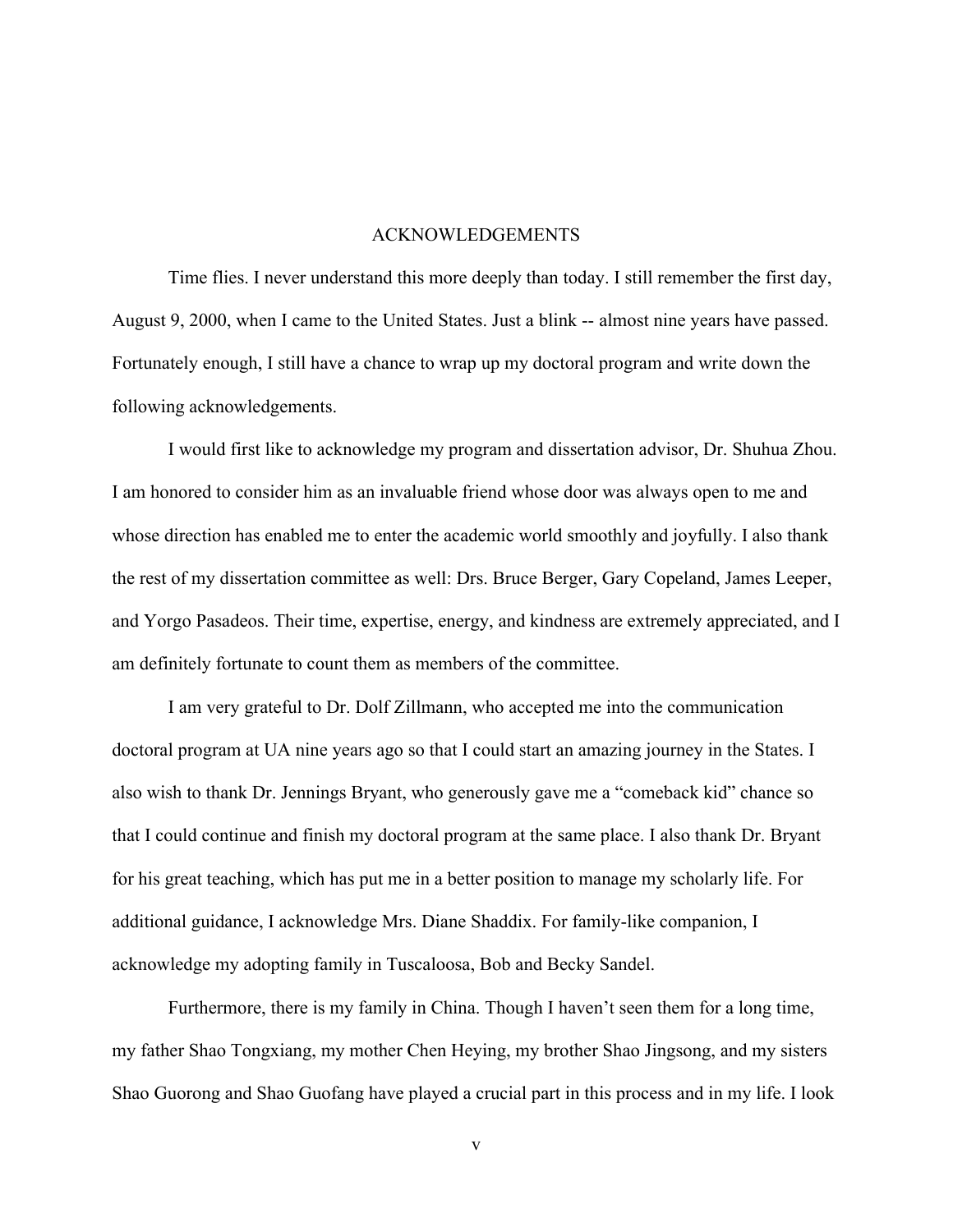forward to seeing all of them soon with little burden, some achievements, many joyful tears, and enormous gratitude for their unconditional support and love, which also helped me to become the first in my family to reach this level in education.

Words fail me in my attempt to thank my wife Zhang Ying. After many years of squandering my youthful enthusiasm, it is she who saved me from the edge of an aimless life and inspired me to pursue a promising though still uncertain future. I would never be where I am without her great sacrifice, extraordinary inspiration, unwavering faith, and devoted love. I owe her a lot and will use my lifetime to make it up to her. In addition, I wish to thank my parents-inlaw and brother-in-law for their warm encouragement and wise guidance in our new life.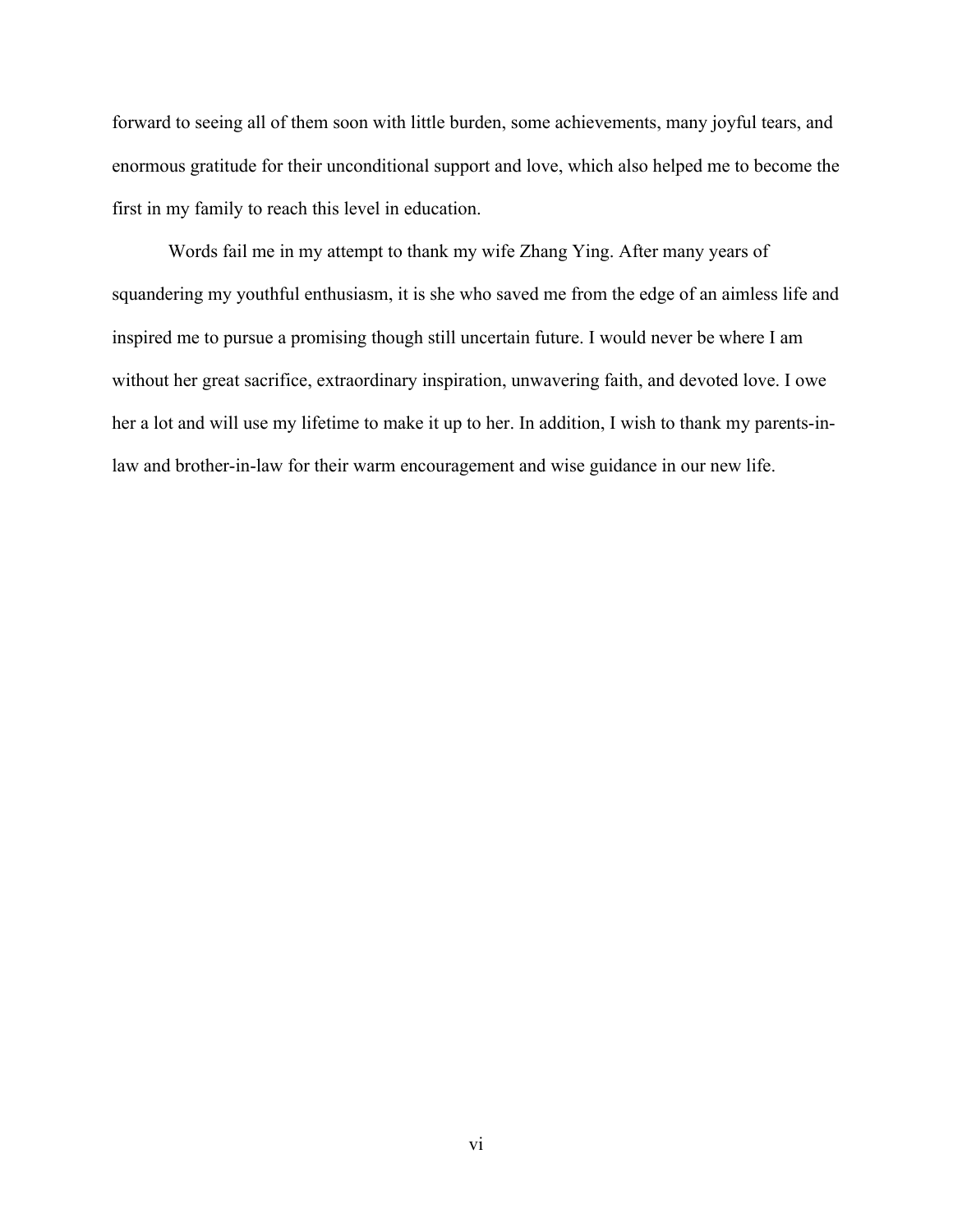# **CONTENTS**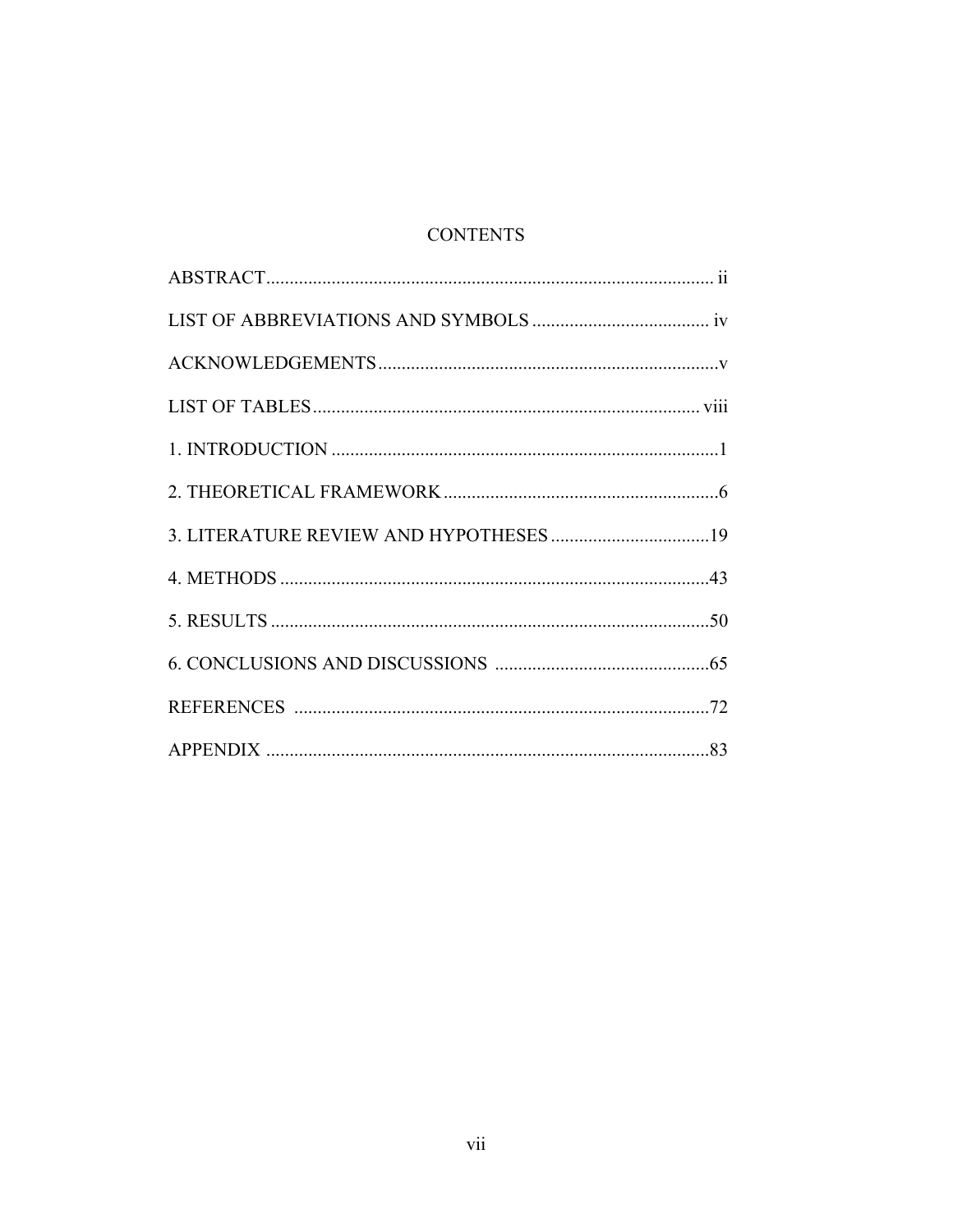# LIST OF TABLES

| 4. Summary Statistics of Ownership Structure Variables51               |
|------------------------------------------------------------------------|
|                                                                        |
|                                                                        |
|                                                                        |
| 8. Summary Statistics of Performance and Control Variables 57          |
|                                                                        |
| 10. Means and Standard Deviations of All Categorical Variables 59      |
| 11. Regression of Corporation Performance on Ownership Structure 60    |
| 12. Regression of Corporation Performance on Board Structure 61        |
| 13. Regression of Corporation Performance on Compensation Structure.62 |
| 14. Regression of Corporation Performance on Takeover Control 64       |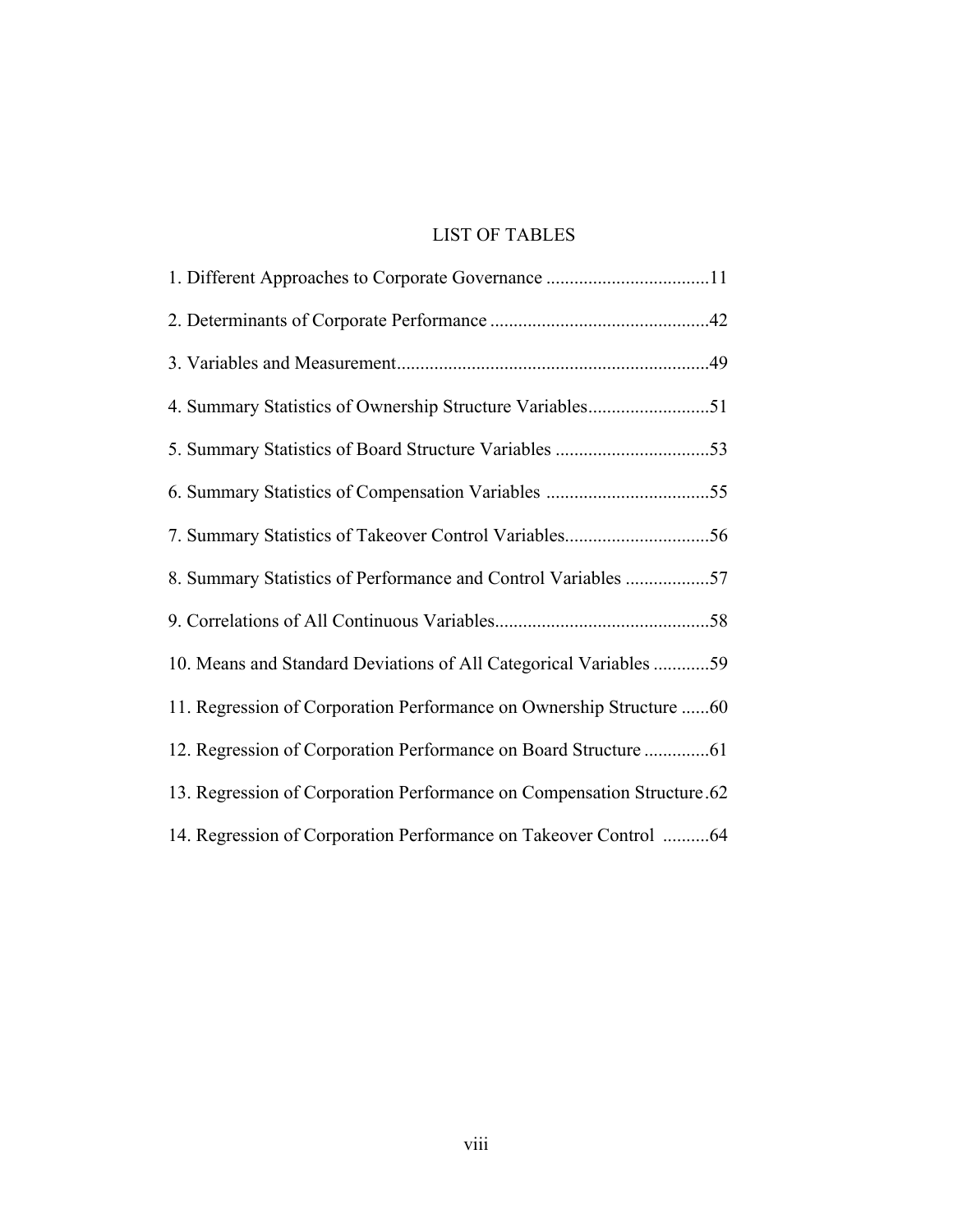#### CHAPTER 1

#### INTRODUCTION

In the past decade, corporate governance has become the focus of attention as a result of massive corporate wrongdoings. Companies like Enron, Tyco, and Global Crossing were all destructed by frauds or illegal accounting practices, and numerous executives of these companies were subject to criminal investigations (Picard, 2005). Governance failures have also been evident in media firms as well. In 2004, for instance, Time Warner paid \$510 million in fines to resolve federal probes into accounting problems at its AOL units. In the same year, Walt Disney's CEO Michael Eisner was stripped of his role as chairman after nearly half of the company's shareholders accused him of ignoring their interest and voted to oppose his reelection to the company's board. Also, many other media companies like Adelphia, Belo, and Hollinger International have experienced various shareholder activisms (see Picard, 2005).

These kinds of events have raised considerable public demand for governance reform. Indeed, almost all major developed countries have made efforts to reconsider how companies should be organized and governed (Macey & O'Hara, 2003). Academics in law, economics, management, and many other fields have also focused intensively on governance issues. Despite such a broad focus on this issue, little attention has been paid to media companies' governance. In this dissertation, I thus attempt to examine the governance system of media companies while testing a relatively new perspective on corporate governance − the stakeholder perspective.

Much of the governance debate has concentrated on such practical issues as corporate fraud, the abuse of executive power, shareholder activism, and corporate social responsibility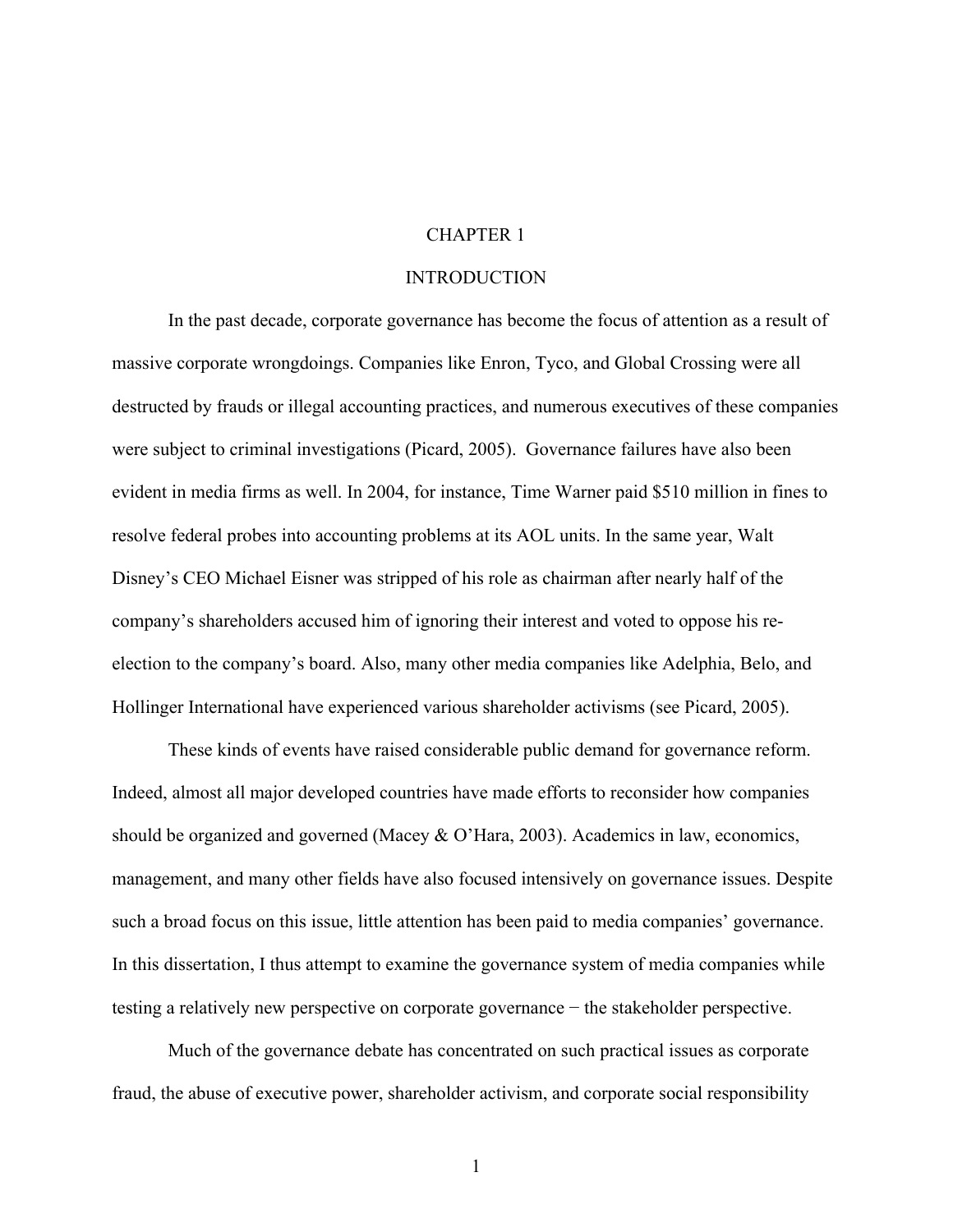(Letza, Sun, & Kirkbride, 2004). For many analysts, corporate governance is essentially about building structures, process, cultures, and systems that engender the successful operation of organizations (Keasey & Wright, 1993). Essentially, such practice debate underlies a fundamental question: should corporate governance focus on protecting the interests of stockholders alone or should it go beyond that and take into account the interests of other groups, called "stakeholders" (Macey & O'Hara, 2003)? Different perspectives on such a question result in different diagnoses of and solutions to the problems of governance practice.

The traditional shareholder perspective asserts that the exclusive focus of corporate governance should be to maximize shareholder value. If the goal of maximizing shareholder wealth conflicts with the interests of other groups, those other interests should be ignored, unless certain laws and regulations mandate the management to consider those (Macey & O'Hara, 2003). In the shareholder model, the market-based governance mechanisms like shareholder meeting, independent boards of directors, performance-based executive compensation, and the market for corporate change should be used to ensure the interests of shareholders. By contrast, the relatively new stakeholder perspective states that corporations should consider the interests of all or many stakeholders, such as employees, suppliers, customers, and local communities. Stakeholder theorists argue that the firm cannot create value if it ignores the interests of stakeholders. In practice, the active participation of stakeholders, the pursuit of long-term firm value, the trust relationship between the firm and stakeholders, and the interconnection among stakeholders are the main proposals in the stakeholder model of corporate governance.

Such distinction between shareholders and stakeholders is quite useful in analyzing the corporate governance of media companies. There is no denying that media organizations are economic institutions so that they have a basic responsibility to shareholders to make money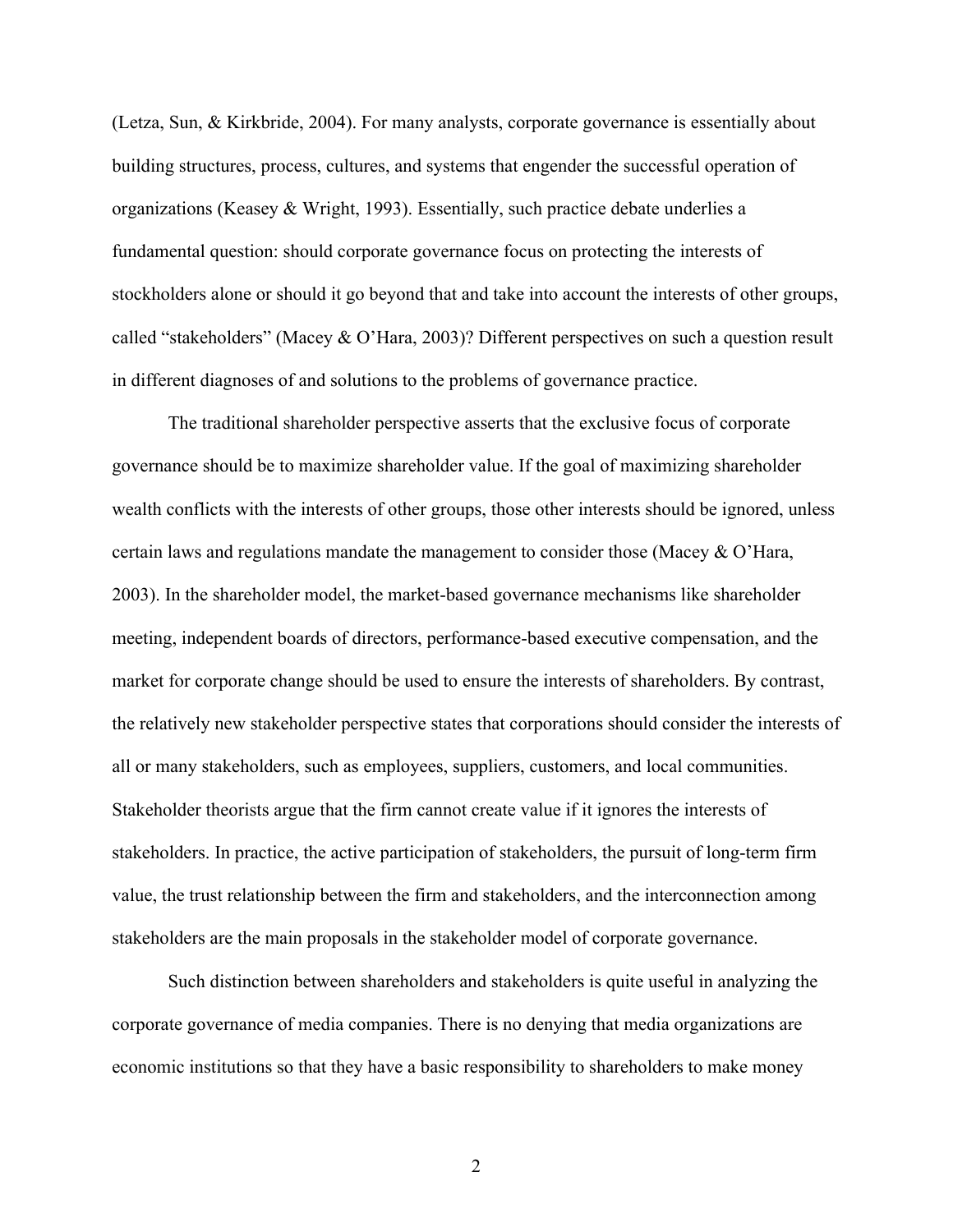(Stern, 2008). However, media companies are also political and cultural institutions, with potential to influence the political and cultural attitudes and behaviors of their audience (Croteau & Hoynes, 2001). Thanks to this potential, media organizations are argued to have an ethical and even legal obligation to serve the public interest. This means media companies have to go beyond the pure shareholder-maximization goal and consider the interests of a wide range of constituents affected by media companies. Indeed, without the support of such stakeholders as employees, readers/viewers, and local communities, media organizations simply cannot exist. Furthermore, through serving the general welfare, media firms may optimize both the returns to their shareholders and the satisfaction of their stakeholders. This dissertation thus posits that media companies should be stakeholder firms, and that their corporate governance should be constructed from a stakeholder perspective.

It is noted that the stakeholder idea is not new in the mass media literature. For example, both Stern (2008) and van Liedekerke (2004) proposed that the stakeholder approach was appropriate for the governance of news media companies. Yet their arguments were basically constructed from a normative, ethical perspective and failed to provide clear directions on how to implement stakeholder-based governance in media companies. It is also noted that a limited number of studies have examined the relationship between governance and performance in the context of media companies. For example, both Soloski (2005) and An, Jin, and Simon (2006) investigated the impact of the ownership structure of media companies on their financial performance, but such research could not be representative since the authors limited their samples to only a couple of newspaper companies. Also, only one study (i.e., Maguire, 2005) examined the impact of executive compensation on performance of media companies, focusing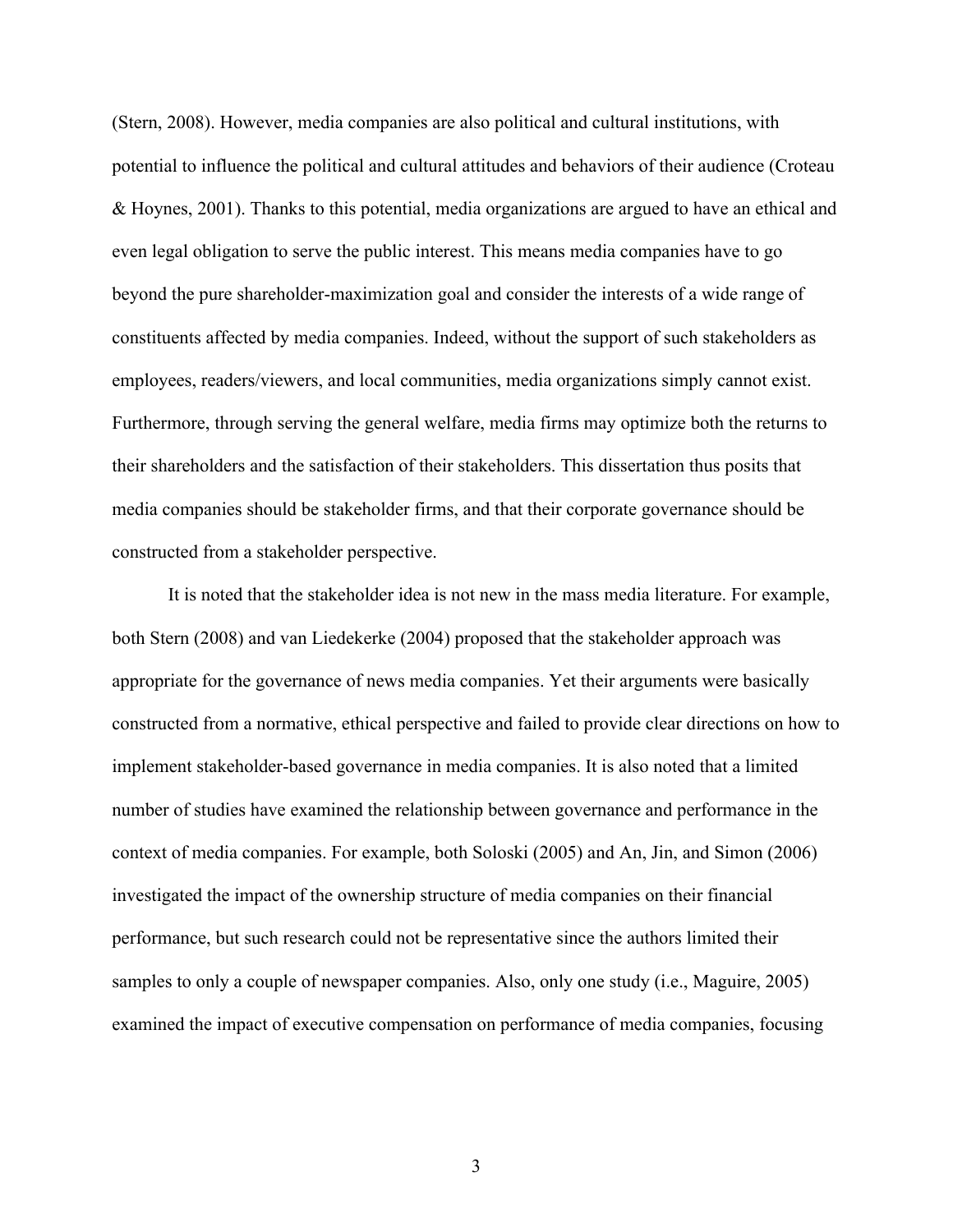again on newspapers alone. In addition, there has been little empirical research that examined board structure and takeover control within media firms.

This dissertation intends to make the following contributions. Firstly, it contributes to the media management literature by systematically examining the governance of media companies. Specifically, it investigates what kind of roles the four sets of governance mechanisms including ownership structure, board structure, compensation structure, and takeover control can play in improving corporate performance within media industries. Secondly, this writing contributes to the development of stakeholder theory by opening up a new and empirical line of inquiry. The stakeholder argument is conceptually clear, but researchers often find it difficult to evaluate specific governance arrangements for incorporating non-shareholder interests (Ogden & Watson, 1999). As a response, this research transforms stakeholder principles into a number of governance hypotheses, and then tests these hypotheses in the context of media companies. Thirdly, the present study contributes to the expanding corporate governance literature. A considerable body of governance research is based on the traditional shareholder-maximizing perspective while rejecting the stakeholder model as unrealistic and/or harmful. Challenging such practice, this study argues that the stakeholder model can better predict the relationship between corporate governance and firm performance. Finally, this research has important implications for media executives, board members, shareholders, and regulators. If stakeholderbased governance is found to be associated with superior firm performance, media practitioners should have strong incentives to insist on high standards. Moreover, if stakeholder-based governance is found to be able to limit the force of the capital market and make media companies more responsive to the public interest, media regulators should be more active in promoting sound governance practices among media industries.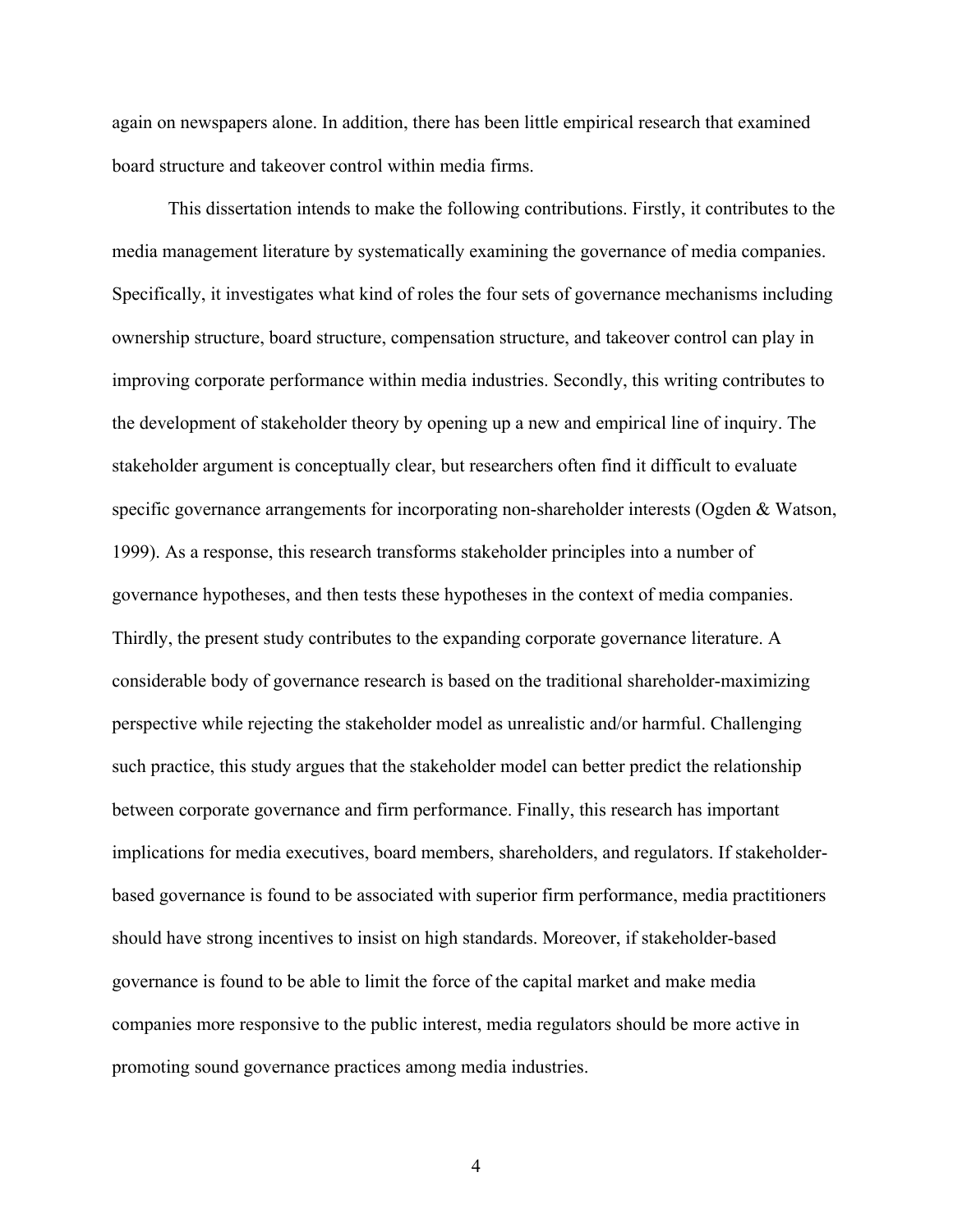The rest of this dissertation is organized as follows. Chapter 2 offers a conceptual overview on the stakeholder perspective, the stakeholder approach to corporate governance, and the rationale for applying the stakeholder model to media companies' governance. Chapter 3 reviews the literature on the relationships between four sets of governance mechanisms (i.e., ownership structure, board structure, compensation structure, and takeover control) and corporate performance while proposing hypotheses from a stakeholder perspective about such relationship within media firms. Chapter 4 discusses the sample, data collection, and variable measurements. Chapter 5 presents the results on governance mechanisms of media companies and the impact of those mechanisms on firm performance. The final chapter offers discussions and conclusions as well.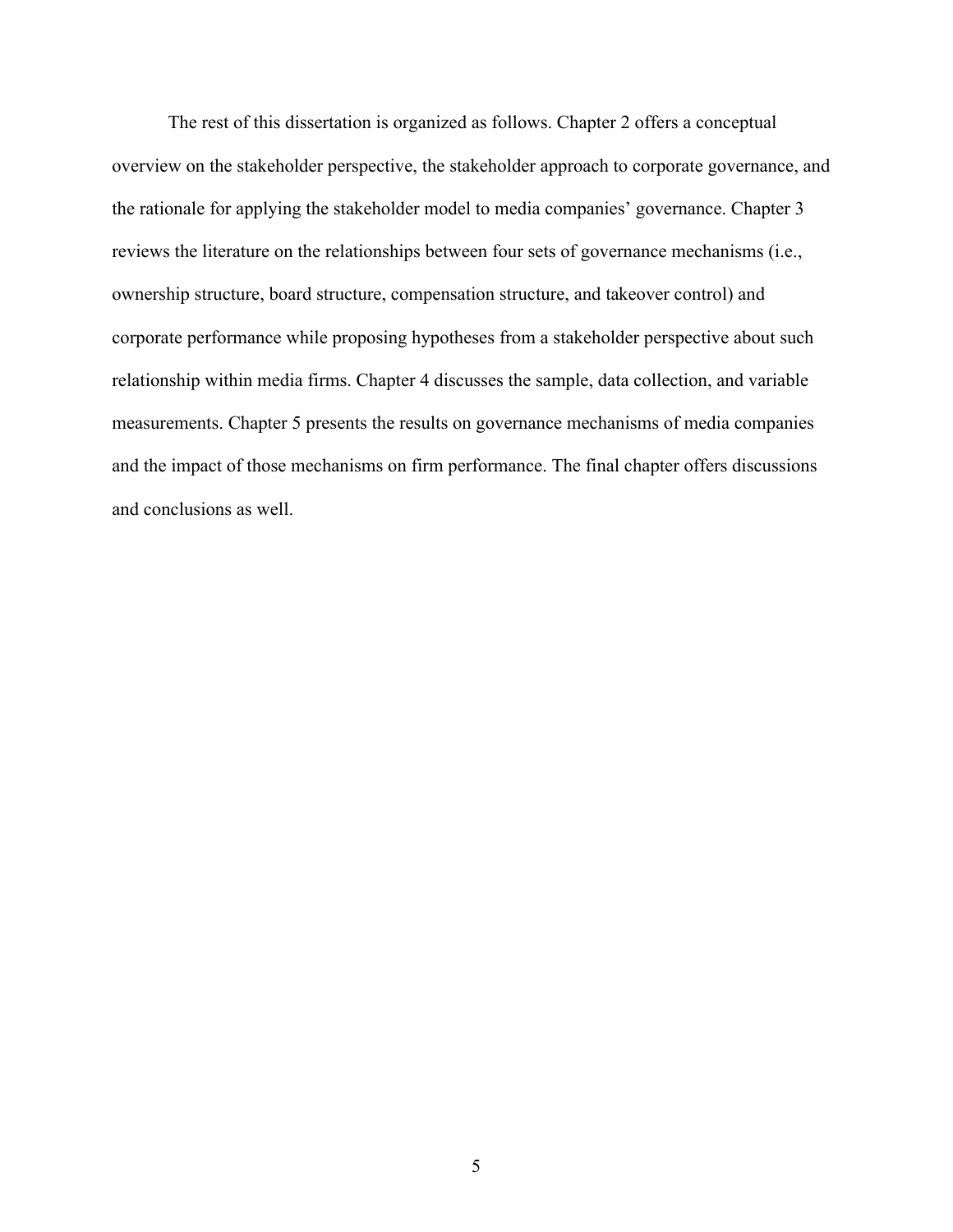### CHAPTER 2

#### THEORETICAL FRAMEWORK

#### Stakeholder Theory

It has long been held that corporations have legal obligations to serve the interests of their shareholders. Since shareholders own the firm's equity, they have certain rights and privileges over other groups, and any action taken by management must ultimately be justified by whether it furthers the interests of the firm's shareholders. The shareholder perspective has its roots in the principle of private property rights - the foundation of capitalism. The traditional wisdom is that private ownership is fundamental to social order as well as economic efficiency (see Gamble  $\&$ Kelly, 2001). In this view, the corporation as a legal extension of its shareholders should be obliged to serve the shareholder interests (see Letza et al., 2004). In the past decade, the shareholder approach to property and corporation has been further justified by the principles of free market, economic efficiency, and profit maximization. Hayek (1969) among others posits that when individuals own private property and pursue self-interests, the most efficient economic activities are ensured. The logical extension is that corporations owned by shareholders should seek to maximize profits to enhance shareholder value. Also, Friedman (1962) argues that the only responsibility of corporation is to make profits for its shareholders, and that the request for corporate social responsibility can undermine the foundations of a free society with a free-market and private-property system.

The relatively new stakeholder theory clearly rejects the view that shareholders have a privileged place in the business enterprise (Freeman  $\&$  Reed, 1983). It argues that corporations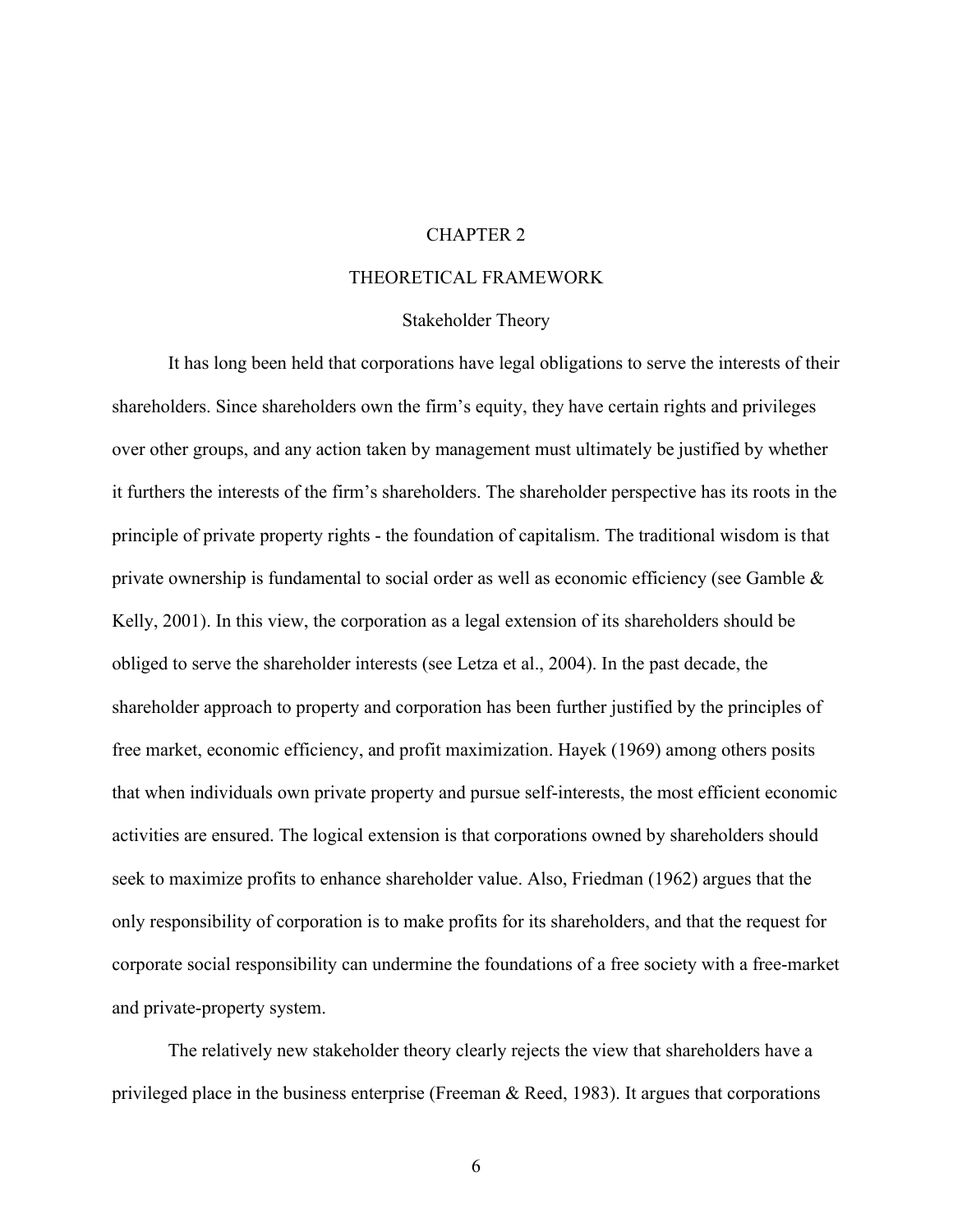should serve all groups or individuals who have a stake in the corporation, typically including employees, customers, suppliers, and local communities. While shareholder theory espouses the "free market" doctrine, stakeholder theory argues that the problems of free rider, moral hazards, and monopoly power inherent to the free market justify government intervention and corporate social responsibility. In the stakeholder view, corporations cannot maximize the shareholder interests at the expense of other stakeholders because doing so is neither moral nor economically efficient (Alkhafaji, 1989; Anderson, 1989). Hence, the claims of customers, suppliers, employees, and local communities must be taken into account, though in general they may be subordinated to the claims of shareholders (Freeman, 1997).

Since Freeman published his milestone book Strategic Management: A Stakeholder Approach in 1984, there has been more than 100 articles and a dozen books that focused on the stakeholder concept (Donaldson & Preston, 1995). In this evolving literature, stakeholder theory has been presented in three broad ways: descriptive, instrumental, and normative (see Donaldson & Preston, 1995). Descriptive stakeholder theory aims at describing specific corporate characteristics and behaviors. It addresses, for instance, how economic activity is structured through legal and other institutions. How do managers think about management? What do managers actually do in practice? Instrumental stakeholder theory intends to build up the connection between stakeholder management and firm performance. It concerns whether managers can meet specific performance goals through adopting the stakeholder approach. Normative stakeholder theory essentially attempts to provide guidelines for corporate governance, particularly on how firms ought to be governed and to whom managers ought to be responsible (Donaldson & Preston, 1995).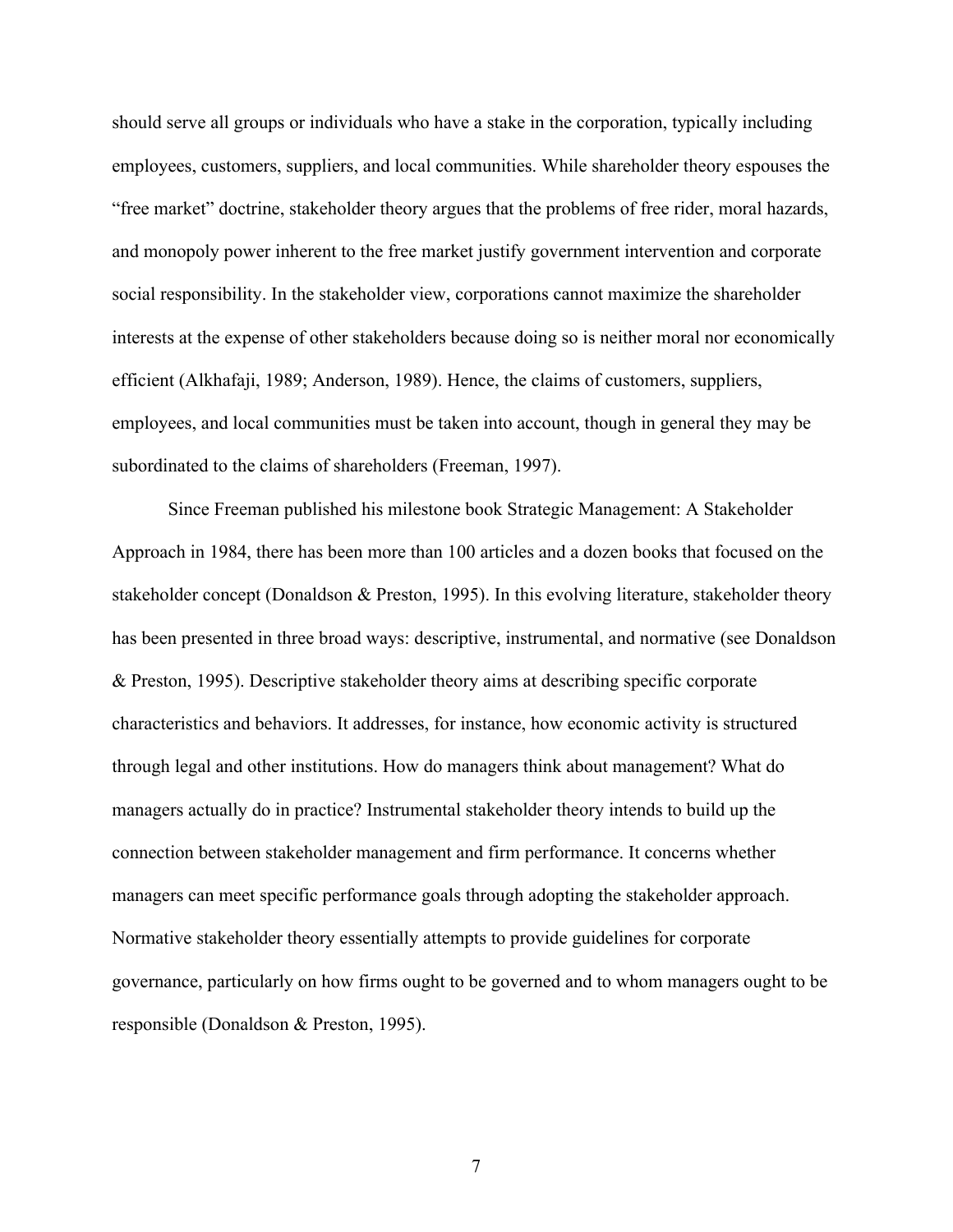Freeman (1997) does not deny such categorization, but argues the descriptive,

instrumental, and normative uses of "stakeholder" can be tied in the liberal ideal of autonomy, solidarity, and fairness. Taking value creation as a contractual process among stakeholders, Freeman (1997) posits that (1) each stakeholder must be able to determine when a contract exists and whether to participate in the contract; (2) if a contract between stakeholder A and B imposes a cost on C, then C has the option to become a participant to the contract, and the terms need to be renegotiated; (3) while all stakeholders need to share the costs of contracting, such agents as executives and directors must serve the interests of all stakeholders, and (4) the corporation should also be run "as if it can continue to serve the interests of stakeholders through time" (p. 74). Basically, these proposals can be viewed as guidelines for building up stakeholder firms and implementing stakeholder management.

While stakeholder theorists make it clear that corporations should take into account the interests of all stakeholders, they often fail to provide the conceptual specification of how to make tradeoffs among different constituencies with inconsistent and even competing interests. Because of this, stakeholder theory is typically criticized as incompatible with business and all substantive objectives, detrimental to both accountability and private property, and thus "incapable of providing better corporate governance, business performance or business conduct" (Sternberg, 1997, p. 3). In this regard, Jensen (2001) proposes that stakeholder theory can add the specification that the objective function of the firm is to maximize the total long-term firm value, and when the total long-term value is maximized, the array of satisfaction as a whole can be achieved. By this way, corporate executives can be in a better position to assess the tradeoff among competing constituencies (Jensen, 2001). Also, since the value scoreboard provides an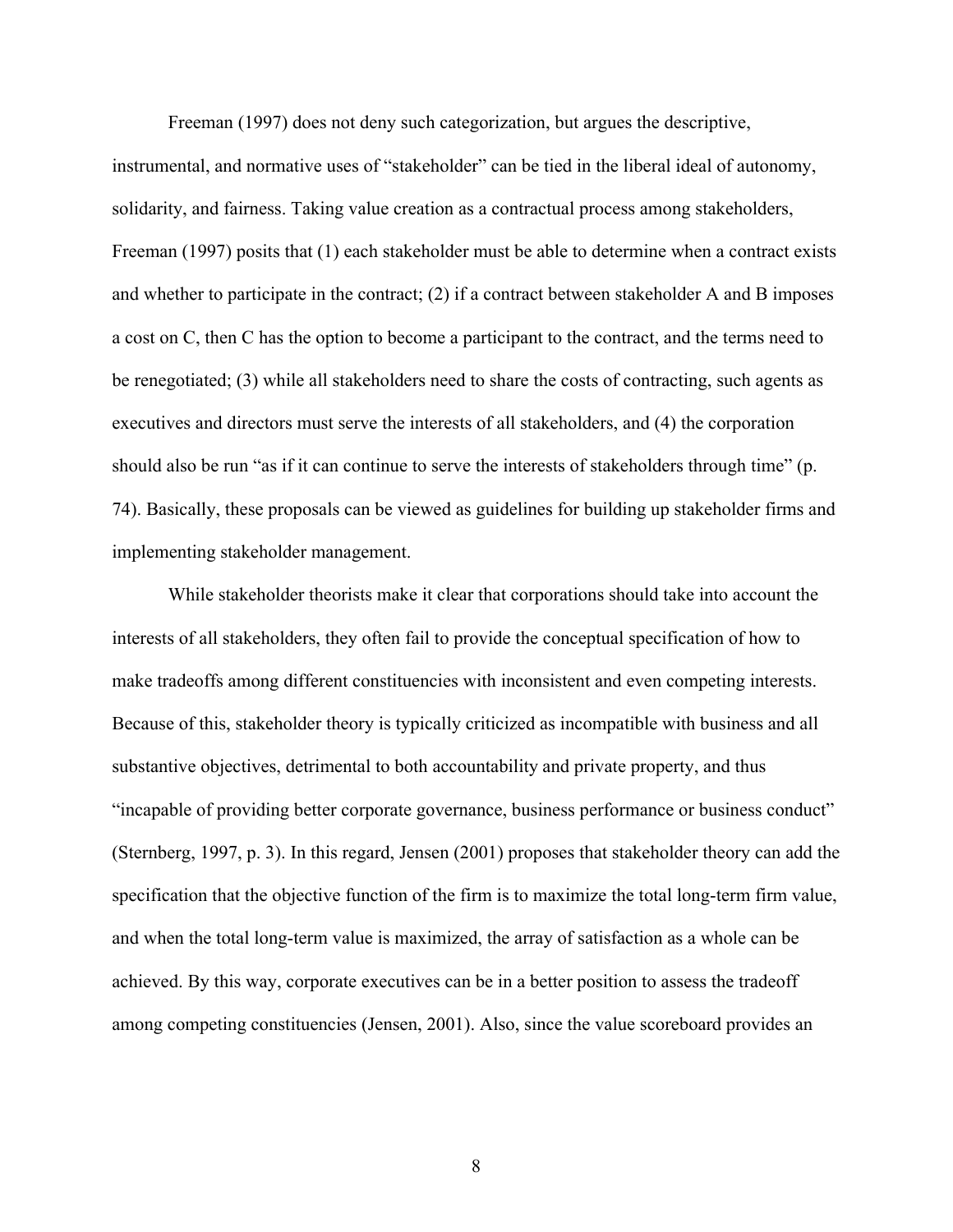objective criterion against which executive performance can be measured, the managers can become accountable for the assets under their control (Jensen, 2001).

#### Stakeholder Approach to Corporate Governance

The traditional, dominant view of corporate governance is the principal-agent model, which is essentially the application of shareholder theory to corporate governance. According to this model, in the modern corporation where ownership and control are separated, managers as agents for shareholders may pursue their own interests at the expense of shareholders; the fundamental issue of corporate governance is thus to ensure shareholders to get a return on their investments (Shleifer & Vishny, 1997). Within this conceptual framework, agency theorists prescribe a number of governance mechanisms, such as large share holdings, independent boards of directors, alternative executive compensation, and the takeover market. Large shareholders are considered a solution to the agency problem because they not only have a big interest in profit maximization, but also have enough power to control the assets and the management of the firm (Shleifer & Vishny, 1997). Acting as a fulcrum between shareholders and managers, boards of directors are designed to monitor the management, ensuring that managerial decisions are in the best interests of the shareholders (Millstein & MacAvoy, 1998). Incentive plans reward executives financially for maximizing shareholder interests, thus aligning the interests of managers with those of shareholders (Monks & Minow, 2004). Furthermore, if all these mechanisms fail, the market for corporate change such as hostile takeovers and leveraged buyouts can be the last resort. Put together, the agent model emphasizes the role of the markets, particular the markets for capital, managerial labor, and corporate control, in ensuring managers and directors to act in the interests of shareholders in the firm.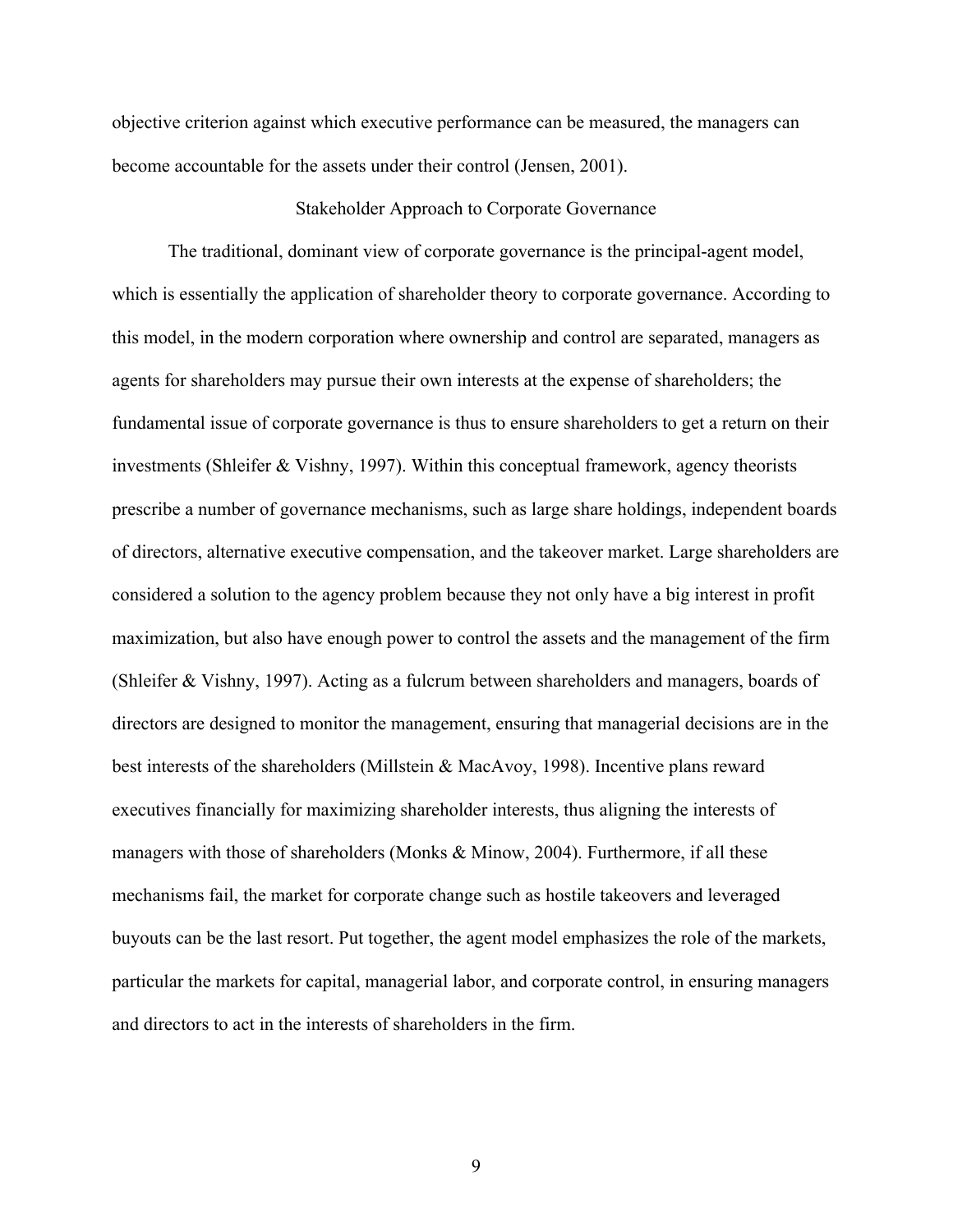The principal-agent model of corporate governance has been challenged by many other perspectives, among which stewardship theory has gained much popularity. In the principalagent model, the "model of man" is "that of self-interested actor rationally maximizing their own personal economic gain"; in the stewardship model, however, the model of man is "that of a steward who is motivated by a need to achieve, to gain intrinsic satisfaction through successfully performing inherently challenging work, to exercise responsibility and authority, and thereby to gain recognition from peers and bosses" (Donaldson & Davis, 1991, p. 51). Assuming that the behaviors of executives are aligned with the interests of shareholders, stewardship theory suggests that corporate governance empower rather than control the management. Thus, stewardship theorists support such governance practices as smaller board, the combination of CEO and chairman positions, the greater proportion of executive officers on the board, and the greater alignment of the interests of management and those of board members (Muth & Donaldson, 1998), though all of these would actually be viewed as dysfunctional in the agent model. It should be pointed out, however, that the stewardship view shares the core proposition of the principal-agent model, that is, the goal of enhancing corporate governance is to maximize the interests of shareholders, and what these two perspectives disagree with each other is on how to achieve that goal.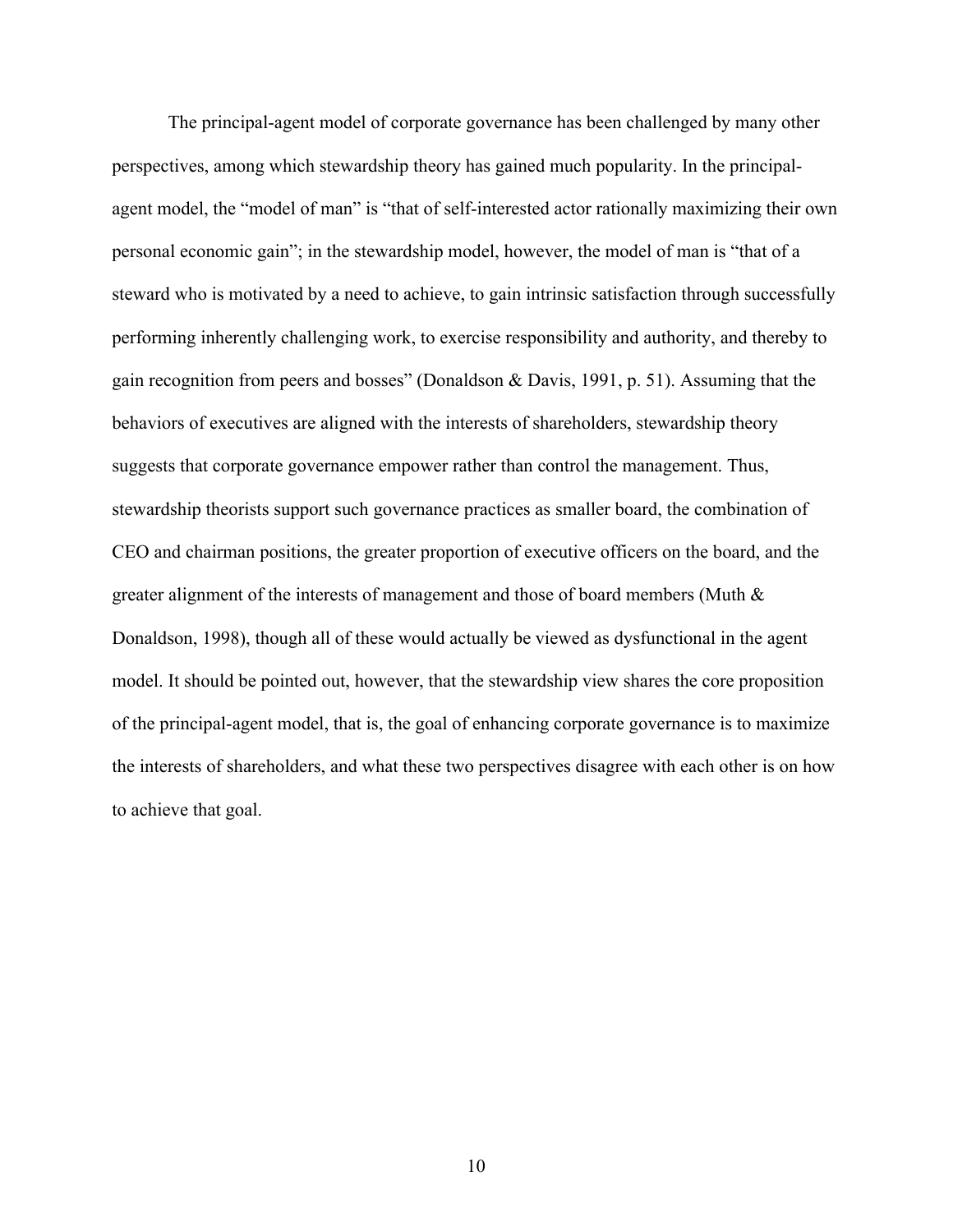*Table 1: Different Approaches to Corporate Governance*

|                          | Principal-agent<br>model                                                                                                            | Stewardship model                                                                                                 | Stakeholder model                                                                                                                                                                                                        |
|--------------------------|-------------------------------------------------------------------------------------------------------------------------------------|-------------------------------------------------------------------------------------------------------------------|--------------------------------------------------------------------------------------------------------------------------------------------------------------------------------------------------------------------------|
| Governance<br>purpose    | Maximize<br>shareholder wealth                                                                                                      | Maximize<br>shareholder wealth                                                                                    | Pursue multiple<br>objectives of parties<br>with different<br>interests                                                                                                                                                  |
| Key roles                | Shareholders are<br>principal, and<br>managers are agents                                                                           | Shareholder can be<br>principals but<br>managers are<br>stewards                                                  | Stakeholder are<br>principals, and<br>managers can be<br>agents                                                                                                                                                          |
| Theoretical premise      | The interests of<br>managers are not<br>aligned with those<br>of shareholders                                                       | The interests of<br>managers are<br>aligned with those<br>of shareholders.                                        | The interests of<br>shareholders are not<br>congruent with<br>those of<br>stakeholders.                                                                                                                                  |
| Governance<br>philosophy | Monitor & control                                                                                                                   | Facilitate &<br>empower                                                                                           | Coordinate &<br>cooperate                                                                                                                                                                                                |
| Governance policy        | Market governance                                                                                                                   | Self-regulation                                                                                                   | Public policy<br>intervention and<br>self-regulation                                                                                                                                                                     |
| Governance<br>mechanisms | Large share<br>holdings,<br>independent boards<br>of directors,<br>alternative<br>compensation, the<br>takeover market,<br>and etc. | CEO/chairman<br>duality, executive<br>reputation, small<br>board size, more<br>insiders on the<br>board, and etc. | Dispersed<br>ownership, insider<br>ownership, board<br>representation by<br>various<br>stakeholders,<br>takeover control,<br>fixed compensation<br>for executives and<br>directors, employee<br>stock ownership,<br>etc. |

The fundamental challenge to the agent model comes from the stakeholder perspective, which claims that the objective of corporate governance is to maximize the interests of all stakeholders rather than shareholders alone. This is "not only because of ethical dissatisfaction with the exclusive privileging of shareholder interest, but also on the grounds of economic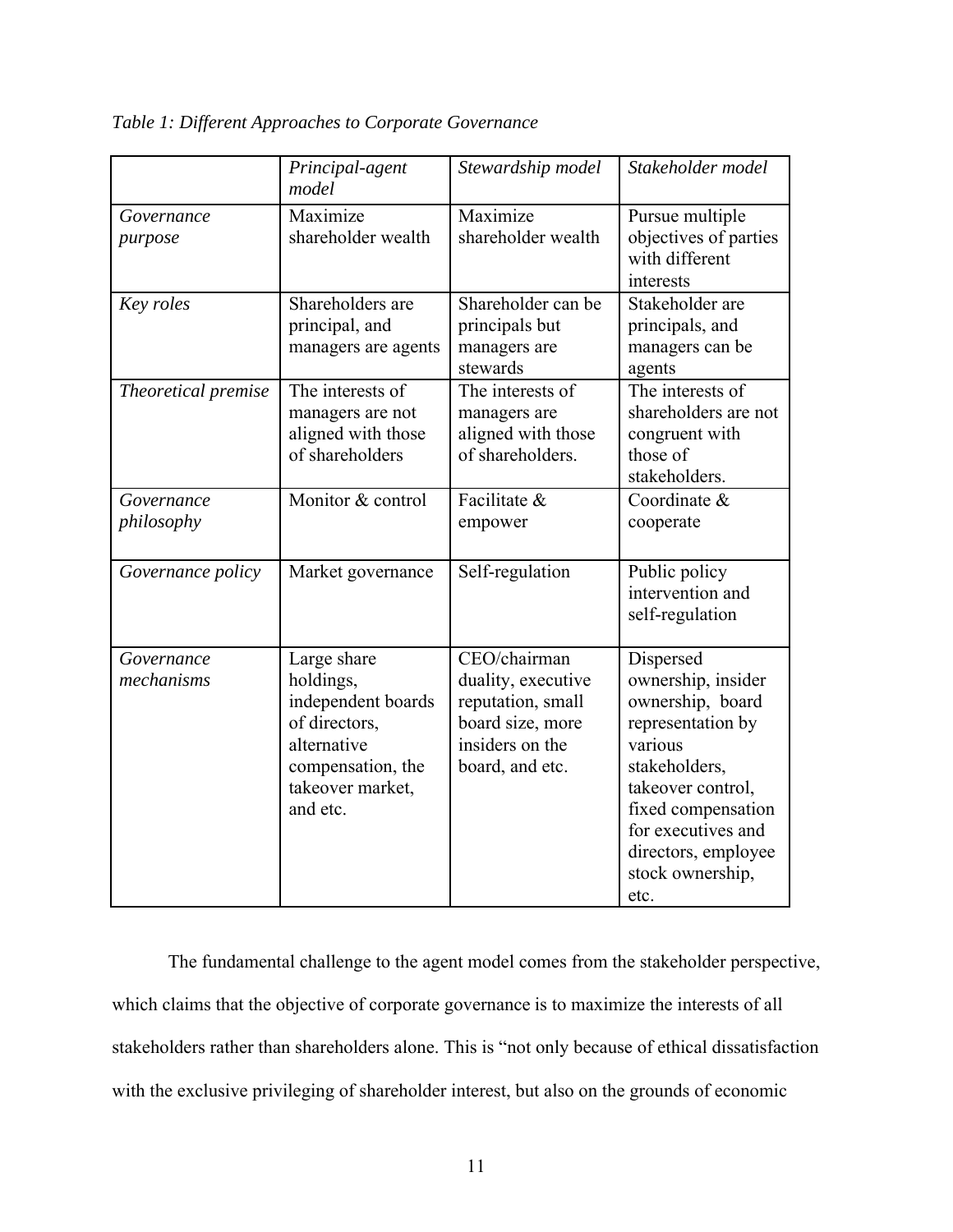efficiency" (Ogden & Watson, 1999, p. 527).The firm with a stakeholder orientation is ethical because it equally treat all constituents, providing a fair share of benefits and burdens, rights and duties to all stakeholders (Alkhafaji, 1989). The stakeholder approach to corporate governance is also economically efficient since firms which consider the interests of and develop trust relationships with suppliers, clients, employees, and communities can build up competitive advantages, which, in turn, lead to superior corporate performance (Svendsen, 1998).

As mentioned earlier, since the interests of stakeholders are typically inconsistent and even competing, one of the critical governance goals for a stakeholder firm thus is to maximize long-term firm value, which may solve the problems that arise from the diverse needs of stakeholders (see review, Jensen, 2001). This means that the firm and its managers should try to avoid any short-term financial behaviors; instead, they should focus on the firm's long-term returns when making decisions and taking actions. In this way, the governance task shifts from maximizing shareholder interest to pursuing the long-term value of the company.

Another crucial task of corporate governance, in the stakeholder model, involves encouraging "the active participation of all or many of its stakeholders" (Freeman & Reed, 1983, p. 95), and ensuring "effective negotiation, coordination, cooperation, and conflict resolution" between the firm and its stakeholders as well as among stakeholders (Kochan  $\&$  Rubinstein, 2000, p. 370). Specifically, Blair (1995) argues that corporations should "enhance the voice of and provide ownership-like incentives to those participants in the firm who contribute or control critical, specialized inputs (firm specific human capital) and to align the interests of these critical stakeholders with the interests of outside, passive shareholders" (p. 322). Porter (1992) suggests that U.S. policy makers need to "encourage long-term employee ownership," encourage longterm owners who have a voice in governance, and "encourage board representation by significant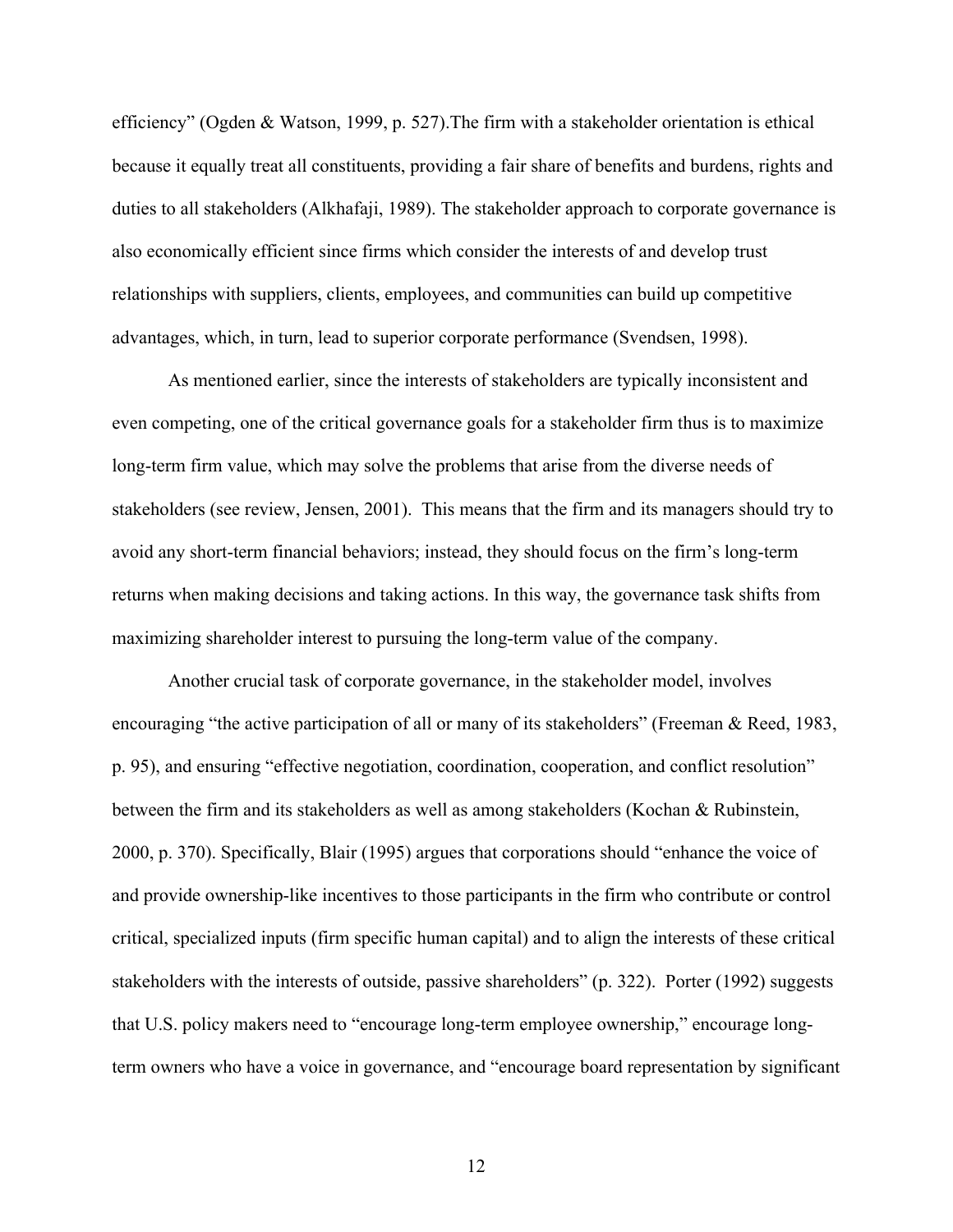customers, suppliers, financial advisers, employees, and community representatives" (p. 16-17). Additionally, many scholars propose that companies need to make effort to develop tangible connections between the firm, its trading partners, and its employees in order to build trust relationships, which, in turn, support profitable investments and mutually beneficial exchanges (see Keasey, Thompson, and Wright, 1997).

Viewing the corporate as a social entity, stakeholder theory also argues that corporations are granted by the state not only as an economic entity for a commercial purpose but, more importantly, as a social entity for general community needs. Corporations, having a collective rather individual identity (Hall, 1989), "enter into our identity, our understanding of the specific person we are" (Warren, 2000, p. 130), "honor human dignity and promote overall welfare" (Sullivan & Conlon, 1997, p. 713), and thus "cannot be reduced to contractual alliances for the temporary pursuit of gain" (Warren, 2000, p. 130). In other words, the justification of a corporation does not depend on factual reasons, but on emotional faith and social belief (Campbell, 1997; Stoney & Winstanley, 2001). Therefore, managers have a moral obligation to ensure the endurance of the entity for the community welfare. In this view, corporate governance should be exercised and improved through appropriate internal control or legal intervention rather than such external markets as takeovers and leverage buyouts (Allen, 1995; Millon, 1990).

In practice, Japan and Germany are two economies that noticeably embrace the stakeholder model while rejecting the principal-agent model. In these two successful industrialized countries, firms typically have extensive stakeholder involvement and corporate goals are usually defined more widely than shareholder interest. While German firms typically have a social obligation to employees and local communities, Japanese companies particularly concern size and market share (Charkham, 1994). But both countries view the corporation as an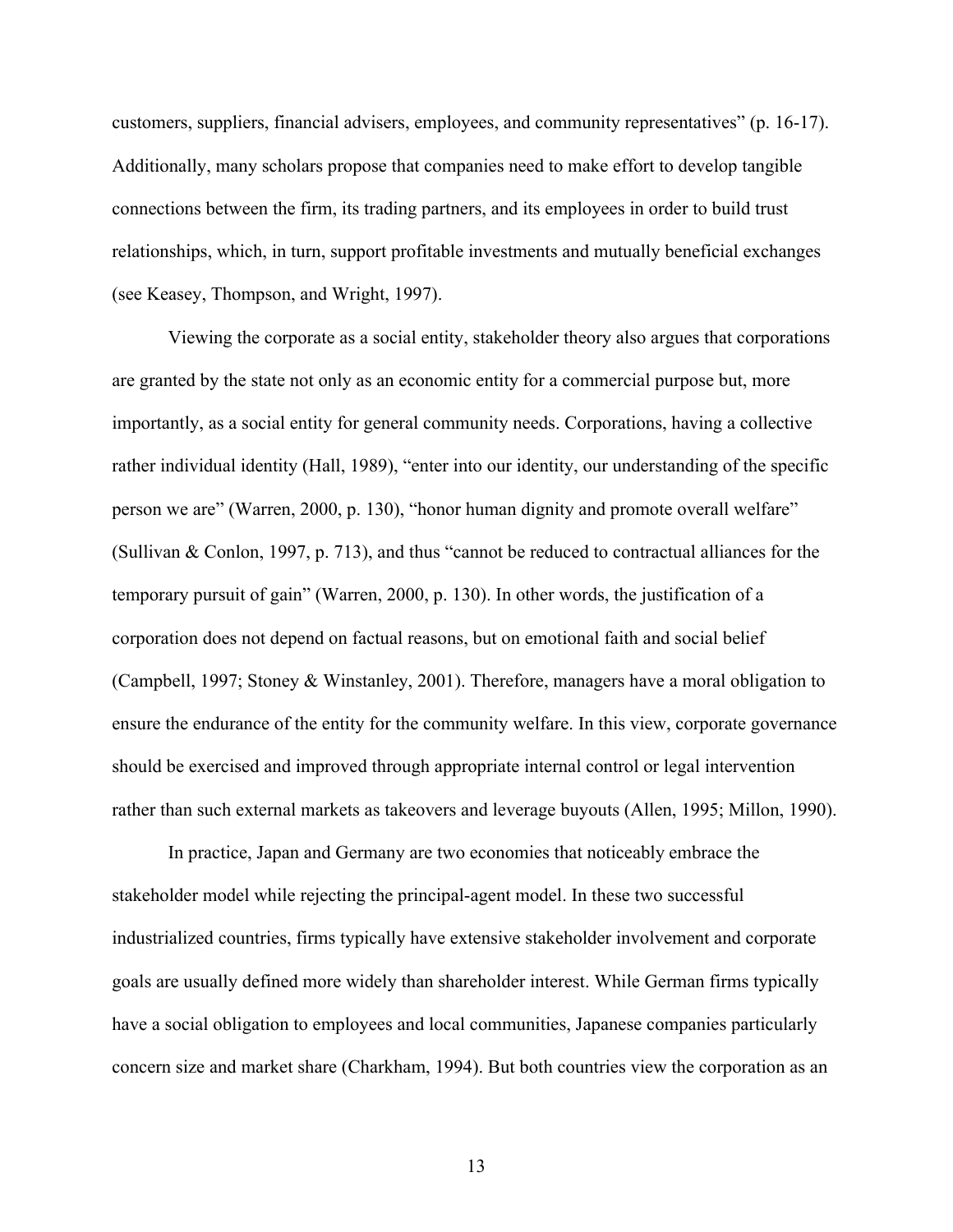enduring social entity so that mergers are relatively few and hostile acquisitions remain almost unknown (Keasey et al., 1997). In these countries, major suppliers and customers may be connected with the firm through such ways as cross-directorates and interlocking shareholdings (Acs, Gerlowski, & Fitzroy, 1996); In addition, in these countries, employees are often offered significant stakeholder status and rights (Kochan & Rubinstein, 2000).

#### Contexts of Media Companies

Stakeholder theory is particularly useful in analyzing the governance of media

companies. That is because media companies often clearly posit to protect the interests of both

shareholders and stakeholders. This is typically illustrated in the mission statement of New York

Times Company:

*The Company's core purpose is to enhance society by creating, collecting and distributing high-quality news, information and entertainment. The core values that enable the Company to achieve its core purpose are: (1) Content of the highest quality and integrity. This is the basis for the Company's reputation and the means by which it fulfills the public trust and its customers' expectations. (2) Fair treatment of employees based on respect, accountability and standards of excellence. (3) Creating long-term stockholder value through investment and constancy of purpose. (4) Good corporate citizenship. In support of the Company's core purpose and core values, the Board is committed to the editorial independence at all Company properties* (New York Times Company, 2009).

Generally speaking, there are three kinds of stakeholders that media companies have to take into account, namely, employees, customers, and local communities. First, media companies must consider their employees. In media and other knowledge-intensive companies, value is created largely by intellectual rather than physical capital, and "what shareholders invest in physical assets is less important to success than the skills and capabilities of employees, as well as intangibles such as brands and customer loyalty" (Carter & Lorsch, 2004, p. 33). The increasing importance of human capital even challenges the fundamental notion of who really owns the business. Legally, shareholders are still the owners, but in media companies, employees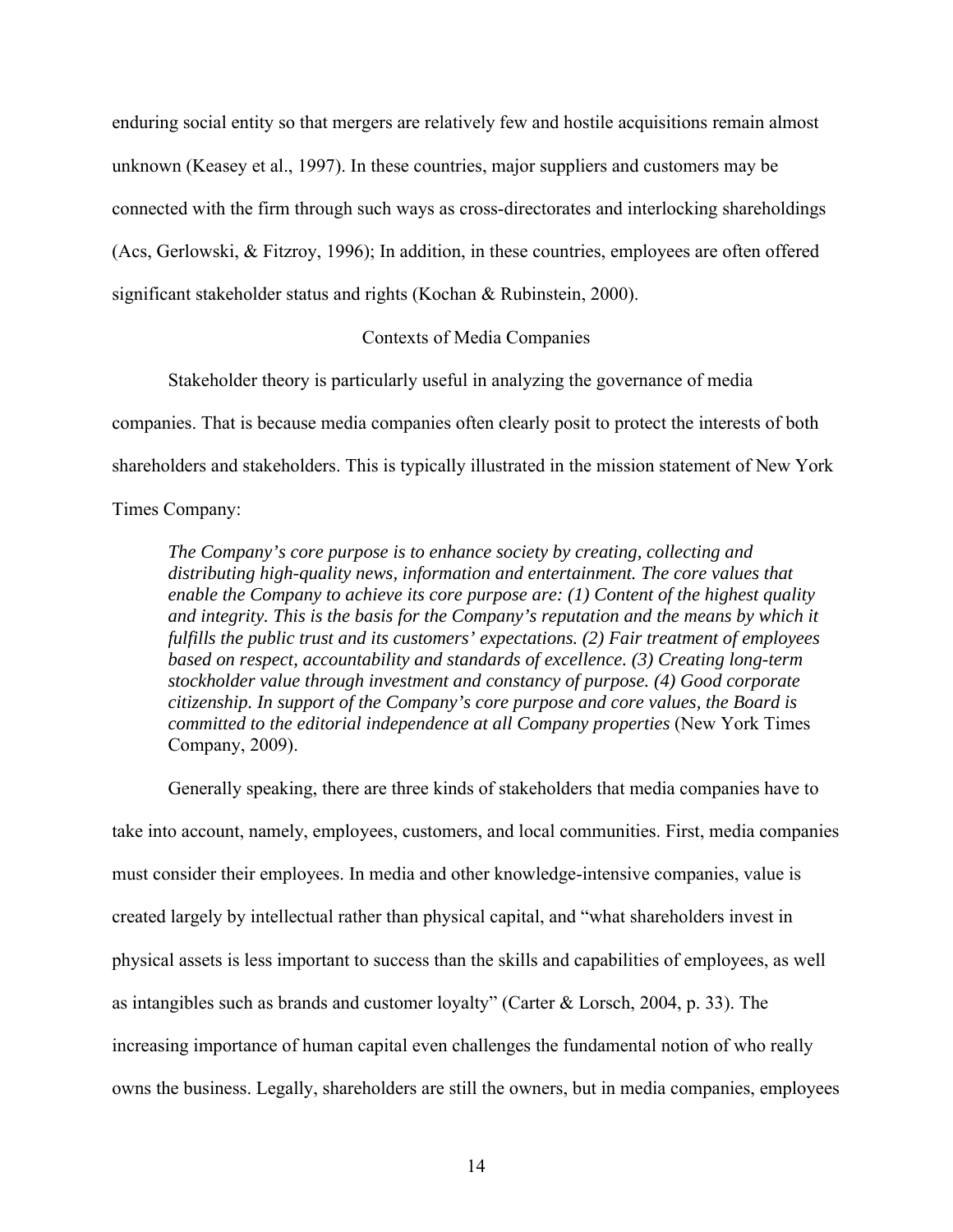must be considered owners as well, since their talent drives the results such as newspaper circulation and television viewership, and the results may disappear if they leave (Stern, 2008). This factually makes it meaningless to debate whether managers and directors should be responsible for only shareholders, or for all key stakeholders. In practice, the real problem for media companies is how to retain and motivate the employees they need.

Second, media firms have a basic responsibility towards their customers, which, however, have conflicting interests in many cases. As Stern (2008) suggests, a significant portion of media ethical dilemmas come from the situation in which media executives have to choose between the competing interests of two distinctive groups of customers: advertisers and audience. Both groups are integral to the success of media business: media audience provides attention to media products, and such attention is then sold by media companies to advertisers. But these two groups may have competing interests: news coverage that is true, objective, and in the interests of the audience may be detrimental to the reputation of the advertiser. This kind of problem is not new to media managers, but it has become more evident in recent years as the media market becomes increasingly competitive and many companies face the rising pressure of choosing between community-building journalism and lucrative advertising dissemination (see Adam, Craft, & Cohen, 2004). Thus media companies have to be more careful and creative when they plan to integrate the interests of both audience and advertisers to their governance framework.

Third, closely related to the responsibility towards media audience, a media company also has a basic responsibility towards the local community in which it operates. As agendasetting theory suggests, decisions by news companies regarding what to cover and how to cover has the potential to affect the lives of everyone in the community, not just those who directly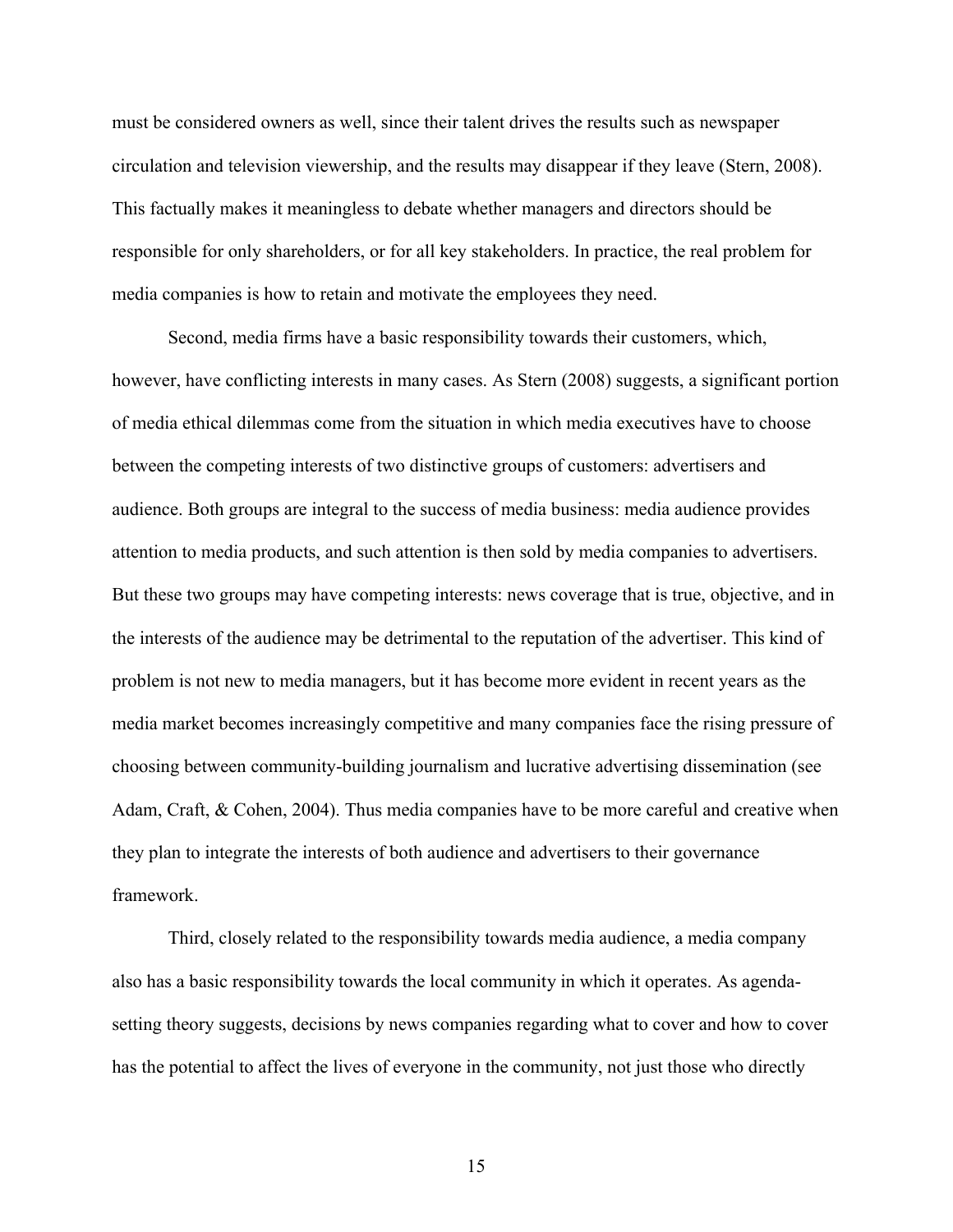consume the media content (McCombs & Shaw, 1972). To put it another way, if a news company decides to publicize a particular story, it is possible that the mere appearance of that story will guide the community toward addressing the issues raised by that news piece (Stern, 2008). In Spokane, Washington, for example, a newspaper covered the questionable online activities of the city's mayor, which eventually led to a recall election that asked for the participation of both the newspaper's readers and non-readers (Stern, 2008). Indeed, people have been found to be dependent upon the media system at all levels of society, not only because mass media are the primary means for getting information and entertainment, but also because media companies are social entities on which the communitys' emotional faith and social belief are based (see Blumler & Katz, 1974; Katz, Gurevitch, & Hass, 1973; McQuail, 2000). All these factors thus create particular ethical obligation and governance orientation on the part of media companies toward the general community needs.

The above analyses confirm the significance of various stakeholders in media business. Indeed, the stakeholder concept has influenced the governance system of media companies. In recent years, for example, many media firms including Viacom, News Corp., and New York Times Co. have adopted dual class shares, that is, dividing their common stocks into two classes for the purpose of limiting or removing the voting rights in one of the classes. Typically, the companies issue Class A to raise the bulk of equity while vesting the voting rights in the Class B stock, which is retained by managers and/or founding families. Such unequal division of voting power is criticized by agency theorists as evidence of poor corporate governance because a small number of investors hold the super-voting shares and can act in opposition to the interests of the majority. In the stakeholder view, however, such system that is not designed for serving the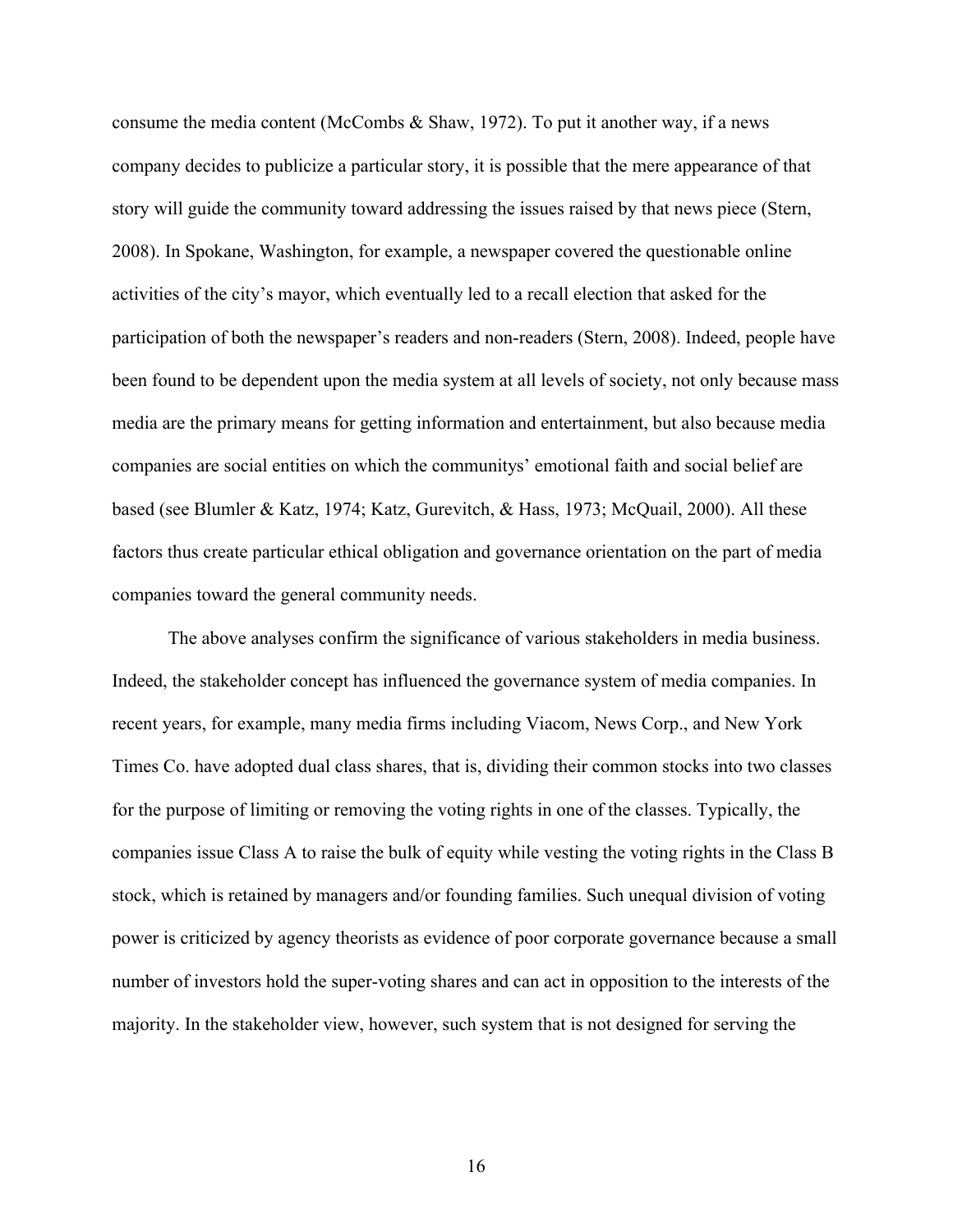managers' self-interests can provide the independence from capital that is necessary to maintain the integrity and independence of the editorial operation (see review, Picard, 2005).

By corporate law, boards of directors are charged with managing the businesses of the corporation. They often perform three roles, namely, control, strategy, and service, as summarized by Brennan (2006). The control role entails hiring, firing, monitoring, and compensating the management; the strategy role entails framing objectives and vision of the company, and formulating and reviewing company strategy; and the service role mainly involves providing administrative and managerial support to the CEO and other executives (Brennan, 2006). All these shows that boards of directors can play important roles in corporate governance. Return to media companies, the biggest issue may be how to ensure the stakeholders' voice can be heard and their interests can be represented in the boardroom. Also, media companies need to find a way to transform the board into an effective team while trying to balance the interests of different constituencies on the board.

In addition, media companies need to design appropriate compensation packages for their managers. A number of media companies now tie executive compensation to financial performance, as do other industries. However, stakeholder theorists suggest that executive compensation be tied in significant part to achieving journalistic quality goals such as circulation growth and editorial quality. A survey conducted by The Project for Excellence in Journalism (2004) reveals that American people now think "journalists are sloppier, less professional, less moral, less caring, more biased, less honest about their mistakes and generally more harmful to democracy than they did in the 1980s." Such decline in trust has been linked to a sense that newspapers are overly concerned with profits (Maguire, 2005), which is particularly reflected in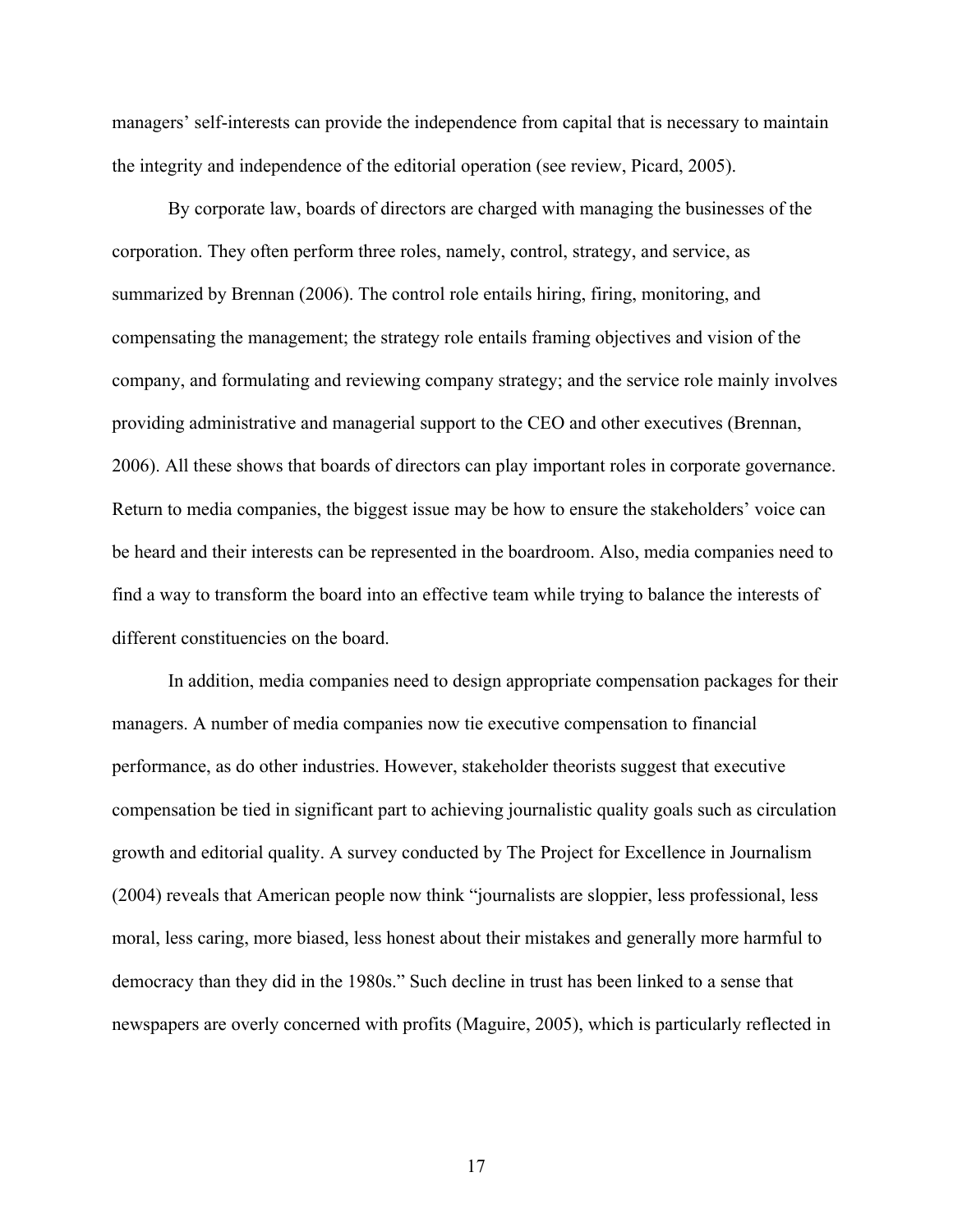the design of performance-based executive compensation. Hence, media companies need to be more careful in determining the use of incentive plans for managers.

Finally, it should be pointed out that media firms often receive special legal protection and other regulatory benefits for the exchange of their obligation to serve the public interest. This is true not only for broadcast media which use public airwaves but also for print media which have long been protected by the First Amendment. Furthermore, Internet companies can also be regulated and sometimes get help from the governments which fund the development of the Internet for the public interest (Stern, 2008).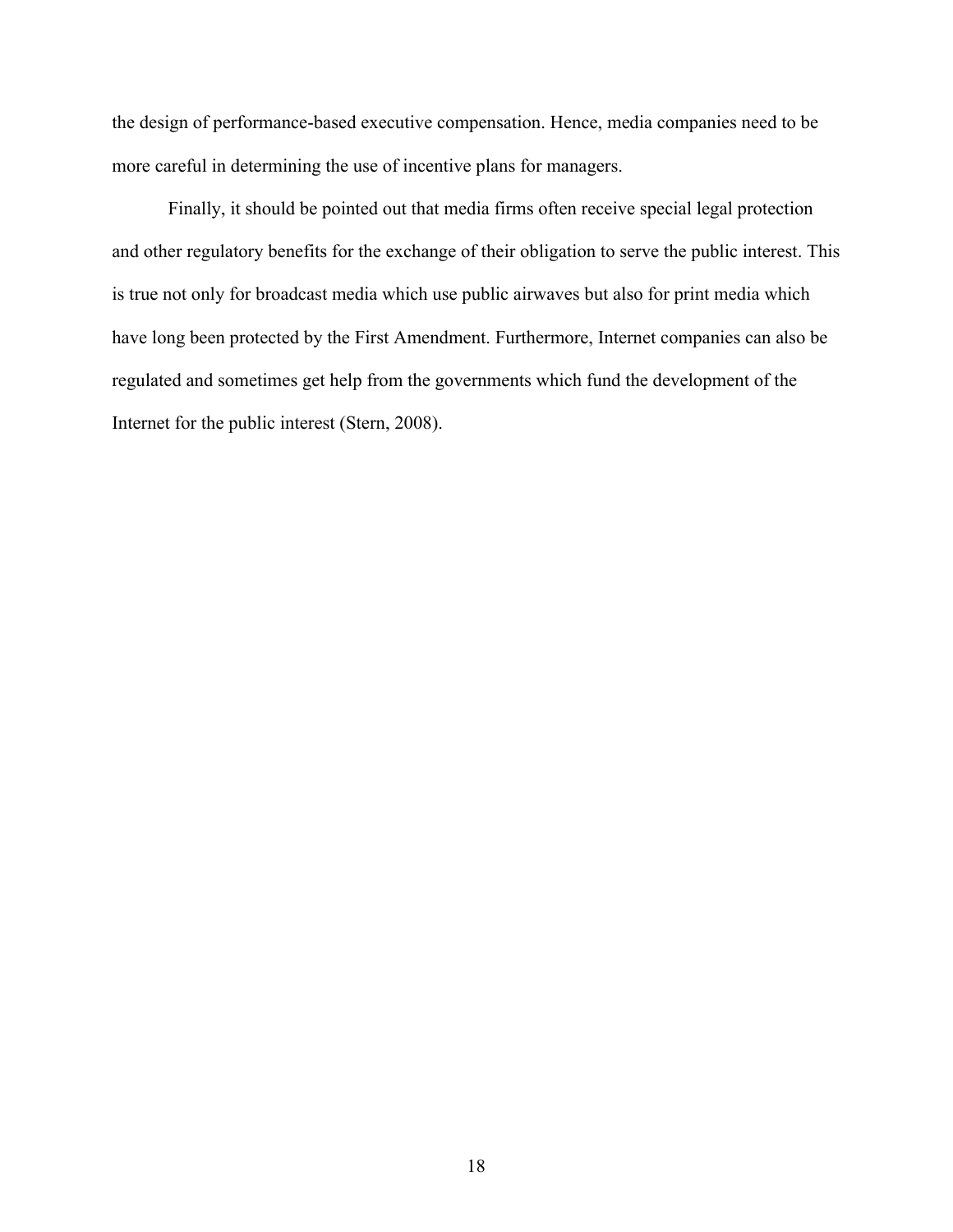#### CHAPTER 3

#### LITERATURE REVIEW AND HYPOTHESES

The previous chapter has generally discussed the stakeholder perspective, the stakeholder approach to corporate governance, and the rationale of using stakeholder theory to analyze the governance system of media companies. In this chapter, the author seeks to operationalize the key propositions of stakeholder theory in an effort to examine the governance structure of media companies. Specifically, the author reviews the literature on four key mechanisms of corporate governance, i.e., ownership structure, board structure, compensation structure, and takeover control, and investigates from a stakeholder perspective how these governance mechanisms influence organizational performance of media companies. It is noted that the relationship between governance and performance has also been approached using some other models, particularly the agency model and the stewardship model. In the following literature review, the author thus draws on the agency model and/or the stewardship model as a comparison with the stakeholder perspective. In addition, due to a lack of empirical evidence on media companies' governance, the author mainly draws on the governance literature on other industries and applies such literature to media companies.

#### Ownership Structure

Agency theory posits that large shareholders can be effective in corporate governance since they are sophisticated enough to understand what action is necessary as well as powerful enough to make it efficient to do so (Monsk & Minow, 2004). Stakeholder theory does not deny the governance function of large share holdings, but is more concerned with what kind of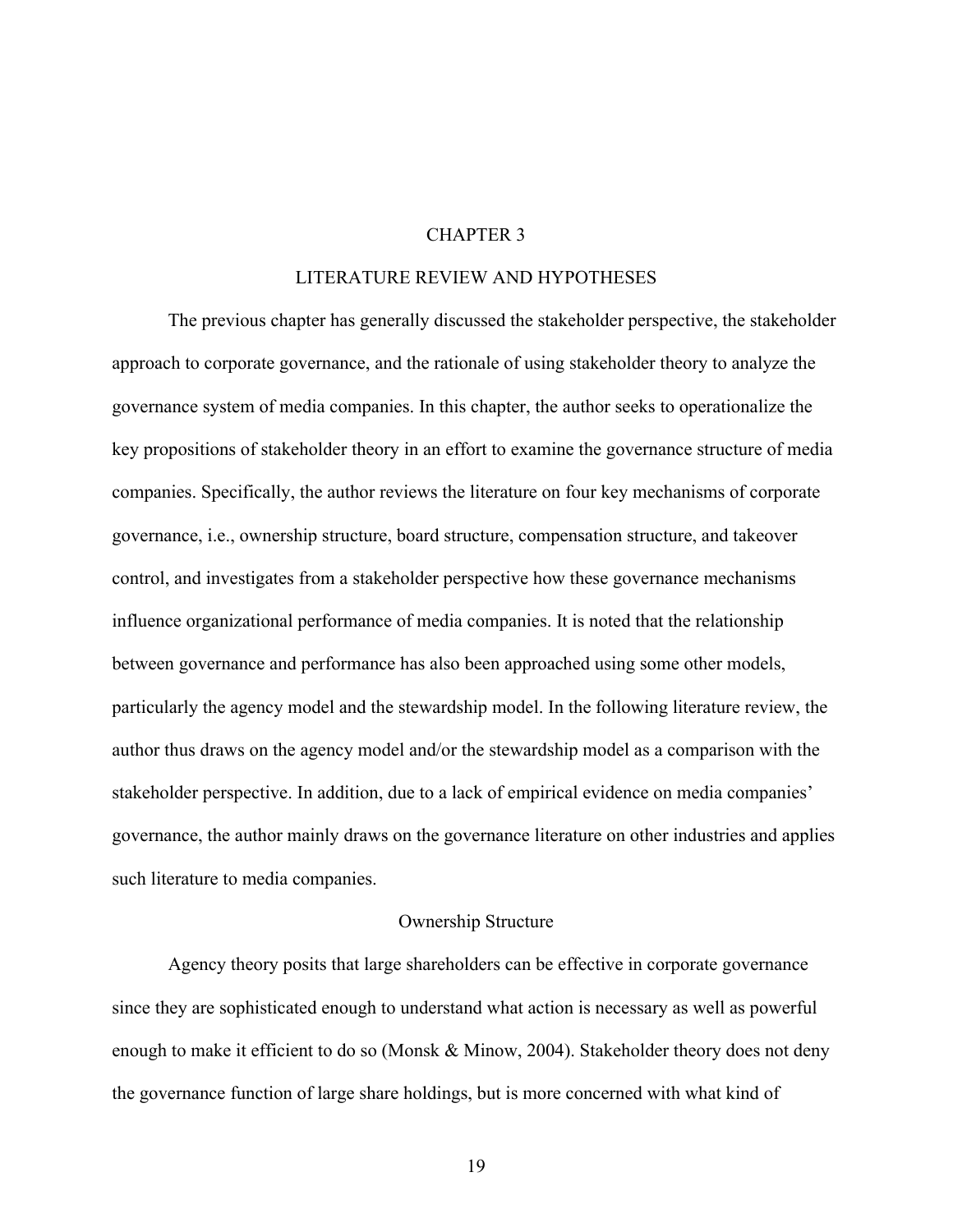ownership is beneficial to the long-term interests of the company and (as an essential elements of those interests) the interests of employees, customers, suppliers, local communities, and other stakeholders. Prior research on corporate ownership has largely focused on institutional ownership, insider ownership, and ownership concentration. In this section, the author examines these aspects of media companies, and conducts a stakeholder analysis of the relationship between ownership structure and corporate performance.

#### *Institutional Ownership*

Institutional investors such as bank trusts, mutual funds, hedge funds, pension funds, and insurance companies have become a crucial part in the American capital market. It is reported that in 1980 institutional investors owned about 38% of the U.S. total equity market; in 2001, this number increased to 61% (Securities Industry Association, 2002). The influence of institutional investors is more evident in newspaper companies. In 1999, institutional investors owned about 70% of the shares in the 17 major newspapers (Cranberg, Bezanson, & Soloski, 2001). By 2004, they owned 93% of the stock in the 15 newspaper companies (Soloski, 2005).

However, empirical studies by both Wahal (1996) and Agrawal & Knoeber (1996) found no significant relationship between institutional stockholding and firm performance. Faccio and Lasfer (2000) even found a negative though weak relationship between ownership by pension funds and firm value. Also, focusing on newspaper companies, An et al. (2006) found that institutional ownership of newspaper companies was negatively associated with the subsequent year's profitability, as measured by return on equity and return on assets.

The seeming lack of the positive effects of institutional ownership may be explained by the nature of institutional investors. Because their reward system emphasizes short-term performance and their primary goal thus is a high current return, institutional investors typically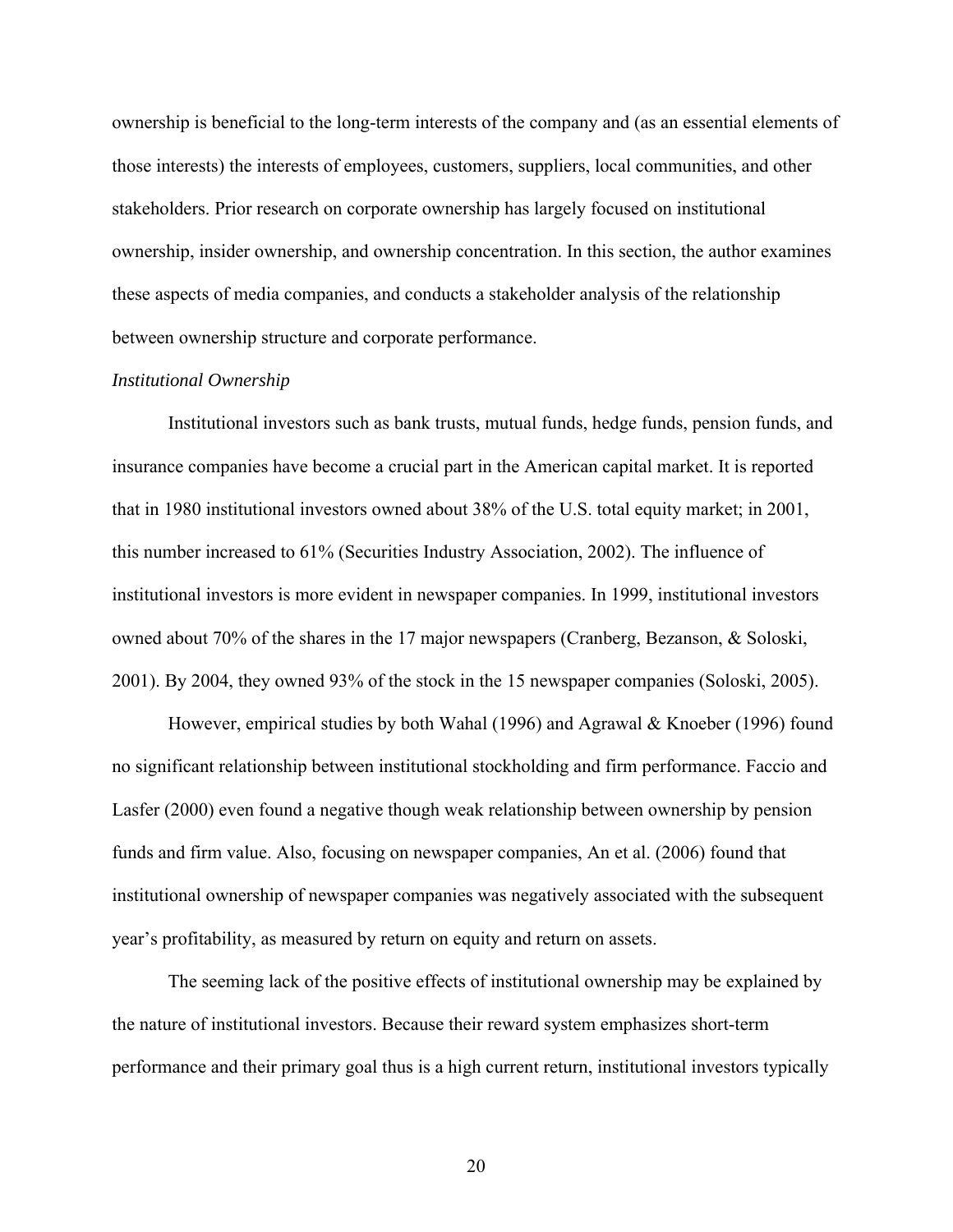concern only the short-term interests of shareholders (Fortune, 1993). It is reported that mutual fund managers receive a bonus or penalty in large part based on how their funds perform relative to an index calculated quarterly (Starks, 1987). Also, investors are entitled to take their money at any time and at any price so that investment managers must be prepared to deliver profits (Monks & Minow, 2004). These kinds of situations thus discourage the fund managers from taking a long-term horizon on any particular companies that they invest in. If the stock price declines, fund managers may soon discontinue their investment in the target firm. This can explain why fund managers frequently engage in portfolio shuffling while keep searching for projects with the potentially highest short-term payoff (Johnson & Greeting, 1999).

As for news companies, the fundamental problem is that institutional investors have objectives which are basically opposed to news companies' commitment to public service in that these investors often pursue an investment return to the exclusion of everything else (Morton, 2006). Analyzing 30 largest institutional investors in 13 newspaper companies, Maguire (2003) found that some institution investors changed newspaper holdings every quarter, during a twoyear observation period. Since investment managers focus entirely on the short-term interests of shareholders, and are reluctant to invest managerial time or firm resources in other groups, the increasing influence of institutional ownership in news companies have raised such concerns as the reduction in resources, the decline in news quality, the loss of editorial independence, and the diminishment of public service (Croteau & Hoynes, 2001; Picard & van Weezel, 2008; Underwood, 1995).

As for stakeholder theory, it essentially considers institutional ownership as harmful for firm value. As mentioned earlier, news companies should consider the interests of such stakeholders as employees, audience, advertisers, and local communities, which are essentially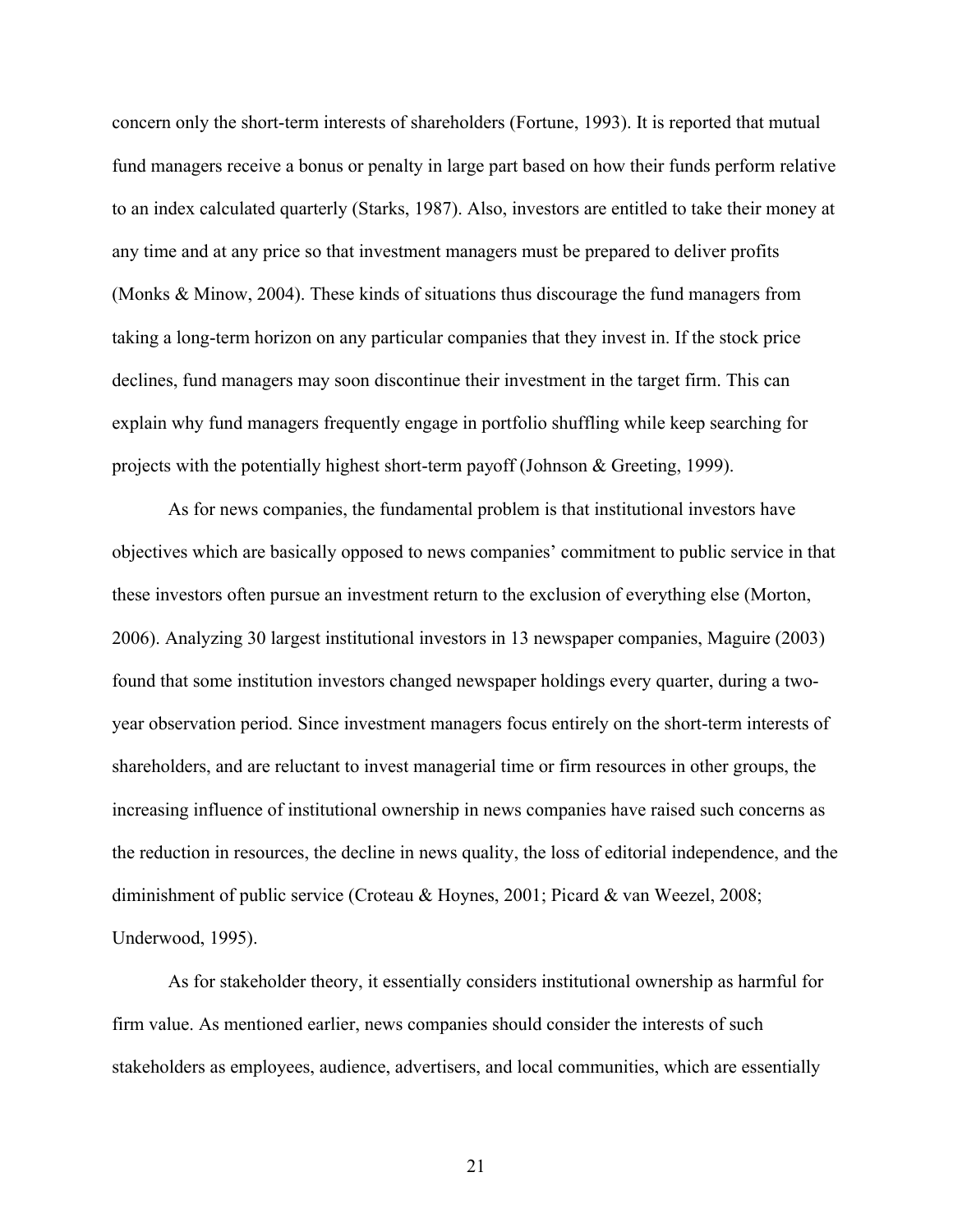vital for the companies' survival. It is also noted that the interests of stakeholders (e.g., readers and advertisers) are often inconsistent and even competing. An effective solution to this problem, as suggested in the stakeholder perspective, is to maximize the total long-term firm value, which may satisfy the diverse needs of stakeholders to a large extent (Jensen, 2001). This means that the firm and its managers should try to avoid any short-term financial behaviors; instead, they should focus on the firm's long-term returns when making decisions and taking actions. Overall, investment management funds may overly concern the short-term interests of shareholders, and are not positioned to invest managerial time or firm resources in other stakeholders. This is opposite to the stakeholder principle of maximizing the total long-term firm value. In the context of media companies, this dissertation thus proposes:

H1: The level of institutional ownership is negatively associated with the performance of media companies.

#### *Insider Ownership*

Insiders like managers and directors are sometimes viewed as being more interested in improving a company's short-term performance than pursuing its long-term value because their compensation is usually based on the short-term financial performance (Jacobs, 1991). When holding high equity ownerships, however, managers and directors may be more likely to consider the interests of stakeholders and pursue long-term firm value. According to Zahra, Neubaum, and Huse (2000), insider ownership is positively connected with corporate social responsibility because executives with increased equity have increased power to allocate resources among diverse stakeholders for ensuring continued support from stakeholders. Cochran and Wood (1984) suggest that executives with high equity may induce customers to be in favor of their companies' products, and then they are able to improve the companies' status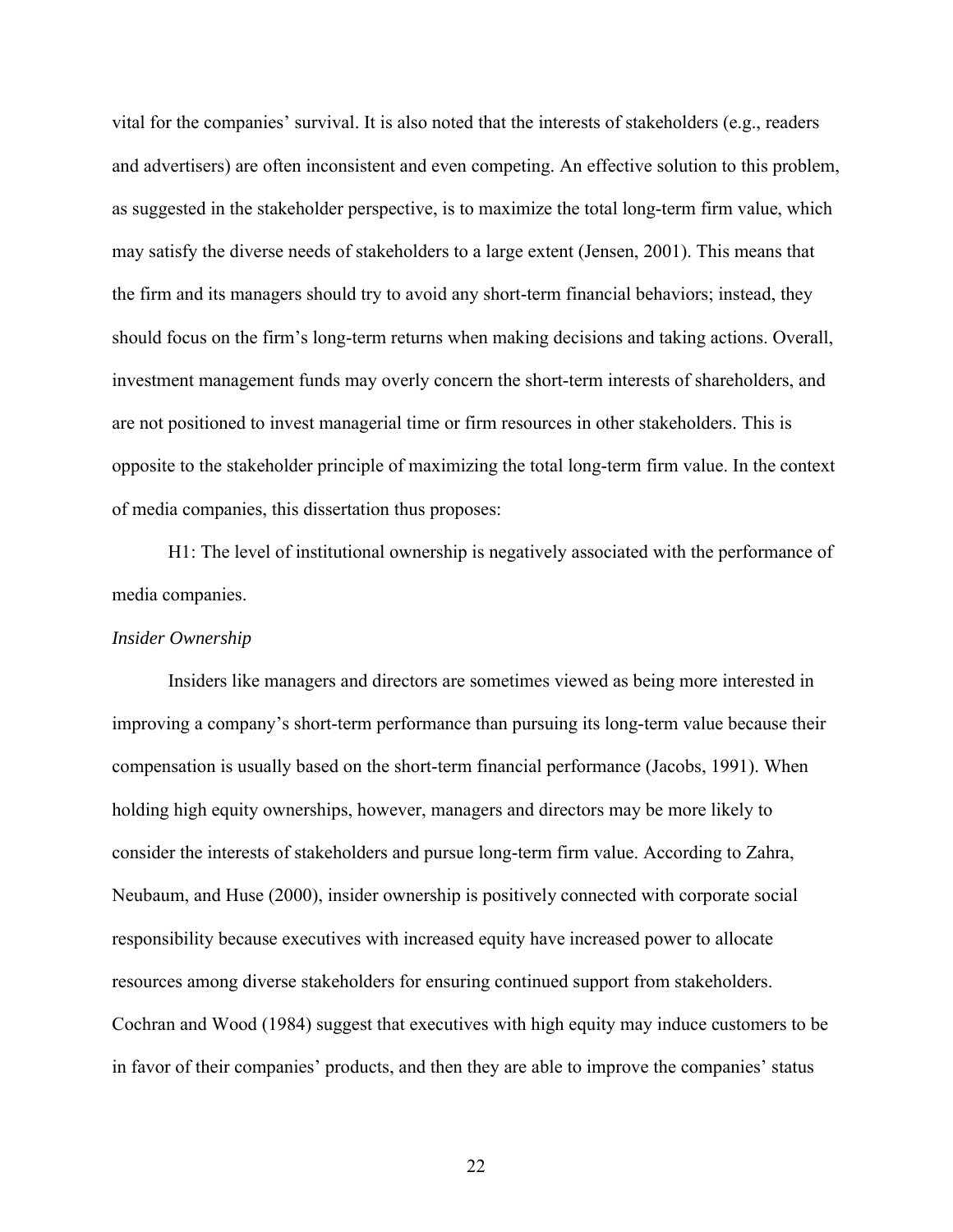among such key constituencies as bankers, governments, and investors. Also, Hansen and Hill (1991) propose that managers who hold high equity may have more incentives to improve product quality and innovation through increasing spending on research and development. Likewise, Johnson and Greening (1999) argue that being concerned for long-term firm value may stimulate executives to invest in quality products and services and to avoid any bad actions that damage the public interest, which, in turn, often lead to negative reputation of the company.

Like the abovementioned stakeholder perspective, the agency model also predicts the positive impact of insider ownership. Agency theorists posit that firm performance can be improved by aligning the interests of managers with those of shareholders through increasing management stock holdings. When holding substantial equity ownership, insiders are more likely to act in accordance with the interests of shareholders (Bryan, Hwang, & Lilien, 2000; Perry & Zenner, 2000); otherwise, they are more likely to pursue their own interests such as job security, remuneration, status, and power, often at the expense of shareholders (Hill & Snell, 1989; Himmelberg, Hubbard, & Palia, 1999; Hoskisson & Turk, 1990; Zahra et al., 2000).

A considerable body of empirical research has confirmed a positive relationship between insider ownership and corporate performance. For example, a meta-analysis by Dalton, Daily, Certo, and Roengpitya (2003) revealed that the equity holdings by managers and directors were positively associated with earnings per share. Both Jensen, Solberg, & Zorn (1992) and Friend & Lang (1988) found that insider ownership was negatively correlated with financial debt, which indicated that managers with high equity holdings had more incentive to reduce corporate debt and be less diversified. In addition, Blankenburg and Ozanich (1993) found that companies with greater insider control were less likely to be affected by the capital market or pursue short-term returns that might eventually damage long-term firm value. Therefore, this research proposes: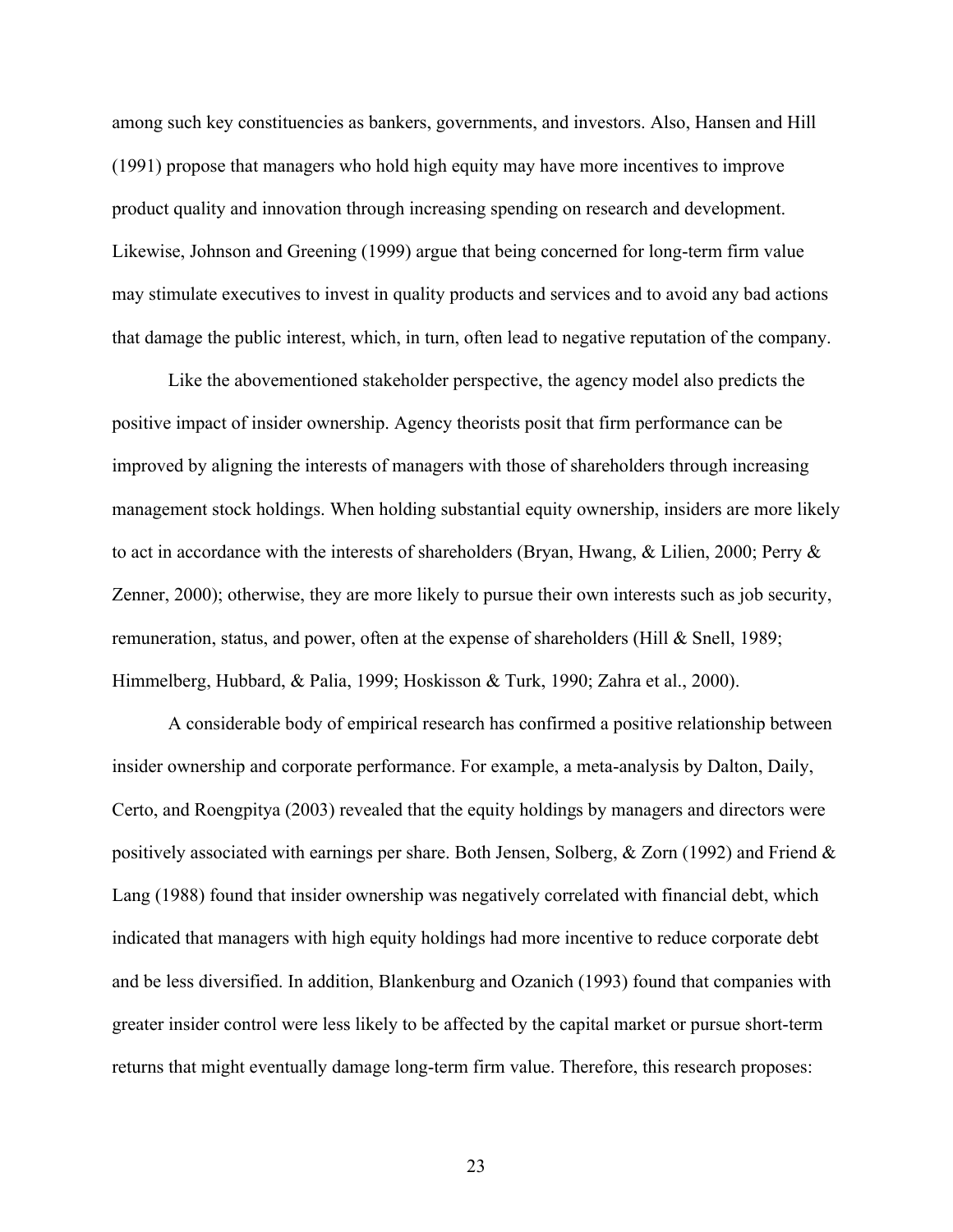H2: The level of insider ownership is positively associated with the performance of media companies.

#### *Ownership Concentration*

Analyzing the 1993 data, Picard (1994) found that 25 different institutions owned at least 5% of equities of any one of the listed newspaper companies while these owners were known to have stronger incentives and power than other institutional investors to control the target company. In fact, when stock ownership is concentrated, it is relatively easy for the owners to coordinate and demand certain actions from the management. It has been suggested by agency theorists that large shareholders not only has the incentive to collective information and monitor the management but also have enough voting power to put pressure on the management, or even oust the management through such means as proxy fights and takeovers (Shleifer & Vishney, 1986). In other words, concentrated ownership can address the classic agency problem because shareholders with significant ownership have a natural interest in profit maximization as well as a strong ability to protect their interests (Shleifer & Vishny, 1997).

There is some evidence on the role of concentrated ownership in exercising corporate governance. For example, Kang and Shivdasani (1995) found that firms with concentrated ownership were more likely to replace management in response to poor performance than firms without it. Glassman and Rhoades (1980) found that the profitability was positively associated with 5% ownership by certain entities for a sample of 1406 bank holding companies. Likewise, focusing on the firms in the U.S. and U.K., Gugler (2001) found that owner-controlled firms (with a single block of equity exceeding 5%) significantly outperformed manager-controlled firms. All of these findings seem to support the agency view that concentrated ownership has a positive impact on corporate performance.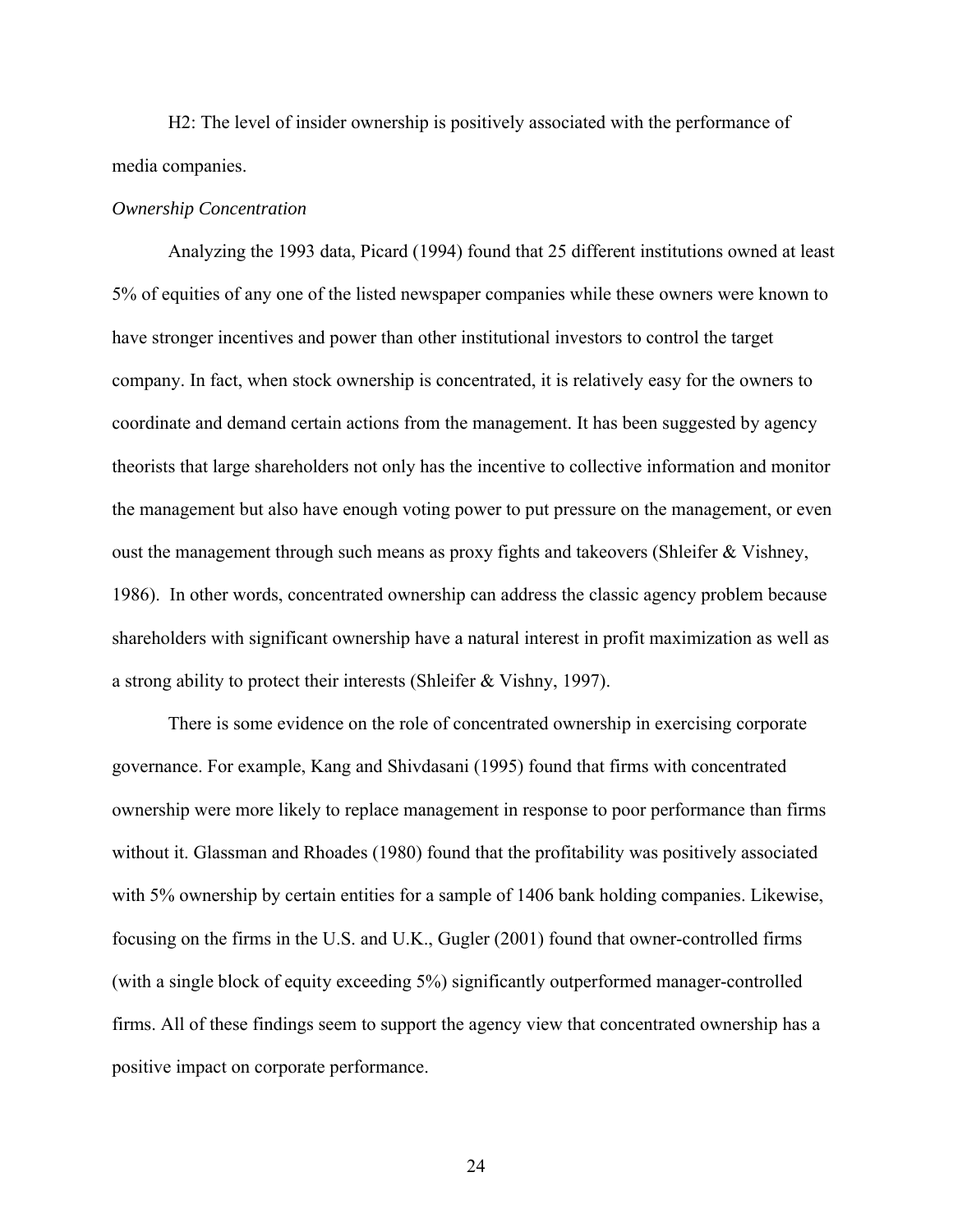A fundamental problem, however, is that large shareholders often represent their own interests, which may not coincide with the interests of other groups such as employees, customers, and managers. Stakeholder theorists argue that when large investors use their control rights to maximize their profits, they may do so at the expense of other groups. This may include "straightforward expropriation of other investors, managers, and employees; inefficient expropriation through pursuit of personal objectives; and finally the incentive effects of expropriation on the other stakeholders" (Shleifer & Vishny, 1997, p. 758). Due to those expropriation problems, concentrated ownership may thus be detrimental to the interests of stakeholders and the economy efficiency of the firms as well. Therefore, this dissertation proposes:

H3: The level of ownership concentration is negatively associated with the performance of media companies.

#### Board Structure

Stakeholder theorists calling for greater attention to stakeholder interests have all recognized the potential significance of stakeholder representation within the board. They argue that stakeholder representation can promote procedural fairness by allowing stakeholder interests to be directly represented in corporate decision making (see Freeman & Evan, 1990; Jones & Goldberg, 1982). If moral competence is to be meaningful, however, "it must be built into the social structure of the enterprise" (Selznick, 1992, p. 352). It is argued that a simple way to enlarge stakeholder representation is to increase the size of the board: the more people on the board, the more likely that the interests of stakeholders can be represented (Freeman  $\&$  Evan, 1990). It is also argued that stakeholder representation can be institutionalized through appointing a considerable proportion of non-independent directors (e.g., employees, suppliers,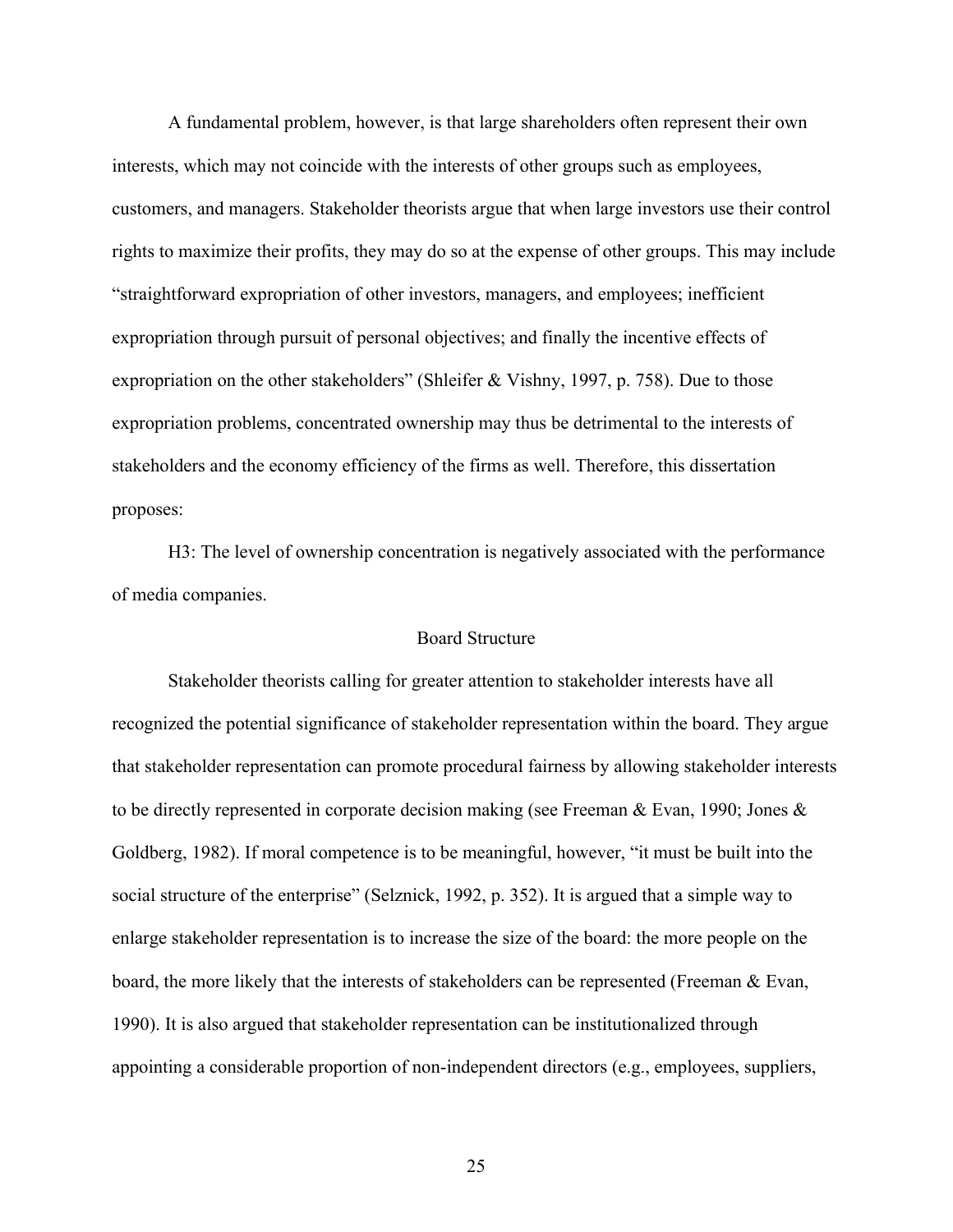customers, regulators, and community representatives) to corporate boards (Freeman & Evan, 1990; Porter, 1992), because these directors tend to have a strong stakeholder orientation and "are very conscious about the needs and expectations of the various constituencies of their firms." In addition to stakeholder representation, stakeholder theory also emphasizes effective coordination, cooperation and confliction resolution among stakeholders (Kochan  $\&$  Rubinstein, 2000). This may be achieved by board interlocks, which function in strengthening the connection between the firm and its stakeholders and among stakeholders as well. In this section, the author applies the stakeholder model to the design of boards of directors, and investigates the impact of board size, board composition, and board interlocks on organizational performance of media companies. Again, since there is little research that examines the board of directors within media companies, this study develops hypotheses primarily on the basis of the general literature on boards of directors.

#### *Board Size*

The monitoring ability of boards of directors could first be affected by its size. Lipton and Lorsch (1992) suggest that large boards may be less effective than small boards since the former are more difficult to coordinate. Shaver (2005) states that larger boards suffer from a diffusion of responsibility, which encourages social loafing, elicits group fractionalization, and reduces group commitment to strategic change. Jensen (1993) specifically suggests an optimal board of seven or eight directors, saying that "when boards get beyond seven or eight people, they are less likely to function effectively and are easier for the CEO to control" (p. 865). Similarly, Firsteberg and Malkiel (1994) argue that a board with eight or fewer members "engenders greater focus, participation, and genuine interaction and debate" (p. 34).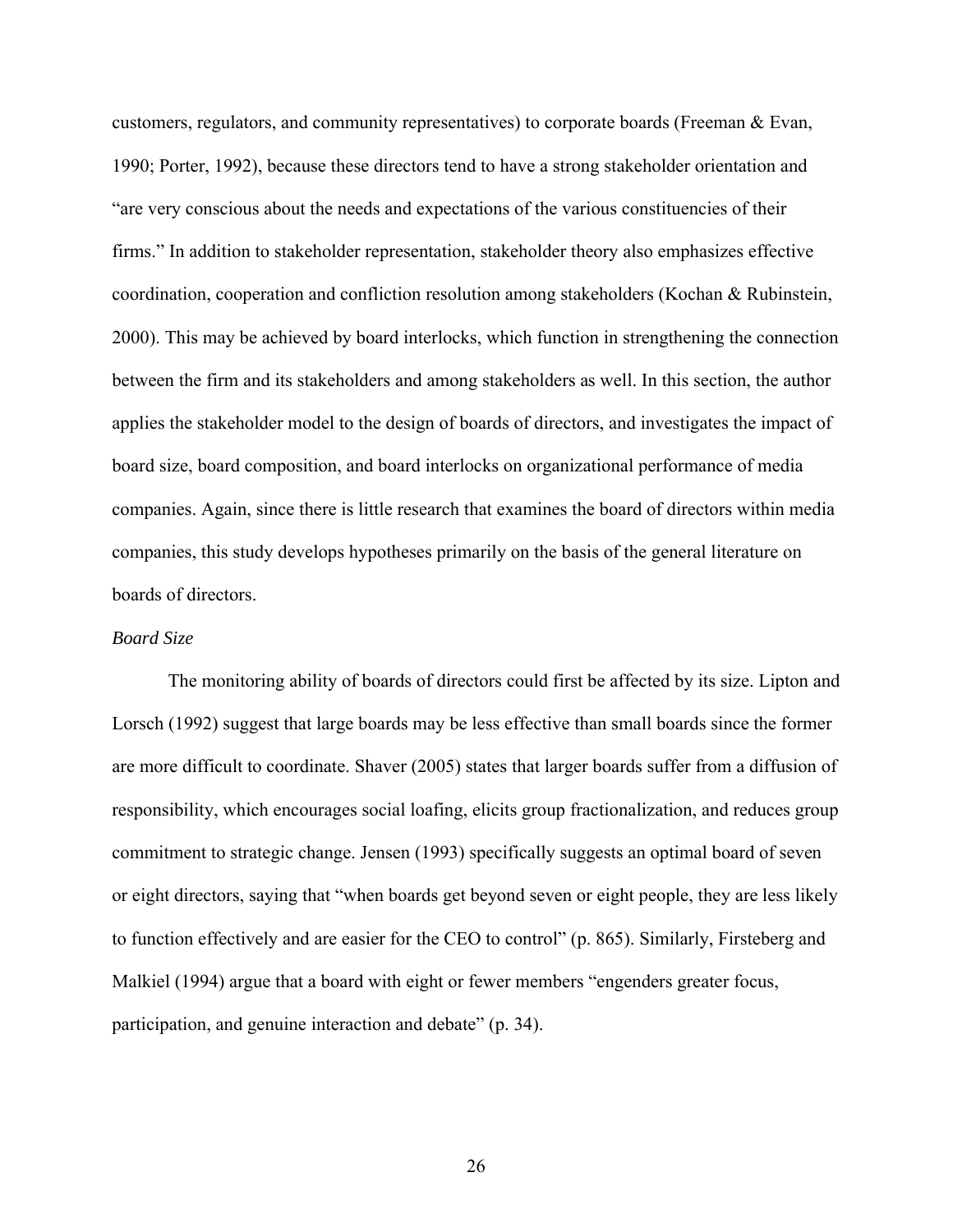The stakeholder perspective, however, suggests that large boards can improve the possibility of stakeholder representation. It is argued that the more people on the board, the more likely that the interests of various stakeholders are considered and the less likely that the decisions are made in favor of a few people. Previous research has offered some empirical evidence of the positive correlation between board size and firm value. For example, Shaver's (2005) analyzed 21 single-industry and conglomerate media companies and found that the board size was positively associated with the firm's market value and capital investment.

Consistent with the stakeholder view, the resource dependence perspective also suggests that large boards can enhance firm performance. It is argued that board size may reflect an organization's ability to contact environments (Booth & Deli, 1996). In the resource dependence view, large boards may be able to extract critical resources such as budget, funding and leverage from external environments, which, in return, will help improve corporate performance (Alexander, Fennell, & Halpern, 1993; Pfeffer & Salancik, 1978). Also, since many directors are themselves CEOs, they can also provide the firm's management with valuable advice that is not obtainable from the firm's employees (Zahra & Pearce, 1989). Bases on the above arguments, this dissertation puts forward the following hypothesis:

H4: The size of the board is positively associated with the performance of media companies.

#### *Board Composition*

Board composition, especially the proportion of independent directors on the board, is one of the most discussed topics in the governance literatures. Agency theorists propose that each board have a majority of independent directors, which "not only excludes employees but also anyone who has had any recent relationship with the company as a supplier, customer, or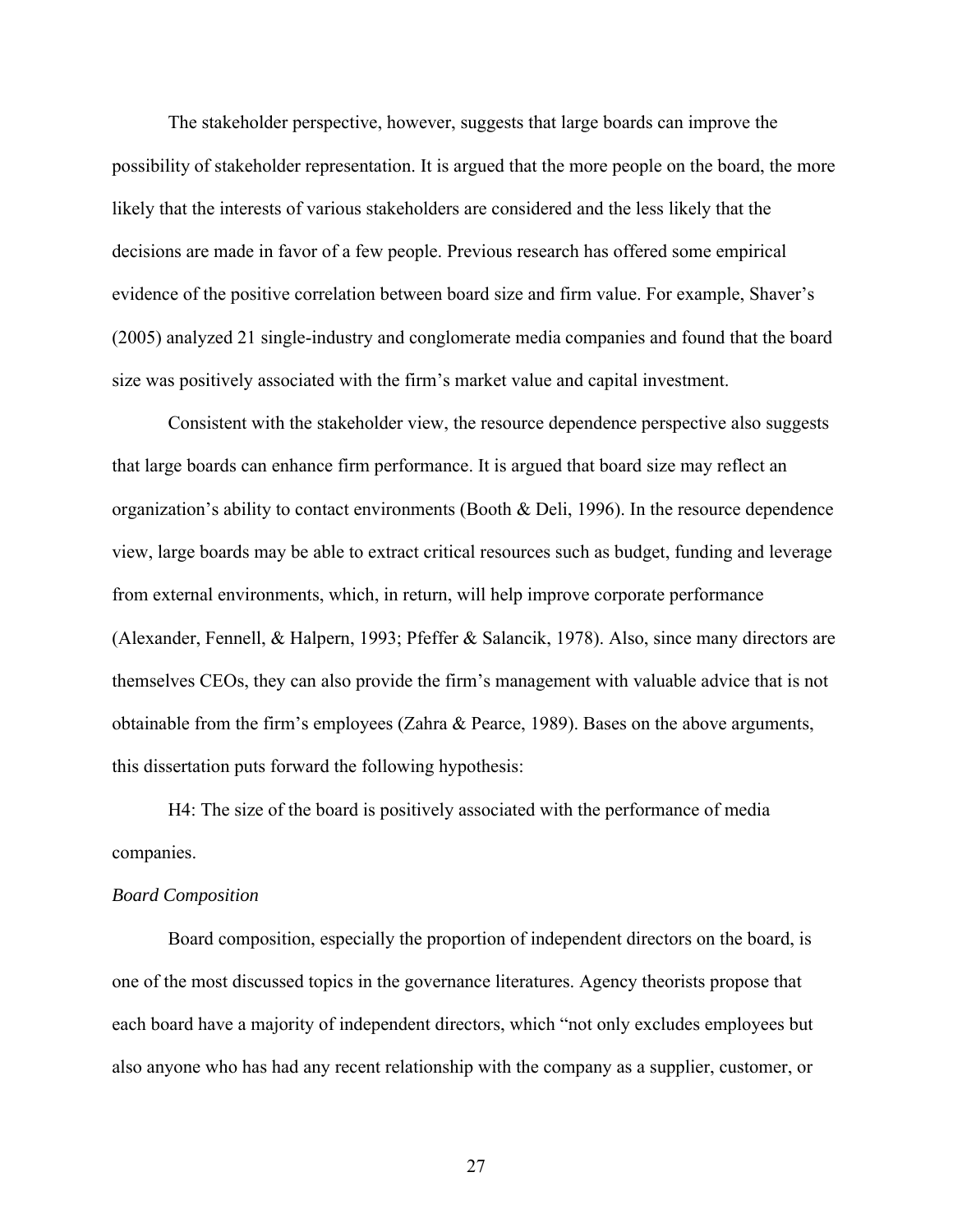professional adviser" (Carter & Lorsch, 2004, p. 16). In this view, a large proportion of independent directors can monitor the self-interested actions by managers so that shareholders can enjoy greater returns (Nicholson & Kiel, 2007; Rosenstein & Wyatt, 1990). Compared with insiders, independent directors are believed to be more effective monitor of firm management because of their independence from the management and the firm (Johnson, Daily, & Ellstrand, 1996).

By contrast, supporters of stewardship theory posit that a majority of insider directors can be more helpful in improving firm performance. As discussed earlier, stewardship theory argues managers are essentially trustworthy so that they will be good stewards of the assets entrusted to them and will naturally work to maximize profit for shareholders (Donaldson  $\&$  Davis, 1991). Also, since insider directors may spend their working lives in the firm, they have a better understanding on the firm's businesses so that they can make better decisions (Bhagat & Black, 1999; Donaldson, 1990).

Stakeholder theory basically suggests that companies seek board representation by all or many of their stakeholders, such as suppliers, customers, creditors, former/current employees, and community representatives. It thus directly opposes the agency view that the board should include as many as independent directors, i.e., those who have no stakes in the firms. Also, while the stewardship perspective emphasizes the positive impact of insider directors (particularly executive directors), the stakeholder view goes beyond that, arguing that those affiliated or linked parties such as employees, customers, and local communities should also be included onto the board. In the stakeholder view, these non-independent directors can serve as the representatives and protectors of their own interests, enhancing not only corporate financial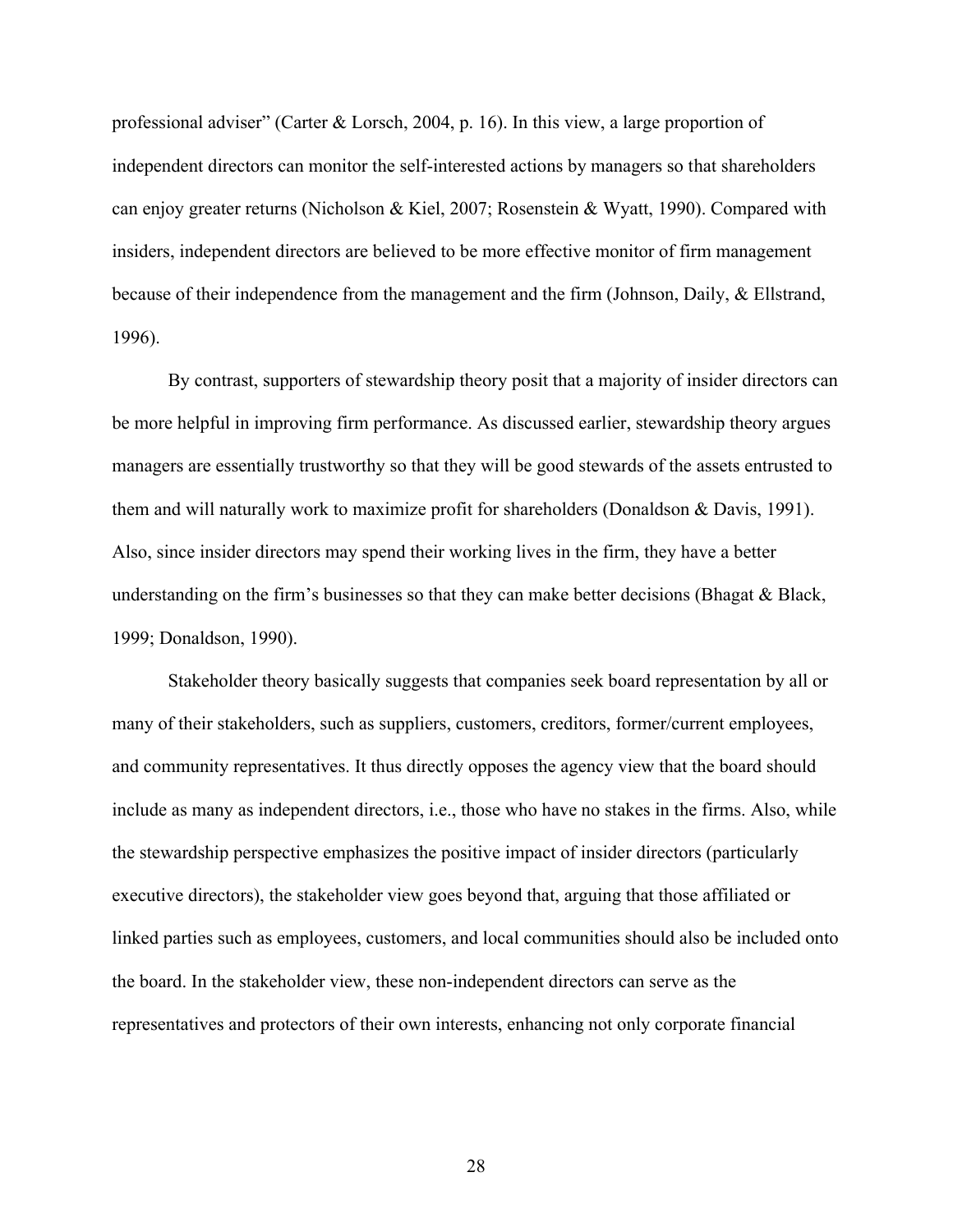performance but also corporate social performance (Wang & Dewhirst, 1992). So, this dissertation hypothesizes:

H5: The proportion of non-independent directors on the board is positively associated with the performance of media companies.

# *Board Interlocks*

Board interlocks typically refer to the situation in which "a member of the board of directors of one company sits on the board of directors of another company" (Knowles, 1973, p. 5). In the principal-agent view, such arrangement may keep outside directors from providing disinterested advice and lead to ineffective monitoring because interlocking directors may look for each other's interests rather than for those of shareholders (Chhaochharia & Grinstein, 2007). In addition, interlocking directorates may violate the so-called duty of loyalty which requires directors to be unyieldingly loyal to the company's shareholders. It is argued that "if a board member sat on the boards of two companies with conflicting interests, he would be forced to resign from one board because clearly he could not demonstrate loyalty to the shareholders of both companies at the same time" (Monks & Minow, 2004, p. 200).

Stakeholder theorists state that within the nexus of contracts that constitutes the firm the most important one involves co-specialized investments, which can be seen in numerous integration, contracting, or strategic alliances (Blair, 1995). In the context of corporate governance, inter-firm relationships involving in co-specialized assets could be institutionalized by interlocking directorates (see Keasey et al., 1997). According to Schoorman, Bazerman, & Atkin (1981), interlocking directorship may result in horizontal connections among directors, which provide communication opportunities and thus information exchange on topics of concern. Interlocking directorship may also create vertical links between directors representing customers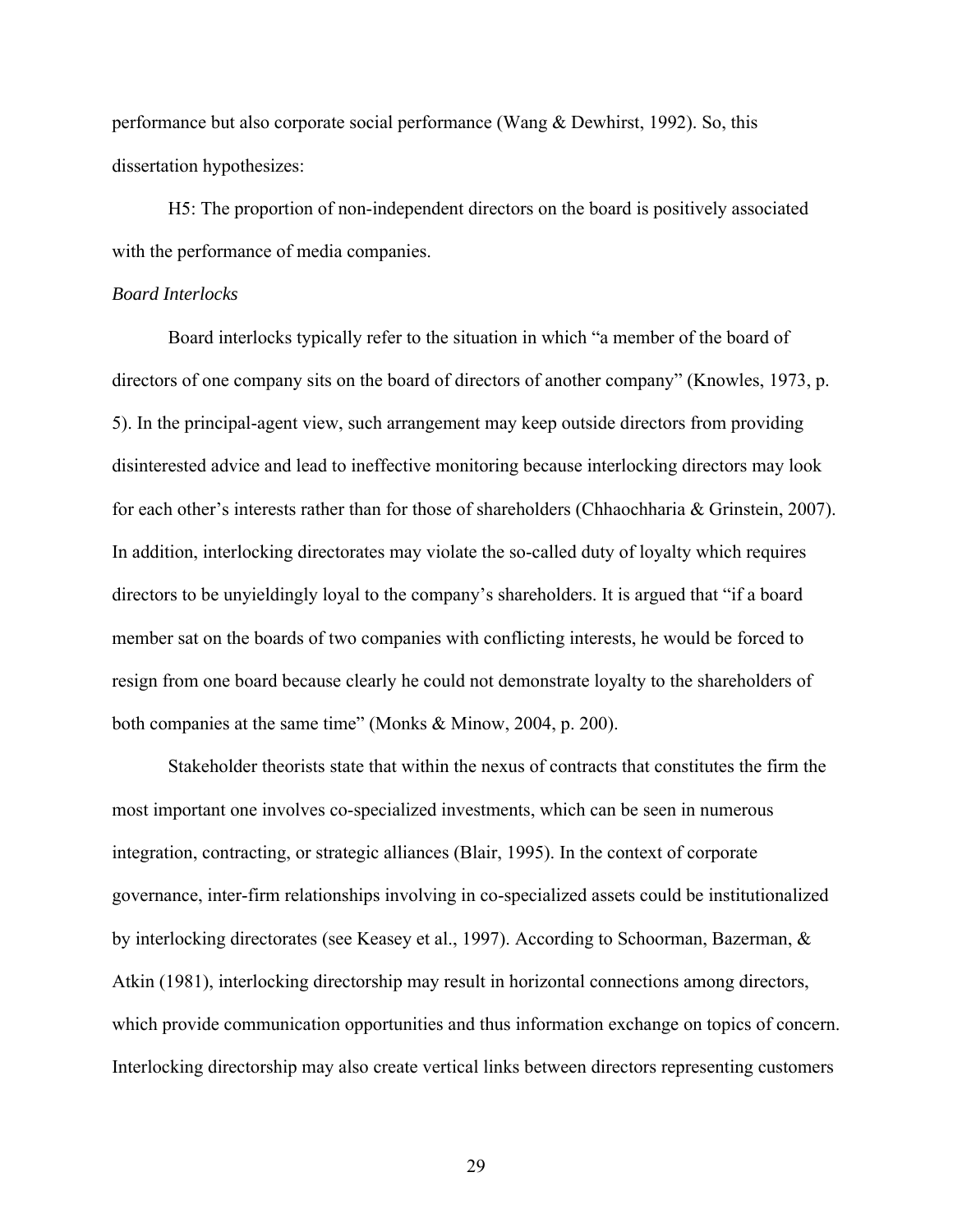and those representing suppliers, which allow the firm to reduce uncertainty about the firm's inputs/outputs, or broader market environments (Schoorman et al., 1981). In practice, a majority of Japanese and German companies have adopted interlocking directorship as a way to connect suppliers and major customers of the firm (Keasey et al., 1997). Also, focusing on the listed companies in Singapore, Ong, Wan, and Ong (2003) found that board interlocks were significantly correlated with a number of performance variables including market capitalization, return on assets, return on sales, and profit before tax*.* Based on these arguments and evidence, this research proposes the following hypothesis:

H6: The degree of board interlocks is positively associated with the performance of media companies.

# Compensation Structure

Compensation can be an effective means to stimulate managers, board members, and employees to act in ways that maximize the total firm value. However, compensation packages that are poorly designed may have adverse effects, such as encouraging managers' and directors' short-term opportunistic behaviors and discouraging employees' commitment to the firm. Both stakeholder theory and agency theory acknowledge the significance of compensation system as a governance mechanism, but have different and even contradictory proposals on the design of compensation package. This dissertation argues that the stakeholder model is more appropriate than the agency model in guiding the design of compensation package. This proposition is tested by examining the relationship between compensation packages for CEO, board directors, and employees and organizational performance in media companies.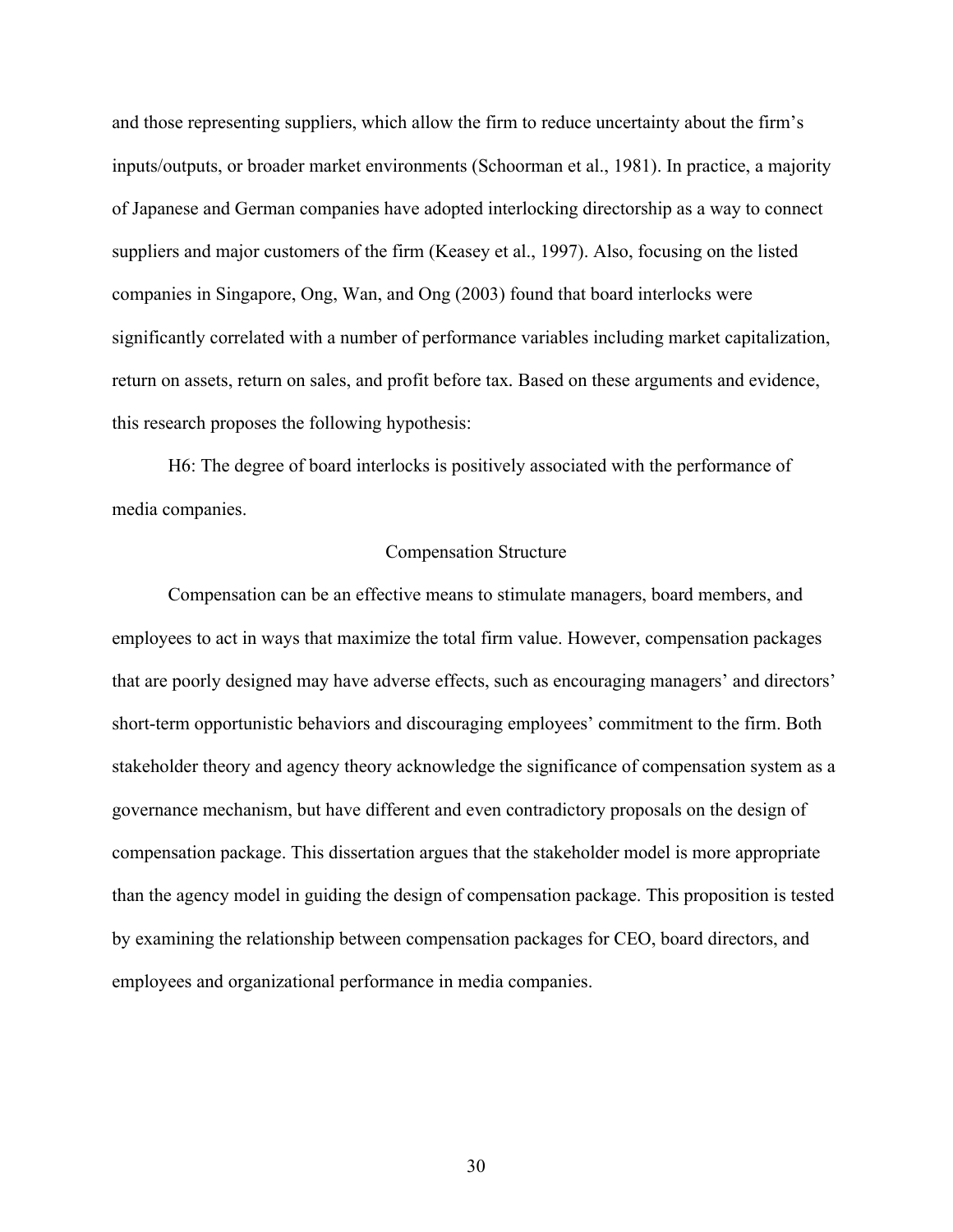# *Fixed Compensation for CEOs*

CEO compensation has become one of the most controversial aspects of the current governance debate (Keasey & Wright, 1997). While the media and politicians emphasize the size of certain CEO compensation packages, shareholders often focus not on "how much" but "how" (Jensen & Murphy, 1990; Monks & Minow, 2004). According to agency theory, the pay-forperformance tools like stock options can effectively align the interests of managers and with those of shareholders. Stock options refer to the situation in which the company gives an executive the right to purchase a specified number of the firm's stock shares at a stipulated price for the term of the option (Colley, Doyle, Logan, & Stettinius, 2005). If the stock rises between the time of option awarding and exercising, the executive will get the benefit of the gain (Monks & Minow, 2004). Therefore, this kind of incentive plans may function in encouraging executives to act in the interests of shareholders since they reward executives for seeking and implementing the business strategies which can increase the firm's stock value.

While most managers in the U.S. receive a large part of their compensation in a performance-based form like stock options or restricted stock, the relationship between incentive plans and firm performance seems not to be that straight. Although some researchers found a positive association between stock options and stock returns (e.g., Coughlan & Schmidt, 1985; Jensen & Murphy, 1990), others found no links between these variables (see Boyd, 1994; Kerr & Bettis, 1987). Within media companies, an analysis of 13 U.S. newspaper companies by Maguire (2005) revealed that there was a wide gap between the theory and reality of linking stock options to firm performance: while the firms with extensive use of options had a good performance, firms with little use of options showed strong financial results too.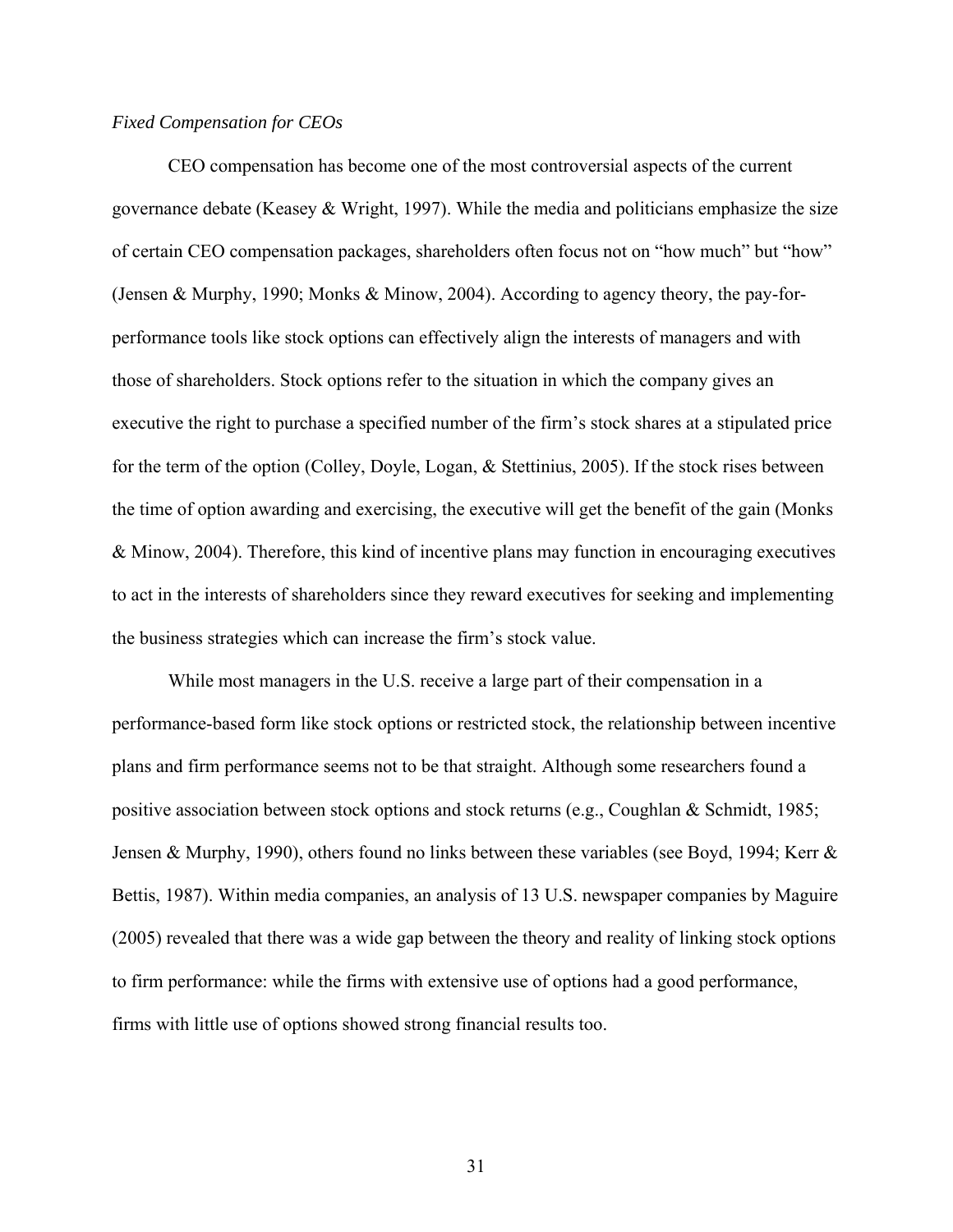The mixed nature of these results has led many to doubt whether the pay-for-performance system can achieve the owner-managers alignment. Abowd and Kaplan (1999), for example, argue that the valuation of options is intrinsically uncertain and subjective so that companies may underestimate the true cost of the options because of various accounting practices. Bertrand and Mullainathan (2001) argue that since the value of stock often fluctuates independently of managers' actions, stock options may also reward managers for good fortune of running the firm under favorable economic environments. Additionally, Benz and Frey (2007) posit that in the pay-for-performance system, managers are given the chance and the incentives to influence the standards of measurement against which they are compensated.

Stakeholder theorists basically reject the pay-for-performance practice that agency scholars advocate. As suggested by Tirole (2001), designing pay that is sensitive to the performance of stocks leads to a neglect of other stakeholders. In a similar vein, Maguire (2005) argues that stock options allows newspaper CEOs to acquire substantial stakes over time so that the CEOs may have reason to focus excessively on stock performance rather than other measures of newspaper success. Also, Jones (1995) points out that excessive executive compensation indicates an abuse of trust and a lack of trustworthiness on the part of managers, which, in turn, will cause inefficient contracting with the company's stakeholders and ultimately a decline in corporate performance.

In the stakeholder view, companies should choose fixed compensation systems because such systems entice managers to concentrate on work content rather than on compensation (Benz & Frey, 2007; Tirole, 2001). It is argued that fixed compensation packages can serve as "redistribution constraints," and thus discourage individuals from fighting over earning and induce them to devote more effort to real work (Frey & Osterloh, 2005; Hansmann, 2000). Thus,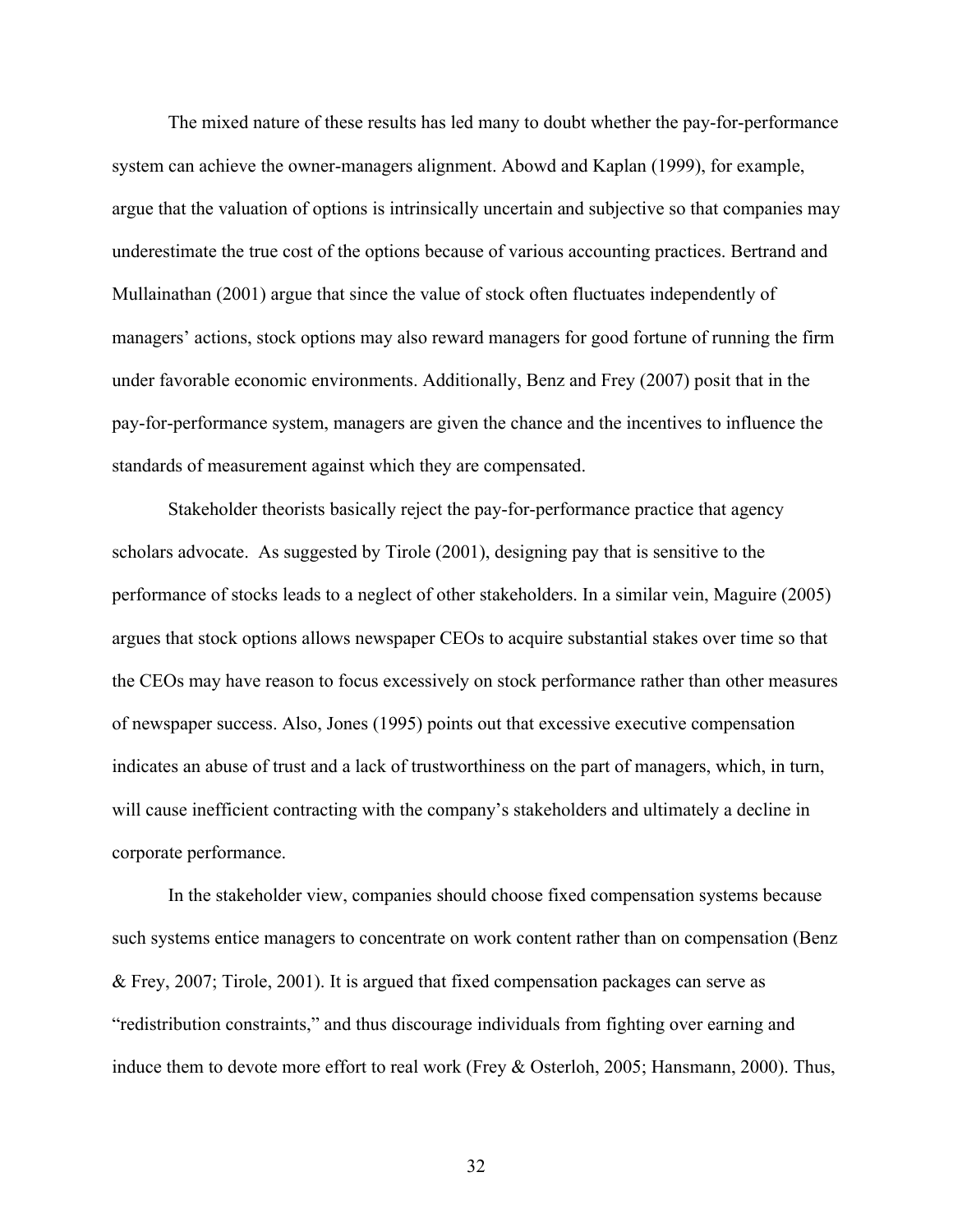fixed executive compensation packages may be particularly desirable for news companies since these companies often pursue social goals in addition to financial results, and ask their managers to devote to journalistic quality. Therefore, this research hypothesizes:

H7: The proportion of fixed compensation for CEOs is positively associated with the performance of media companies.

# *Fixed Compensation for Directors*

Directors have a duty to use reasonable judgment to manage and supervise the business of a firm in the interests of stakeholders (Freeman, 1997). They are responsible for hiring, firing, evaluating, monitoring, and advising the management (Monks & Minow, 2004). Give their important roles, that how directors are compensated has also become an important issue in the corporate governance literature. According to agency theory, incentive plans like stock-options can function in aligning the interests of outside directors with those of shareholders, thus making it more likely that outside directors will monitor management. Consistent with this view, researchers like Hambrick and Jackson (2000) found that the use of incentive compensations for outside directors was positively associated with firm performance. Vafeas (2000) among others, however, did not find a significant relationship between director incentive plans and postadoption firm performance.

In the stakeholder view, the stock-based compensation for outside directors may be detrimental to the interests of stakeholders. This is because such plans could stimulate outside directors to coax a short-term increase in stock price at the expense of the long-term value of the company (Monks & Minow, 2004). While incentive compensation could motivate directors to focus on the interests of shareholders, it may also lead to less consideration for other stakeholders. As Carter and Lorsch (2004) says, "the more shares a director owns, the more he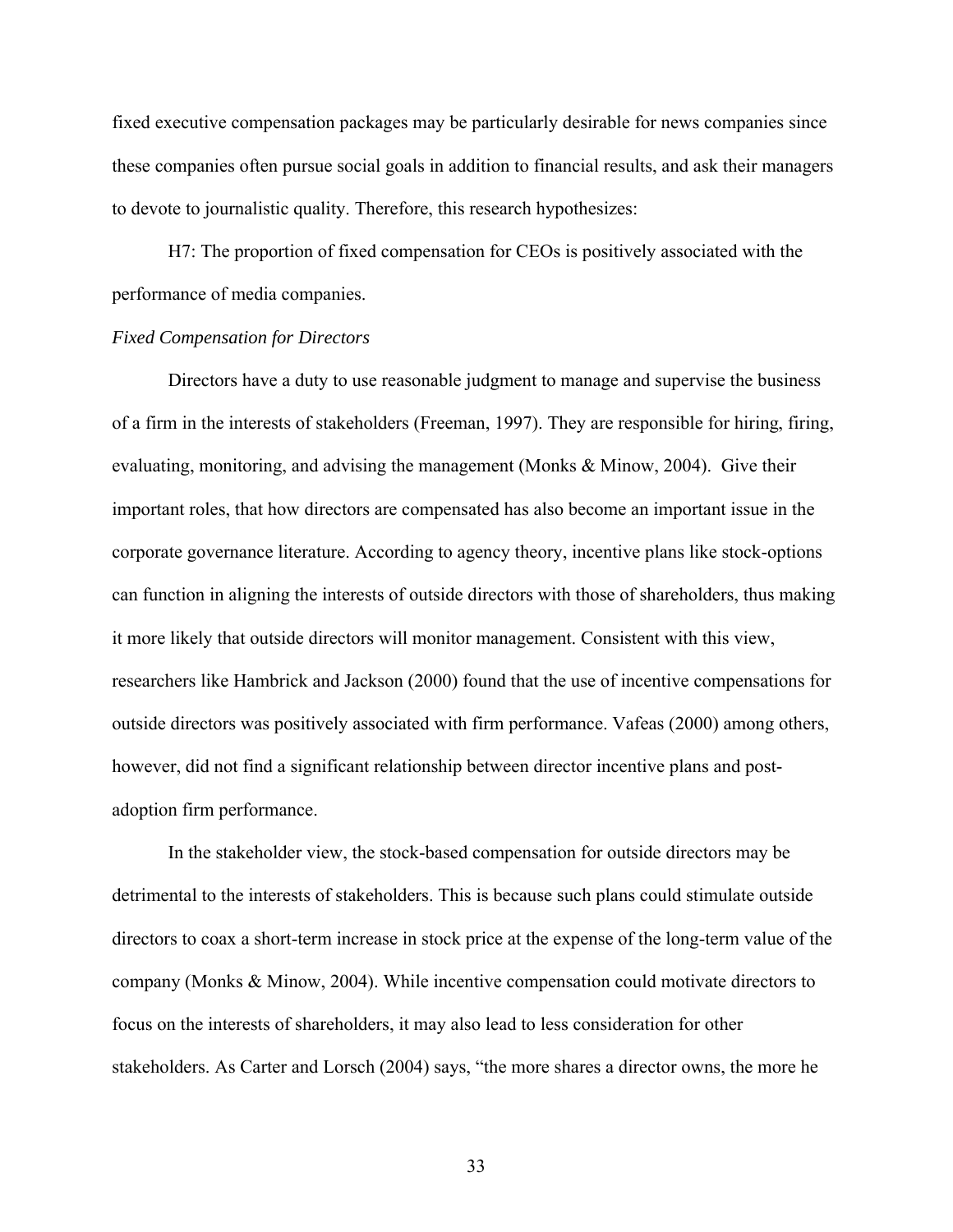has a personal interest to worry about" (p. 48). If directors are concerned too much with their own financial gains, they may fail to support and empower management and consequently reduce firm performance (Carter & Lorsch, 2004; Muth & Donaldson, 1998). Compared to incentive plans, fixed compensation for outside directors thus may be more beneficial to the firm and its stakeholders. In fact, even agency theorists acknowledge that given a fixed remuneration, outside directors would prefer fixed cash compensation over stock-based pay because the latter may result in a loss of diversification relative to a cash retain ((Fich & Shivdasani, 2005). This leads to the following hypothesis:

H8: The proportion of fixed compensation for outside directors is positively associated with the performance of media companies.

### *Employee Stock Ownership Plans*

Supporters of stakeholder theory like Blair (1997) and Porter (1992) argue that giving employees more authority over their work and more of an ownership interest make companies stronger and more productive. In the U.S., employee stock ownership plans (ESOPs) have been typically used to award a fraction of ownership in the firm to the firm's employees. According to Monks and Minow (2004), there are four reasons for using ESOPs: i) employees have minimal agency costs since they are the only party affected by the firm who are able to monitor its activities; ii) ownership is a responsibility as well as right. Employees are suited to this role "because of their ability to represent the interests of the suppliers of work and capital and the interests of the community;" iii) ownership "requires a level of vigilance that is hard to obtain from a holder of securities, a rather indirect form of ownership at best;" and iv) in order for the ownership function to be discharged with the corporate structure, there must be owners who are rationally informed and involved, unrestricted by laws and regulations in the exercise of their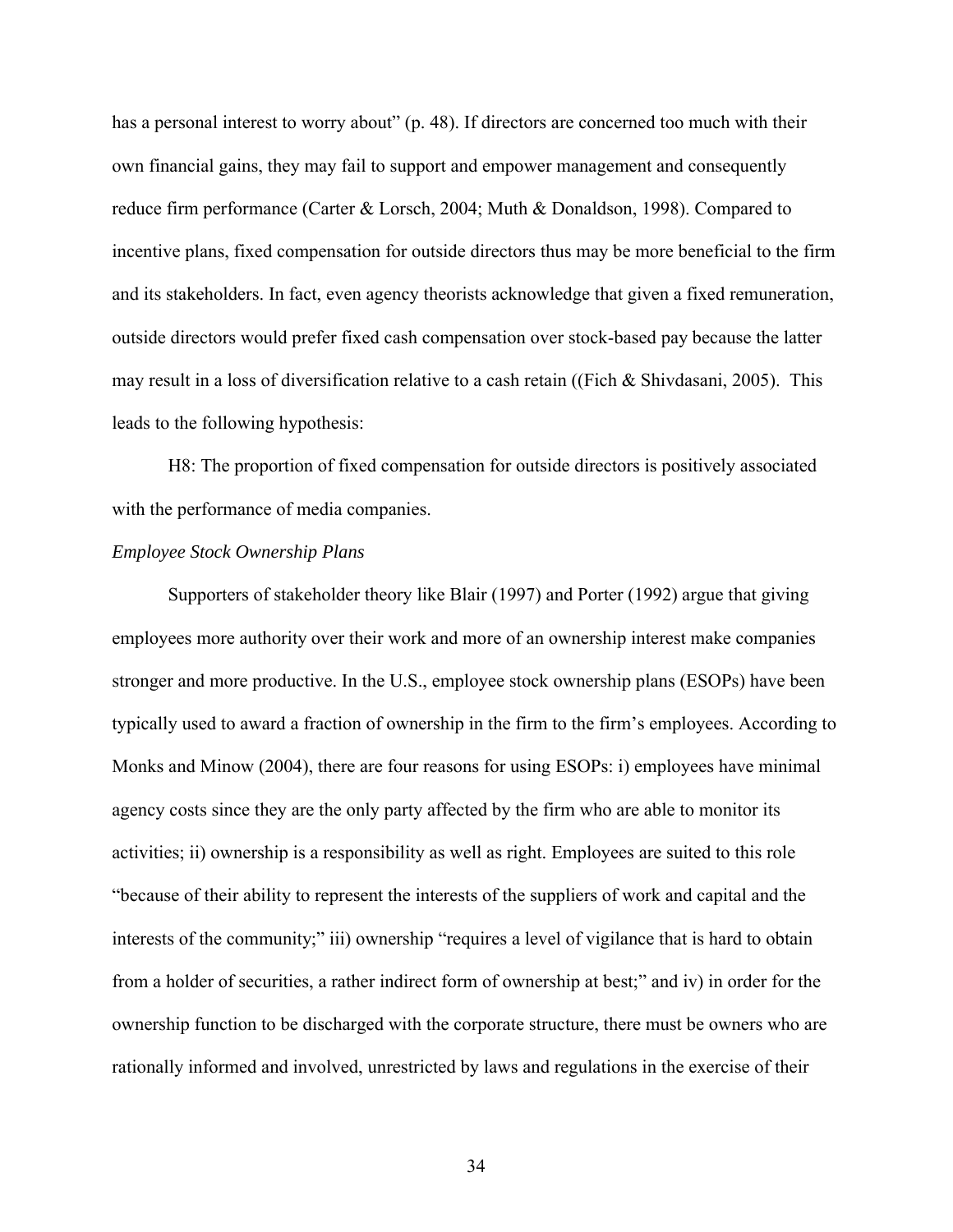ownership, and free from the "morbidity" arising out of removal from active involvement in the venture (p. 280). These arguments are consistent with Wills' (1998) observation that ESOPs highly match the principles of a stakeholder firm.

Although agency theorists argue that ESOPs may be used to entrench incumbent managers, such concern has not been supported by empirical studies. Indeed, Park and Song (1995) found that firms' financial performance significantly increased after establishing or expanding ESOPs, thus confirming the positive effects of ESOPs. Also, Blasi, Conte, & Kruse (1996) conducted a meta-analysis of 10 ESOP studies, and found that of the combined crosssectional estimates (comparing ESOP and non-ESOP firms), 85% of those studies indicated higher productivity for ESOPs firms; and that of the combined estimates of ESOP adoption (comparing pre-and-post-adoption performance relative to non-adaptors), 82% were positive. Given these evidence, this dissertation hypothesizes:

H9: The adoption of employee stock ownership plans is positively associated with the performance of media companies.

#### Takeover Control

Agency theorists argue that if such governance mechanisms as large share holdings, independent boards of directors, and executive compensation fail to align the interests of managers and shareholders, takeovers can be a control mechanism of last resort (Jensen, 1986; Hart, 1995). Specifically, they argue that takeovers can contribute to corporate governance in two ways: "i) the possibility of a takeover, with the inherent threat of displacement, provides an incentive for managers to run the firm in accordance with the interests of shareholders"; and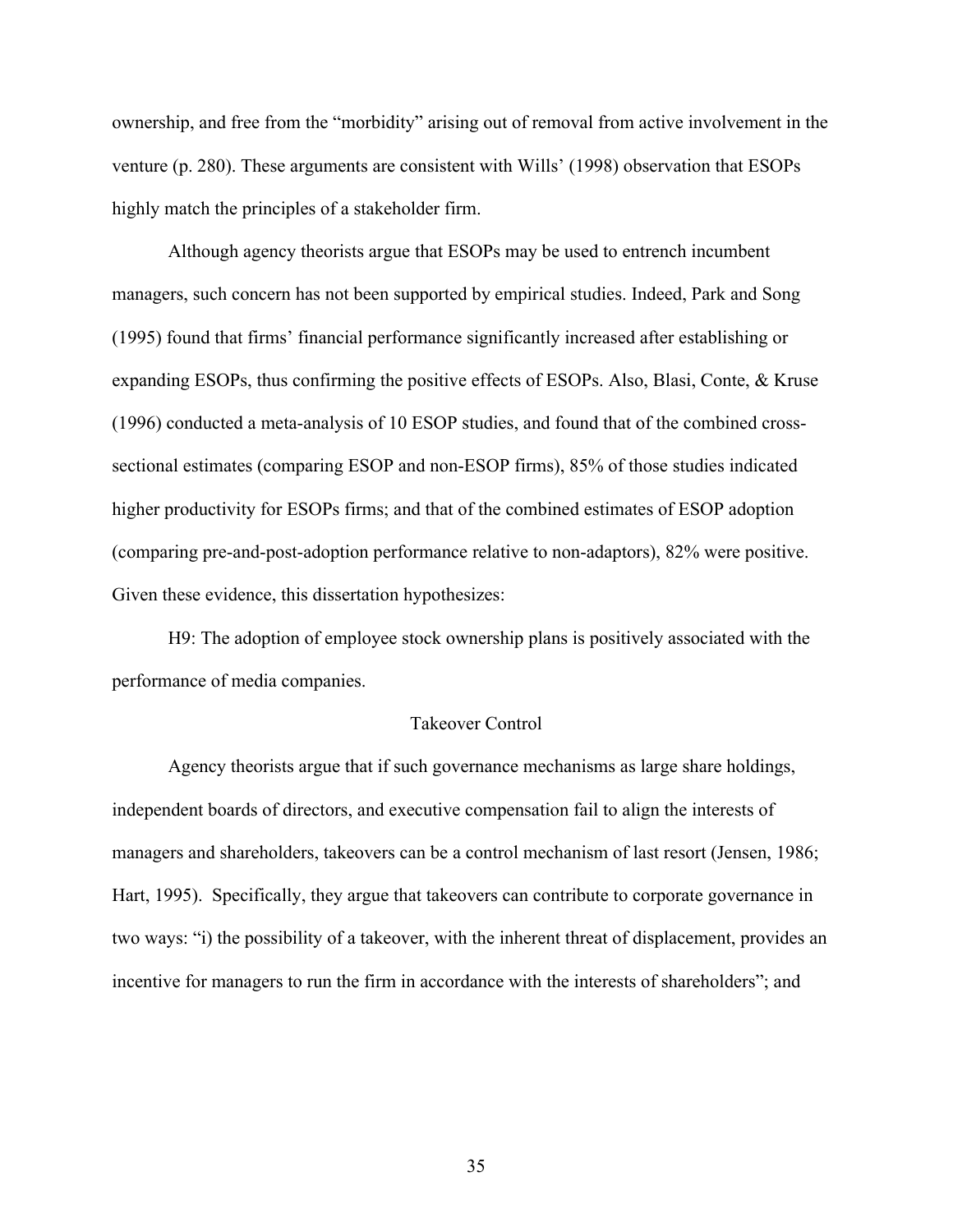ii) "the occurrence of a takeover provides an opportunity for a potential acquirer to correct managerial failure by replacing underperforming or opportunistic managers" (O'Sullivan, 1997, p. 122).

Despite such arguments, takeover efficiency has been criticized on a number of grounds. Grossman and Hart (1980), for instance, propose that takeover processes may be hindered by free rider problems in large companies with widely dispersed shareholdings. Malatesta (1983) argues that a takeover may be manipulated by managers of bidding firms who are pursuing the objectives that are not consistent with shareholder interest. In addition, scholars like Law (1986) and Schweiger & Walsh (1990) suggest that takeover processes may be hampered by the substantial transaction costs related to professional fees, post-acquisition integration, and regulation.

The strongest criticism of takeover as a governance mechanism comes from supporters of stakeholder theory. In the stakeholder view, takeovers can lead to many socially undesirable and economically inefficient consequences. This has been demonstrated in many companies, where hostile takeovers are followed by salary cuts and job losses (see Bhagat, Shleifer, & Vishney, 1990; Shleifer & Summers, 1988). Hence, takeovers are potentially opposite to the principle of being "an enduring social entity" that is stressed by stakeholder firms. It is also argued that a takeover threat may encourage management to focus on short-term firm value at the expense of the long-term viability of the firm. Specifically, Stein (1989) suggests that as firm resources are shifted from projects with long-term returns to projects which are less profitable but produce immediate returns, then it is likely that firm value will be reduced. In fact, firms which concentrate on long-term investment are often undervalued compared to their short-term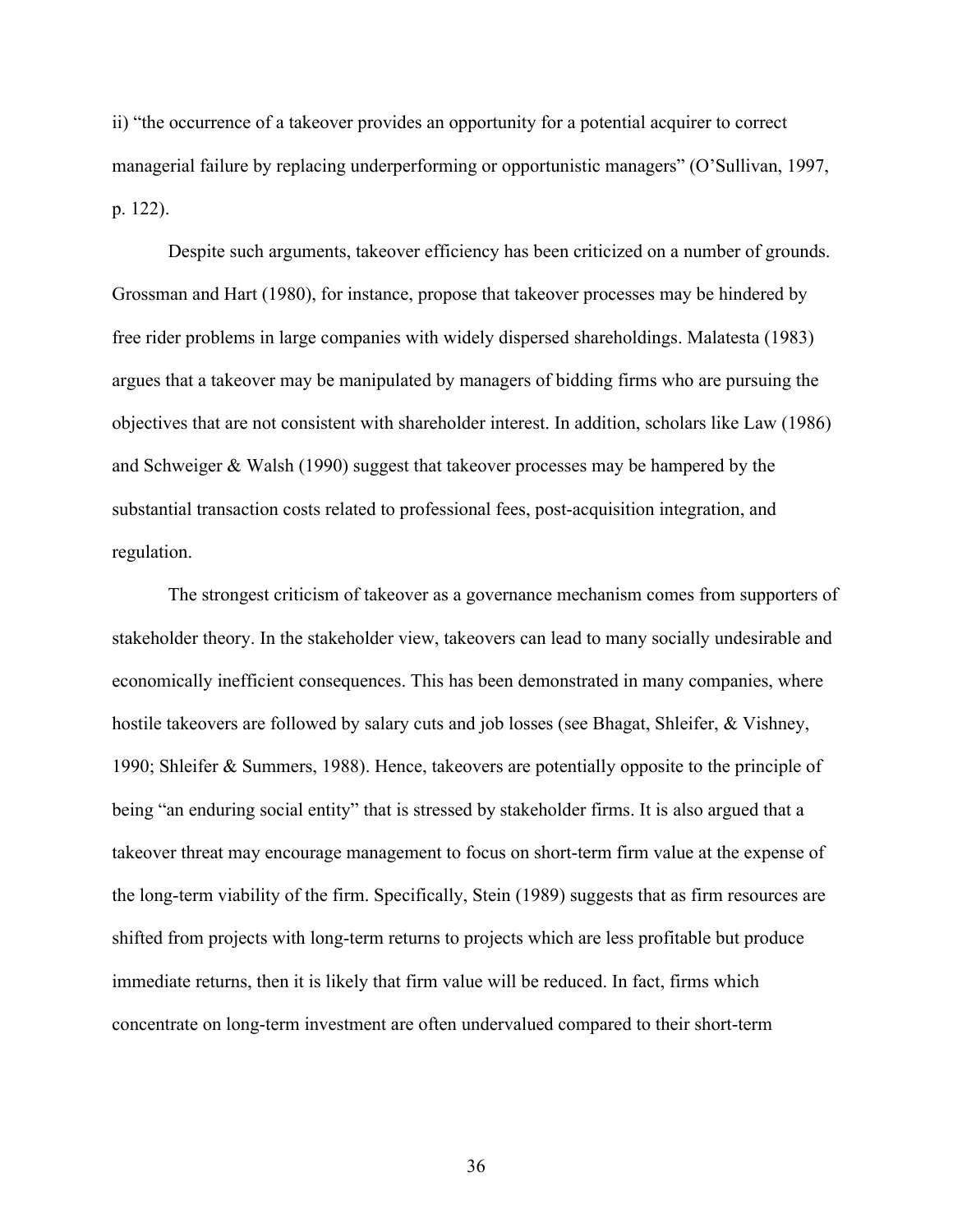counterparts and thus become more attractive for acquiring firms (for review, see Shleifer & Vishney, 1990). Indeed, this has become particularly evident in today's newspaper industry.

A number of defensive tactics (e.g., dual class shares, staggered boards, poison pills, golden parachutes, and the elimination of cumulative voting) have been designed to thwart hostile takeovers. Whilst agency theorists criticize that defensive tactics function in protecting managers' own self-interest (Cary, 1969), supporters of the stakeholder perspective argue that those tactics may discourage managers from singularly focusing on maximizing short-term performance and instead encourage them to pursue long-range strategies that may increase the total firm wealth (see Linn & McConnell, 1983). Defensive tactics also make it more likely that companies survive and continue to meet the general community needs even in difficult times. Moreover, defensive tactics may allow executives to obtain a greater share of rents accruing to their firm-specific human capital (Hirschey, 1986). This may encourage additional human-capital investment, which is particularly desirable to knowledge-based organizations such as media firms.

In this section, the author provides an assessment of the roles and effects of takeover defenses in the governance process of media companies. Specifically, the author examines three defense tactics that are most frequently used by media companies, i.e., dual class shares, staggered boards, and poison pills.

### *Dual Class Shares*

Under a dual class capitalization system, one class has more voting rights than the other. Specifically speaking, a handful of investors with a relatively small financial stake in the company hold a much larger part of the voting power. In most cases, the super-voting shares are not publicly traded, and controlled by the company's founders and their families.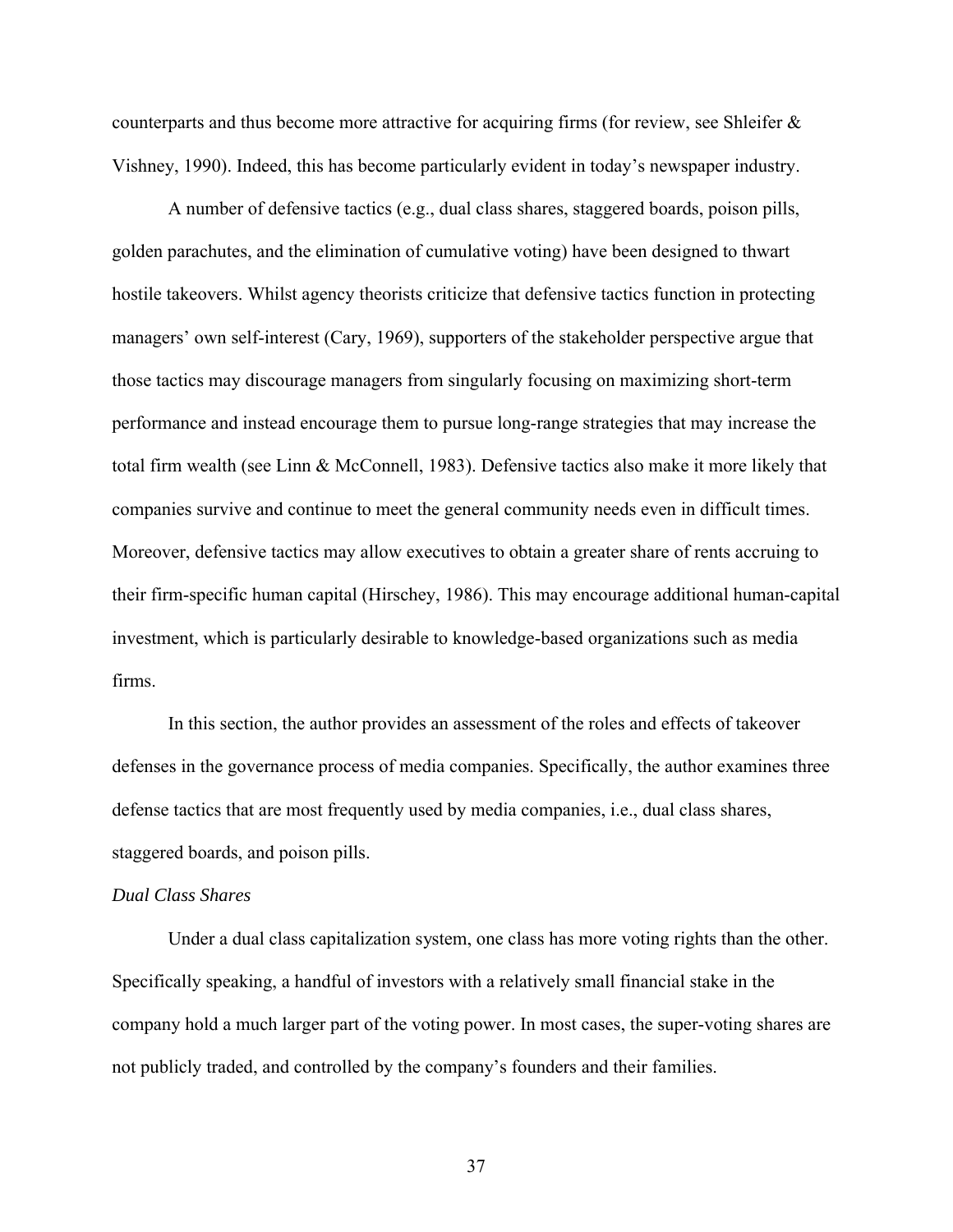In the agency perspective, unequal voting power creates potential conflicts of interests between insiders who control the votes and outsiders who provide the majority of firm equity (Smart, Thirumalai, & Zutter, 2007). This may hinder corporate performance, as confirmed by Gompers, Ishii, & Metrick (2004) which shows that heavy voting control by insiders weakens corporate governance. Dual class shares may also reduce the market value of the company since the voting shares are often excluded in the S&P 500 index. It is estimated that if News Corp. eliminates its current classified stock system, its market value would increase by more than 30% (i.e., more than \$1 billion) (News Corporation, 2007).

The dual class share structure has its defenders, nevertheless. The News Corp., for example, argued that the firm's dual class shares system could "(a) promote stability and continuity in the leadership and management of the company, which allows the company to focus on long-term objectives, (b) enhance the company's ability to attract, retain and motivate highly qualified key employees, and (c) provide the company with greater flexibility in financing its growth" (News Corporation, 2007, p. 19). These explanations are basically consistent with the stakeholder view which emphasizes the maximization of long-term firm value. Also, as discussed earlier, founding families that control the majority of voting power often have a longer-term vision than investors who often focus on the firm's quarterly performance. In a word, the existence of dual class shares may enhance corporate performance.

H10: The adoption of dual class shares is positively associated with the performance of media companies.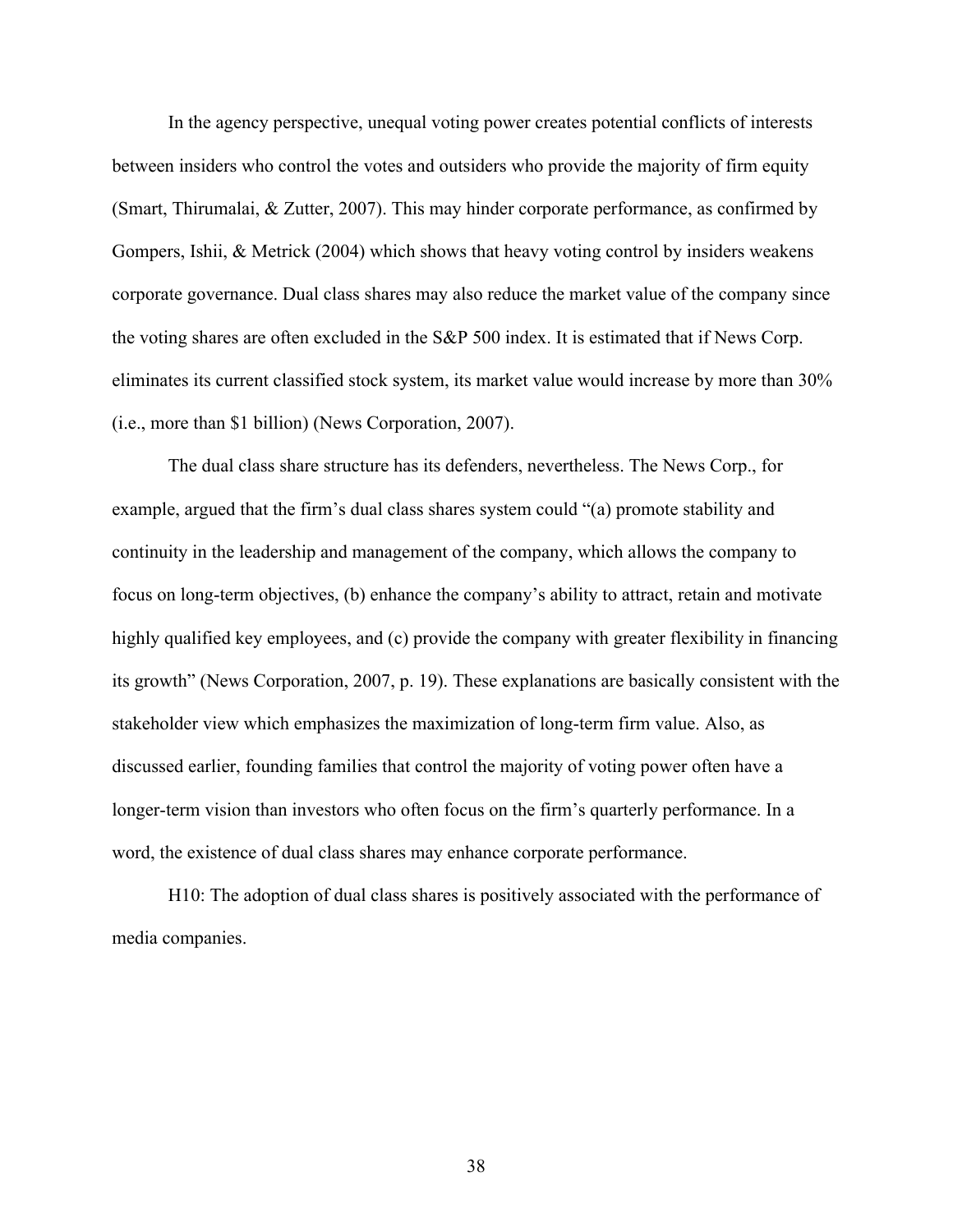# *Staggered Boards*

Staggered boards refer to the situation in which directors are grouped into classes, with one class standing for election each year. Typically, a staggered board has three classes of directors, each class elected for a three-year term. While staggered boards are commonplace among all types of publicly traded companies, some people are acutely aware of the potential for managerial entrenchment behind such arrangement. Shareholder activist William Steiner from the Investor Rights Association of America, for instance, urged the board of Bausch & Lomb Company to eliminate its staggered board in 1997. He argued: "the Company's classified board of directors maintains the incumbency of the current board and therefore of current management, which in turn limits management's accountability to stockholders" (quoted from Bebchuk, Coates, & Subramanian, 2002, p. 900).

However, the arrangement of staggered boards seems to be consistent with the stakeholder model, which emphasizes protecting the interests of all stakeholders rather than merely stockholders. Specifically, staggered boards have been justified from a stakeholder perspective in several ways. First, they encourage board stability and continuity by reducing annual turnover of directors (Koppes, Ganske, & Haag, 1999). Second, they promote board independence since board members have a term of three years rather than one year so that they may be less influenced by managers (Koppes et al., 1999). Third, they make potentially abusive takeovers more difficult since only a fraction of the whole board is elected annually. Regarding staggered boards, the state of Massachusetts offers a particularly illustrating example. Initially in order to protect one local company from a potential hostile bidder, the state government enacted a law requiring all companies incorporated in this state to adopt staggered boards (Monks & Minow, 2004). Hence, in promoting board stability and independence and thwarting hostile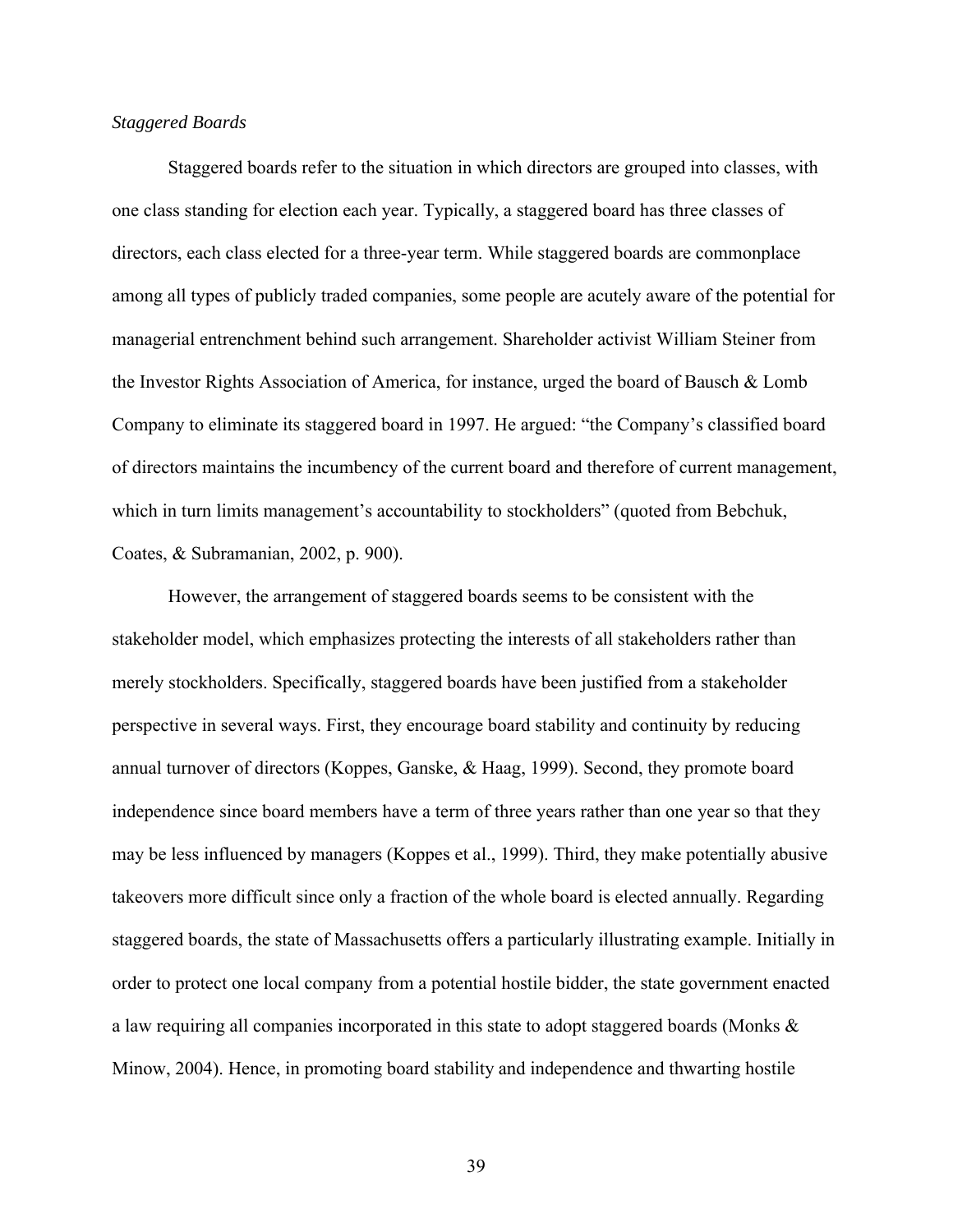takeovers, staggered boards may put the incumbent board in a better position to maximize the interests of all stakeholders. This leads to following hypothesis:

H11: The adoption of staggered boards is positively associated with the performance of media companies.

### *Poison Pills*

Poison pills refer to the shareholder rights plans that, when triggered by a hostile acquisition attempt, give target shareholders the right to purchase additional shares or to sell shares back to the target company (the "flip-in" pills) and/or the potential acquirer (the "flipover" pills) at very attractive prices. When triggered, poison pills impose significant financial penalties on a hostile acquirer. An important question thus arises: how do poison pills affect the performance of adopting firms? The traditional management entrenchment view posits that poison pills decrease firm value because they insulate managers from the threat of external takeovers. Consistent with such view, Ryngaert (1988) found significant negative returns during the pill adoption period in his analysis of 380 firms. Malatesta and Walking (1988) reported similar findings (1988) in their study of 113 firms adopting poison pills between 1982 and 1996. Additionally, Bebchuk et al. (2002) found that poison pills provided a powerful takeover defense particularly when combined with staggered boards.

In the stakeholder view, corporations are not a bundle of resources intended solely for the maximization of stockholder value. They must take into the interests of all stakeholders, especially the firm's employees. Prior research has shown that hostile takeovers often have a negative consequence on pay, job security, and working conditions (Shleifer & Summers, 1988). The existence of poison pills may thus function in promoting managerial stability and protecting employees and other stakeholders against abusive nature of hostile takeovers. Poison pills may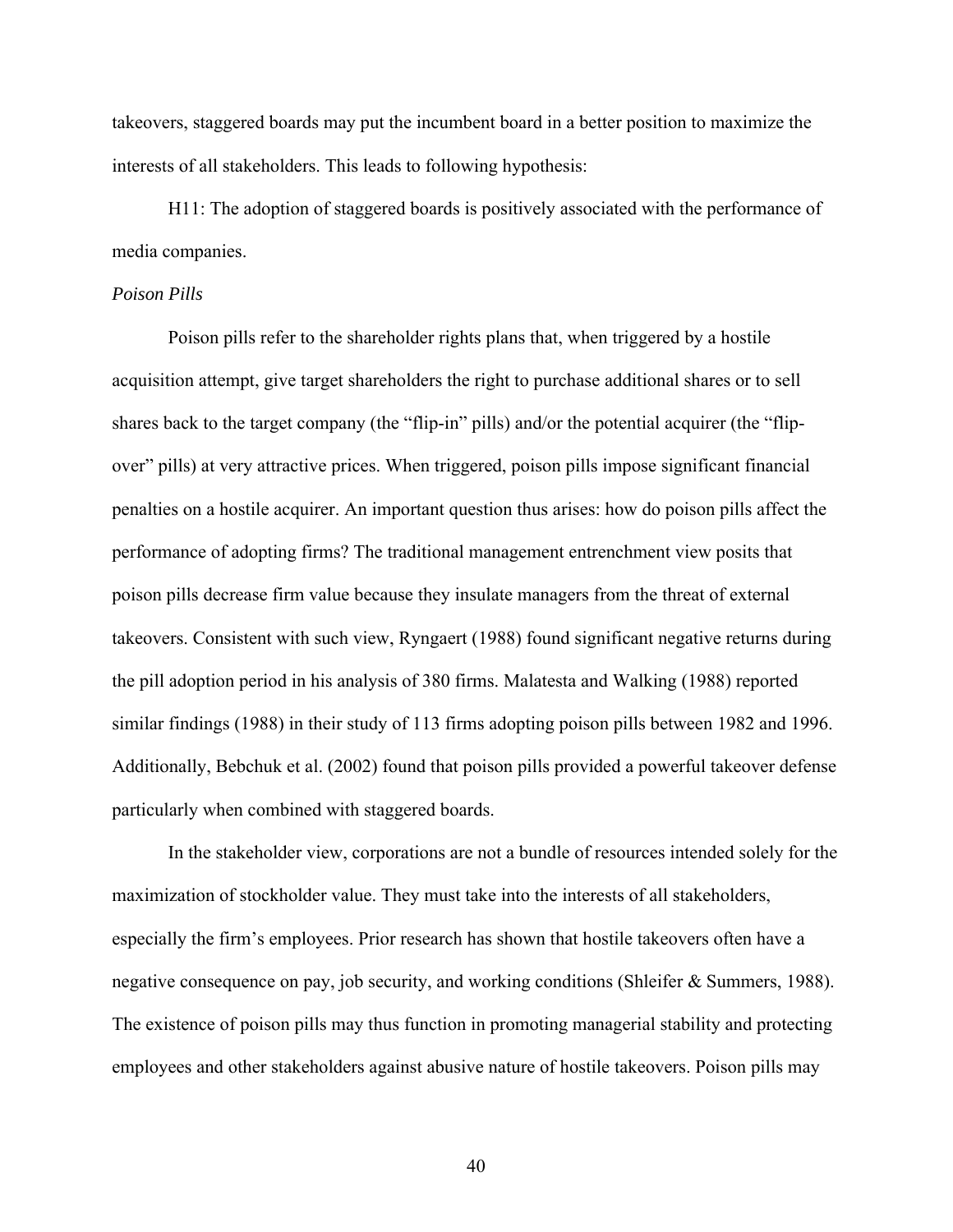even protect the interests of stockholders because it enables the management to increase takeover premiums (Comment & Schwert, 1995; Gordon, 2002).

Such arguments for poison pills have been supported by several empirical studies. For example, a recent study by Danielson and Karpoff (2006) found that operating performance actually improved after the firm adopted pill adoption, and firm's post-pill performance was not dependent on the preexistence of staggered boards. Brickley, Coles, and Terry (1994) also reported that the market reacted favorably to poison pill announcements when the board included a majority of outside directors. This indicates that the market could distinguish between poison pills which are adopted to entrench managers from those which are intended to benefit shareholders and stakeholders as well, as suggested by O'Sullivan (1997). Thus, this research hypothesizes:

H12: The adoption of poison pills is positively associated with the performance of media companies.

# Summary of the Literature Review

Overall, stakeholder theory provides a substantial basis for examining the governance system of media companies, and there is considerable support in the literature for adopting such perspective. This dissertation seeks to contribute to the media management, stakeholder theory, and corporate governance literature by examining how various governance mechanisms are associated with corporate performance. The hypotheses addressed by this dissertation are reprised in Table 2.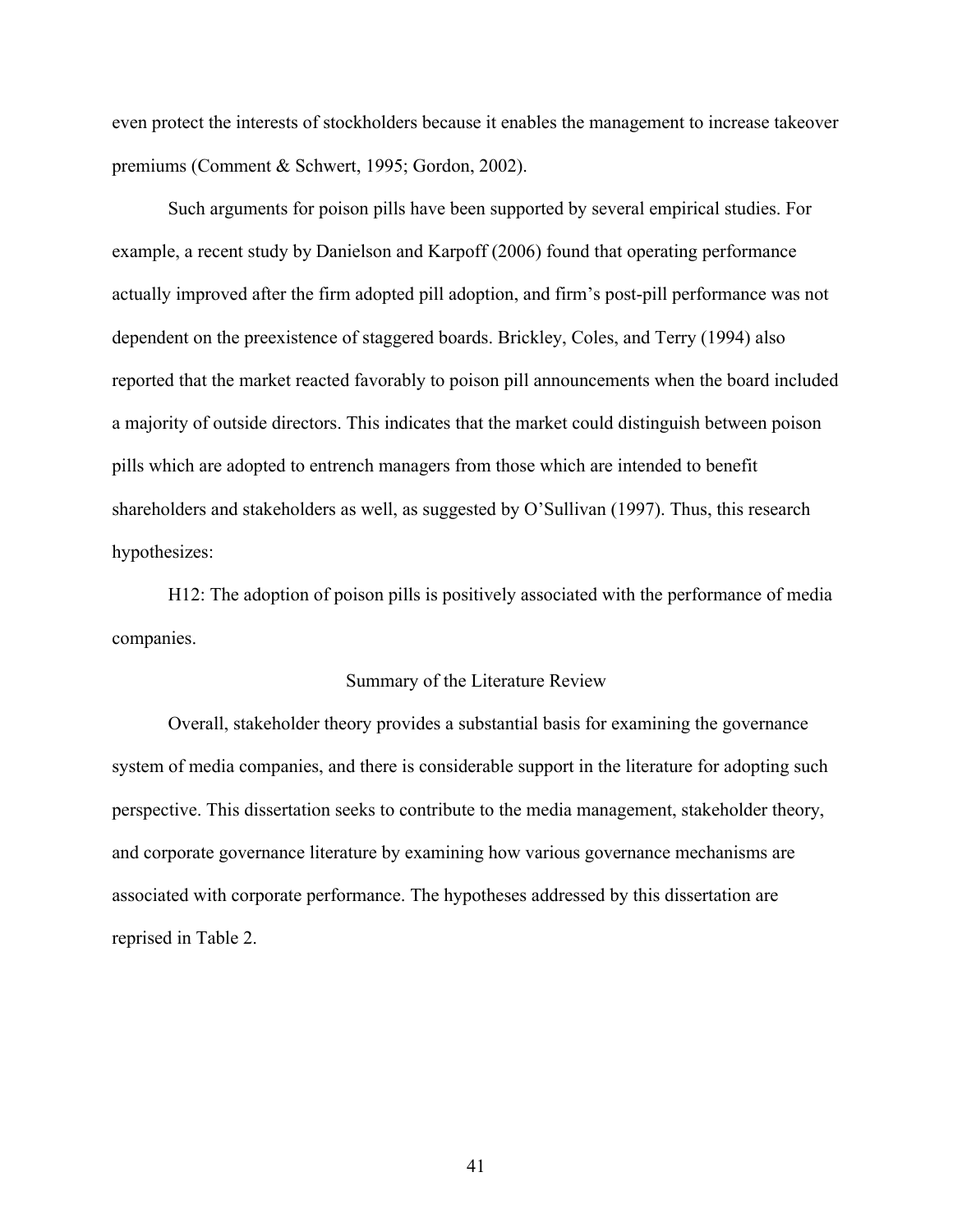| Variable                         | <b>Hypothesis</b> | Sign               |
|----------------------------------|-------------------|--------------------|
| Ownership structure              |                   |                    |
| Institutional holdings           | H1                |                    |
| Insider ownership                | H <sub>2</sub>    | $^{+}$             |
| Ownership concentration          | H <sub>3</sub>    |                    |
| Board structure                  |                   |                    |
| Board size                       | H <sub>4</sub>    | $^{+}$             |
| Board composition                | H <sub>5</sub>    | $^{+}$             |
| Board interlocks                 | H <sub>6</sub>    | $^{+}$             |
| Compensation structure           |                   |                    |
| Fixed compensation for CEOs      | H7                | $^{+}$             |
| Fixed compensation for directors | H <sub>8</sub>    | $^{+}$             |
| Employee stock ownership plans   | H <sub>9</sub>    | $^{+}$             |
| Takeover control                 |                   |                    |
| Dual class shares                | H10               | $^{+}$             |
| Staggered boards                 | H11               | $\hspace{0.1mm} +$ |
| Poison pills                     | H12               | $\hspace{0.1mm} +$ |

# *Table 2: Determinants of Corporate Performance*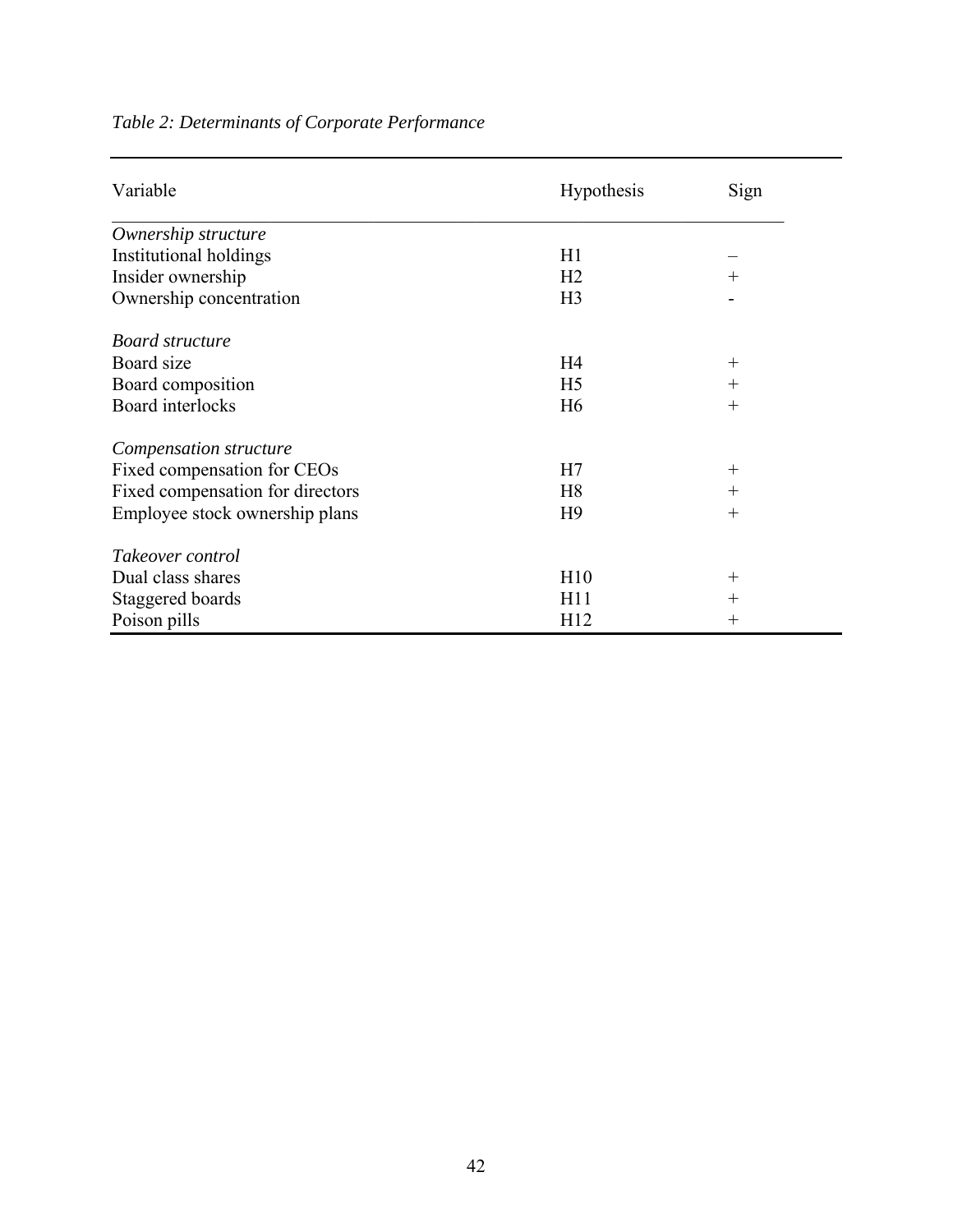# CHAPTER 4

# **METHODS**

This dissertation takes a quantitative approach to examine the impact of media firms' ownership structure, board structure, compensation structure, and takeover control on their financial and organizational performance. This chapter describes the methods that were undertaken.

#### Sample and Data Collection

The data used in this dissertation involved almost all publicly traded media companies filed with the U.S. Securities Exchange Commission (SEC) during the 4-year period 2004-2007. Following Advertising Age's practice in its annual media companies ranking, media companies were defined in this research as those whose media content and distribution businesses are supported by advertising. Companies under consideration included such traditional media businesses as newspapers, magazines, book publishing, radio, broadcast television, cable television, and film production/distribution. They also included cable operators, direct broadcast satellite, and electronic information services/new media companies. Furthermore, this research selected only media companies whose proxy statements and annual reports were filed with the SEC for each year of this period (i.e., 2004-2007) (since proxy statements along with annual reports can most of the information required for data analysis). In addition, in order to measure the effects of ownership change on corporate performance, this study included companies that had merged or reorganized as long as they continuously operated during the observation period.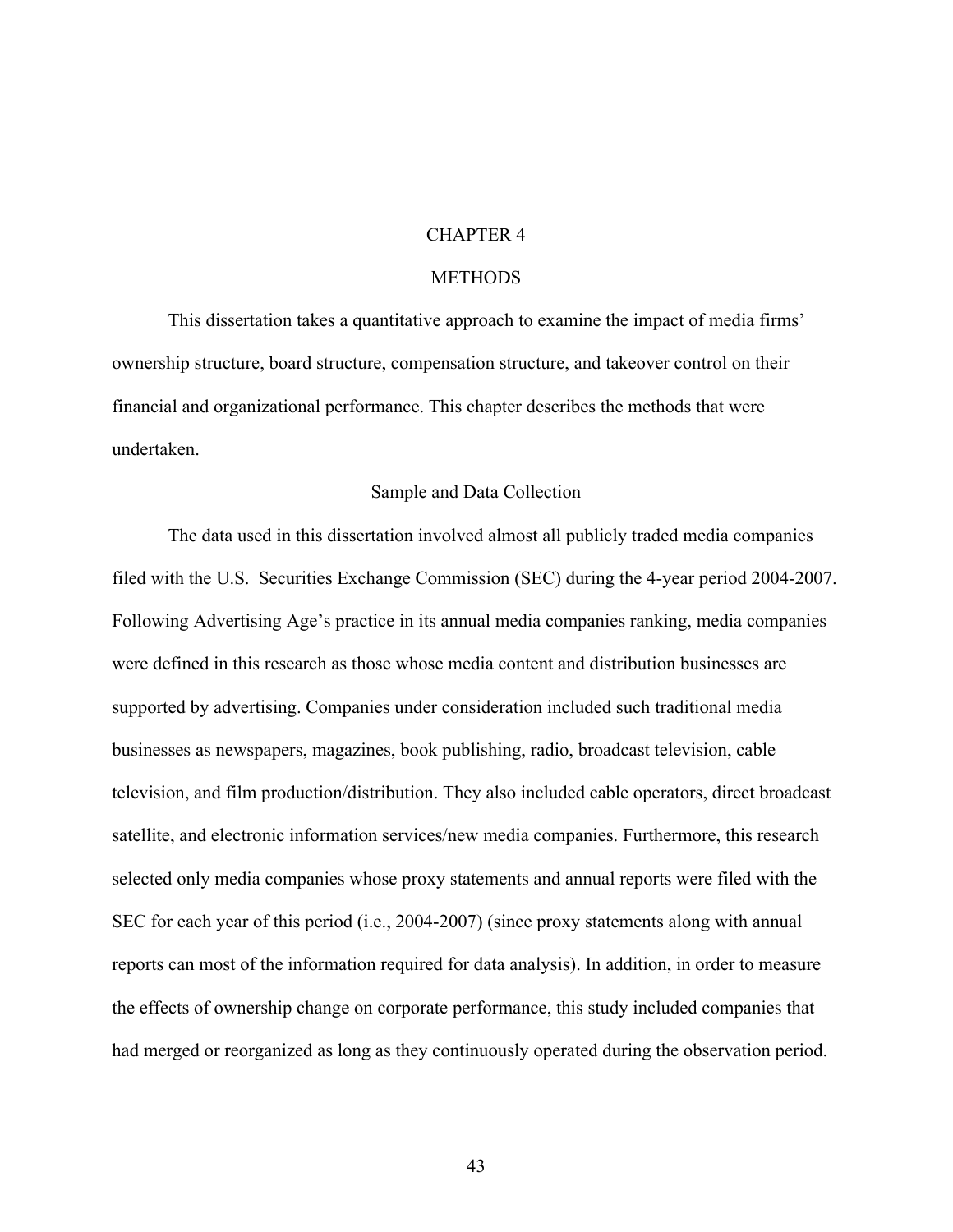Based on the abovementioned selection standards, this study identified 75 sample media companies and had 300 firm-year observations for statistical analyses.

The data regarding media firm's ownership structure were largely obtained from the SEC filing def 14a. The board structure data were collected mainly from the corporate governance database RiskMetrics and two SEC filings including def 14a and 10-k. The compensation structure data were collected from the SEC filings def 14a and 10-k, news releases, and news reports. The takeover control data were obtained mainly from RiskMetrics, the SEC filings def 14a and 10-k, annual reports, news releases, and relative news reports. Finally, the data on financial performance and such control variables as firm size and firm risk were all retrieved from Compustat North America database. The data on industry effects were obtained from two SEC filings def 14a and 10-k.

# Predictor Measures

This research first measured the effects of ownership structure (including institutional ownership, insider ownership, and ownership concentration) on firm performance. Specially, the degree of *institutional ownership* was measured as the proportion of outstanding common shares held by institutional investors such as mutual funds, hedge funds, pension funds, investment banks, insurance companies, and other kinds of institutions. The degree of *insider ownership* was calculated as the proportion of outstanding common shares held by managers and directors of the company. *Ownership concentration* was defined as the percentage of equity ownership held by those with 5% or more of outstanding common shares.

Since the literature reveals a mixing and even conflicting relationship between board size and firm performance, the range of *board size* was determined for all companies in the study. It was calculated as the total number of directors on a board.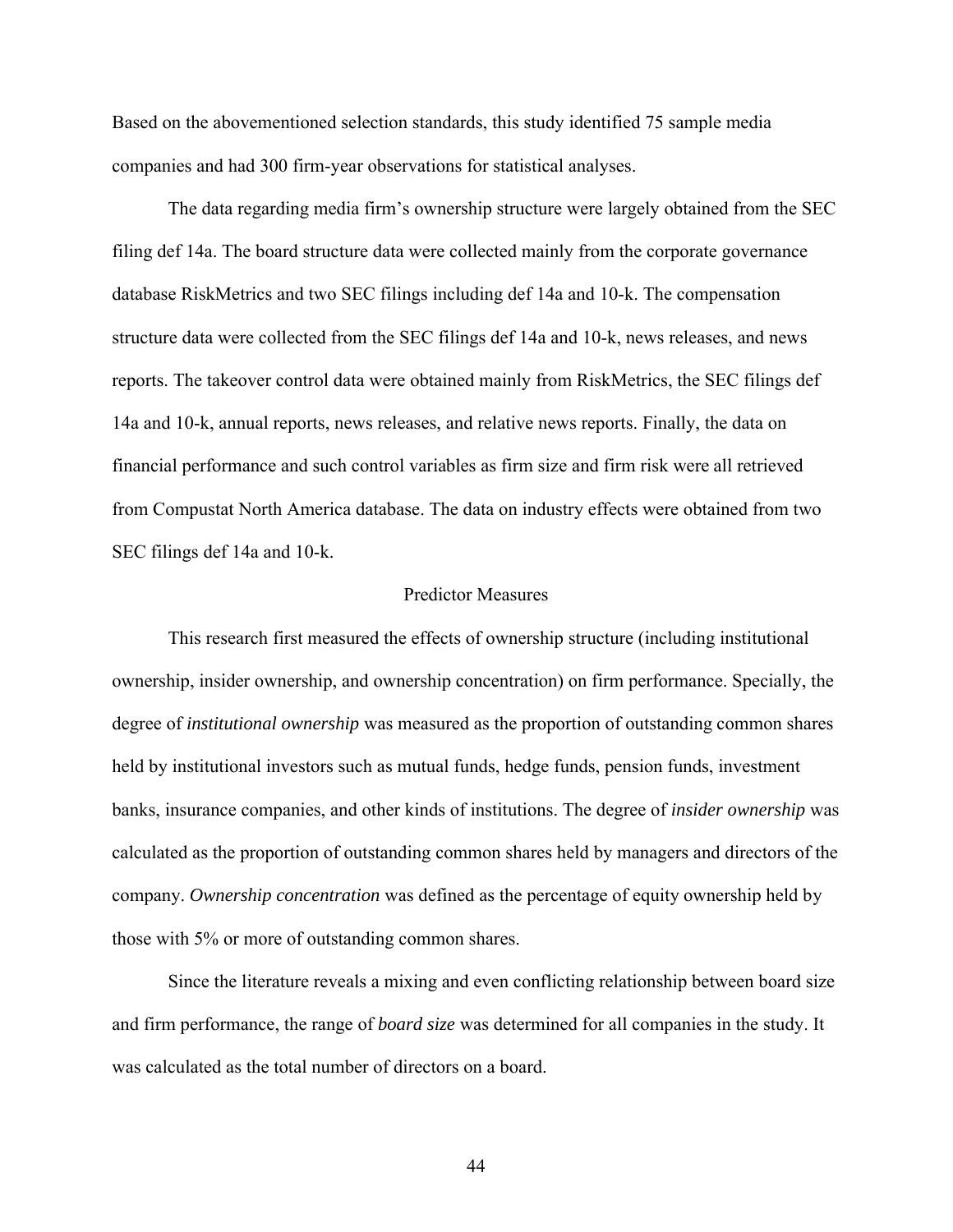In this research, board members were categorized into two groups: independent director and non-independent directors. Following RiskMetrics' practice, a director would be identified as non-independent if he/she was linked to the company through certain relationships, and his/her views might be affected because of such links (RiskMetrics, 2008). Specifically, the present study considered any director non-independent who was:

*(1) a current or former employee of the company or of a majority-owned subsidiary; (2) a provider of professional services—such as legal, consulting or financial—to the company; (3) a customer of or supplier to the company; (4) an employee of an affiliate of which the company owns less than 50%; (5) a designee under a documented agreement by a group (such as a union) or significant shareholder; (6) a family member of an executive officer; (7) a part of an interlocking directorship whereby a director and/or executive of the company sits on a board of another company that has an executive and/or director who also sit on the original company's board; (8) a recipient of the company's charitable giving; and (9) any other type of affiliation that may compromise the ability or incentive of a director to perform oversight duties in the best interests of shareholders* (RiskMetrics, 2008).

After non-independent directors were identified, the *board composition* variable for each

board was measured by the number of non-independent directors divided by the total board size.

*Board interlocks* were measured by the total number of outside directorships and

management positions held by the firm's directors. Suppose that a media firm has three directors

who hold multiple directorships and/or management positions: Director A is a director of

Company X, Y, Z; Director B is a director of Company U, and Director C is both a director of

Company V and the CEO of Company W. In this case, the media firm has six board interlocks,

involving Company X, Y, Z, U, V, and W. Management positions are treated as directorships

since high-ranking executives could have as much influence as directors on the focal firm

(Bunting & Barbour, 1971). Directorships and/or management positions in public and non-profit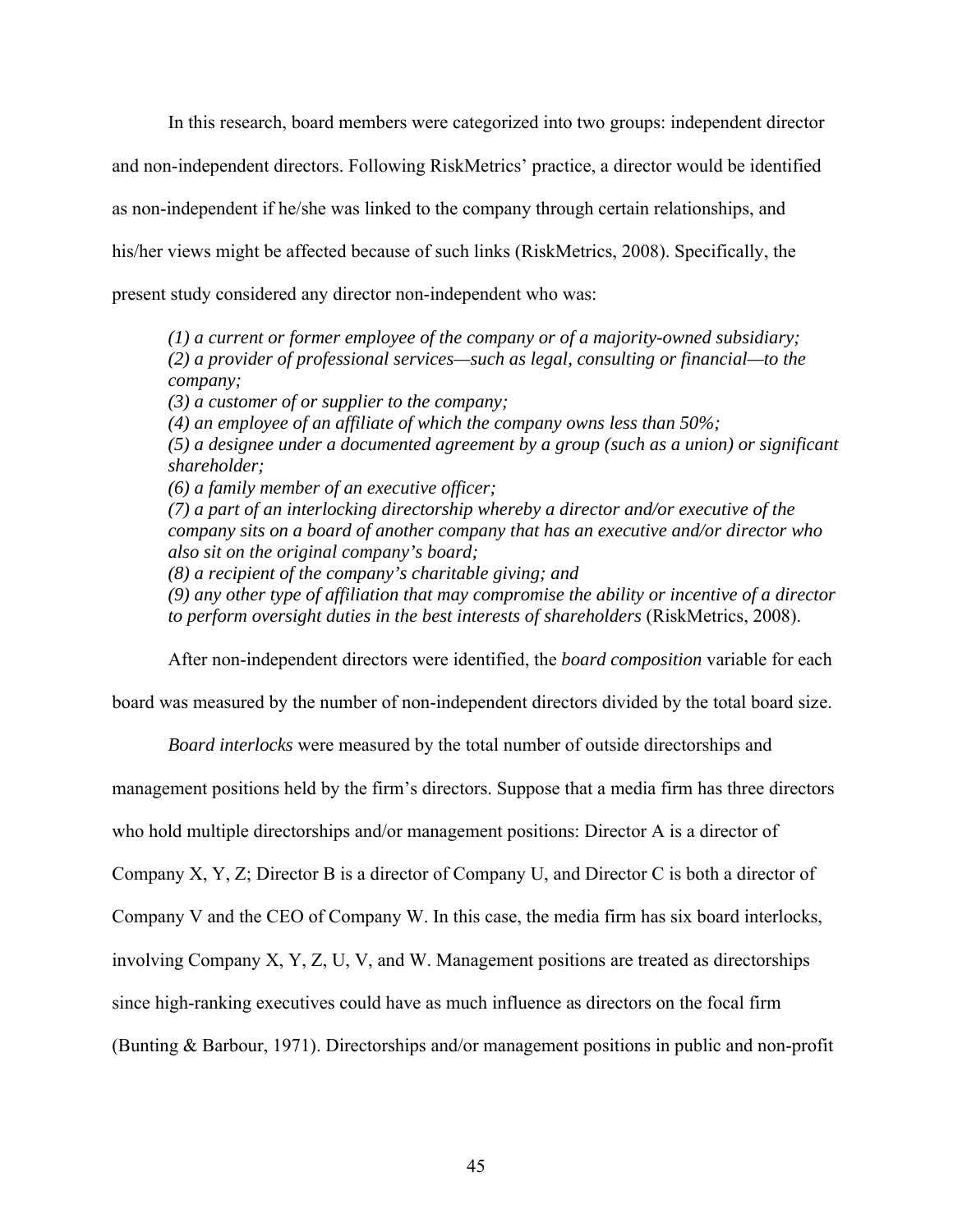organizations are also included because those organizations could be instrumental in facilitating social and political cohesion, which is integral to stakeholder firms.

The *fixed compensation for CEOs* variable was measured by the proportion of base salary in the CEO's total compensation. *Fixed compensation for directors* was measured by the average proportion of fixed remuneration in the outside directors' total compensation. In order to avoid an enormous calculation task of obtaining the precise, continuous data, this study decided to use the ordinal data to indicate the percentage of fixed compensation for directors. It would be coded as 1 if less than 25% of directors' compensation was fixed; 2 if 25-50%; 3 if 51-75%; and 4 if more than 75%. The percentage here was calculated as all directors' fixed remuneration divided by their total compensation. In addition, e*mployee stock ownership plans* was dummy coded 1 if the firm adopted them, and 0 if otherwise.

All three takeover control variables were nominal data. The *dual class shares* variable was dummy coded 1 if the firm adopted them, and 0 if otherwise. The s*taggered boards* variable was dummy coded 1 if the firm used them, and 0 if otherwise. Likewise, the *poison pills* variable was dummy coded 1 if the firm adopted them, and 0 if otherwise.

# Criterion Measures

In the stakeholder view, there are three criteria against which corporate performance can be measured, namely, financial criterion (profitability), systematic criterion (such as survival and growth), and social criterion (such as the responsiveness to society and ethical behavior) (Kakabadse, Kakabadse,  $\&$  Kouzmin, 2001). This study made use of the first two criteria while ignoring the last one. Because if the firm underperforms from a financial perspective, or fails to survive or grow, efforts to address social concerns may be not sustainable due to the lack of financial resources.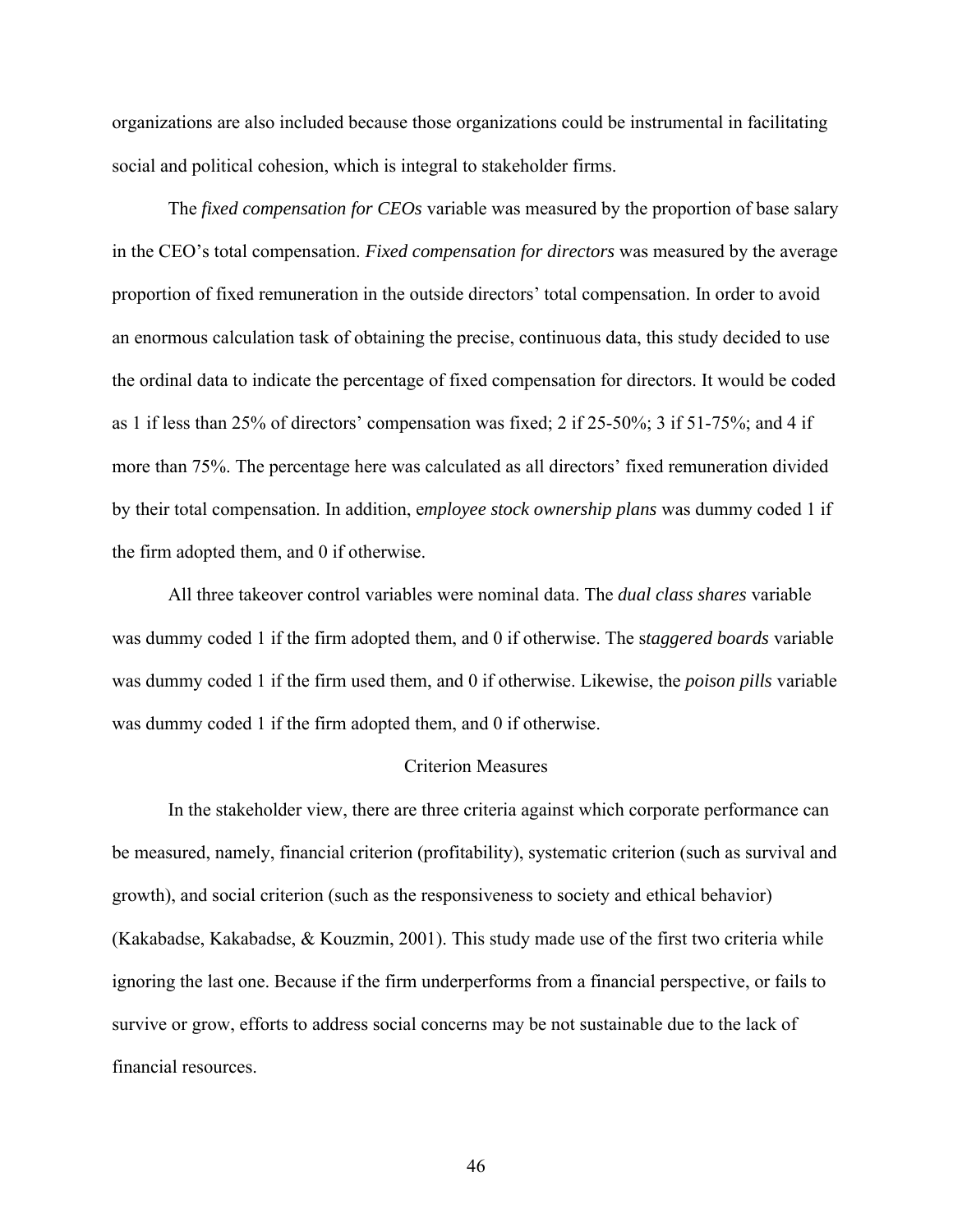To measure a firm's profitability, two account-based indicators were used: return on assets (ROA) and return on equity (ROE). These two measures have been used extensively in the finance and management literature (see Chaganti & Damanpour, 1991; Klein, 1998). *ROA* is used to measure a firm's efficiency in utilizing its assets. In the current study, it was calculated as net income divided by total assets. *ROE* is used to measure a firm's profitability that reveals how much profit a company generates with the money shareholders have invested. In this research, it was calculated by dividing net profits over shareholder equity.

In addition, this study used sustainable growth rate (SGR) to measure the firm's systematic performance. SGR from one year measures how much a firm can grow its revenues in the subsequent year without issuing new equity, modifying the dividend policy, or taking on more debts in order to finance the growth (Sampath & Kambil, 2005). Factoring out dividends from return on equity, this index often takes a longer term view than that which may be expected if performance is measured from the shareholder perspective (Peebles, 2007). *SGR* was calculated using the following formula: return on equity / (1- dividend payout rate). Here dividend payout rate was calculated as dividends divided by net income.

### Other Measures

This dissertation controlled firm size, firm risk, and industry effects as potentially confounding factors*.* Because large, complex firms may constrain the ability of individuals or groups to initiate change (Dalton & Kesner, 1983), this paper took into account firm size as a control variable. As a proxy for *firm size*, the natural logarithm of companies' total assets was calculated. Also, since the riskiness of a firm can affect the management's attitude toward activities that have the potential to elicit savings, incur costs, or build market (see Waddock & Graves, 1997), this study measured the firm's riskiness as another control variable. As a proxy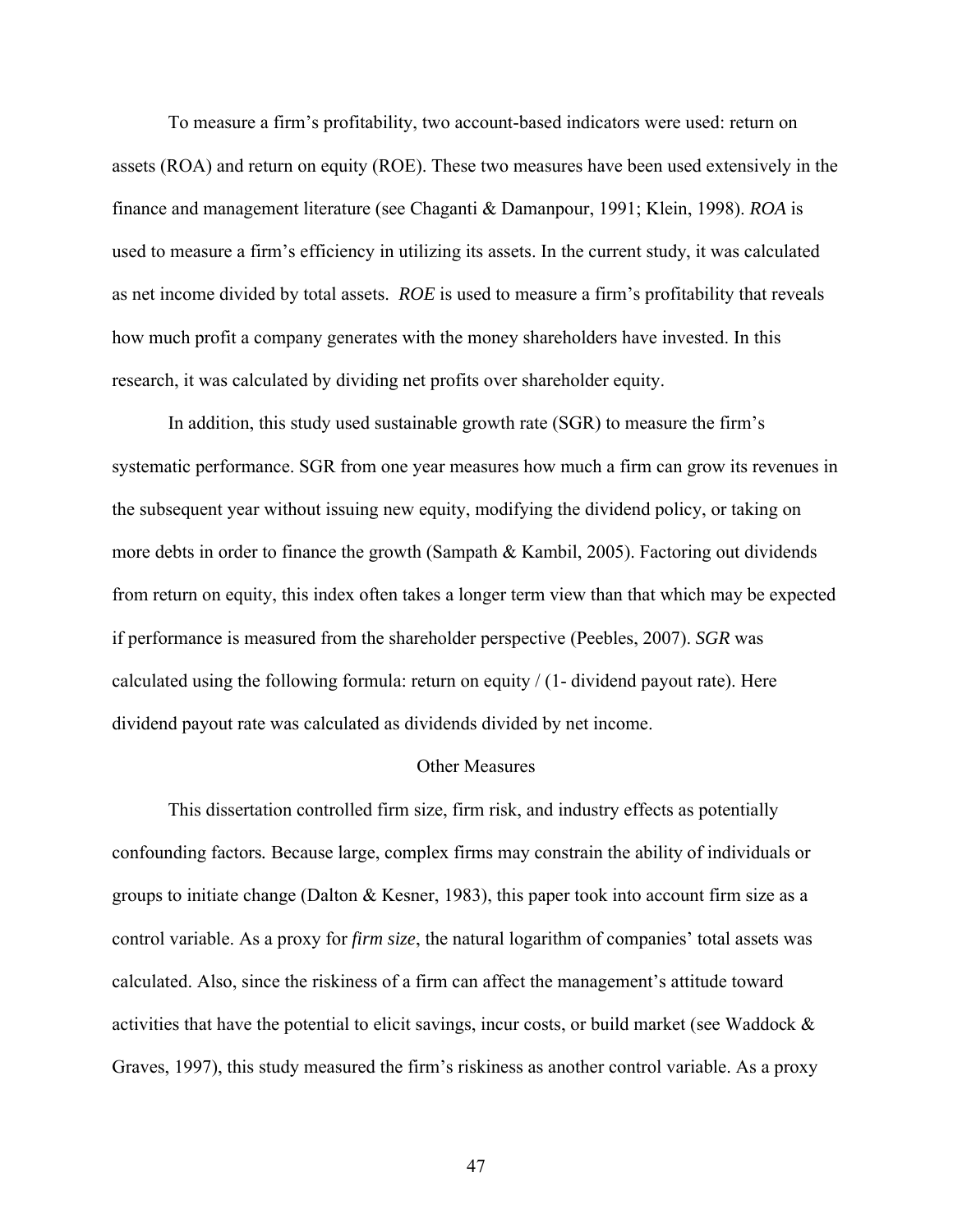for *firm risk*, this study calculated the firm's debt to total assets ratio, though the firm's cash flow can also be a useful proxy.

Industry effect was also controlled since a media firm's performance may be affected by the structural characteristics of the industry sector in which it operates. For example, newspapers have experienced constant decline in readership and advertising sales, which can largely be attributed to the emergence of the Internet. Television is also negatively affected by the Internet, but not as much as newspapers. By contrast, magazines seem to be less likely affected by the Internet, due to their long-established segmentation of content and readers. To account for industry effect, all sample companies were categorized into the following media sectors: publishing (including newspapers 2711 and magazines 2721), broadcasting (radio 4832 and broadcast television 4833), cable (cable television 4841 and cable service providers), online media, and others. The membership for a given sector was largely determined by their ISC number (e.g., 2711 represents newspapers). In this way, the *industry effect* variable was coded 1 if the firm belonged to the publishing industry, 2 if the broadcasting industry, 3 if the cable industry, 4 if the Internet industry, and 5 if others. Table 3 offers an overview of variables and their respective measures.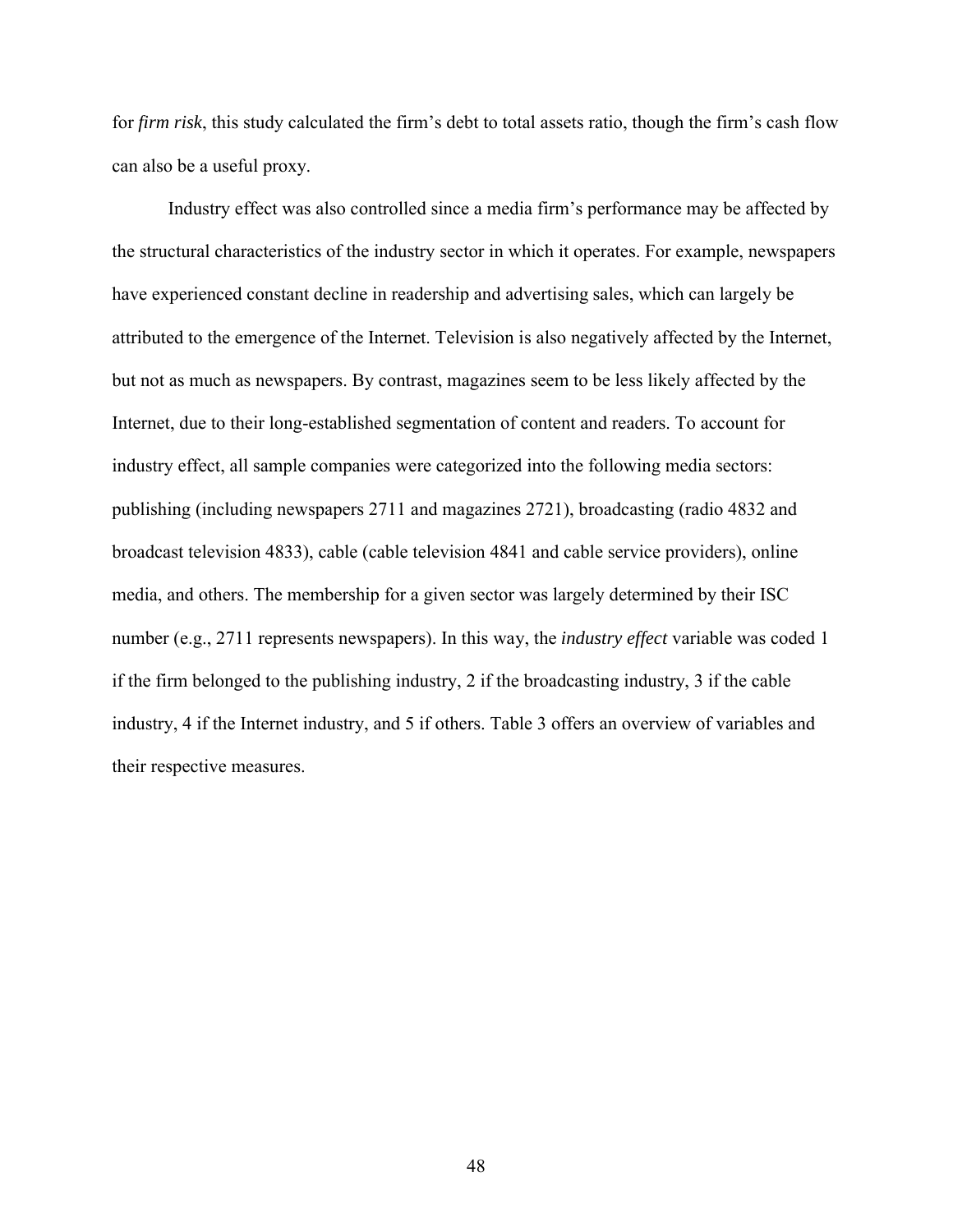# *Table 3: Variables and Measurement*

| Variable                  | Description                                                                                                                                                                                                                                                                    |
|---------------------------|--------------------------------------------------------------------------------------------------------------------------------------------------------------------------------------------------------------------------------------------------------------------------------|
| Predictor variable        |                                                                                                                                                                                                                                                                                |
| Institutional ownership   | Percentage of outstanding common shares owned by institutional<br>investors                                                                                                                                                                                                    |
| Insider ownership         | Percentage of outstanding common shares owned by managers and<br>directors of the company                                                                                                                                                                                      |
| Ownership concentration   | Percentage of equity ownership held by those with 5% or more of<br>outstanding common shares                                                                                                                                                                                   |
| Board size                | Number of directors                                                                                                                                                                                                                                                            |
| Board composition         | Proportion of non-independent directors on the board                                                                                                                                                                                                                           |
| <b>Board</b> interlocks   | Total number of directorships and management positions held by<br>board members                                                                                                                                                                                                |
| Fixed comp. for CEO       | Proportion of the base salary in the CEO total compensation                                                                                                                                                                                                                    |
| Fixed comp. for directors | Coded as 1 if less than 25% of directors' compensation (on                                                                                                                                                                                                                     |
|                           | average) was fixed; 2 if $25-50\%$ ; 3 if $51-75\%$ ; and 4 if more than                                                                                                                                                                                                       |
|                           | 75% (calculated as all directors' fixed remuneration divided by                                                                                                                                                                                                                |
|                           | their total compensation).                                                                                                                                                                                                                                                     |
| <b>ESOPs</b>              | Dummy coded 0 if no, 1 if yes                                                                                                                                                                                                                                                  |
| Dual class shares         | Dummy coded 0 if no, 1 if yes                                                                                                                                                                                                                                                  |
| Staggered boards          | Dummy coded 0 if no, 1 if yes                                                                                                                                                                                                                                                  |
| Poison pills              | Dummy coded 0 if no, 1 if yes                                                                                                                                                                                                                                                  |
| Criterion variable        |                                                                                                                                                                                                                                                                                |
| <b>ROA</b>                | Net income divided by total assets                                                                                                                                                                                                                                             |
| <b>ROE</b>                | Net income divided by shareholders' equity                                                                                                                                                                                                                                     |
| <b>SGR</b>                | ROE / (1-dividend payout ratio)                                                                                                                                                                                                                                                |
| Control variable          |                                                                                                                                                                                                                                                                                |
| Firm size                 | Natural logarithm of total assets                                                                                                                                                                                                                                              |
| Firm risk                 | Debt/asset ratio                                                                                                                                                                                                                                                               |
| Industry effect           | Coded 1 if publishing (including newspapers, magazines, and<br>books), 2 if broadcasting (radio and broadcast television), 3 if<br>cable (cable television and cable service providers), 4 if online<br>media (computer programming, data processing etc.), and 5 if<br>others |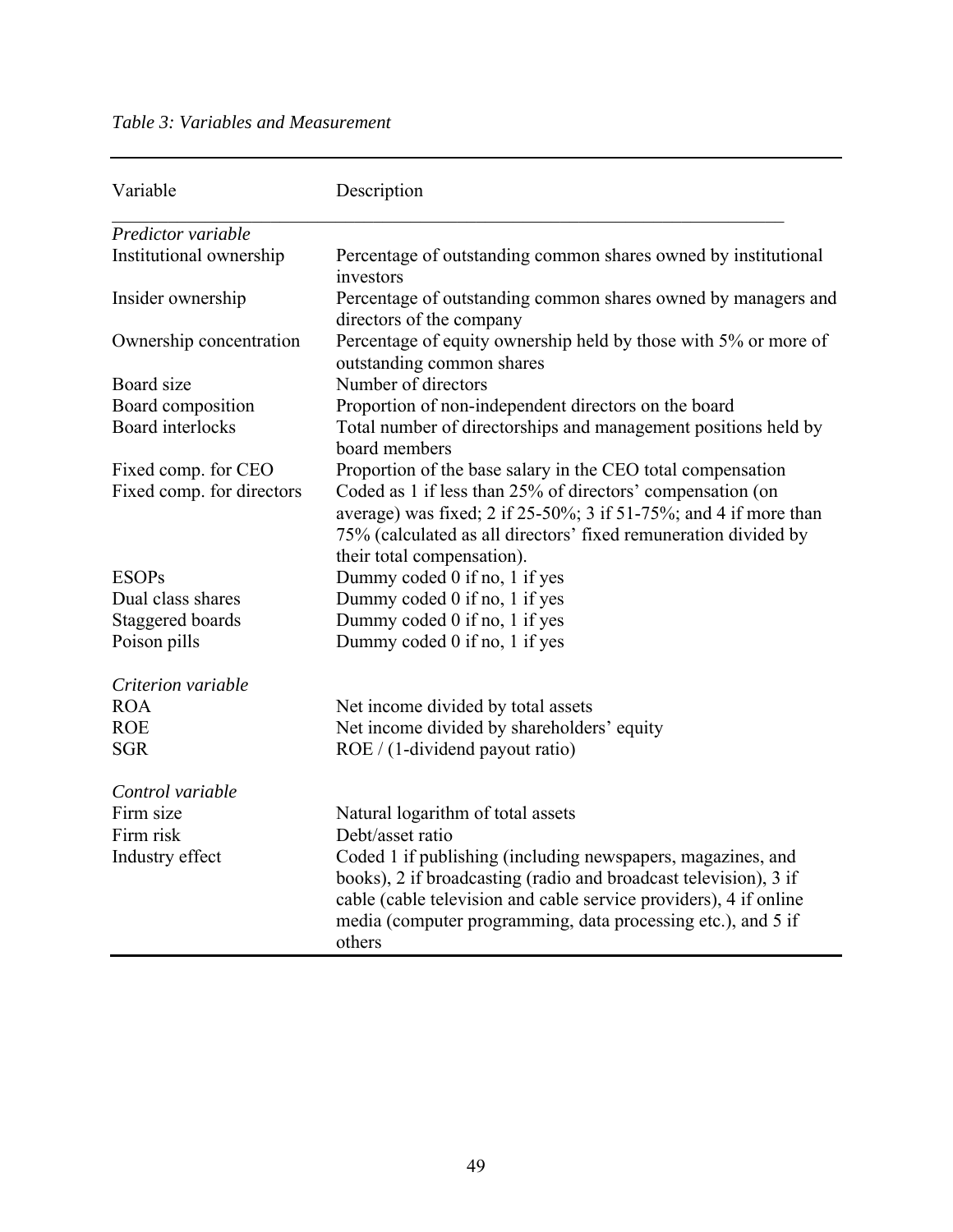# CHAPTER 5

# RESULTS

Since data were collected on 75 public media firms spanning a 4-year period, this dissertation adopted fixed-effects model for regression analysis. According to Jensen and Murphy (1990), such model can help reduce the problem of omitted (i.e., unmeasured or unobserved) variables. In this chapter, I first present summary statistics for all independent, dependent, and controls variables, and then offer fixed-effects regression results on the relationship between various governance structure and corporate performance in media companies.

# Summary Statistics

Table 4 offered summary statistics relating to the ownership structure of sample media companies. It was clear from the table that across the period there was an increase in institutional ownership. The mean institutional ownership of media companies increased from 15.55% (standard deviation: 15.10) in 2004 to 22.04% (standard deviation: 21.33) in 2007. Regarding insider ownership, the results showed that the percentage of equity owned by executives and directors slightly decreased over the same period. In 2007, the mean insider ownership was 27.23% (standard deviation: 14.10), comparing to a mean of 29.41% (standard deviation: 15.00) in 2004. In addition, the average percentage of equity ownership held by those with 5% or more of common stocks slightly increased from 47.16% (standard deviation: 27.03) in 2004 to 49.95% (standard deviation: 27.64) in 2007. Overall, it seemed that there was no significant change over time in institutional ownership, insider ownership, and ownership concentration, due to the high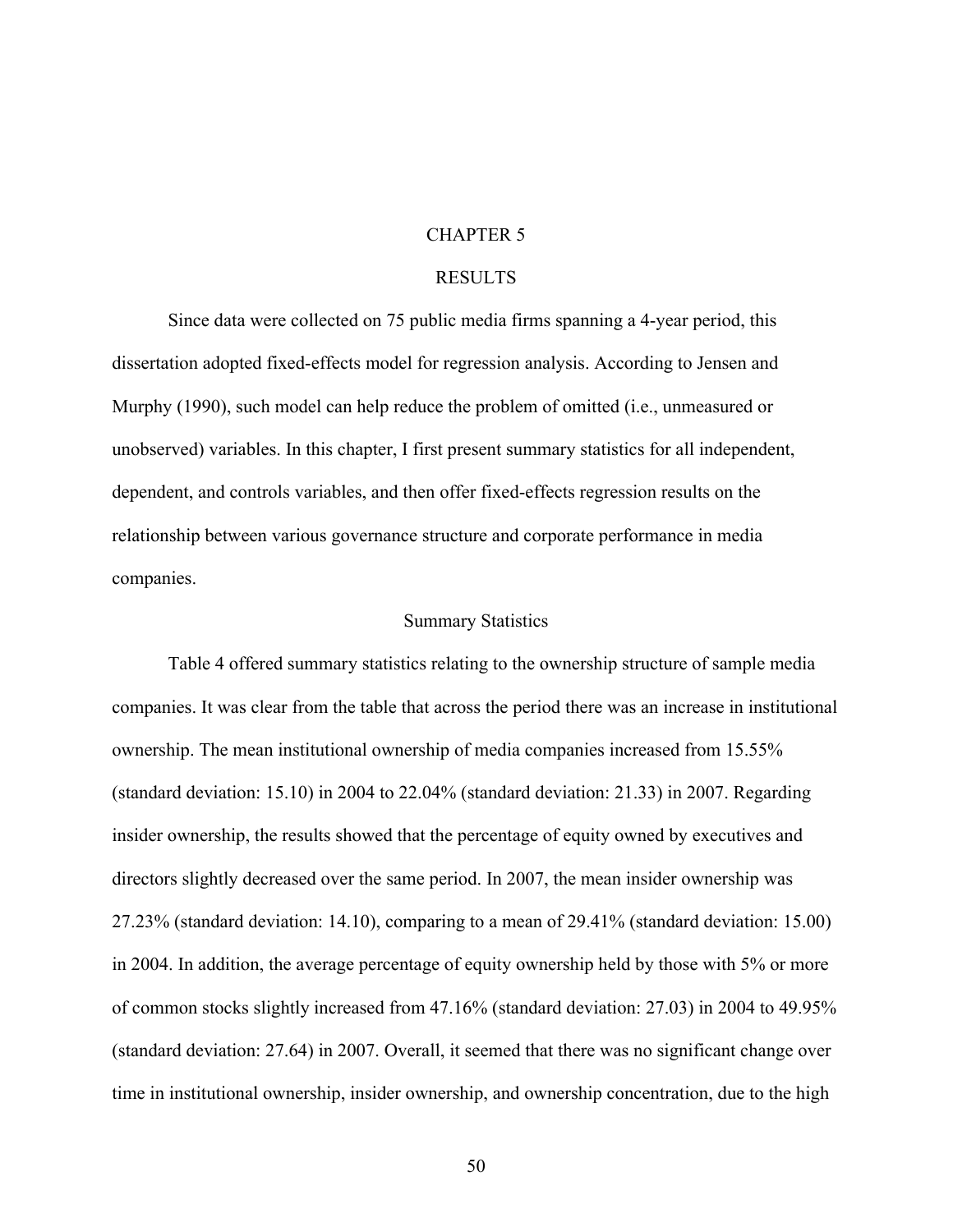amount of variance in these variables. This thus justified the use of firm-year observations in the subsequent regression analysis.

|                         | 2004  | 2005  | 2006  | 2007  |
|-------------------------|-------|-------|-------|-------|
| Institutional ownership |       |       |       |       |
| Mean                    | 15.55 | 19.55 | 20.11 | 22.04 |
| Median                  | 11.55 | 14.10 | 14.70 | 15.00 |
| S.D.                    | 15.10 | 18.21 | 18.58 | 21.33 |
| Minimum                 | 0.00  | 0.00  | 0.00  | 0.00  |
| Maximum                 | 51.70 | 65.00 | 80.00 | 86.59 |
| Insider ownership       |       |       |       |       |
| Mean                    | 29.41 | 28.56 | 27.64 | 27.23 |
| Median                  | 15.00 | 14.88 | 14.02 | 14.10 |
| S.D.                    | 28.67 | 28.36 | 28.25 | 28.31 |
| Minimum                 | 0.00  | 0.00  | 0.00  | 0.00  |
| Maximum                 | 94.90 | 95.00 | 93.30 | 93.20 |
| Ownership concentration |       |       |       |       |
| Mean                    | 47.16 | 49.08 | 49.04 | 49.95 |
| Median                  | 46.34 | 49.13 | 50.00 | 56.00 |
| S.D.                    | 27.03 | 26.88 | 25.78 | 27.64 |
| Minimum                 | 0.00  | 0.00  | 0.00  | 0.00  |
| Maximum                 | 94.80 | 94.80 | 94.70 | 92.15 |

*Table 4: Summary Statics of Ownership Structure Variables*

Table 5 presented summary statistics relating to board structure across sample companies. In terms of total size, an average board had 9 directors throughout the period. While the average number of independent directors increased from 6.00 in 2004 to 6.37 in 2007, the average number of executive and affiliated directors (i.e., non-independent directors) decreased from 3.23 in 2004 to 3.12 in 2007. Though the change was not remarkable, it reflected the industry trend of brining more independent directors into the board. Meanwhile, the average percentage of non-independent directors on the board decreased from 35.67 (standard deviation: 16.22) in 2004 to 33.15% (standard deviation: 15.94) in 2007. The average number of board interlocks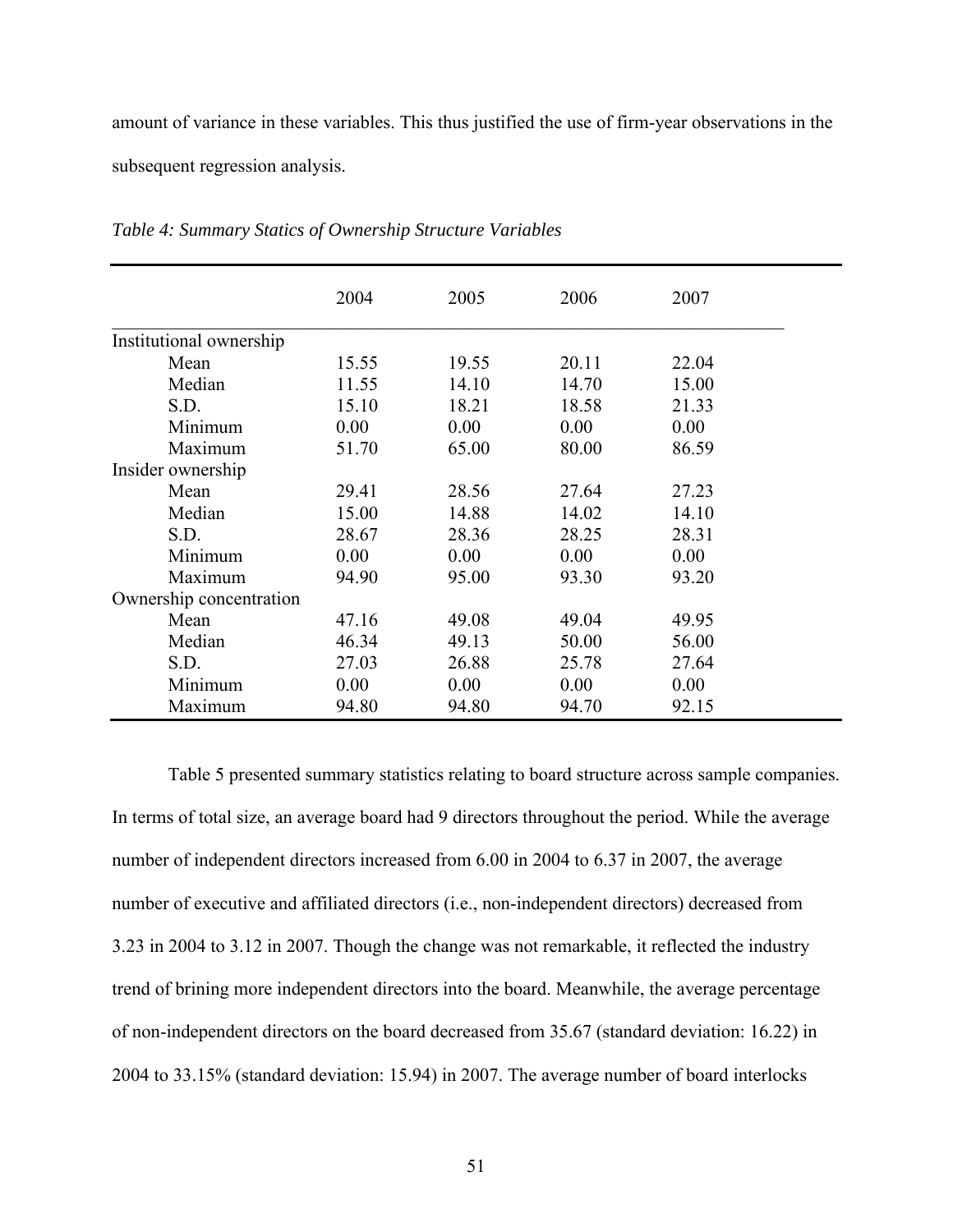also decreased: in 2004 an average board has approximately 11 board interlocks (standard deviation: 6.52) which compared to approximately 10 (standard deviation: 6.14) in 2007. Overall, while the board size generally remained unchanged over the period, the influence of stakeholders on the board appeared to decline, in terms of the decrease in the number of board interlocks and the percentage of non-independent directors on the board. But this study did not expect significant change in these variables, mainly due to their high amount of variance, so that the use of firm-year observations in the subsequent regressions was also justified.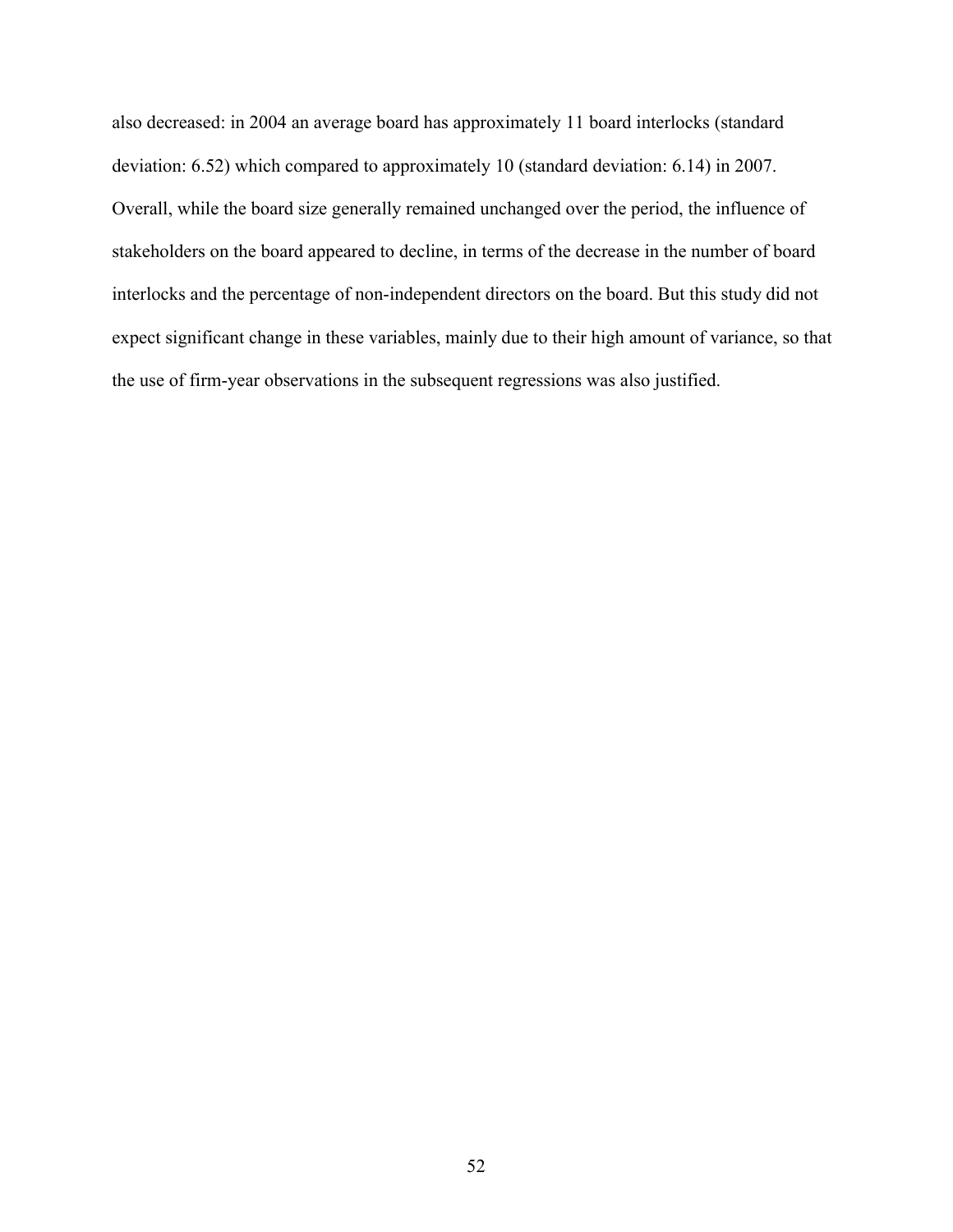|                                                                  | 2004             | 2005           | 2006             | 2007             |
|------------------------------------------------------------------|------------------|----------------|------------------|------------------|
| Board size                                                       |                  |                |                  |                  |
| Mean                                                             | 9.23             | 9.33           | 9.36             | 9.49             |
| Median                                                           | 9.00             | 9.00           | 9.00             | 9.00             |
| S.D.                                                             | 2.58             | 2.59           | 2.78             | 2.75             |
| Minimum                                                          | 5                | 5              | 5                | 5                |
| Maximum                                                          | 15               | 15             | 17               | 18               |
| Number of independent directors                                  |                  |                |                  |                  |
| Mean                                                             | 6.00             | 6.11           | 6.01             | 6.37             |
| Median                                                           | 6.00             | 6.00           | 6.00             | 6.00             |
| S.D.                                                             | 2.29             | 2.43           | 2.21             | 2.33             |
| Minimum                                                          | $\boldsymbol{0}$ | $\overline{0}$ | $\boldsymbol{0}$ | $\boldsymbol{0}$ |
| Maximum                                                          | 11               | 12             | 12               | 12               |
| Number of non-independent directors                              |                  |                |                  |                  |
| Mean                                                             | 3.23             | 3.22           | 3.35             | 3.12             |
| Median                                                           | 3.00             | 3.00           | 3.00             | 3.00             |
| S.D.                                                             | 1.47             | 1.56           | 2.06             | 1.58             |
| Minimum                                                          | 1                | 1              | $\mathbf{1}$     | $\mathbf{1}$     |
| Maximum                                                          | 6                | 7              | 15               | 6                |
| Non-independent directors as a percentage of total board members |                  |                |                  |                  |
| Mean                                                             | 35.67            | 35.23          | 35.40            | 33.15            |
| Median                                                           | 33.33            | 33.33          | 33.33            | 30.00            |
| S.D.                                                             | 16.22            | 16.90          | 16.80            | 15.94            |
| Minimum                                                          | 10.00            | 7.69           | 7.69             | 8.33             |
| Maximum                                                          | 100.00           | 100.00         | 100.00           | 100.00           |
| Board interlocks                                                 |                  |                |                  |                  |
| Mean                                                             | 10.84            | 9.68           | 9.73             | 9.52             |
| Median                                                           | 9.00             | 8.00           | 8.00             | 8.00             |
| S.D.                                                             | 6.52             | 6.18           | 6.52             | 6.14             |
| Minimum                                                          | $\overline{2}$   | $\overline{2}$ | $\overline{2}$   | 1                |
| Maximum                                                          | 30               | 32             | 35               | 32               |

# *Table 5: Summary Statics of Board Structure Variables*

Table 6(a) offered summary statistic for compensation variables. The table showed that the CEOs of media companies experienced an increase in both base salary and total compensation: their mean salary increased from approximately \$900,000 in 2004 to approximately \$1 million in 2007, and their mean total compensation increased from approximately \$6 million in 2004 to \$6.5 million in 2007. However, the percentage of base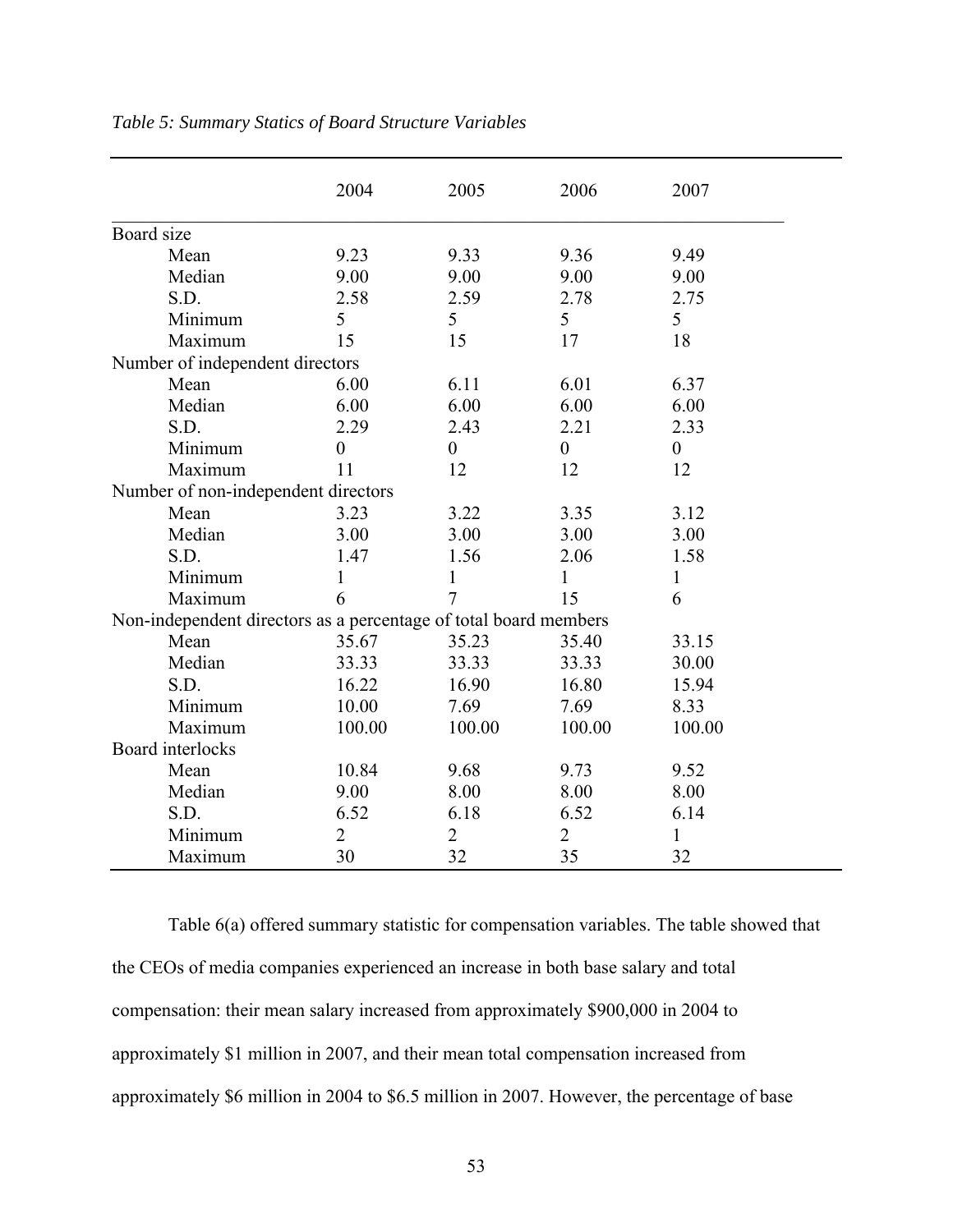salary in CEOs' total compensation decreased on average from 36.74% (standard deviation: 25.77%) in 2004 to 34.37% (standard deviation: 26.81%) in 2007. This implied that CEO compensation became less dependent on the use of base salary within media industries. Instead, it became more associated with such incentive plans as stock options. Due to the high amount of variance in the data, however, it seemed that there was no significant change over time in the percentage of base salary. Thus this study used firm-year observations in the subsequent regression analysis when measuring the impact of executive base salary. With regard to board members' remuneration, table 6(a) suggested that the percentage of fixed remuneration in directors' total compensation remained around a mean value of 2.00 over the period. In other words, on average directors' fixed remuneration was more than 25% but less than 50% of their total compensation. In addition, table 6(b) showed that among 75 sample companies only a few (approximately 7) adopted employee ownership plans over the observation period.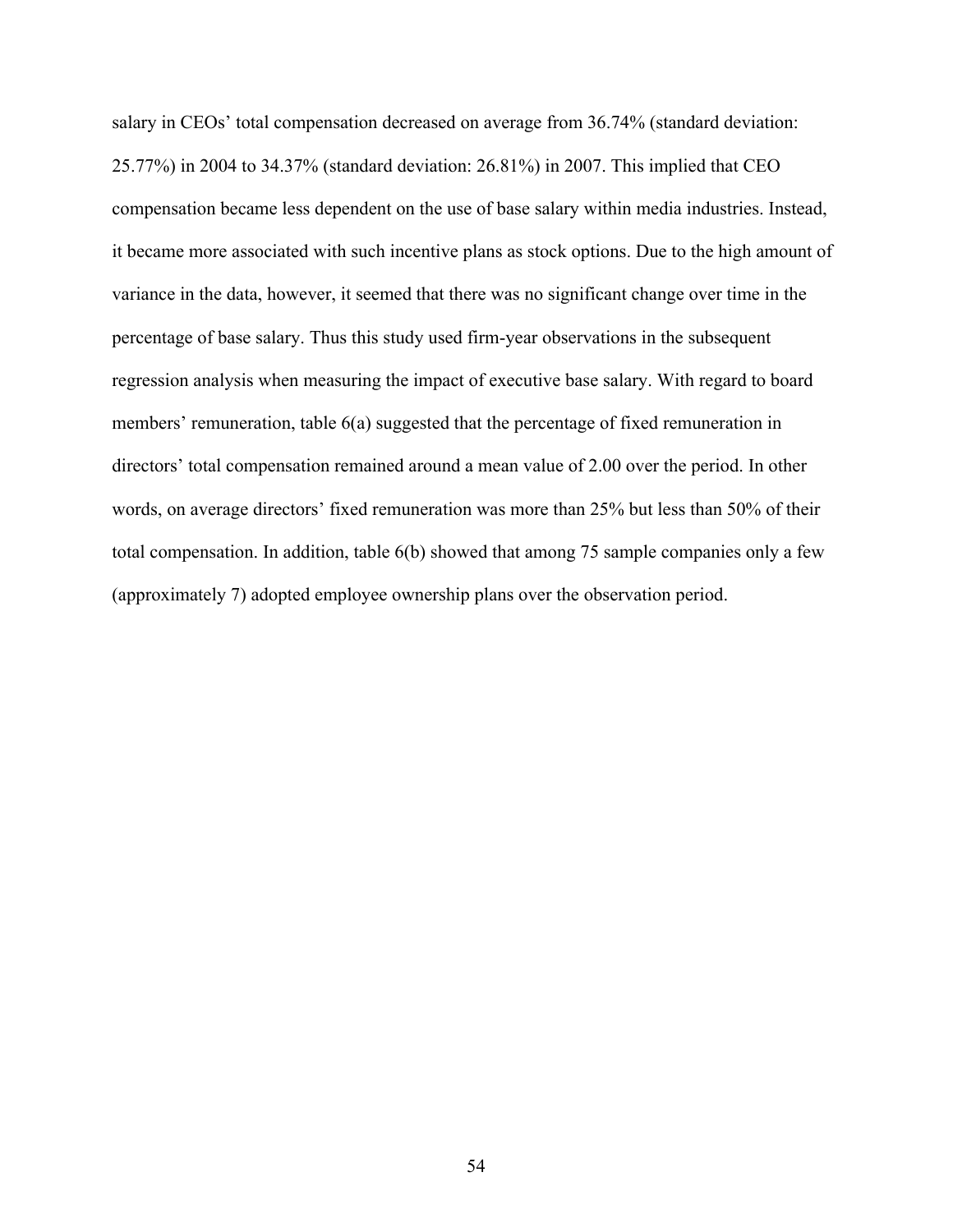|                                                                                       | 2004     | 2005   | 2006   | 2007   |
|---------------------------------------------------------------------------------------|----------|--------|--------|--------|
| Base salary for CEO (thousand dollars)                                                |          |        |        |        |
| Mean                                                                                  | 903      | 974    | 984    | 1001   |
| Median                                                                                | 675      | 756    | 800    | 783    |
| S.D.                                                                                  | 988      | 1018   | 914    | 1132   |
| Minimum                                                                               | $\theta$ | 0.001  | 0.001  | 0.001  |
| Maximum                                                                               | 5773     | 5806   | 5613   | 8100   |
| Total compensation for CEO (thousand dollars)                                         |          |        |        |        |
| Mean                                                                                  | 5993     | 5120   | 6458   | 6505   |
| Median                                                                                | 2257     | 2377   | 2435   | 2046   |
| S.D.                                                                                  | 9524     | 6822   | 8533   | 8339   |
| Minimum                                                                               | $\theta$ | 26     | 118    | 129    |
| Maximum                                                                               | 48766    | 34660  | 39824  | 36816  |
| Base salary as a percentage of total compensation for CEO                             |          |        |        |        |
| Mean                                                                                  | 36.74    | 35.91  | 32.16  | 34.37  |
| Median                                                                                | 30.15    | 30.00  | 24.66  | 30.49  |
| S.D.                                                                                  | 25.77    | 25.41  | 23.93  | 26.81  |
| Minimum                                                                               | 0.00     | 0.00   | 0.00   | 2.00   |
| Maximum                                                                               | 100.00   | 100.00 | 100.00 | 100.00 |
| Fixed remuneration as a percentage of total compensation for directors (ordinal data) |          |        |        |        |
| Mean                                                                                  | 2.25     | 2.16   | 2.17   | 2.09   |
| Median                                                                                | 2.00     | 2.00   | 2.00   | 2.00   |
| S.D.                                                                                  | 0.87     | 0.92   | 0.88   | 0.86   |
| Minimum                                                                               | 1        | 1      | 1      | 1      |
| Maximum                                                                               | 4        | 4      | 4      | 4      |

*Table 6(a): Summary Statics of Compensation Structure Variables*

*Table 6(b): Presence of ESOPs*

|              | 2004        | 2005        | 2006        | 2007        |
|--------------|-------------|-------------|-------------|-------------|
| <b>ESOPs</b> | Yes $(\% )$ | Yes $(\% )$ | Yes $(\% )$ | Yes $(\% )$ |
|              | 6(8.0)      | 6(8.0)      | 7(9.3)      | 8(10.7)     |

Summary statistics for takeover control variables were presented in Table 7. According

to this table, for each year of this period, more than half of the sample media companies

(approximately 56%) adopted dual class, over one third (approximately 38%) staggered boards,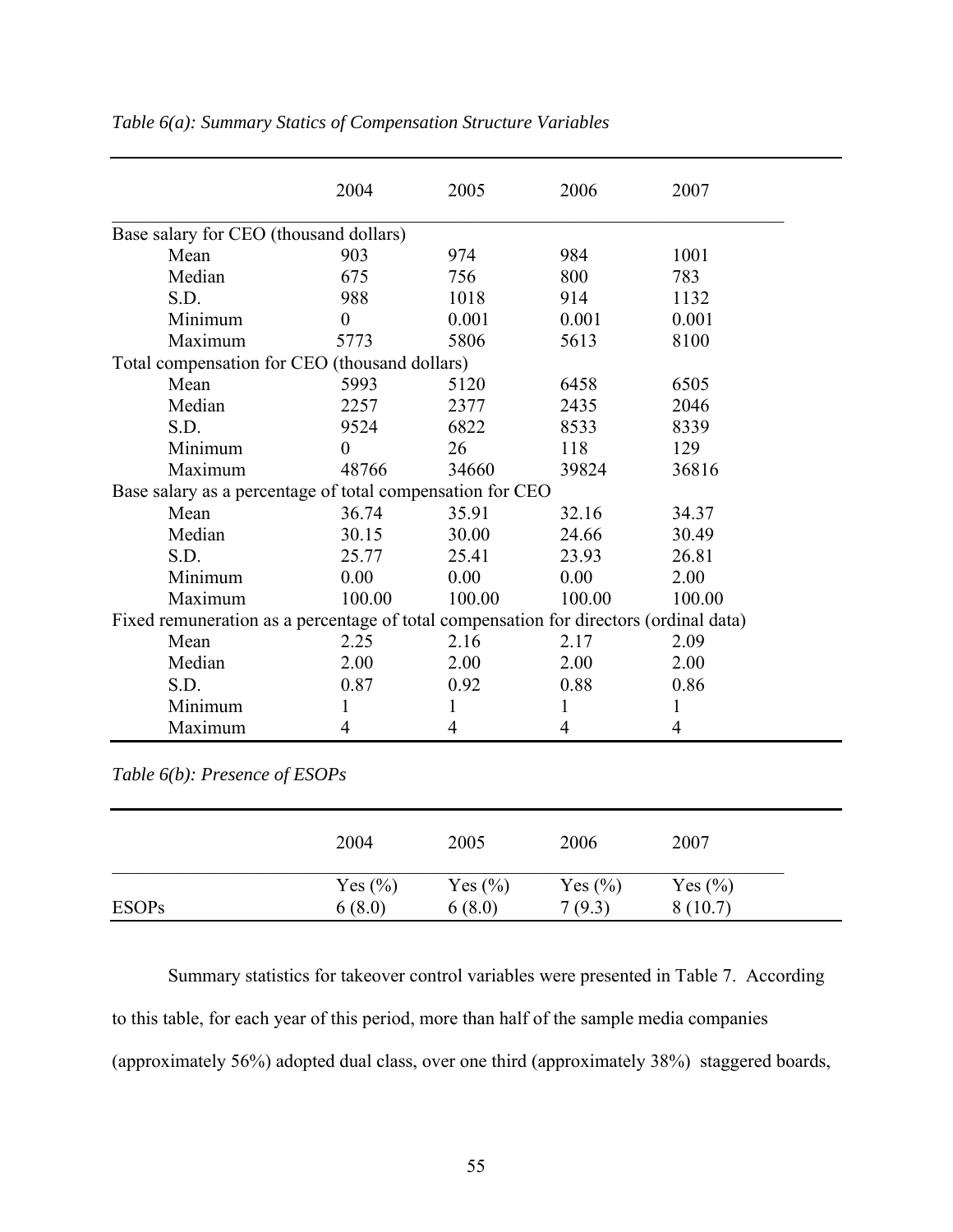but less than one fifth (approximately 18%) poison pills. Given the valence of poison pills, it was not surprised that it was not as fashionable as dual class or staggered boards.

|                  | 2004        | 2005        | 2006        | 2007        |
|------------------|-------------|-------------|-------------|-------------|
|                  | Yes $(\% )$ | Yes $(\% )$ | Yes $(\% )$ | Yes $(\% )$ |
| Dual class       | 42(56.0)    | 42(56.0)    | 41 (54.7)   | 42(56.0)    |
| Staggered boards | 28(37.3)    | 28(37.3)    | 27(36.0)    | 26(34.7)    |
| Poison pills     | 13 (17.3)   | 13(17.3)    | 13 (17.3)   | 13 (17.3)   |

*Table 7: Summary Statics of Takeover Control Variables*

Summary statistics for the financial and organizational performance of sample companies were presented in Table 8. The return on assets exhibited a mean value of 1.59 with a range from -67.38 to 69.14, and the mean return on equity was 3.10 with a highly broad range from -283.98 to 158.03. With regard to sustainable growth rate, it also had a board range from -283.98 to 158.03 with a mean value of 0.29. These numbers suggested that overall media companies still kept profitable, but there was a huge difference between the worst and best media companies, in terms of return on assets, return on equity, or sustainable growth rate.

Table 8 also presented summary statistics for control variables. The mean level of total assets (natural log) was 21.60 with a range from 16.85 to 28.27. The mean value of debt/asset ratio was 33.08, with a highly skewed range from 0 to 136.97. In addition, the bottom part of the table showed a reasonable spread across sample media industries. There were a total of 75 companies and 300 observations over the four-year period. Among them, 28% were publishing companies, 32% broadcasting companies, 16% cable companies, 14.7% online media, and 9.3% others.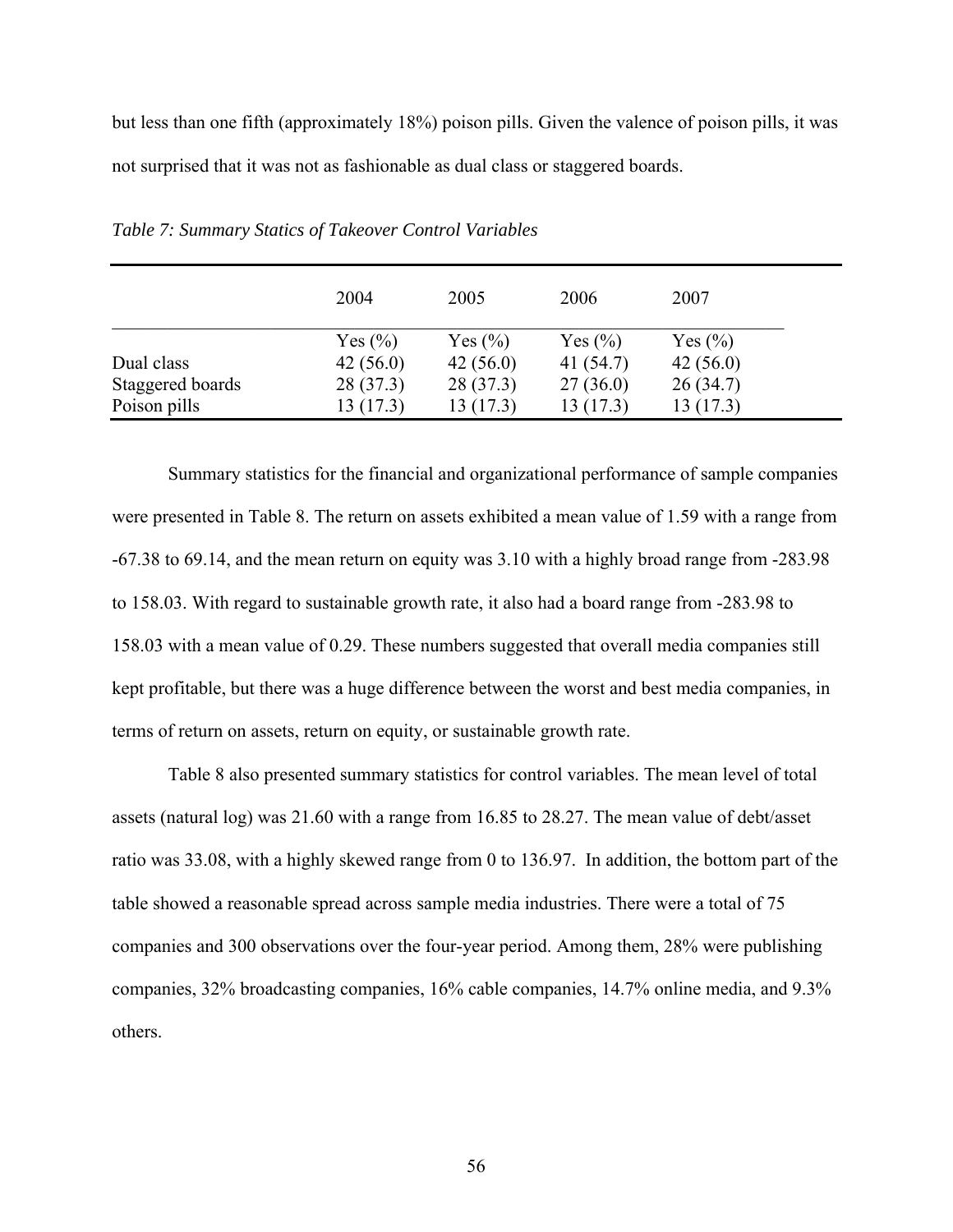|                            |           | Mean  | Median           | S.D.  | Minimum   | Maximum                         |
|----------------------------|-----------|-------|------------------|-------|-----------|---------------------------------|
| Performance variables      |           |       |                  |       |           |                                 |
| <b>ROA</b>                 |           | 1.59  | 2.77             | 11.64 | $-67.38$  | 69.14                           |
| <b>ROE</b>                 |           | 3.10  | 7.52             | 46.54 | $-283.98$ | 158.03                          |
| <b>SGR</b>                 |           | 0.29  | 5.29             | 47.35 | $-283.98$ | 158.03                          |
| Control variables          |           |       |                  |       |           |                                 |
| Total assets (natural log) |           | 21.60 | 21.31            | 2.13  | 16.85     | 28.27                           |
| Debt/assets ratio          |           | 33.08 | 26.48            | 28.31 | 0.00      | 136.97                          |
| Industry sector            | # of firm |       | # of observation |       |           | % of total firms (observations) |
| Publishing                 | 21        |       | 84               |       | 28.0      |                                 |
| <b>Broadcasting</b>        | 24        |       | 96               |       | 32.0      |                                 |
| Cable                      | 12        |       | 48               |       | 16.0      |                                 |
| Online media               | 11        |       | 44               |       | 14.7      |                                 |
| Others                     | 7         |       | 28               |       | 9.3       |                                 |
| Total                      | 75        |       | 300              |       | 100       |                                 |

# *Table 8: Summary Statics of Performance and Control Variables*

#### Fixed-Effects Regression Analyses

This dissertation used general linear models to conduct a series of fixed-effects regressions on the relationship between various governance structure and corporate performance. First of all, I examined the correlations of all continuous variables (see Table 9) as well as the means and standard deviations of all categorical variables (see Table 10). Then I tested respectively the regressions of corporate performance on four sets of governance mechanisms (i.e., ownership structure, board structure, compensation structure, and takeover control), and tested simultaneously the regressions of corporate performance on all variables within each set of governance mechanism. This was largely because of the specific design of the current study, i.e., attempting to investigate the effects of those structural mechanisms on media firms' performance.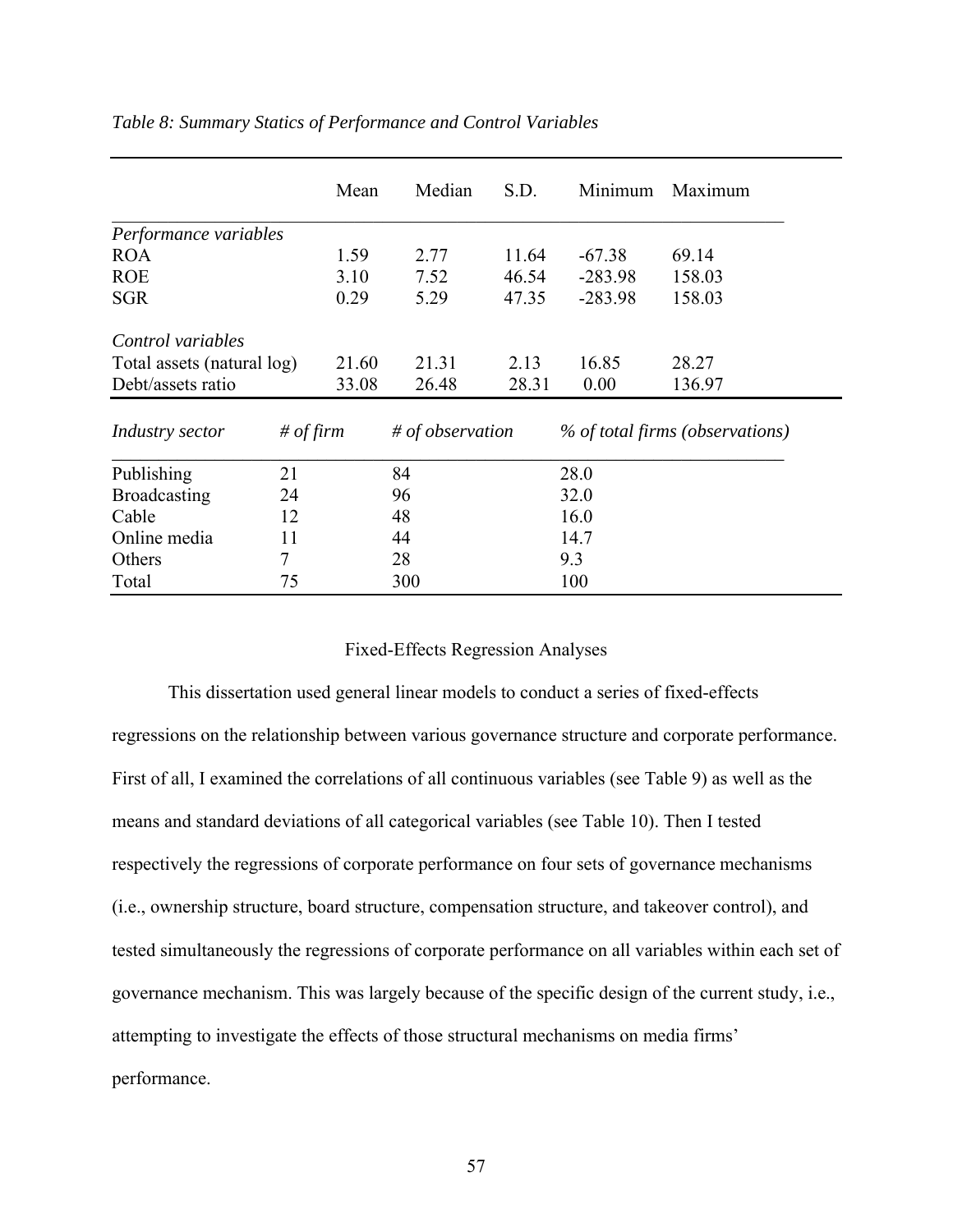|                              | 1              | $\overline{2}$ | 3       | $\overline{4}$ | 5       | 6       |
|------------------------------|----------------|----------------|---------|----------------|---------|---------|
| 1. Institutional ownership   |                |                |         |                |         |         |
| 2. Insider ownership         | $-0.19$        |                |         |                |         |         |
| 3. Ownership concentration   | 0.21           | 0.61           |         |                |         |         |
| 4. Board size                | $-0.24$        | $-0.17$        | $-0.27$ |                |         |         |
| 5. Board composition         | $-0.18$        | 0.30           | 0.23    | $-0.07$        |         |         |
| 6. Board interlocks          | $-0.23$        | $-0.24$        | $-0.49$ | 0.64           | $-0.05$ |         |
| 7. Fixed comp. for CEOs      | 0.08           | 0.22           | 0.26    | $-0.38$        | 0.14    | $-0.25$ |
| 8. Fixed comp. for directors | $-0.04$        | 0.12           | 0.11    | $-0.08$        | 0.39    | $-0.11$ |
| 9. ROA                       | $-0.24$        | 0.02           | $-0.09$ | 0.08           | 0.26    | 0.18    |
| <b>10. ROE</b>               | $-0.19$        | 0.10           | $-0.01$ | 0.12           | 0.12    | 0.19    |
| 11. SGR                      | $-0.15$        | 0.11           | 0.03    | 0.07           | 0.11    | 0.16    |
| 12. Firm size                | $-0.30$        | $-0.22$        | $-0.40$ | 0.64           | $-0.17$ | 0.65    |
| 13. Firm risk                | 0.35           | 0.18           | 0.25    | 0.07           | 0.00    | 0.02    |
|                              | $\overline{7}$ | 8              | 9       | 10             | 11      | 12      |
| 8. Fixed comp. for directors | 0.25           |                |         |                |         |         |
| 9. ROA                       | $-0.01$        | 0.16           |         |                |         |         |
| 10. ROE                      | 0.05           | 0.10           | 0.63    |                |         |         |
| 11. SGR                      | 0.06           | 0.10           | 0.59    | 0.97           |         |         |
| 12. Firm size                | $-0.46$        | $-0.26$        | 0.12    | 0.05           | 0.03    |         |
| 13. Firm risk                | $-0.02$        | $-0.08$        | $-0.31$ | $-0.09$        | $-0.07$ | 0.08    |

*Table 9: Correlations of All Continuous Variables* 

*Note: Figures shown are Pearson correlation r.*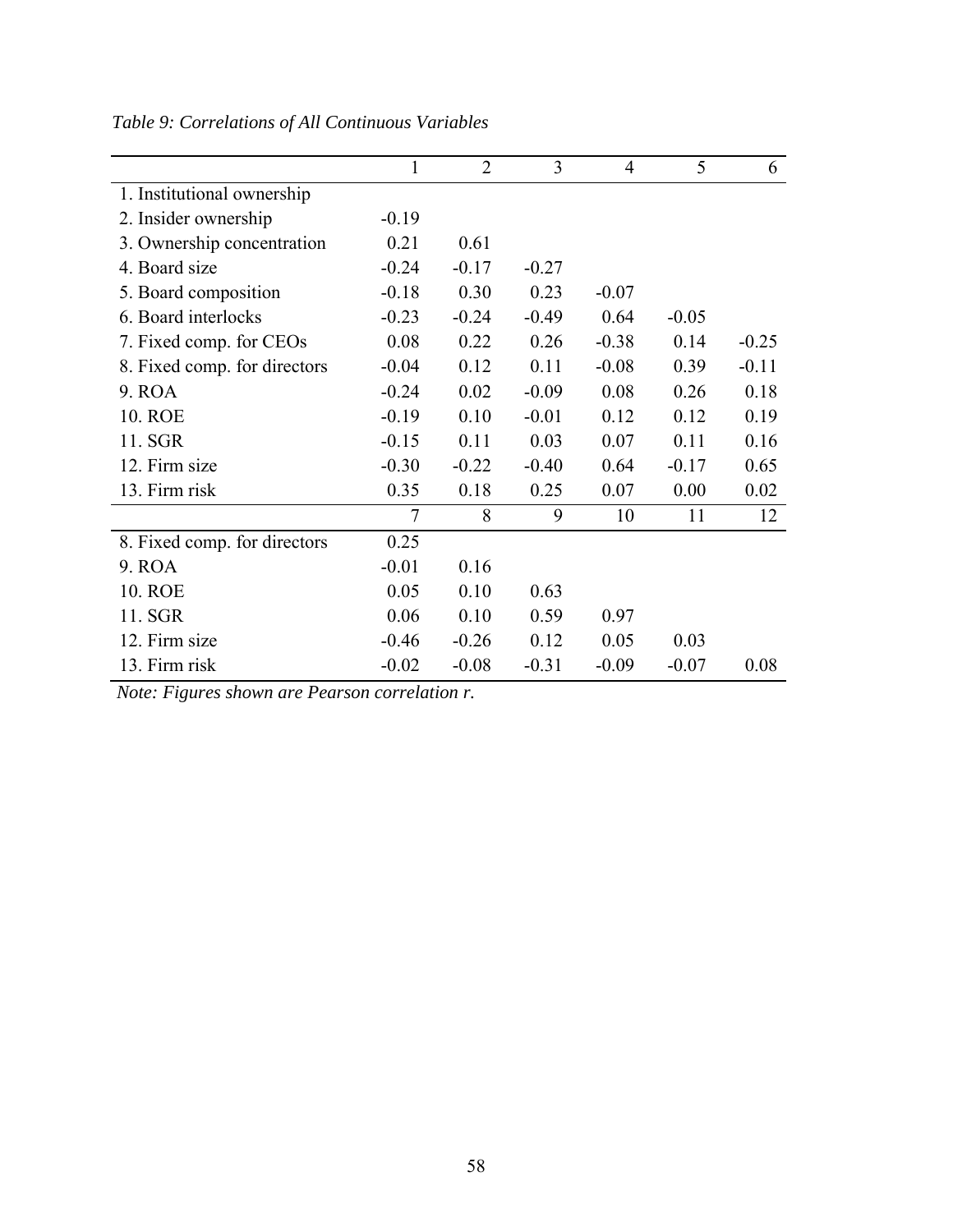|                     | <b>ROA</b> |       |          | <b>ROE</b> |          | <b>SGR</b> |
|---------------------|------------|-------|----------|------------|----------|------------|
|                     | Mean       | S.D.  | Mean     | S.D.       | Mean     | S.D.       |
| Dual class shares   |            |       |          |            |          |            |
| Yes                 | 1.38       | 9.23  | 2.59     | 40.83      | $-0.09$  | 41.69      |
| N <sub>O</sub>      | 1.84       | 14.13 | 3.73     | 52.99      | 0.77     | 53.79      |
| Staggered boards    |            |       |          |            |          |            |
| Yes                 | 2.23       | 10.92 | 3.51     | 45.71      | 1.87     | 46.73      |
| N <sub>O</sub>      | 1.22       | 12.04 | 2.86     | 47.12      | $-0.61$  | 47.81      |
| Poison pills        |            |       |          |            |          |            |
| Yes                 | 5.98       | 6.25  | 17.61    | 28.05      | 16.36    | 29.67      |
| N <sub>O</sub>      | 0.67       | 12.29 | 0.06     | 49.05      | $-3.08$  | 49.67      |
| <b>ESOPs</b>        |            |       |          |            |          |            |
| Yes                 | 5.18       | 4.98  | 16.05    | 21.27      | 11.86    | 25.01      |
| N <sub>O</sub>      | 1.23       | 12.05 | 1.82     | 48.16      | $-0.86$  | 48.89      |
| Industry effect     |            |       |          |            |          |            |
| Publishing          | 3.65       | 8.13  | 11.91    | 29.66      | 9.34     | 31.73      |
| <b>Broadcasting</b> | $-4.06$    | 13.69 | $-12.78$ | 58.18      | $-15.15$ | 58.41      |
| Cable               | 0.74       | 6.99  | 0.61     | 53.49      | $-3.22$  | 54.14      |
| Online media        | 8.63       | 13.35 | 15.25    | 38.24      | 11.33    | 40.36      |
| <b>Others</b>       | 5.18       | 6.76  | 16.28    | 22.12      | 14.73    | 22.33      |

*Table 10: Means and Standard Deviations of All Categorical Variables*

Table 11 provided the regression results of the relationship between ownership structure and corporate performance**.** As shown in Table 11, there was a negative relationship between institutional ownership and each of three performance variables, including ROA ( $p < 0.10$ ), ROE  $(p < 0.05)$ , or SGR  $(p < 0.05)$ . The results thus provided support for hypothesis 1, which predicted that institutional ownership was negatively associated with media companies' performance. Hypothesis 2 predicted that insider ownership was positively associated with corporate performance. This was also supported by the results, which revealed that there was a positive relationship between insider ownership and ROA ( $p < 0.05$ ), ROE ( $p < 0.05$ ), and SGR  $(p < 0.05)$ . In terms of ownership concentration, the results showed a negative impact of ownership concentration on firm performance, but such impact was not statistically significant.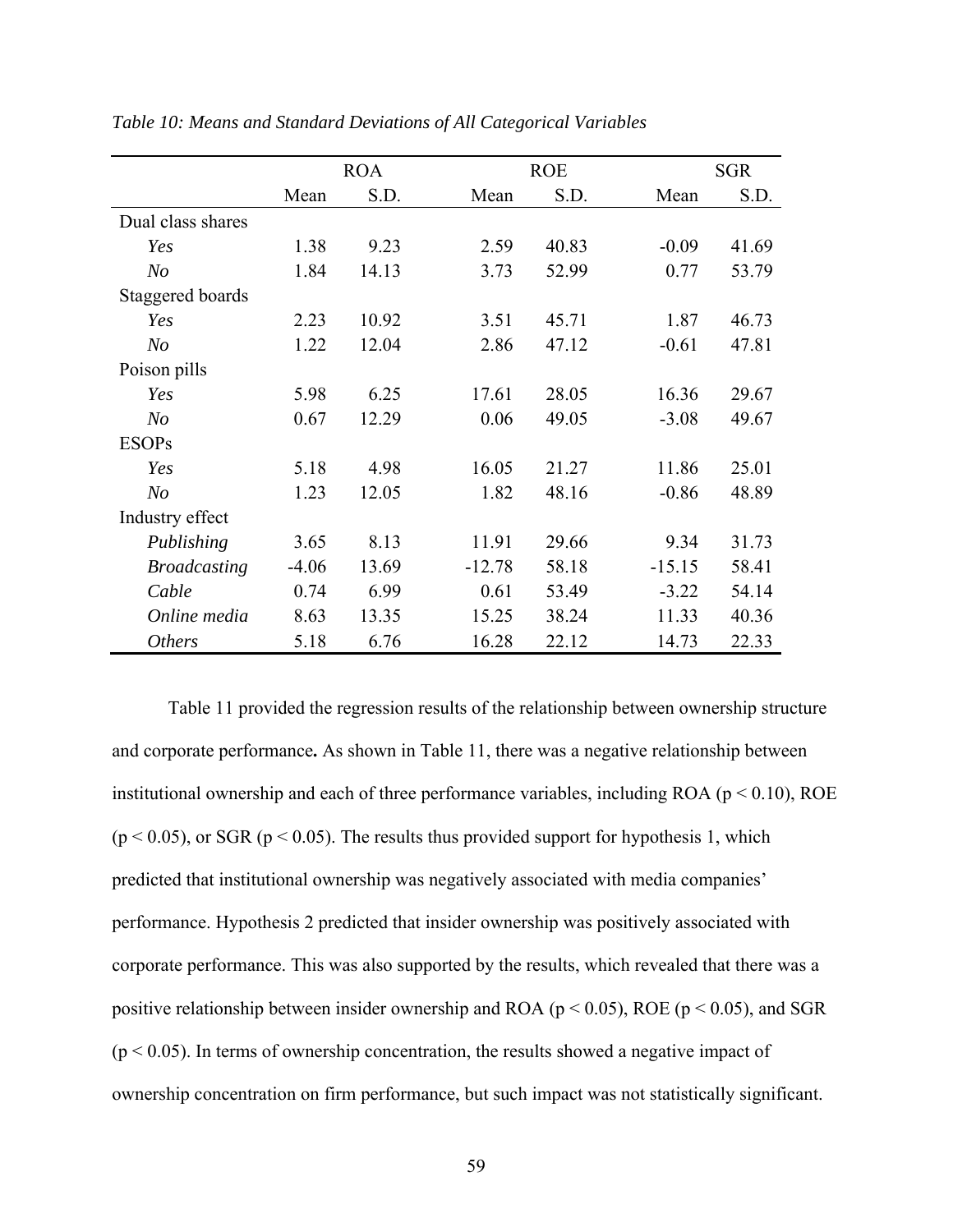Therefore, hypothesis 3 predicting the negative impact of ownership concentration on firm performance was not supported.

| Variable                | <b>Hypothesis</b> | <b>ROA</b> | <b>ROE</b> | <b>SGR</b> |
|-------------------------|-------------------|------------|------------|------------|
| Institutional ownership | H1                | $-0.07$    | $-0.40$    | $-0.35$    |
|                         |                   | $-1.66*$   | $-2.21**$  | $-1.88*$   |
| Insider ownership       | H2                | 0.07       | 0.33       | 0.31       |
|                         |                   | $2.36**$   | $2.48**$   | $2.25**$   |
| Ownership concentration | H <sub>3</sub>    | $-0.01$    | $-0.11$    | $-0.03$    |
|                         |                   | $-0.33$    | $-0.76$    | $-0.18$    |
| Firm size               |                   | 0.45       | $-2.23$    | $-0.36$    |
|                         |                   | 1.31       | $-0.15$    | $-0.24$    |
| Firm risk               |                   | $-0.09$    | 0.03       | 0.03       |
|                         |                   | $-3.37***$ | 0.28       | 0.24       |
| Industry effects dummy  |                   |            |            |            |
| Publishing              |                   | $-1.59$    | $-5.50$    | $-7.04$    |
|                         |                   | $-0.69$    | $-0.56$    | $-0.70$    |
| <b>Broadcasting</b>     |                   | $-9.23$    | $-35.50$   | $-37.25$   |
|                         |                   | $-3.96***$ | $-3.54***$ | $-3.63***$ |
| Cable                   |                   | $-6.15$    | $-27.08$   | $-27.95$   |
|                         |                   | $-2.43**$  | $-2.49**$  | $-2.51**$  |
| Online media            |                   | 2.33       | $-3.29$    | $-5.79$    |
|                         |                   | 0.92       | $-0.30$    | $-0.52$    |
| R Square                |                   | 0.25       | 0.13       | 0.12       |
| Observations            |                   | 300        | 300        | 300        |

*Table 11: Regression of Corporate Performance on Ownership Structure* 

*Notes: (1) Figures shown are coefficient estimates and t-statistics. (2) \*p < 0.10; \*\*p < 0.05; and \*\*\*p < 0.01*

Table 12 offered the regression results of the relationship between board structure and corporate performance. For the test of hypothesis 4 -- that the size of the board was positively associated with firm performance, I found no support from the results. Table 12 showed that board size was negatively related to ROA, positively related to ROE, and again, negatively related to SGR. All these relations were not statistically significant. However, this table showed a positive impact of board composition on ROA ( $p < 0.01$ ), ROE ( $p < 0.05$ ), and SGR ( $P < 0.05$ ).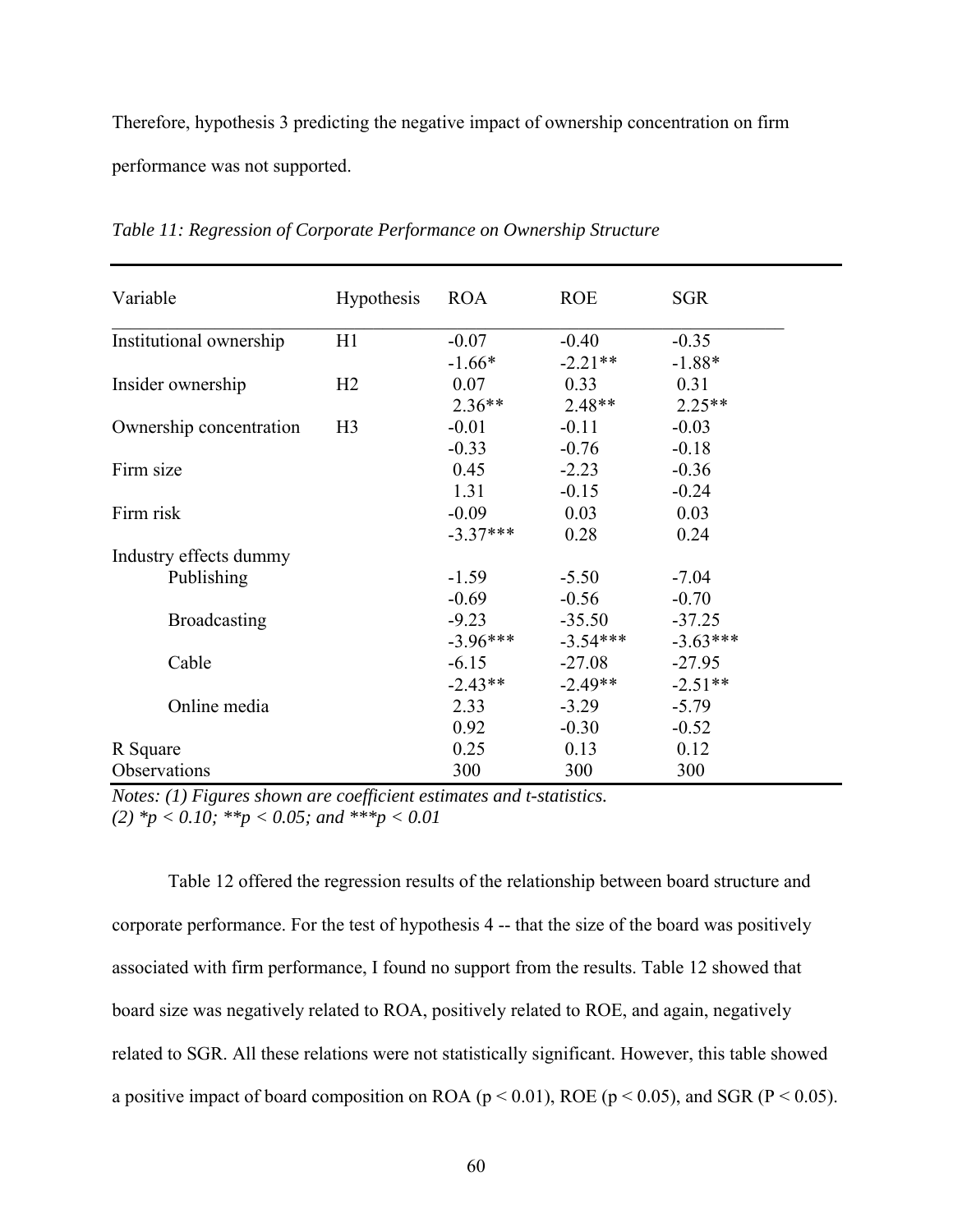The results thus provided considerable support for hypothesis 5, which proposed that the more non-independent directors on the board, the better performance. In addition, hypothesis 6 suggested that the more interlocks, the better performance. The results suggested that there was a positive relationship between board interlocks and ROA ( $p < 0.10$ ), ROE ( $p < 0.01$ ), and SGR ( $p$ ) < 0.01). Hypothesis 6 was thus confirmed.

| Variable                | <b>Hypothesis</b> | <b>ROA</b> | <b>ROE</b> | <b>SGR</b> |
|-------------------------|-------------------|------------|------------|------------|
|                         |                   |            |            |            |
| Board size              | H4                | $-0.07$    | 0.99       | $-0.10$    |
|                         |                   | $-0.22$    | 0.71       | $-0.07$    |
| Board composition       | H <sub>5</sub>    | 0.25       | 0.44       | 0.40       |
|                         |                   | $6.94***$  | $2.72***$  | $2.43**$   |
| <b>Board Interlocks</b> | H <sub>6</sub>    | 0.24       | 1.64       | 1.64       |
|                         |                   | $1.86*$    | $2.82***$  | $2.74***$  |
| Firm size               |                   | 0.40       | $-2.96$    | $-2.74$    |
|                         |                   | 0.98       | $-1.61$    | $-1.44$    |
| Firm risk               |                   | $-0.09$    | $-0.04$    | 0.01       |
|                         |                   | $-4.40***$ | $-0.42$    | 0.11       |
| Industry effects dummy  |                   |            |            |            |
| Publishing              |                   | $-0.30$    | $-3.37$    | $-4.72$    |
|                         |                   | $-0.14$    | $-0.34$    | $-0.46$    |
| <b>Broadcasting</b>     |                   | $-7.58$    | $-25.44$   | $-28.07$   |
|                         |                   | $-3.48***$ | $-2.56**$  | $-2.75***$ |
| Cable                   |                   | $-3.71$    | $-14.53$   | $-16.88$   |
|                         |                   | $-1.61$    | $-1.38$    | $-1.56$    |
| Online media            |                   | 5.05       | 7.69       | 3.46       |
|                         |                   | $2.07**$   | 0.72       | 0.30       |
| R Square                |                   | 0.33       | 0.13       | 0.11       |
| Observations            |                   | 300        | 300        | 300        |

*Table 12: Regression of Corporate Performance on Board Structure* 

*Notes: (1) Figures shown are coefficient estimates and t-statistics. (2) \*p < 0.10; \*\*p < 0.05; and \*\*\*p < 0.01* 

Table 13 provided the regression on the effects of compensation structure on firm performance. The results provided substantial support for both hypothesis 7 and 8. Hypothesis 7 proposed that the higher the percentage of base salary in a CEO's total compensation, the better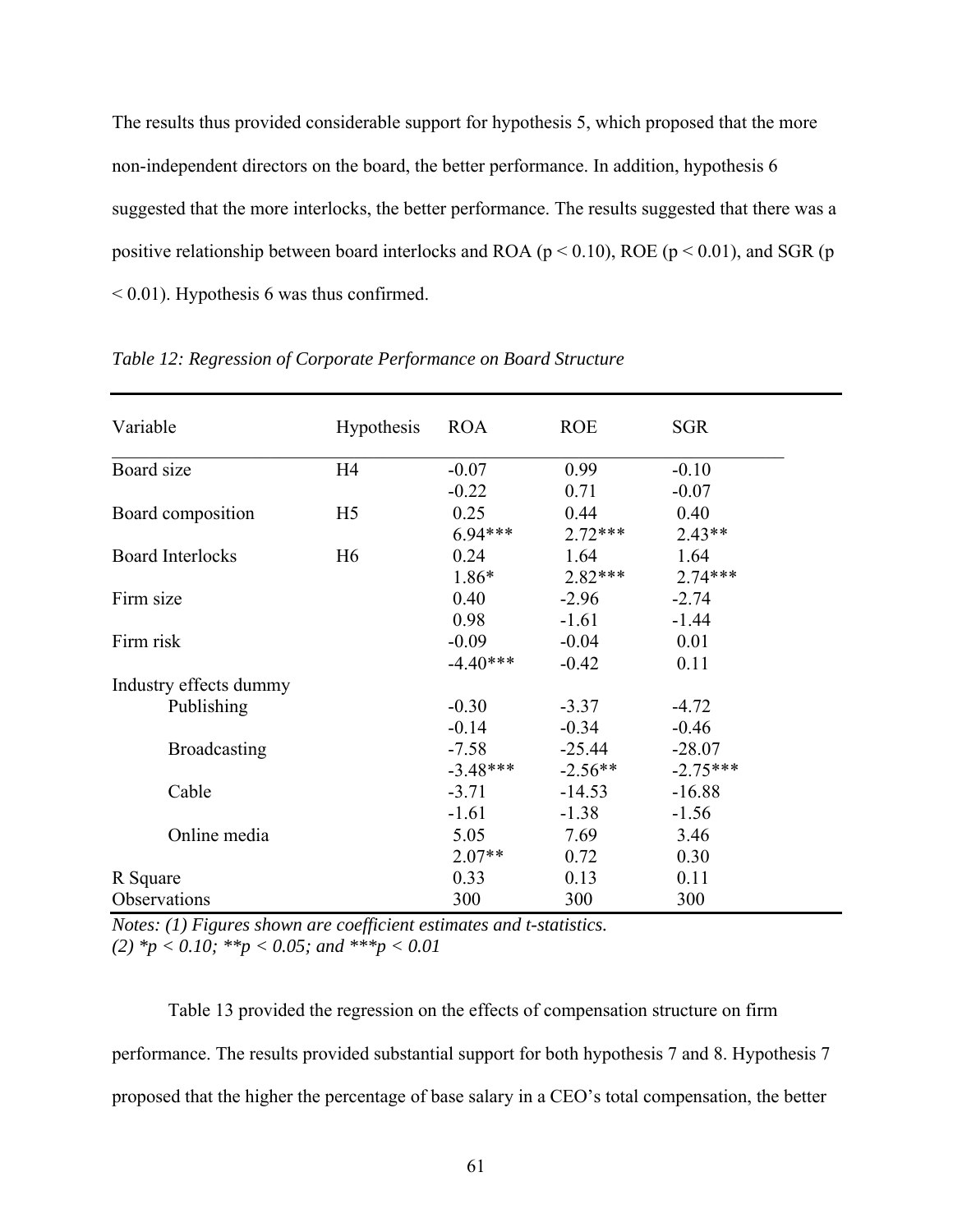firm performance. As shown in Table 13, this was supported by the regression results: fixed compensation for CEO was found to have a positive effect on ROA ( $p < 0.10$ ), ROE ( $p < 0.10$ ), and SGR ( $p < 0.10$ ). Hypothesis 8 predicted that the higher the percentage of fixed income in directors' total compensation, the better firm performance. The results strongly supported this: fixed compensation for directors was found to be positively associated with each dimension of firm performance, ROA, ROE, and SGR, all being at significance level 0.01. However, this study did not find a significant relationship between ESOPs and either of the three performance variables. Hypothesis 9 on the positive effect of adopting ESOPs was thus not supported.

| Variable                    | <b>Hypothesis</b> | <b>ROA</b> | <b>ROE</b> | <b>SGR</b> |
|-----------------------------|-------------------|------------|------------|------------|
| Fixed compen. for CEOs      | H7                | 0.05       | 0.22       | 0.22       |
|                             |                   | $1.74*$    | $1.90*$    | $1.87*$    |
| Fixed compen. for directors | H <sub>8</sub>    | 3.94       | 9.26       | 9.28       |
|                             |                   | $5.30***$  | $2.79***$  | $2.73***$  |
| <b>ESOPs</b>                | H <sub>9</sub>    | $-0.03$    | 2.56       | 0.80       |
|                             |                   | $-0.02$    | 0.27       | 0.08       |
| Firm size                   |                   | 1.12       | 2.48       | 1.89       |
|                             |                   | $3.34***$  | $1.66*$    | 1.24       |
| Firm risk                   |                   | $-0.08$    | 0.02       | 0.01       |
|                             |                   | $-3.67***$ | $-0.17$    | 0.13       |
| Industry effects dummy      |                   |            |            |            |
| Publishing                  |                   | $-2.35$    | $-6.65$    | $-8.54$    |
|                             |                   | $-1.05$    | $-0.66$    | $-0.84$    |
| <b>Broadcasting</b>         |                   | $-9.36$    | $-32.39$   | $-35.01$   |
|                             |                   | $-4.06***$ | $-3.14***$ | $-3.33***$ |
| Cable                       |                   | $-6.12$    | $-21.31$   | $-23.89$   |
|                             |                   | $-2.51**$  | $-1.96*$   | $-2.15**$  |
| Online media                |                   | 4.92       | 4.30       | 1.43       |
|                             |                   | 1.98**     | 0.39       | 0.13       |
| R Square                    |                   | 0.29       | 0.11       | 0.10       |
| Observations                |                   | 300        | 300        | 300        |

*Table 13: Regression of Corporate Performance on Compensation Structure* 

*Notes: (1) Figures shown are coefficient estimates and t-statistics.*

*(2) \*p < 0.10; \*\*p < 0.05; and \*\*\*p < 0.01*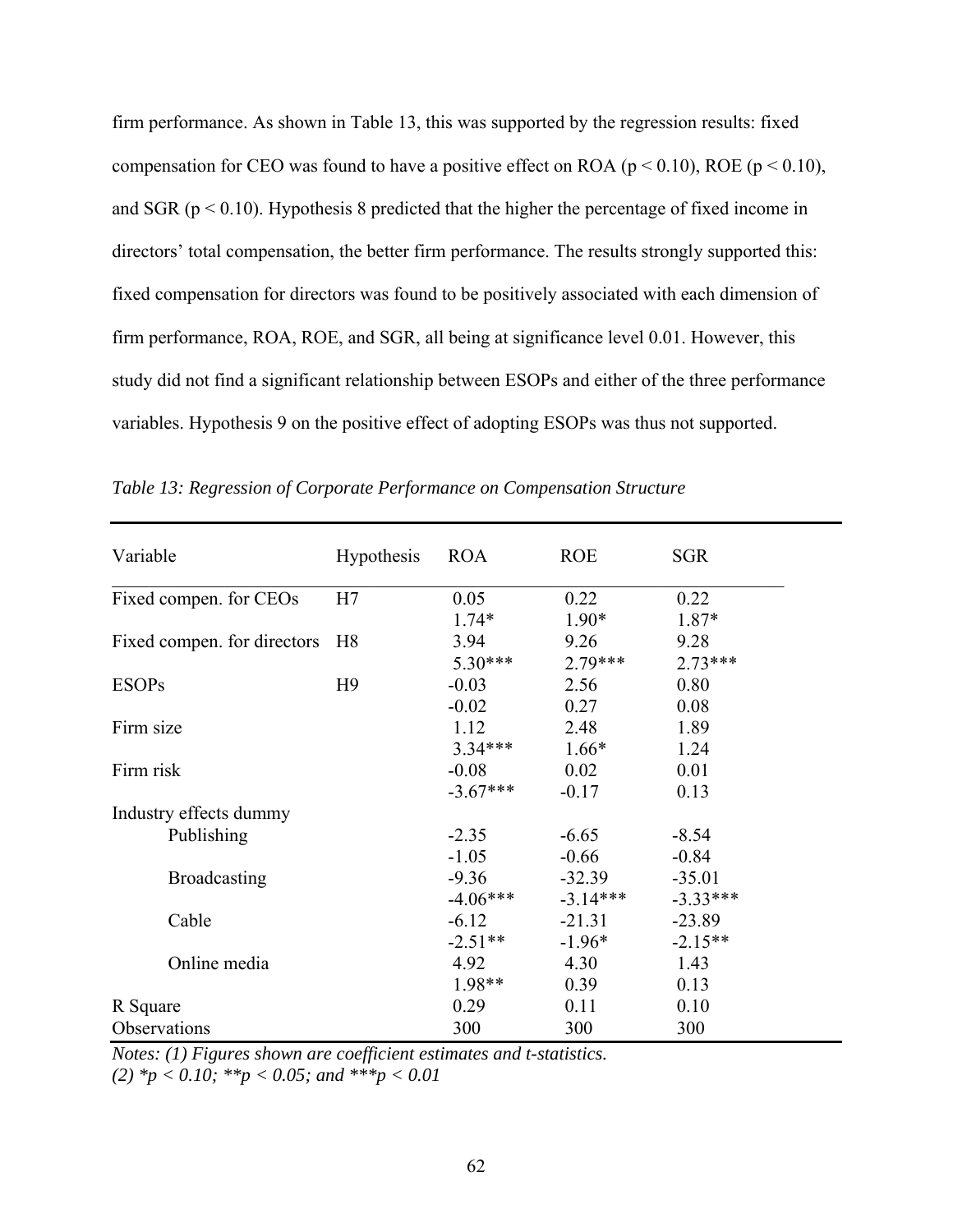Table 14 provided the regression results of the relationship between takeover controls and corporate performance. Regarding dual class, the results showed there was a positive relationship between dual class and ROA, ROE, and SGR, but only the effect on ROA being significant ( $p <$ 0.05). This provided partial support for Hypothesis 10, which proposed that adopting dual class was positively related to firm performance. The results also offered partial support for hypothesis 12, which predicted that the adoption of poison pills was positively associated with corporate performance. As shown in Table 14, there was a positive effect of poison pills on ROA, ROE, and SGR, but only the effect on SGR was statistically significant ( $p < 0.10$ ). Finally, there was no support for hypothesis 11, which proposed the positive effect of adopting staggered boards on firm performance. Indeed, I found a negative relationship between staggered boards and each dimension of firm performance, though such relationship was not significant.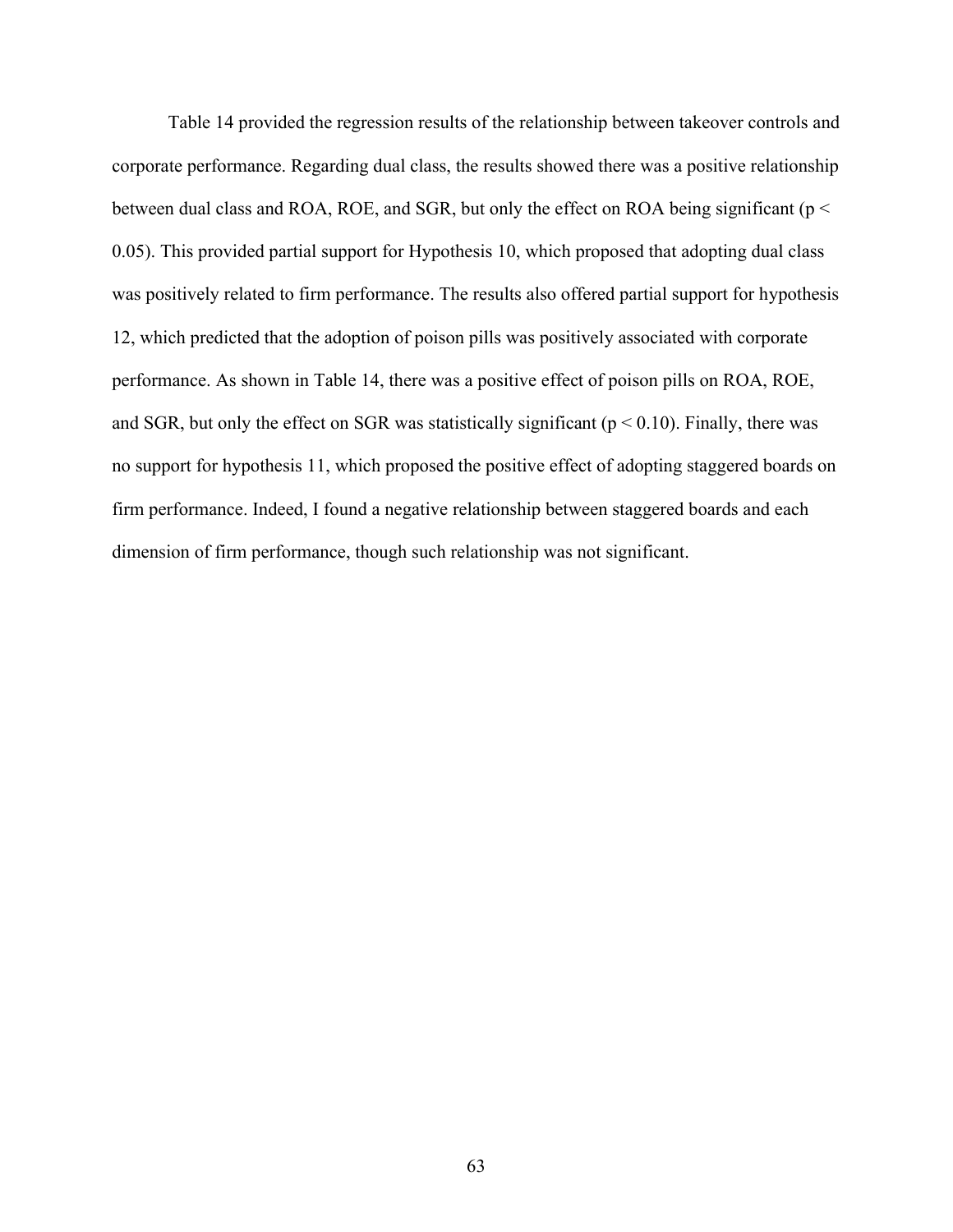| Variable               | <b>Hypothesis</b> | <b>ROA</b> | <b>ROE</b> | <b>SGR</b> |
|------------------------|-------------------|------------|------------|------------|
| Dual class             | H10               | 2.94       | 7.98       | 9.63       |
|                        |                   | $2.13**$   | 1.33       | 1.58       |
| Staggered boards       | H11               | $-0.18$    | $-4.64$    | $-3.15$    |
|                        |                   | $-0.13$    | 0.77       | $-0.52$    |
| Poison pills           | H12               | 2.07       | 12.14      | 15.38      |
|                        |                   | 1.08       | 1.47       | 1.82*      |
| Firm size              |                   | 0.23       | $-0.60$    | $-1.39$    |
|                        |                   | 0.69       | $-0.42$    | $-0.96$    |
| Firm risk              |                   | $-0.10$    | $-0.06$    | $-0.03$    |
|                        |                   | $-4.38***$ | $-0.57$    | $-0.26$    |
| Industry effects dummy |                   |            |            |            |
| Publishing             |                   | $-2.94$    | $-9.34$    | $-12.96$   |
|                        |                   | $-1.19$    | $-0.87$    | $-1.19$    |
| <b>Broadcasting</b>    |                   | $-9.09$    | $-31.52$   | $-34.39$   |
|                        |                   | $-3.71***$ | $-2.97***$ | $-3.18***$ |
| Cable                  |                   | $-4.97$    | $-18.35$   | $-20.96$   |
|                        |                   | $-1.95*$   | $-1.66*$   | $-1.86*$   |
| Online media           |                   | 2.23       | $-3.17$    | $-6.76$    |
|                        |                   | 0.86       | $-0.28$    | $-0.59$    |
| R Square               |                   | 0.22       | 0.08       | 0.08       |
| Observations           |                   | 300        | 300        | 300        |

| Table 14: Regression of Corporate Performance on Takeover Control |  |  |  |
|-------------------------------------------------------------------|--|--|--|
|-------------------------------------------------------------------|--|--|--|

*Notes: (1) Figures shown are coefficient estimates and t-statistics.*

*(2) \*p < 0.10; \*\*p < 0.05; and \*\*\*p < 0.01*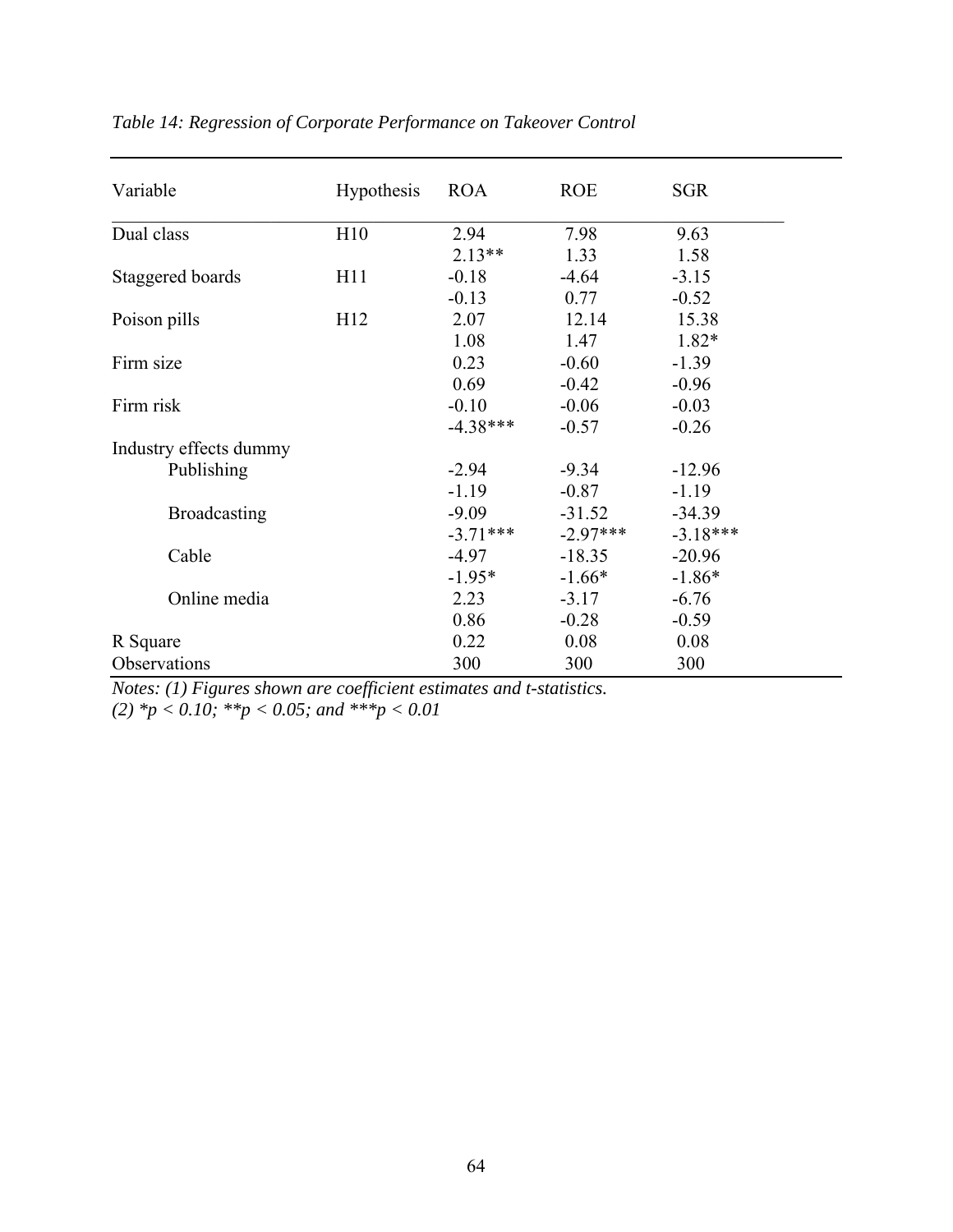### CHAPTER 6

#### CONCLUSIONS AND DISCUSSIONS

It has been widely recognized that corporate governance can play a key role in improving firm performance. When implementing various governance mechanisms, however, companies must address a fundamental question: should corporate governance focus on protecting the interests of only shareholders or should corporate governance expand its focus and consider the interests of other groups? While agency theory asserts that the exclusive focus of corporate governance should be to ensure the interests of shareholders, stakeholder theory argues that corporations should serve all groups or individuals who have a stake in the corporation. Like that of other industries, corporate governance of media companies has generally followed the agency model of maximizing shareholder wealth. But the weakness and failure of such model in recent years suggests that it may be meaningful to approach the issue from an alternative, stakeholder perspective.

Taking into account all stakeholders, the stakeholder model emphasizes the pursuit of long-term firm value, the active participation of various stakeholders, the endurance of organizations, and the trust relationship between firms and stakeholders. All of these principles are essentially congruent with the dual goals of media companies as fulfilling an economic responsibility towards shareholders and a social responsibility towards the public. Thus, this dissertation suggested that media companies enhance corporate governance from the stakeholder perspective and that corporate governance of media companies go beyond the pure shareholdermaximization goal and consider the interests of such stakeholders as employees, audience,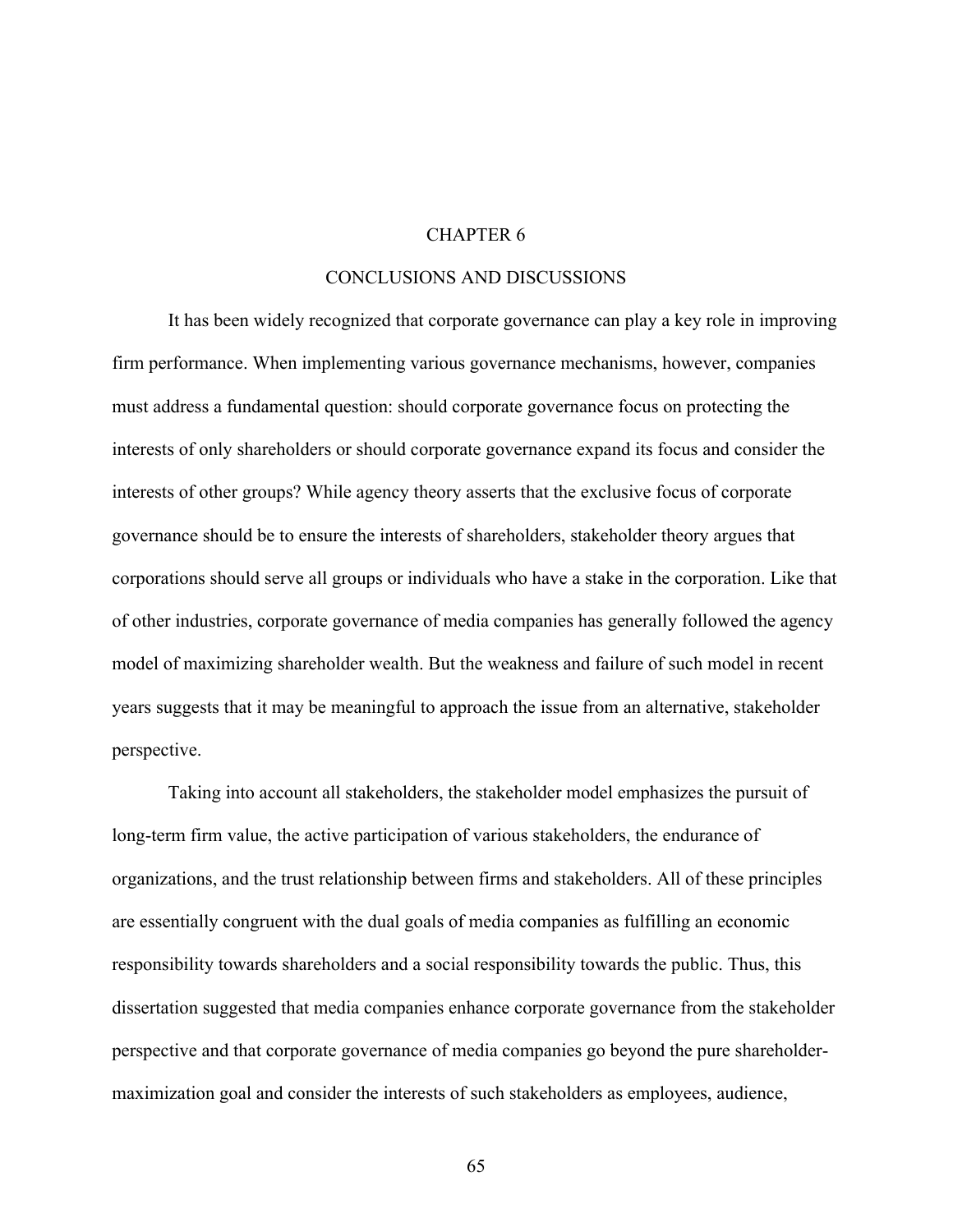advertisers, and local communities. In order to test this position, this dissertation analyzed 75 publicly traded media companies filed with the U.S. SEC from 2004 to 2007 and investigated from a stakeholder perspective the effects of four sets of governance mechanisms (i.e., ownership structure, board structure, compensation structure, and takeover control) on corporate performance.

First of all, this dissertation examined the relationship between three ownership variables (i.e., institutional ownership, insider ownership, and ownership concentration) and firm performance. Regarding institutional ownership, this study found that the more shares owned by institutional investors, the worse firm performance (in terms of ROA, ROE, and SGR). This offered support for the stakeholder view that institutional investors tend to pursue the short-term interests of shareholders so that institutional ownership has a negative impact on firm value. Regarding insider ownership, this study revealed that the more shares owned by such insiders as executive officers and board members, the better firm performance (again, in terms of ROA, ROE, or SGR). This thus confirmed the stakeholder perspective that if management and board members have increasing shares in their firm, they are more likely to pursue long-term firm value. In fact, these results were generally consistent with An et al.'s (2006) research which found that institutional ownership of newspaper companies was negatively associated with profitability while insider ownership had a positive impact on profitability, which was measured by ROA and ROE. With regard to ownership concentration, stakeholder theory implies that ownership concentration has a negative impact on firm performance because large investors may use their control rights to maximize the returns at the expense of other stakeholders. The findings presented in this study documented a negative effect of ownership concentration on media firm's performance, but such impact was found insignificant. This may be explained by the mixed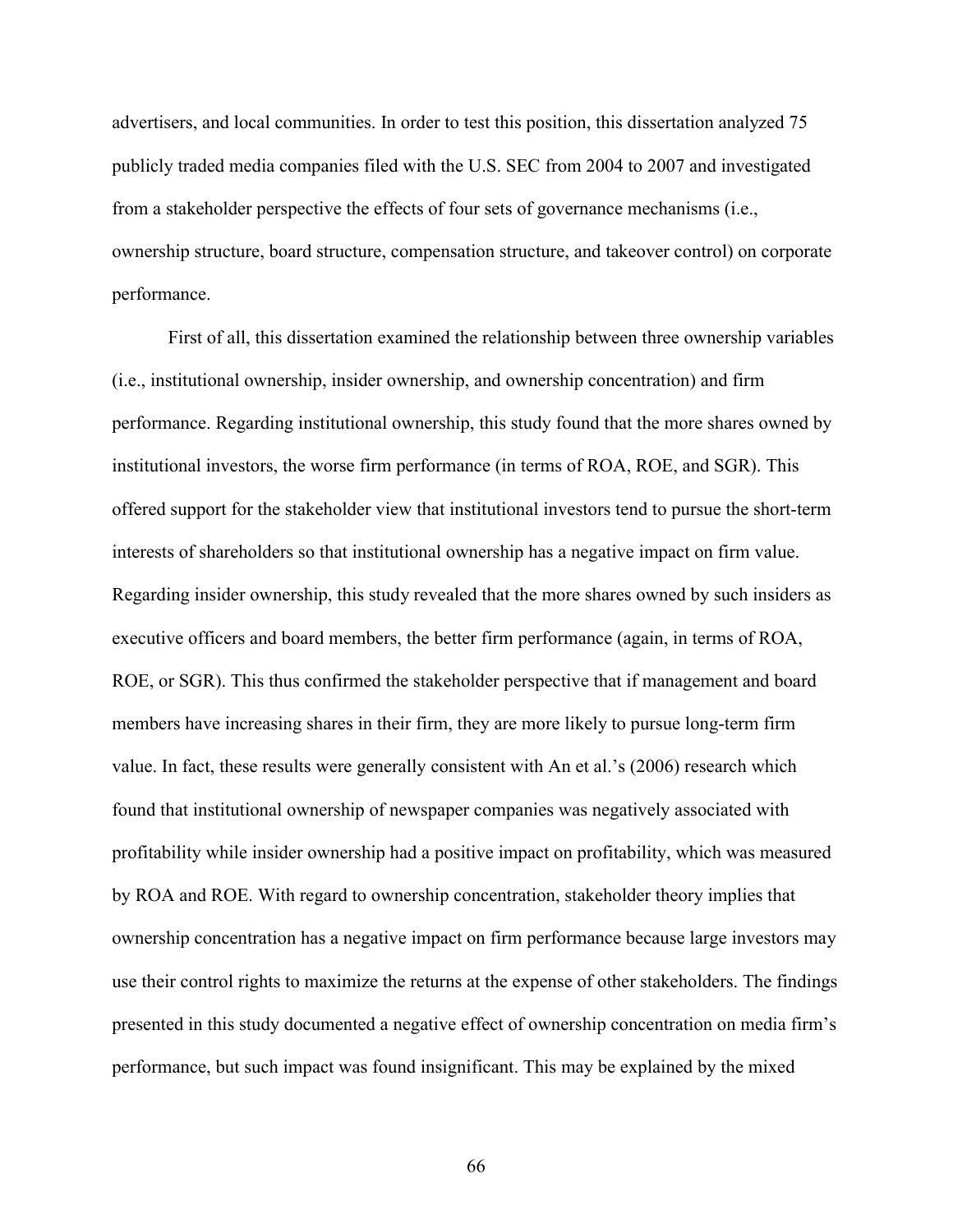nature of large share holders. In this study, ownership concentration was measured by the percentage of equity ownership held by large investors, i.e., those with 5% or more of company stock. And as shown above, if the majority of large shareholders are institutional investors, the firm may have a bad performance; if the majority of shares are held by executives and board members, however, the firm may have a good performance. Since I did not distinguish the types of large investors in this study, the lack of significant relationship between ownership concentration and firm value could thus be expected. Furthermore, as Barclay and Holderness (1991) suggest, the effects of ownership concentration on firm performance may also depend on the specific skills that large investors bring to the firm.

This dissertation also examined the relationship between board structure of media companies and their performance. Contrary to my hypothesis, I observed no relationship between board size and firm performance. A possible explanation for this lack of correlation was that the composition rather than the size of the board truly matters. Even if the firm had a large board, that did not mean that most of board members represented the interests of stakeholders. Indeed, this study did find the impact of board composition on firm performance. The results clearly indicated that the proportion of non-independent directors on the board was positively related to each dimension of firm performance, ROA, ROE, and SGR. This offered strong support for the stakeholder view that advocates board representativeness by various stakeholders. While nowadays companies are bringing more and more independent directors into the board for the purpose of better governance, the evidence presented in this study showed that they may be moving in the wrong direction. In addition, the results on board interlocks showed that ROA, ROE, and SGR were all positively related to the number of board interlocks in media companies. This offered support for the stakeholder management approach which emphasizes coordination,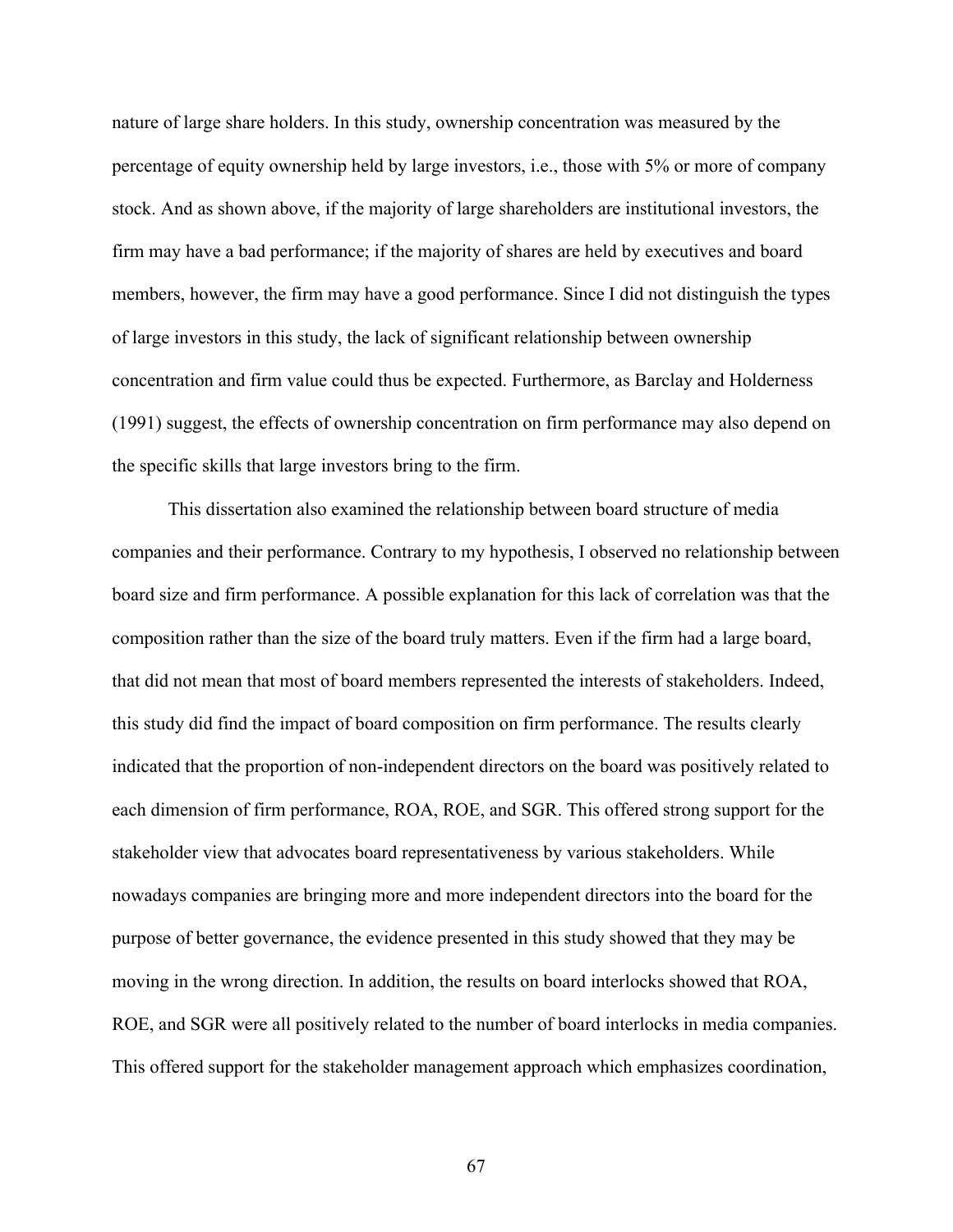cooperation, connections between the firm and its stakeholders and among stakeholders as well (Kochan & Rubinstein, 2000). Indeed, these findings also lent support to the resource dependence perspective which considers interlocking directorates as effective way to acquire outside resources for firm benefit (Boyd, 1990; Pfeffer & Salancik, 1978).

This dissertation also looked into the impact of CEO compensation, director compensation, and employee ownership plans on media firms' performance. My interest arose from the longstanding debate among corporate governance researchers and practitioners about the merits of closely tying executive and director compensation to firm performance, which has increasingly been adopted by media companies. The results revealed that the percentage of base salary for CEOs was positively associated with media firms' performance, so was the percentage of fixed remuneration for board members. In other words, fixed compensation for CEOs/directors had positive effects on return on assets, return on equity, and sustainable growth rates in media firms. This thus provided strong support for the stakeholder approach to corporate governance while rejecting the agency view that emphasizes the positive effects of incentive compensation. In terms of employee compensation, I found no relationship between employee stock ownership plans and firm performance. This result thus did not support the hypothesis that the adoption of employee ownership plans was positively related to firm value. The lack of correlation could partly be explained by statistical problem related to sample size. As shown in Table 3(b), only 6-8 of 75 sample companies adopted employee ownership plans during each year of the observation period. This might not be an ideal size for statistics analysis.

In addition, this dissertation tested whether such anti-takeover devices as dual class shares, staggered boards, and poison pills enhanced the value of media firms. This question has been much debated: while supporters of agency theory define negative, advocators of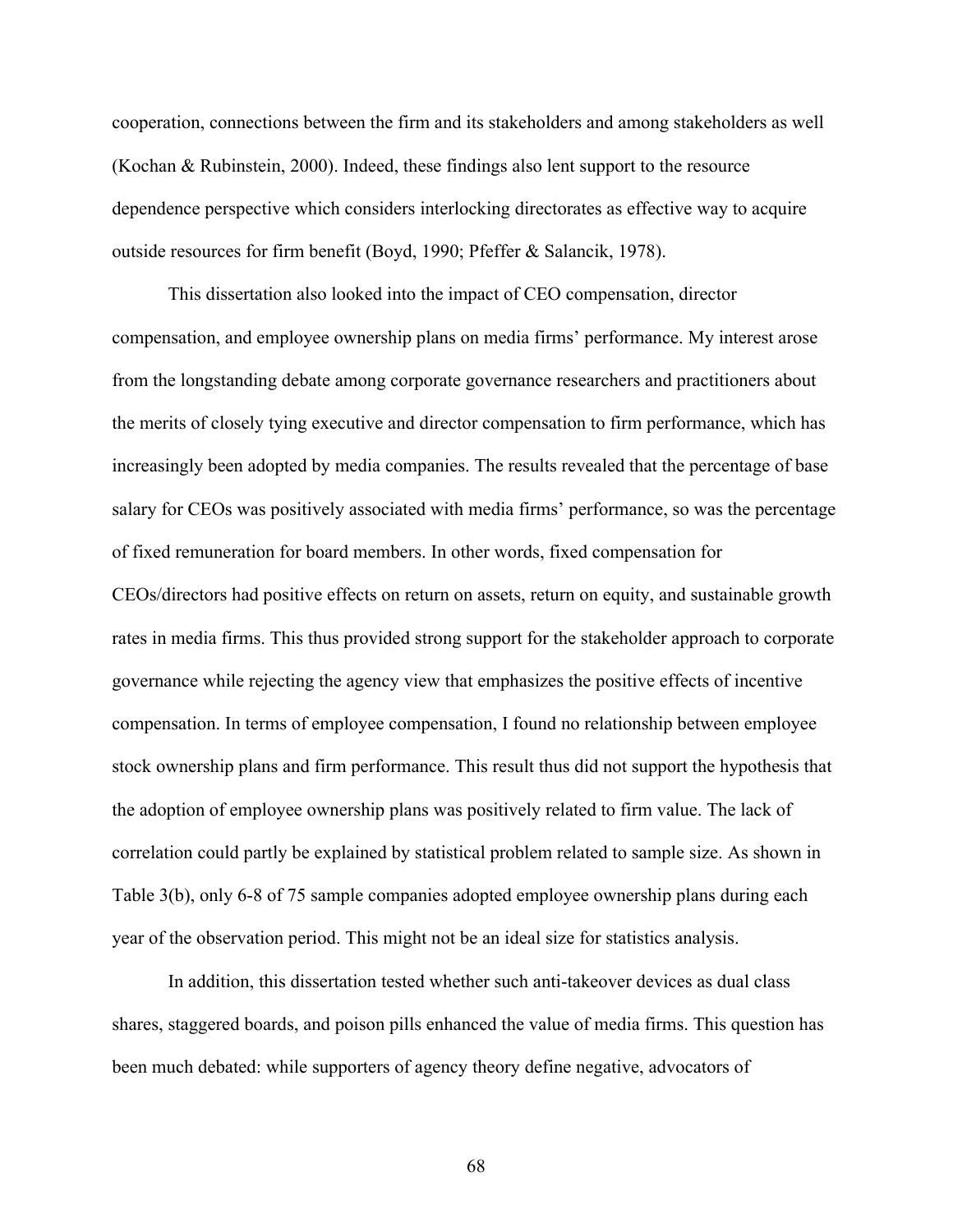stakeholder theory define positive. Putting this highly controversial question to an empirical test, I found that different takeover mechanisms had different effects on media firms' performance, some positive and some negative, some on return on assets and some on sustainable growth rate. In terms of dual class, the results showed that it was positively related to only on return on assets (at a significant level). As for poison pills, it had a positive impact only on sustainable growth rate (at a significant level). These results partially supported the stakeholder view that takeover control functions improving financial and organizational performance of media firms. Contrary to my hypothesis, the adoption of staggered boards was found to be negatively associated with firm value, though not statistically significant. This might be interpreted using the following observations by Bebchuk et al. (2002): firstly, firms with staggered boards were more likely to keep independent than firms without those; secondly, firms that keep independent often failed to deliver the same returns as offered by potential acquirers; and thirdly, firms with staggered boards might also fail to make up for such benefits as higher premium in the eventually completed transactions. According to Bebchuk et al. (2002), the combination of these things related to staggered boards may cause or at least reflect reduced firm performance.

In summary, through a series of empirical tests of the relationship between ownership structure, board structure, compensation structure, takeover control, and media firms' performance, this dissertation found that stakeholder-oriented governance mechanisms generally led to better performance of media firms, which would ultimately satisfy both shareholders and stakeholders. This research thus contributed: (1) to the media management literatures through offering a systematic examination on the corporate governance of media companies; (2) to the stakeholder perspective through opening up a new and empirical line of inquiry; and (3) to the corporate governance research through challenging its traditional shareholder-maximizing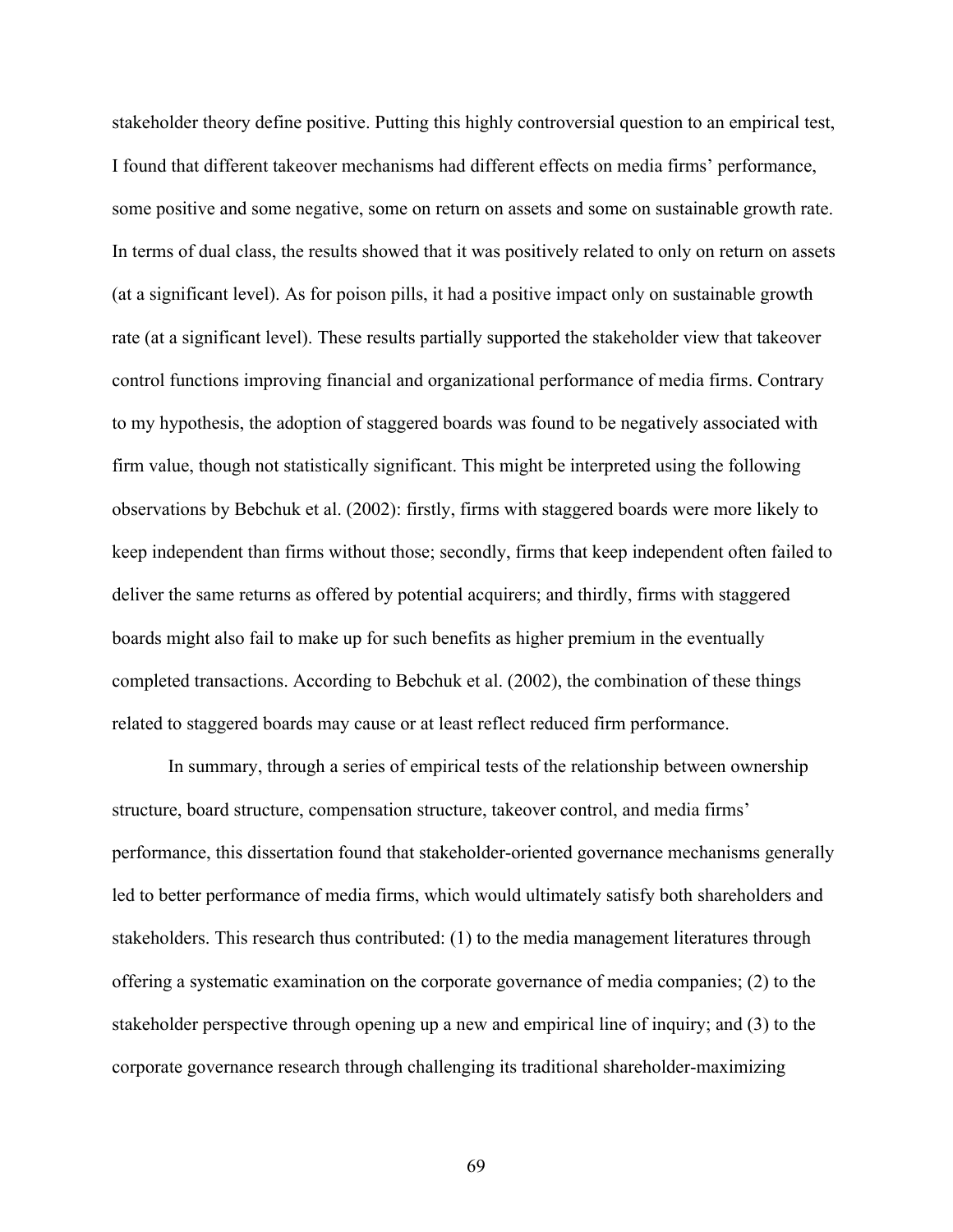paradigm. Moreover, the present study had important implications for media practitioners and regulators since it proposed and verified a number of governance mechanisms that could be put into practice. The mechanisms included reducing institutional ownership, increasing insider ownership, enlarging board representativeness, increasing board interlocks, fixing executive and director compensation, and reinforcing takeover control through dual class and poison pills. Some of these mechanisms significantly differed from what is currently practiced in media firms. For example, while more and more firms used incentive plans to compensate their executives, the results presented in this study indicated that returning to base salary systems could better enhance the value of the firm. Also, the SEC required member-listed firms to have a majority of independent directors on the board, but my findings suggested that bringing more stakeholders/non-independent directors into the board might be more helpful for enhancing firm value. Indeed, the SEC regulation on boards have produced some unintended consequences, such as breaking the balance of power between independent and non-independent directors, or providing inequitable control rights to large shareholders, as indicated by Linck, Netter, and Yang (2008) among others.

Although the current study advanced our understanding of corporate governance of media companies through adopting a stakeholder perspective, it has some limitations. Firstly, the results suggested that institutional investors generally degrade firm value by focusing on shortterm interest of shareholders. Thanks to the lack of relevant data, this study did not distinguish the types of institutional investors. Therefore, it could not rule out the notion that some type of institutional investors such as pension funds and university foundations might be more likely to integrate the long-term interests of the company and correspondingly the interests of the company's employees, customers, suppliers, and communities (Monks & Minow, 2004).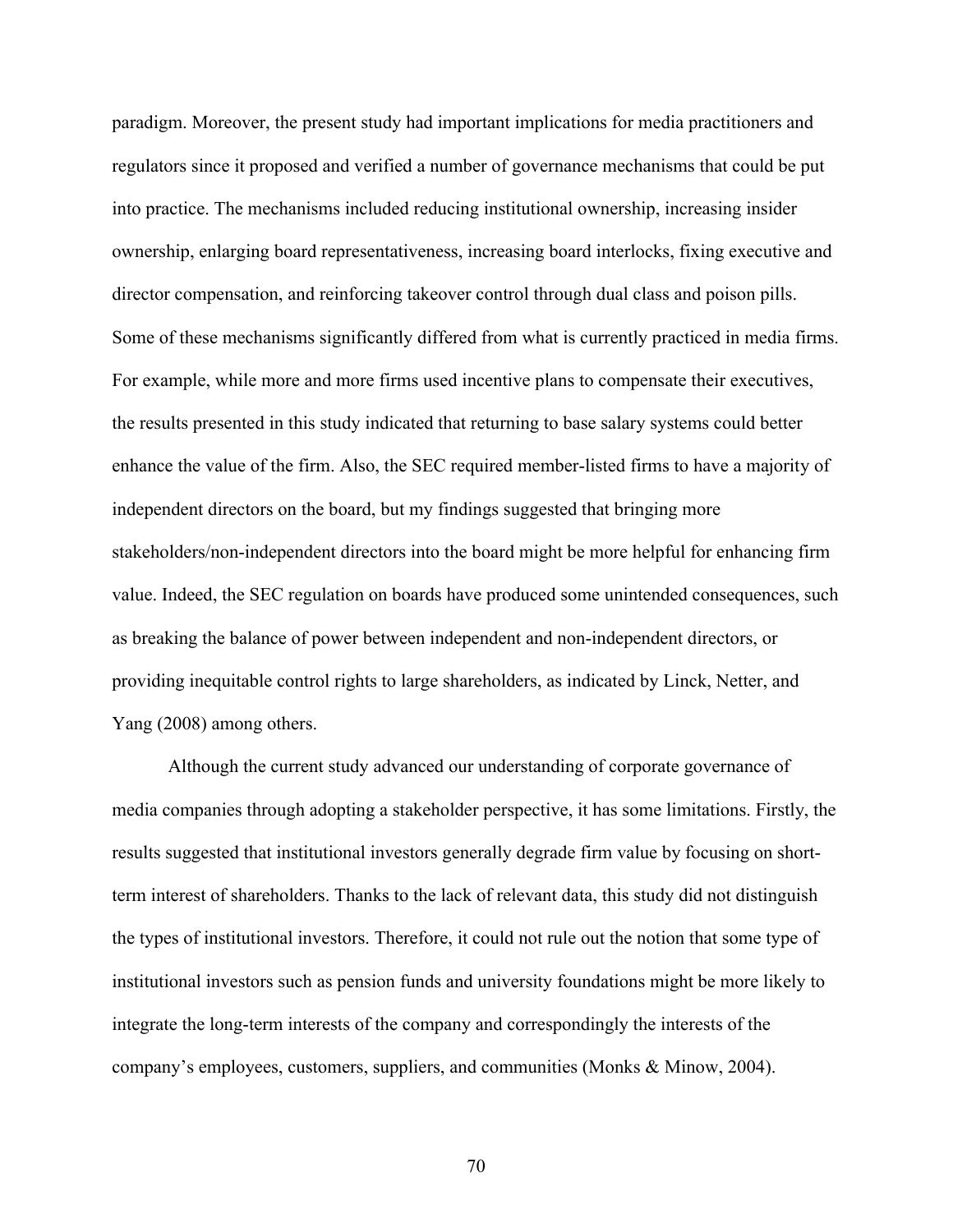Secondly, although family ownership was commonplace in media industries (see Cranberg et al., 2001; Soloski, 2005), this study did not specify the role of firmly ownership in corporate governance. This author observed that some families owned the shares as institutional investors, and some as executive officers and board members, but the analyses of institutional and insider ownership could not disclose any information about the effects of family ownership as a distinctive group and its implication for stakeholder theory. This study failed to do so in large part due to the lack of data regarding family ownership. Thirdly, this dissertation focused solely on the formal structure of corporate governance and ignored the social and psychological factors that might influence the function of governance mechanisms. For instance, this study did not examine such issues as shareholder activism, board process, as well as demographics, experience, and education background of board members. Many of these factors play an important role in corporate governance. Fourthly, this study mainly focused on the effects of corporate governance on firm performance. In reality, however, there are many other factors that may affect a media firm's performance, such as business strategy, technological innovation, managerial leadership, law and regulation, and the prevailing macro-economic environment. Future studies may need to consider these factors if they attempt to examine the overall picture. Finally, in terms of statistics, the distributions of certain variables such as ROE and SGR were not truly normal, which might violate the normality assumption. Unfortunately, the substantial difference in corporate performance and thus the non-normal distributions of performance variables were not uncommon in the business context. In fact, the extreme values in the data that partly contributed to the non-normality problem might provide useful information on the magnitudes of forecasts, confidence intervals, and economic analysis.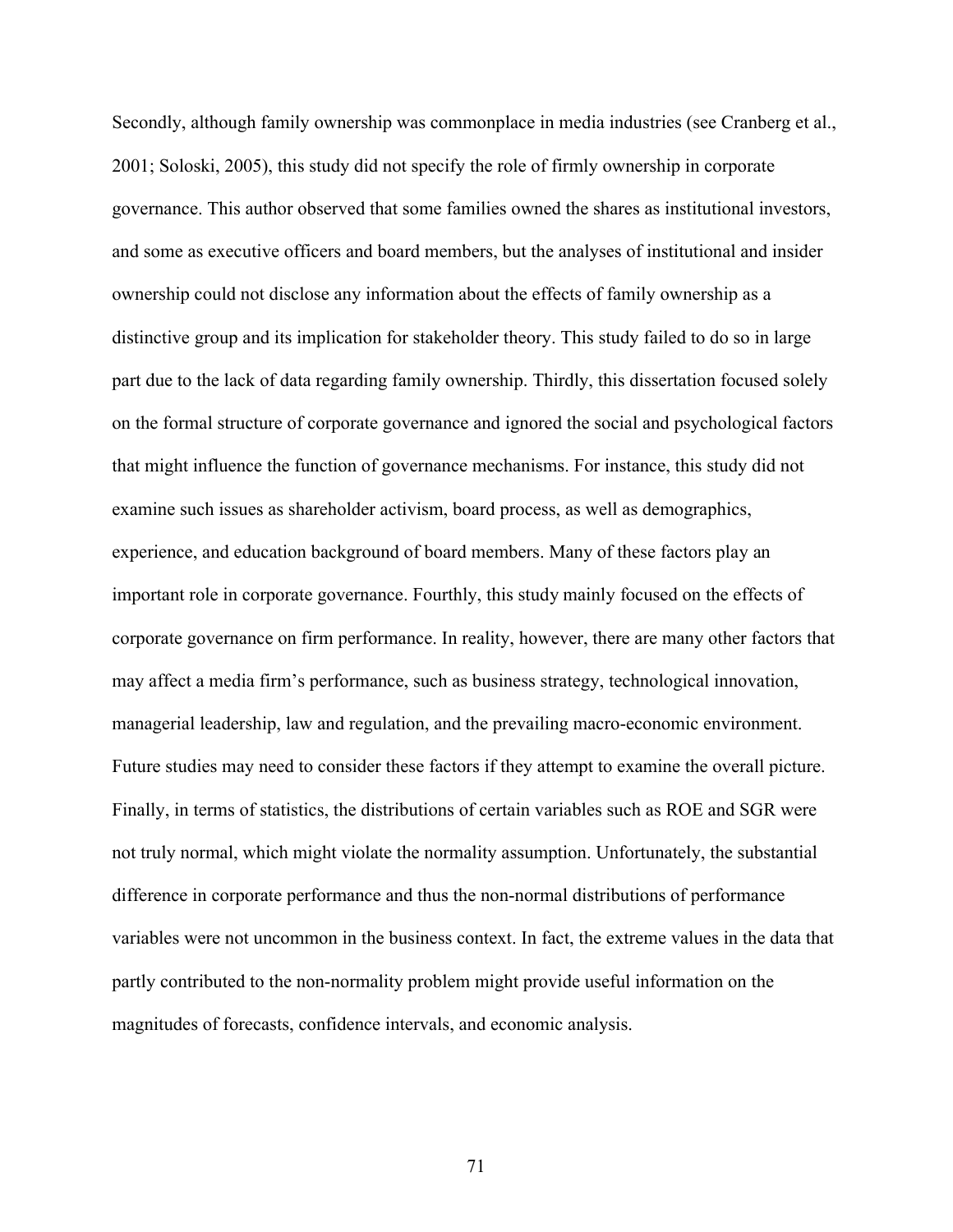#### **REFERENCES**

- Abowd, J.M., & Kaplan, D.S. (1999). Executive compensation: Six questions that need answering. *The Journal of Economic Perspectives, 13*(4), 145-168.
- Acs, Z., Gerlowski, D.A., & Fitzroy, F.R. (1996). *Ownership and control.* University of St Andrews Memo.
- Adam, G.S., Craft, S., & Cohen, E.D. (2004). Three essays on journalism and virtue. *Journal of Mass Media Ethics, 19*(3&4), 247-275.
- Agrawal, A., & Knoeber, C.R. (1996). Firm performance and mechanisms to control agency problems between managers and shareholders. *Journal of Financial and Quantitative Analysis*, *31,* 377–397.
- Alexander, J.A., Fennell, M.L., & Halpern, M.T. (1993). Leadership instability in hospitals: The influence of board-CEO relations and organizational growth and decline. *Administrative Science Quarterly, 38,* 74-99.
- Alkhafaji, A.F. (1989). *A stakeholder approach to corporate governance: Managing in a dynamic environment.* New York: Quorum Books.
- Allen, W.T. (1995, July/August). The evolution of corporation boards. *Corporate Board,* 1-4.
- An, S., Jin, H.S., & Simon, T. (2006). Ownership structure of publicly traded newspaper companies and their financial performance. *Journal of Media Economics, 19*(2), 119-136.
- Anderson, J.W. (1989). *Corporate social responsibility.* New York: Quorum Books.
- Barclay, M., & Holderness, C. (1989). Private benefits from control of public corporations. *Journal of Financial Economics*, 2*5,* 371-395.
- Bebchuk, L.A., Coates, J.C., & Subramanian, G. (2002). The powerful antitakeover force of staggered boards: Theory, evidence & policy. *Stanford Law Review, 54,* 887-951.
- Benz, M., & Frey, B.S. (2007). Corporate governance: What can we learn from public governance? *Academy of Management Review, 32*(1), 92-104.
- Bertrand, M., & Mullainathan, S. (2001). Are CEOs rewarded for luck? The ones without principals are. *Quarterly Journal of Economics, 116*(3), 901-932.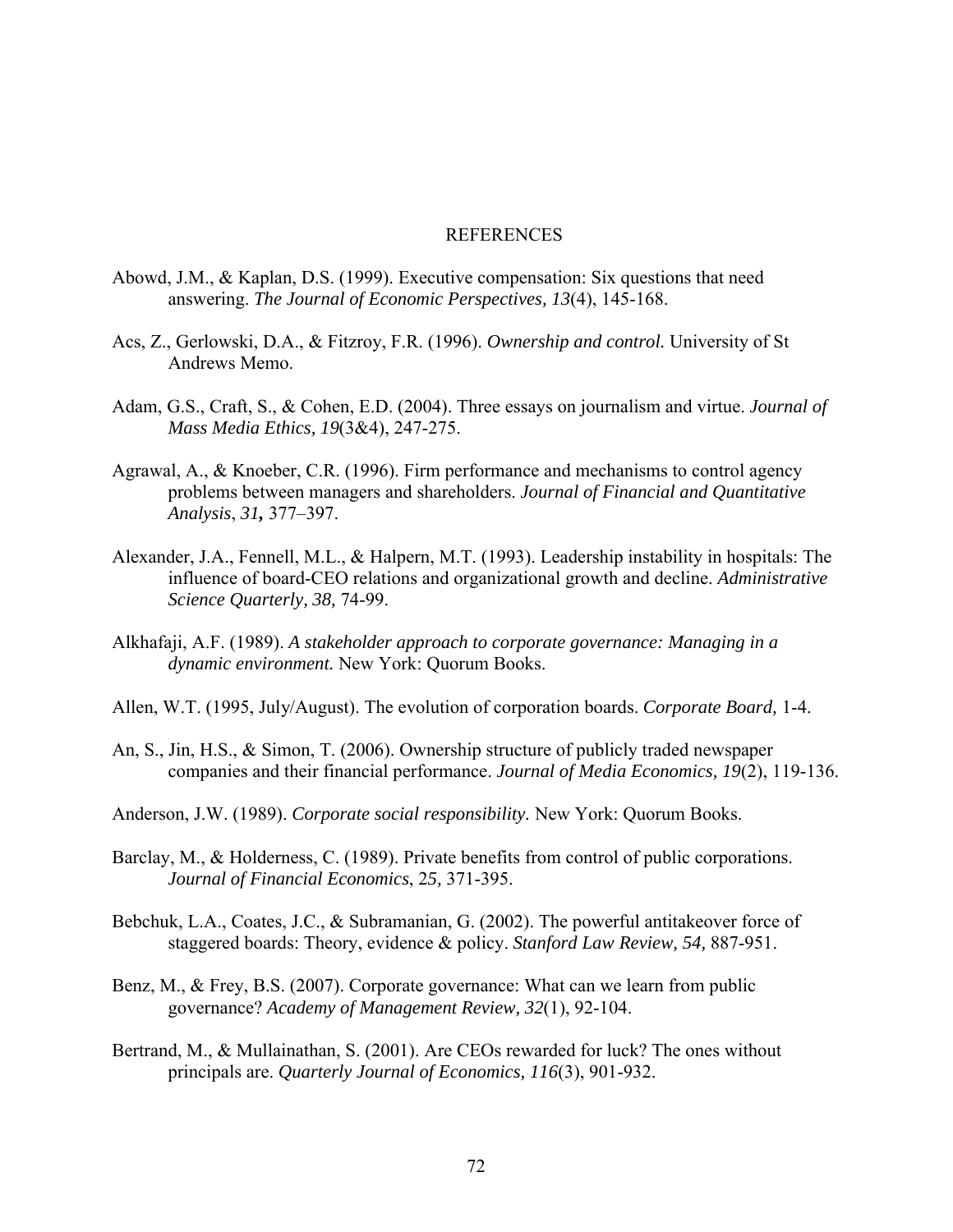- Bhagat, S., & Black, B. (1999). The uncertain relationship between board composition and firm performance. *Business Law, 54,* 921-963.
- Bhagat, S., Shleifer, A., & Vishney, R. (1990). The hostile takeovers in the 1980s: The return to corporate specialization. *Brookings papers on economic activity: Microeconomics,* 1-72.
- Blankenburg, W., & Ozanich, G. (1993). The effects of public ownership on the financial performance of newspaper corporations. *Journalism & Mass Communication Quarterly, 70(*1), 68-75.
- Blair, M. (1995). *Ownership and control: Rethinking corporate governance for the twenty-first century.* Washington: Brookings Institute.
- Blasi, J., Conte, M., & Kruse, D. (1996). Employee stock ownership and corporate performance among public companies. *Industrial and Labor Relations Review, 50*(1), 60-79.
- Booth, J.R., & Deli, D.N. (1996). Factors affecting the number of outside directorships held by CEOs. *Journal of Financial Economics, 40,* 81-104.
- Boyd, B. (1990). Corporate linkages and organizational environment: A test of the resource dependence model. *Strategic Management Journal, 11*(6), 419-430.
- Boyd, B.K. (1994). Board control and CEO compensation. *Strategic Management Journal, 15,* 335-344.
- Brennan, N. (2006). Boards of directors and firm performance: Is there an expectations gap? *Corporate Governance, 14*(6), 577-593.
- Brickley, J.A., Coles, J.L., & Terry, R.L. (1994). The board of directors and the enactment of poison pills. *Journal of Financial Economics 35,* 371–390.
- Bryan, S., Hwang, L., & Lilien, S. (2000). CEO stock-based compensation: An empirical analysis of incentive-intensity, relative mix, and economic determinants. *Journal of Business, 73,* 661-693.
- Blumler J.G., & Katz, E. (1974): *The uses of mass communication*. Newbury Park, CA: Sage.
- Bunting, B., & Barbour, J. (1971). Interlocking directorates in large American corporations, 1896-1964. *The Business History Review, 45*(3), 317-335.
- Campbell, A. (1997). Stakeholders, the case in favor. *Long Range Planning, 30,* 446-449.
- Carter, C.B., & Lorsch, J.W. (2004). *Back to the drawing board: Designing corporate boards for a complex world.* Boston: Harvard Business School Press.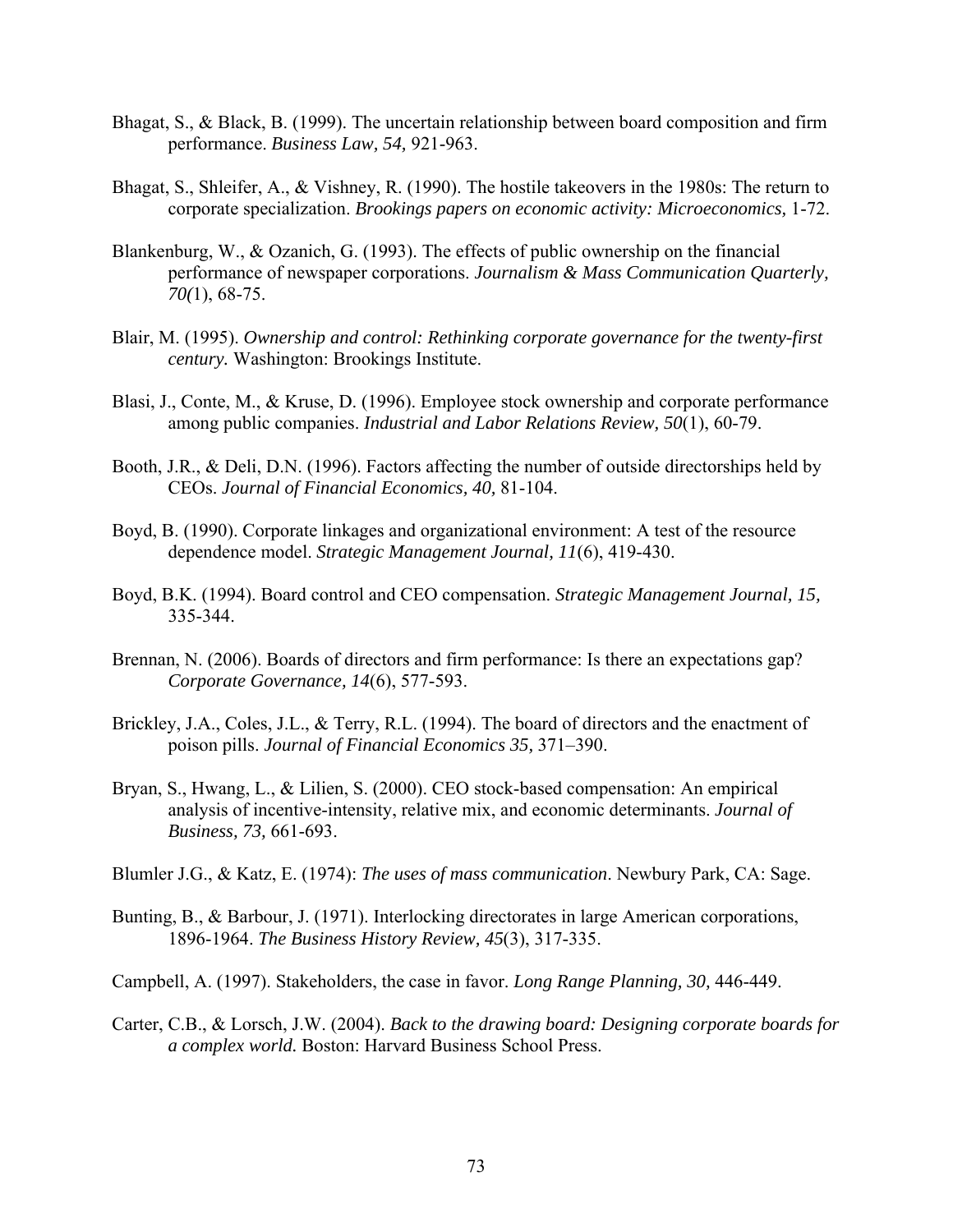- Cary, W. (1969). Corporate devices used to insulate management from attack. *Antitrust Law Journal, 39*, 318-333.
- Chaganti, R., & Damanpour, F. (1991). Institutional ownership, capital structure, and firm performance. *Strategic Management Journal, 12,* 479-491.
- Charkham, J. (1994). *Keeping good company: A study of corporate governance in five countries.*  Oxford: Oxford University Press.
- Chhaochharia, V., & Grinstein, Y. (2007). The changing structures of US corporate boards: 1997-2003. *Corporate Governance: An international Review, 15*(6), 1215-1223.
- Cochran, P.L., & Wood, R. (1984). Corporate social responsibility and financial performance. *Academy of Management Journal, 27,* 42-56.
- Colley, J., Doyle, J., Logan, G., & Stettinius, W. (2005). *What is corporate governance?* New York: McGraw-Hill.
- Comment, R., & Schwert, W. (1995). Poison or placebo? Evidence on the deterrence and wealth effects of modern antitakeover measures. *Journal of Financial Economics 39,* 3-43.
- Coughlan, A.T., & Schmidt, R.M. (1985). Executive compensation, managerial turnover, and firm performance. *Journal of Accounting and Economics, 7,* 43-66.
- Cranberg, G., Bezanson, R., & Soloski, J. (2001). *Taking stock: Journalism and the publicly traded newspaper company*. Ames, Iowa: Iowa State University Press.
- Croteau, D., & Hoynes, W. (2001). *The business of media: Corporate media and the public interests.* Thousand Oaks, CA: Pine Forge Press.
- Dalton, D.R., Daily, C.M., Certo, S.T., & Roengpitya, R. (2003). Meta-analysis of financial performance and equity: Fusion or confusion? *Academy of Management Journal, 41*(1), 13-26.
- Dalton, D.R., & Kesner, F. (1983). Inside/outside succession and organizational size: The pragmatics of executive replacement. *Academy of Management Journal, 26*(4), 736-742.
- Danielson, M.G., & Karpoff, J.M. (2006). Do pills poison operating performance? *Journal of Corporate Finance, 12,* 536-559.
- Donaldson, L. (1990). The ethereal hand: Organizational economics and management theory. *Academy of Management Review, 15,* 369-381.
- Donaldson, J., & Davis, J.H. (1991). Stewardship theory or agency theory: CEO governance and shareholder returns. *Australian Journal of Management, 16,* 49-64.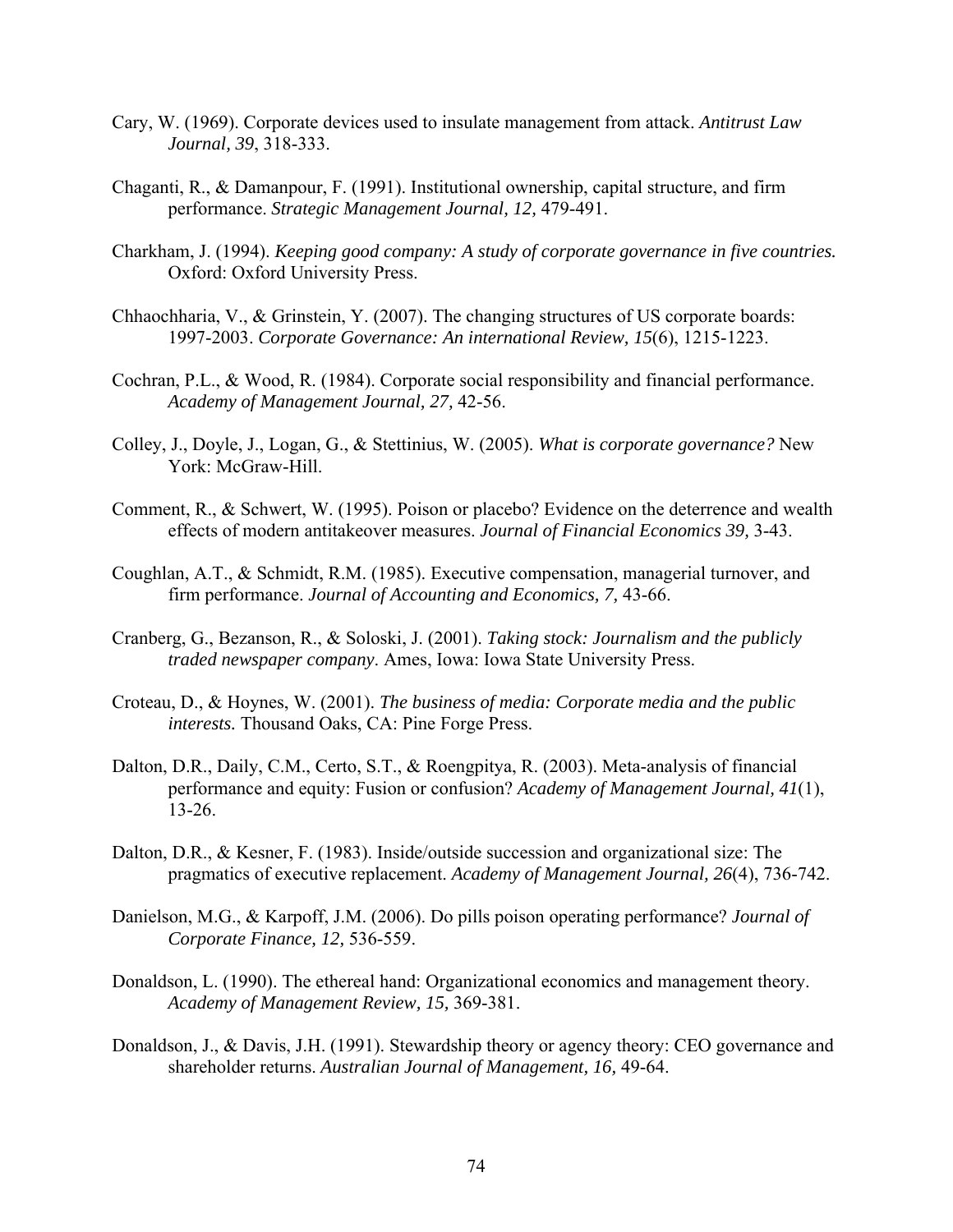- Donaldson, T., & Preston, L. E. (1995). The stakeholder theory of the corporation: concepts, evidence, and implications. *Academy of Management Review, 20*(1), 63-91.
- Faccio, M., & Lasfer, M.A. (2000). Occupational pension funds monitoring: The UK evidence. *Journal of Corporate Finance, 6,* 71-110.
- Fich, E.M., & Shivdasani, A. (2005). The impact of stock-option compensation for directors on firm value. *Journal of Business, 78*(6), 229-2254.
- Firstenberg, P.B., & Malkiel, B.G. (1994). The twenty-first century boardroom: Who will be in charge? *Sloan Management Review, 36*(1), 27-55.
- Fortune (1993, March 8). *What activist investors want?* 59-63.
- Freeman, R.E. (1984). *Strategic management: A stakeholder approach*. Boston, MA: Pitman.
- Freeman, R.E. (1997). A stakeholder theory of the modern corporation. In T. Beauchamp and N. Bowie (Eds.), *Ethical theory and business*, 5<sup>th</sup> ed. (pp.66-75). Englewood Cliffs, NJ: Prentice Hall.
- Freeman, R.E., & Evan, W.F. (1990). Corporate governance: A stakeholder interpretation. *Journal of Behavioral Economics, 19,* 337-359.
- Freeman, R.E., & Reed, D.L. (1983). Stockholders and stakeholders: A new perspective on corporate governance. *California Management Review, 3*, 88-106.
- Frey, B.S., & Osterloh, M. (2005). Yes, managers should be paid like bureaucrats. *Journal of Management Inquiry, 14,* 96-112.
- Friedman, M. (1962). *Capitalism and freedom.* Chicago: Chicago University Press.
- Friend, I., & Lang, L.H.P. (1988). An empirical test of the impact of managerial self-interest on corporate capital structure. *Journal of Finance, 43,* 271-281.
- Gamble, A., & Kelly, G. (2001). Shareholder value and the stakeholder debate in the UK. *Corporate Governance, 9,* 110-117.
- Glassman, C.A., & Rhoades, S.A. (1980). Owner vs. manager control effects on bank performance. *Review of Economics and Statistics, 62,* 263-270.
- Gompers, P.A., Ishii, J., & Metrick, A. (2004). *Incentives vs. control: An analysis of U.S. dualclass companies.* NBER working paper. Retrieved July 9 2008 from http://papers.nber.org/papers/w10240
- Gordon, M. (2002). Takeover defenses work. Is that such a bad thing? *Stanford Law Review, 55,*  105.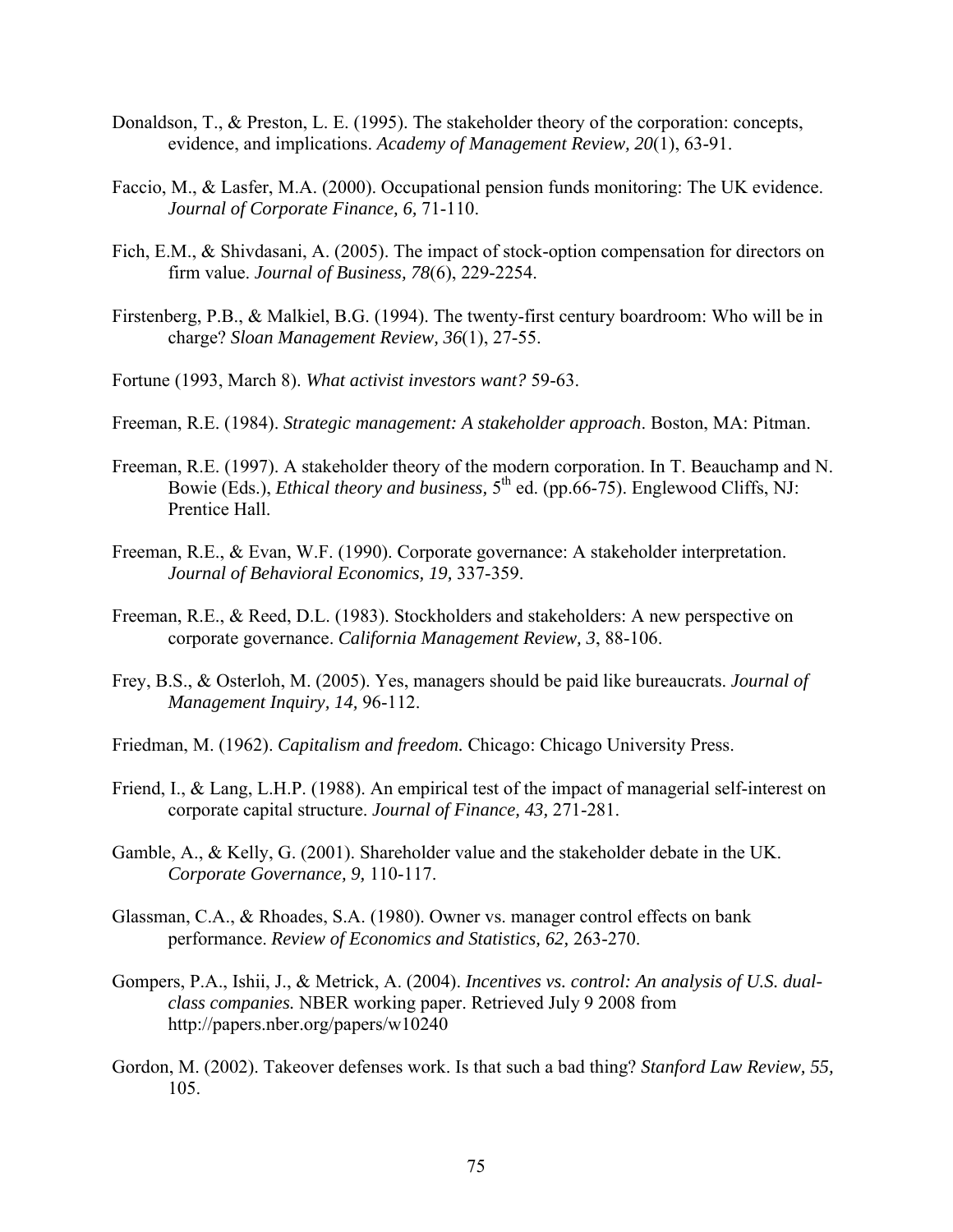- Grossman, S.J., & Hart, O.D. (1980). Takeover bids, the free rider problem and the theory of the firm. *Bell Journal of Economics, 11*(1), 42-64.
- Gugler, K. (2001). *Corporate governance and economic performance.* New York: Oxford University Press.
- Hall, K.L. (1989). *The magic mirror: Law in American history.* New York: Oxford University Press.
- Hambrick, D.C., & Jackson, E.M. (2000). Outside directors with a stake: The linchpin in improving governance. California Management Review, 42(4), 108-127.
- Hansen, G.S., & Hill, C.W.L. (1991). Are institutional investors myopic? A time series study of four technology-driven industries. *Strategic Management Journal, 12,* 1-16.
- Hansmann, H. (2000). *The ownership of enterprise.* Cambridge, MA: Belknap Press.
- Hart, O. (1995). Corporate governance: Some theory and implications. *Economic Journal, 105*, 678-689.
- Hayek, F.A. (1969). The corporation in a democratic society: In whose interest ought it and will it be run? In H. Ansoff (Ed.), *Business strategy* (pp. 124-146). Harmondsworth: Penguin.
- Hill, C.W.L., & Snell, S.A. (1989). Effects of ownership structure and control on corporate productivity. *Academy of Management Journal, 31*(1), 25-46.
- Himmelberg, C.P., Hubbard, R.G., & Palia, D. (1999). Understanding the determinants of managerial ownership and the link between ownership and performance. *Journal of Financial Economics, 53,* 353-384.
- Hirschey, M. (1986). Mergers, buyouts and fakeouts. *American Economic Review, 76*(2), 317- 322.
- Hoskisson, R.E., & Turk, T.A. (1990). Corporate restructuring: Governance and control limits of the internet market. *Academy of Management Review, 15,* 459-477.
- Jacobs, M.T. (1991). *Short-term America: The causes and cures of our business myopia.* Cambridge, MA: Harvard Business School Press.
- Jensen, M.C. (1986). Agency costs of free cash flow, corporate finance and takeovers. *American Economic Review, 76*(2), 323-329.
- Jensen, M.C. (1993). The modern industrial revolution, exit, and the failure of internal control systems. *Journal of Finance, 48,* 831-880.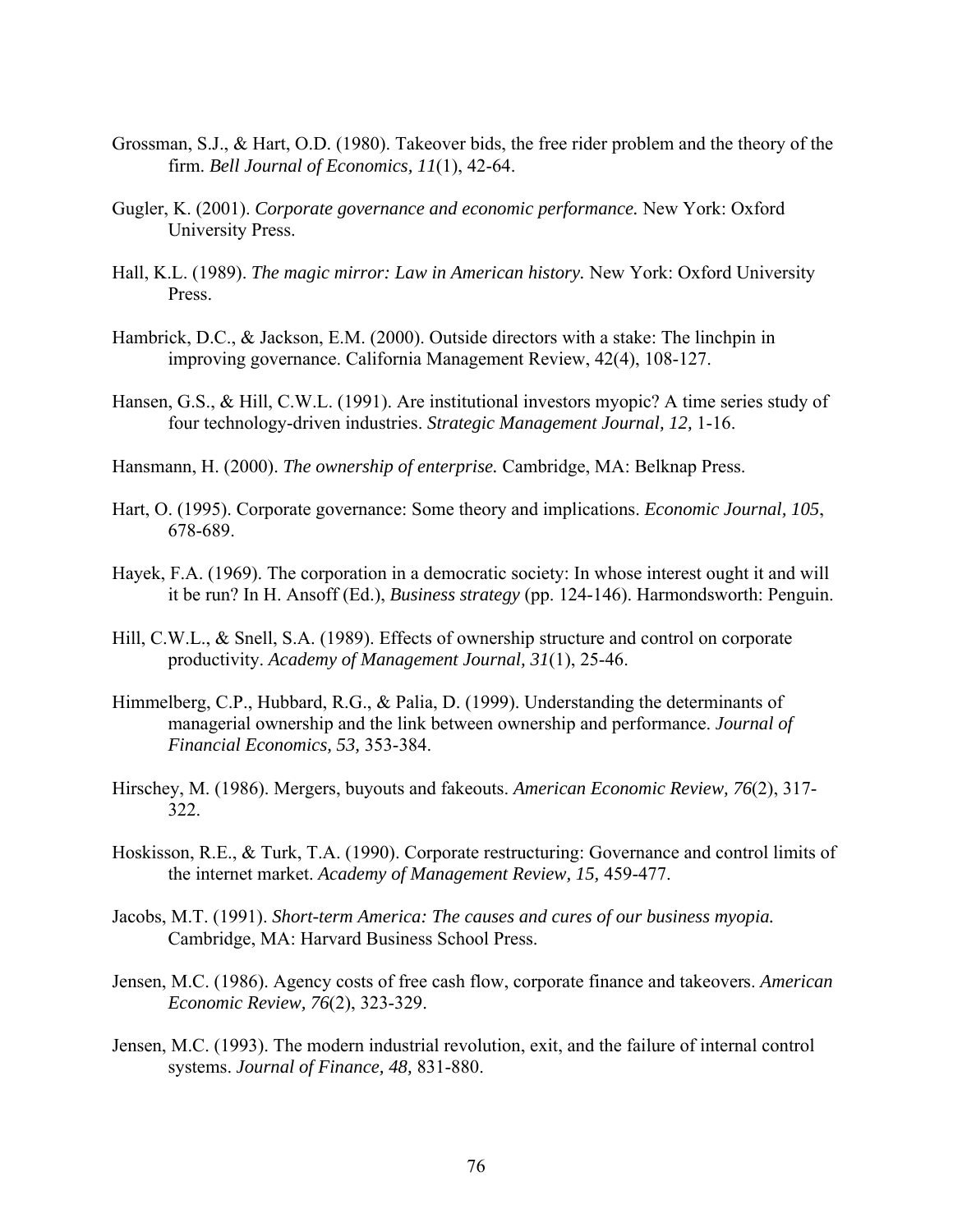- Jensen, M.C. (2001). Value maximization, stakeholder theory, and the corporate objective function. *European Financial Management, 7*(3), 297-317.
- Jensen, M.C., & Murphy, K.J. (1990). Corporate takeovers, firm performance, and board composition. *Journal of Corporate Finance, 1,* 383-412.
- Jensen, M.C., Solberg, D.P., & Zorn, T. (1992). Simultaneous determination of insider ownership, debt, and dividend policies. *Journal of Financial and Quantitative Analysis, 27*(2), 247-263.
- Johnson, J.L., Daily, C.M., & Ellstrand, A.E. (1996). Board of directors: A review and research agenda. *Journal of Management, 22,* 409-438.
- Johnson, R.A., & Greeting, D.W. (1999). The effects of corporate governance and institutional ownership types on corporate social performance. *Academy of Management Journal, 42(*5), 564-576.
- Jones, T. (1995). Instrumental stakeholder theory: A syntheses of ethics and economics. *Academy of Management Review, 20*(2), 404-437.
- Jones, T., & Goldberg, L.D. (1982). Governing the large corporation: More argument for public directors. *Academy of Management Review, 7,* 603-611.
- Kakabadse, N., Kakabadse, A.K., & Kouzmin, A. (2001). Board governance and corporate performance: Any correlations? *Corporate Governance, 1*(1), 24-30.
- Kang, J.K., & Shivdasani, A. (1995). Firm performance, corporate governance, turnover in Japan. *Journal of Financial Economics,* 38(1), 29-58.
- Katz, E., Gurevitch, M., & Haas, H. (1973). On the use of the mass media for important things. *American Sociological Review, 38,* 164-181.
- Keasey, K., Thompson, S., & Wright, M. (1997). *Corporate governance: Economic and financial issues*. Oxford University Press.
- Keasey, K., & Wright, M. (1993). Issues in corporate accountability and governance. *Accounting and Business Research, 91a,* 291-303.
- Keasey, K., & Wright, M. (1997). *Corporate governance: Responsibilities, risks and remuneration.* New York: John Wiley & Sons.
- Kerr, J., & Bettis, R. A. (1987). Boards of directors, top management compensation, and shareholder returns*. Academy of Management Journal, 30,* 645-664.
- Klein, A. (1998). Firm performance and board committee structure. *Journal of Law and Economics, XLI,* 275-303.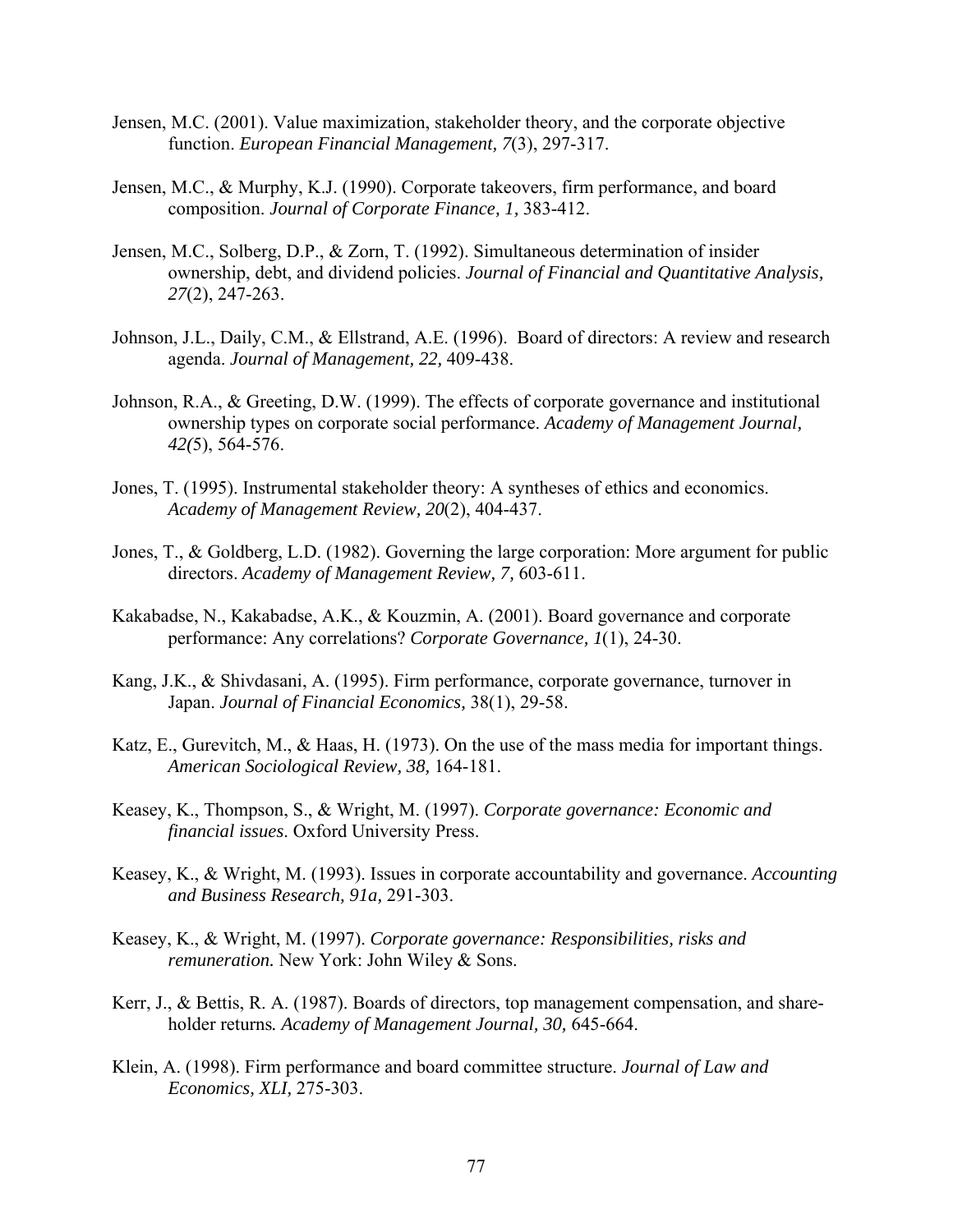- Knowles, J.C. (1973). *The Rockefeller financial group.* Andover, Mass.: Warner Modular Publications.
- Kochan, T.A., & Rubinstein, S.A. (2000). Toward a stakeholder theory of the firm: The Saturn partnership. *Organization Science, 11*(4), 367-386.
- Koppes, R.H., Ganske, L.G., & Haag, C.T. (1999). Corporate governance out of focus: The debate over classified boards, *Business Law, 54* (21), 1023-1029.
- Law, W.A. (1986). A corporation is more than its stock. *Harvard Business Review, 64,* 80-83.
- Letza, S., Sun, X., & Kirkbride, J. (2004). Shareholding versus stockholding: A critical review of corporate governance. *Corporate Governance: An international Review, 12*(3), 242-262.
- Linck, J., Netter, J., & Yang, T. (2008). The effects and unintended consequences of the Sarbanes-Oxley Act on the supply and demand for directors, *Review of Financial Studies / v 0 n 0 2008.* Retrieved March 1, 2009, from http://rfs.oxfordjournals.org/cgi/reprint/hhn084v1
- Linn, S., & McConnell, J. (1983). An empirical investigation of the impact of "antitakeover" amendments on common stock prices. *Journal of Financial Economics, 11,* 361-399.
- Lipton, M., & Lorsch, J.W. (1992). A modest proposal for improved corporate governance. *Business Lawyer, 48,* 59-77.
- Macey, J., & O'Hara, M. (2003, April). The corporate governance of banks. *FRBNY Economic Policy Review,* 91-107.
- Maguire, M. (2003). Wall Street made me do it: A preliminary analysis of the major institutional investors in U.S. newspaper companies. *Journal of Media Economics, 16*(4), 253-264.
- Maguire, M. (2005). Hidden costs and hidden dangers: Stock options in U.S. newspaper companies. In R. Picard (Ed.), *Corporate governance of media companies* (pp. 29-46). Jonkoping International Business School.
- Malatesta, P. (1983). The wealth effects of merger activity and the objective functions of merging firms. *Journal of Financial Economics, 11,* 155-181.
- Malatesta, P.H., & Walkling, R.A. (1988). Poison pill securities: stockholder wealth, profitability, and ownership structure. *Journal of Financial Economics, 20,* 347–376.
- McCombs, M.E., & Shaw, D.L. (1972). The agenda-setting function of the mass media. *Public Opinion Quarterly, 36,* 176-187.
- McQuail, D. (2000). *McQuail's mass communication theory* (4<sup>th</sup> ed.). London: Sage.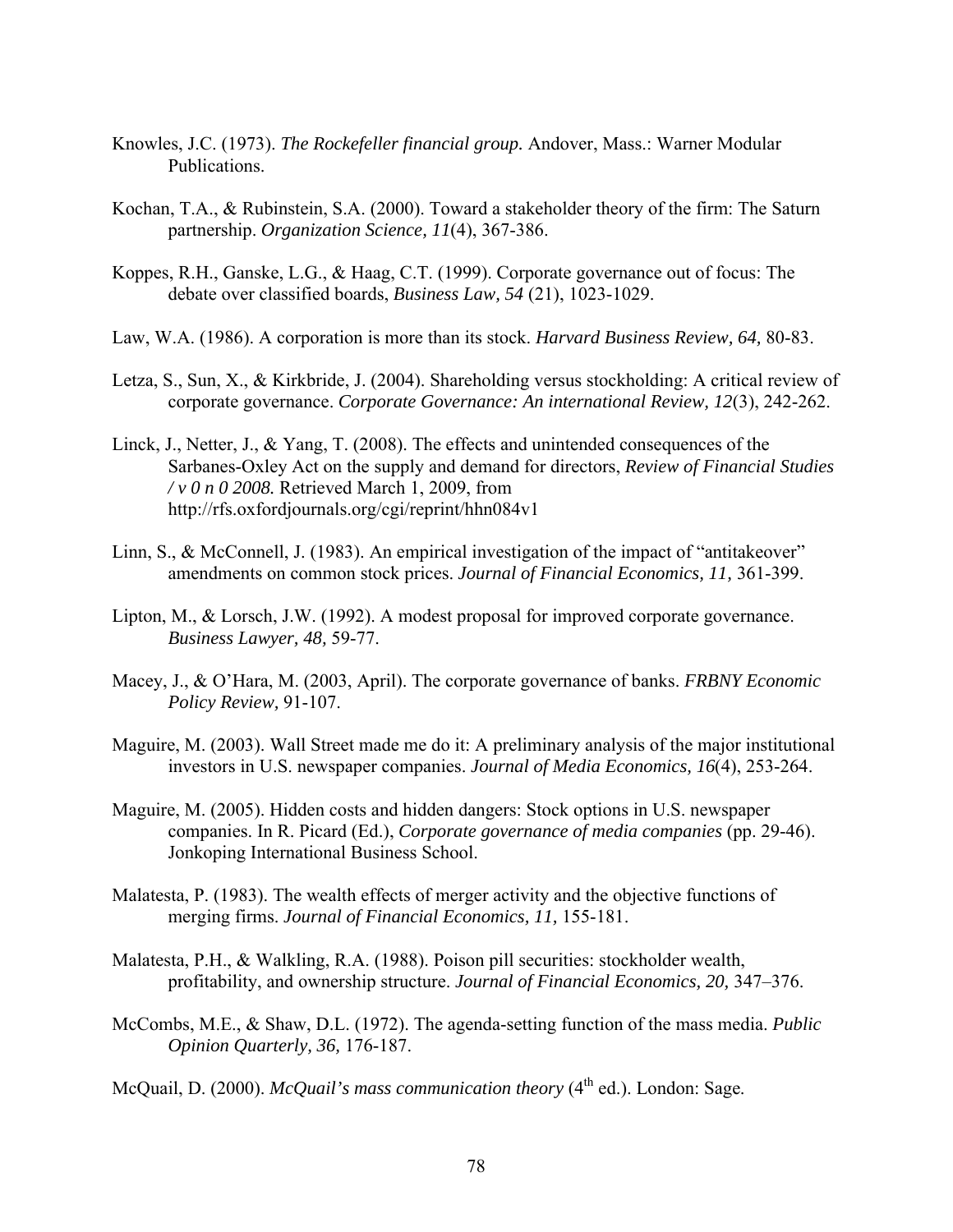Millon, D. (1990). Theories of the corporation*. Duke Law Journal,* 201-262.

- Millstein, I., & MacAvoy, P. (1998). The active board of directors and performance of the large publicly traded corporation. *Columbia Law Review,* 1283-1321.
- Monks, R., & Minow, N. (2004). *Corporate Governance (3rd edition).* Blackwell Publishing.
- Morton, J. (2006, June/July). The tragedy of public ownership. *American Journalism Review.*
- Muth, M.M., & Donaldson, L. (1998). Stewardship theory and board structure: A contingency approach. *Corporate Governance: An International Review, 6*(1), 5-28.
- New York Times Company (2009). *About the company.* Retrieved March 1, 2009, from http://www.nytco.com/company/index.html
- News Corporation (2007). *News Corporation proxy statement.* Retrieved July 12, 2008, from www.newscorp.com/Report2007/ProxyStatement2007/HTML2/default.htm
- Nicholson, G.J., & Kiel, G.C. (2007). Can directors impact performance? A case-based test of three theories of corporate governance. *Corporate Governance: An International Review, 15(*4), 585-608.
- Ogden, S., & Watson, R. (1999). Corporate performance and stakeholder management: Balancing shareholder and customer interests in the U.K. privatized water industry. *Academy of Management Journal, 42*(5), 526-538.
- Ong, C., Wan, D., & Ong, K. (2003). An Exploratory study on interlocking directorates in listed firms in Singapore. *Corporate Governance: An International Review, 11(*4), 322-334.
- O'Sullivan, P. (1997). Governance by exit: An analysis of the market for corporate control. In K. Keasey, S. Thompson, & M., Wright (Eds.), *Corporate governance: Economic and financial issues* (pp. 122-146). Oxford University Press.
- Park, S., & Song, M. (1995). Employee stock ownership plans, firm performance, and monitoring by outside blockholders. *Financial Management, 24*(4), 52-65.
- Peebles, D.A. (2007). *Corporate governance and firm performance: The influence of structures, processes, and information technology.* Doctoral Dissertation, Capella University.
- Perry, T., & Zenner, M. (2000). CEO compensation in the 1990s: Shareholder alignment or shareholder expropriation? *Wake Forest Law Review, 35,* 123-152.
- Pfeffer, J., & Salancik, G. (1978). *The external control of organizations: A resource dependence perspective.* New York: Harper & Row.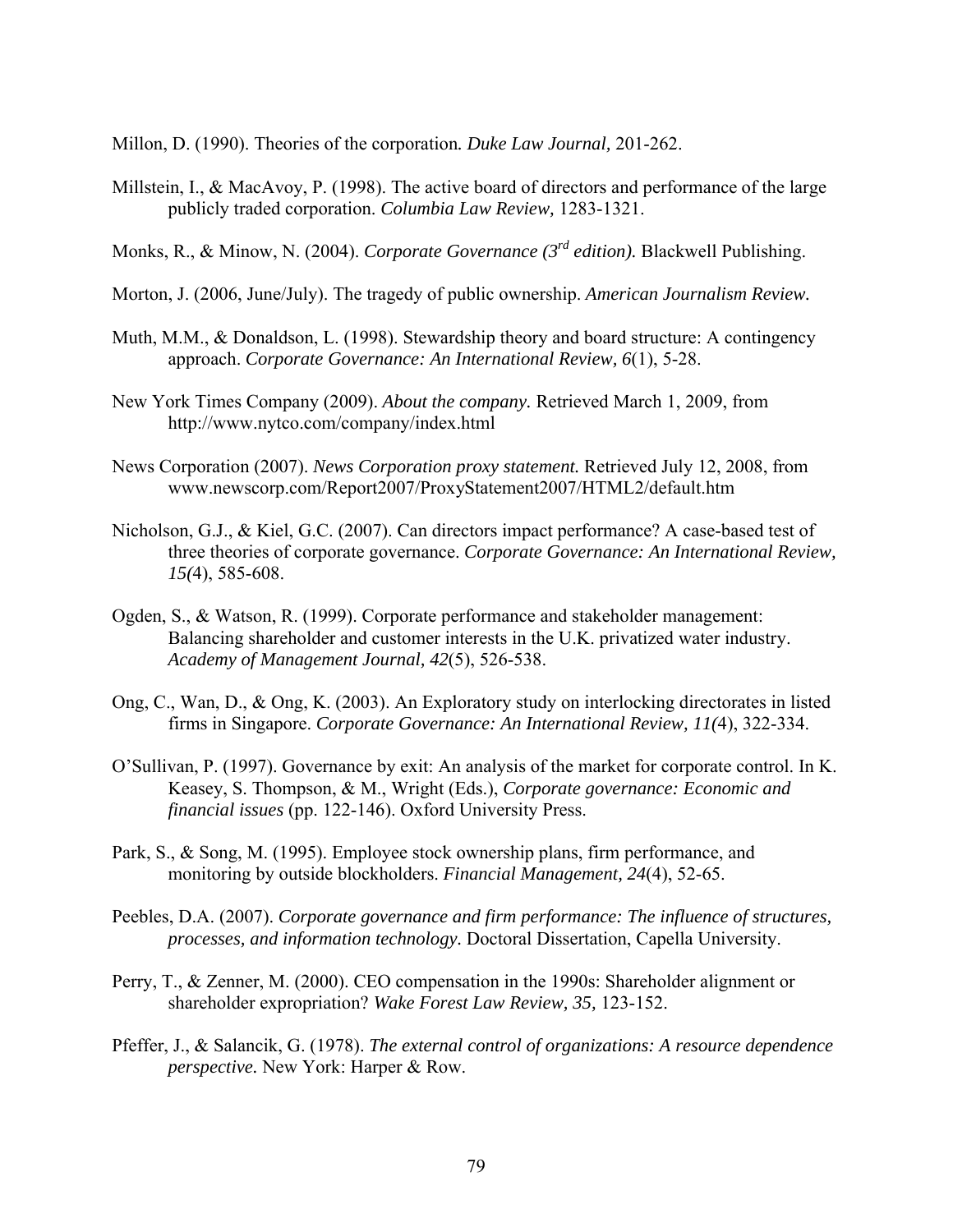- Picard, R. (1994). Institutional ownership of publicly traded U.S. newspaper companies. *Journal of Media Economics, 7,* 49-64.
- Picard, R. (2005) (Ed.). *Corporate governance of media companies*. Sweden: Jonkoping International Business School.
- Picard, R., & van Weezel, A. (2008). Capital and control: Consequences of different forms of newspaper ownership. *International Journal of Media Management,* 10(1), 22-31.
- Porter, M.E. (1992). Capital choices: Changing the way America invests in industry. *Journal of Applied Corporate Finance, 5*(2), 4–16.
- RiskMetrics (2008). *Definitions for IRRC's directors dataset.* Retrieved October 1, 2008, from http://www.riskmetrics.com/ (through the WRDS system).
- Rosenstein, S., & Wyatt, J. (1990). Outside directors, board independence, and shareholder wealth. *Journal of Financial Economics, 26*, 175-184.
- Ryngaert, M. (1988). The effect of poison pill securities on shareholder wealth. *Journal of Financial Economics, 20,* 377-417.
- Sampath, R., & Kambil, A. (2005). Sustainable growth: Is there room to grow? *Deloitte Research Viewpoint.* Retrieved October 1, 2008, from http://www.deloitte.com/dtt/cda/doc/content/DTT\_DR\_SusGrowth\_nov05%281%29.pdf
- Schoorman, F.D., Bazerman, M.H., & Atkin, R.S. (1981). Interlocking directorates: A strategy for reducing environmental uncertainty. *Academy of Management Review*, 6(2), 243-251.
- Schweiger, D.M., & Walsh, J.P. (1990). Mergers and acquisitions: An interdisciplinary view. In K.M. Rowland & J.R. Ferris (Eds.), *Research in personnel and human resources management.* Greenwich, Conn.: JAI Press.
- Securities Industry Association (2002). *Securities industry fact book 2002.* Retrieved April 30, 2009, from http://www.sifma.org/research/statistics/other/2002Fact\_Book.pdf
- Selznick, P. (1992). *The moral commonwealth: Social theory and the promise of community.* Berkeley, CA: University of California Press.
- Shaver, D. (2005). Characteristics of corporate boards in single-industry and conglomerate media companies. *International Journal of Media Management, 7*(3&4), 112-120.
- Shleifer, A., & Summers, L. (1988). Breach of trust in hostile takeovers. In A. Auerbach (Eds.), *Corporate takeovers: Causes and consequences.* Chicago: University of Chicago Press.
- Shleifer, A., & Vishny, R. (1986). Large shareholders and corporate control. *Journal of Political Economy, 94,* 461-489.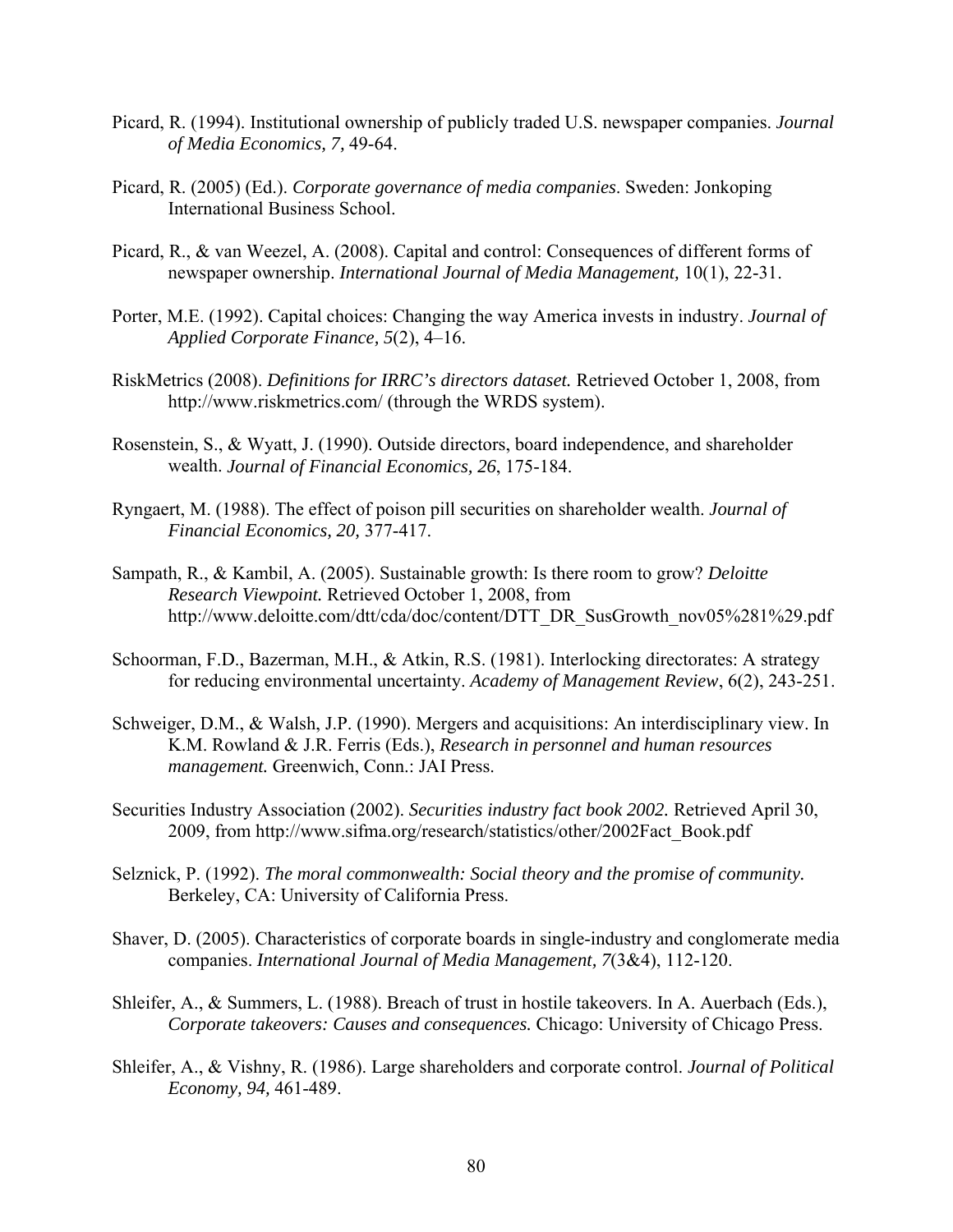- Shleifer, A., & Vishny, R. (1990). Equilibrium short horizons of investors and firms. *American Economic Review, 80(2),* 148-153.
- Shleifer, A., & Vishny, R. (1997). A survey of corporate governance. *Journal of Finance, 52,*  737-783.
- Smart, S., Thirumalai, R., & Zutter, C. (2007, September 1). Dual-class shares don't add up. *Directorship*.
- Soloski, J. (2005). Taking stock redux: Corporate ownership and journalism of publicly traded newspaper companies. In R. Picard (Ed.), *Corporate governance of media companies*  (pp. 59-76). Sweden: Jonkoping International Business School.
- Starks, L.T. (1987). Performance incentive fees: An agency theoretic approach. *Journal of Financial and Quantitative Analysis, 22,* 33-50.
- Stein, J. (1989). Efficient capital markets, inefficient firms: A model of myopic corporate behavior. *Quarterly Journal of Economics, 103,* 655-669.
- Stern, R. (2008). Stakeholder theory and media management: Ethical framework for news companies executives. *Journal of Mass Media Ethics, 23,* 51-65.
- Sternberg, E. (1997). The defects of stakeholder theory. *Corporate Governance: An International Review, 5(*1), 3-10.
- Stoney, C., & Winstanley, D. (2001). Stakeholding: Confusion or utopia? Mapping the conceptual terrain. *Journal of Management Studies, 38,* 603-626.
- Sullivan, D.P., & Conlon, D.E. (1997). Crisis and transition in corporate governance paradigms: The role of the chancery court of Delaware. *Law and Society Review, 31*, 713-763.
- Svendsen, A. (1998). *The stakeholder strategy: Profiting from collaborative business relationships*. San Francisco, CA: Berrett-Koehler Publishers.
- The Project for Excellence in Journalism (2004). *The state of the news media 2004: An annual report on American journalism.* Retrieved March 15, 2009, from http://www.stateofthemedia.org/2004/

Tirole, J. (2001). Corporate governance. *Econometrics*, 69(1), 1-35.

- Underwood, D. (1995). *When MBAs rule the newsroom.* New York: Columbia University Press.
- Vafeas, N. (2000). The determinants of compensation committee membership. *Corporate Governance: An International Review, 8*(4), 356-366.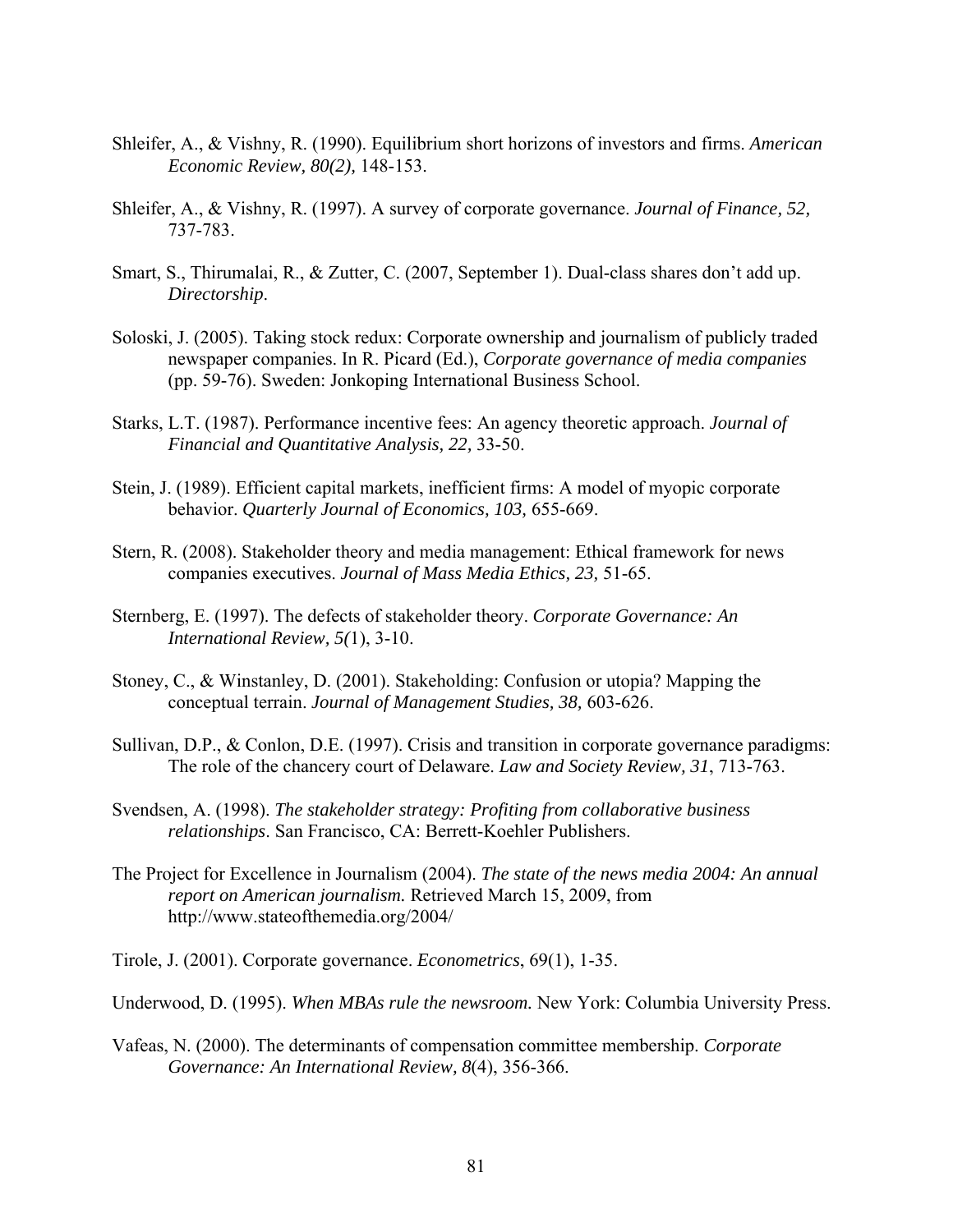- van Liedekerke, L. (2004). Media ethics: From corporate governance to governance, to corporate social responsibility. *Communication, 29,* 27-42.
- Waddock, S.A., & Graves, S.B. (1997). The corporate social performance-financial performance link. *Strategic Management Journal, 18*(4), 303-319.
- Wahal, S. (1996). Pension fund activism and firm performance. *Journal of Financial and Quantitative Analysis,* 31, 1-23.
- Wang, J., & Dewhirst, H.D. (1992). Boards of directors and stakeholder orientation. *Journal of Business Ethics, 11,* 115-123.
- Warren, R.C. (2000). *Corporate governance and accountability*. Bromborough: Liverpool Academic Press.
- Wills, J. (1998). A stake in place? The geography of employee ownership and its implications for a stakeholding society. *Transactions of the Institute of British Geographers*, New Series, 23(1), 79-94.
- Zahra, S.A., Neubaum, D.O., & Huse, M. (2000). Entrepreneurship in medium size companies: Exploring the effects of ownership and governance systems. *Journal of Management, 26,* 947-976.
- Zahra, S.A., & Pearce, J.A. (1989). Boards of directors and corporate financial performance: A review and integrative model. *Journal of Management, 15,* 291-334.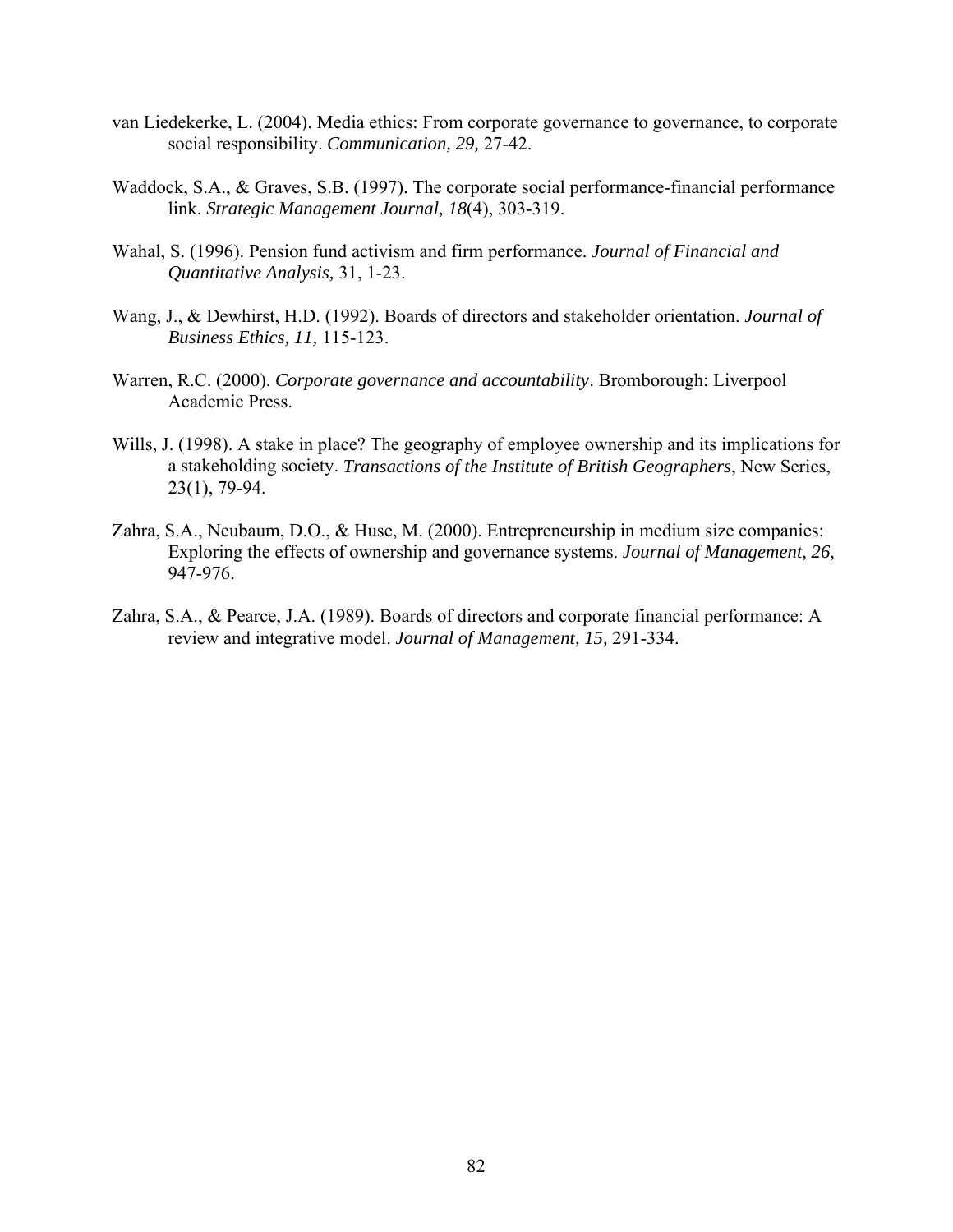## APPENDIX

# Names, Revenues, and Industry Sectors of 75 Sample Media Companies

| Company Name                    |        | Revenue | $($$ mil.) |        | <b>Industry Sector</b> |
|---------------------------------|--------|---------|------------|--------|------------------------|
|                                 | 2004   | 2005    | 2006       | 2007   |                        |
| A.H. Belo Corp.                 | 779    | 822     | 818        | 739    | Publishing             |
| Daily Journal                   | 35     | 34      | 32         | 35     | Publishing             |
| Dow Jones & Co.                 | 1,574  | 1,673   | 1,784      | 436    | Publishing             |
| E.W. Scripps Co.                | 2,168  | 2,154   | 2,498      | 2,517  | Publishing             |
| Gannett Co.                     | 7,381  | 7,599   | 8,033      | 7,440  | Publishing             |
| Gemstar TV Guide                | 732    | 604     | 571        | 628    | Publishing             |
| Journal Communications          | 821    | 765     | 672        | 583    | Publishing             |
| Journal Register Co.            | 476    | 557     | 506        | 463    | Publishing             |
| Lee Enterprises                 | 683    | 861     | 1,129      | 1,128  | Publishing             |
| Martha Stewart Living           | 187    | 210     | 288        | 328    | Publishing             |
| McGraw-Hill Co.                 | 5,251  | 6,004   | 6,255      | 6,772  | Publishing             |
| Media General                   | 900    | 918     | 983        | 932    | Publishing             |
| Meredith Corp.                  | 1,162  | 1,221   | 1,598      | 1,616  | Publishing             |
| New York Times Co.              | 3,304  | 3,373   | 3,290      | 3,195  | Publishing             |
| News Corp.                      | 20,802 | 23,859  | 25,327     | 28,655 | Publishing             |
| Private Media Group             | 52,367 | 40,837  | 42,934     | 36,750 | Publishing             |
| Primedia Inc.                   | 1,307  | 991     | 849        | 315    | Publishing             |
| R.H. Donnelley Co.              | 681    | 957     | 1,896      | 2,680  | Publishing             |
| <b>Thestreet Com</b>            | 35     | 34      | 51         | 65     | Publishing             |
| Tribune Co.                     | 5,276  | 5,596   | 5,518      | 5,063  | Publishing             |
| Washington Post Co.             | 3,300  | 3,554   | 3,905      | 4,180  | Publishing             |
| <b>ACME</b> Communications Inc. | 47     | 41      | 35         | 32     | <b>Broadcasting</b>    |
| Beasley Broadcast Crop.         | 122    | 124     | 125        | 134    | <b>Broadcasting</b>    |
| CBS Corp.                       | 22,526 | 14,536  | 14,320     | 14,073 | <b>Broadcasting</b>    |
| Citadel Broadcasting Corp.      | 412    | 420     | 433        | 720    | <b>Broadcasting</b>    |
| Clear Channel Comm.             | 9,419  | 6,610   | 7,067      | 6,817  | <b>Broadcasting</b>    |
| Cox Radio Inc.                  | 438    | 438     | 441        | 445    | <b>Broadcasting</b>    |
| Cumulus Media                   | 320    | 328     | 334        | 328    | <b>Broadcasting</b>    |
| <b>Emmis Communications</b>     | 319    | 344     | 377        | 360    | <b>Broadcasting</b>    |
| <b>Entercom Communications</b>  | 424    | 433     | 441        | 468    | <b>Broadcasting</b>    |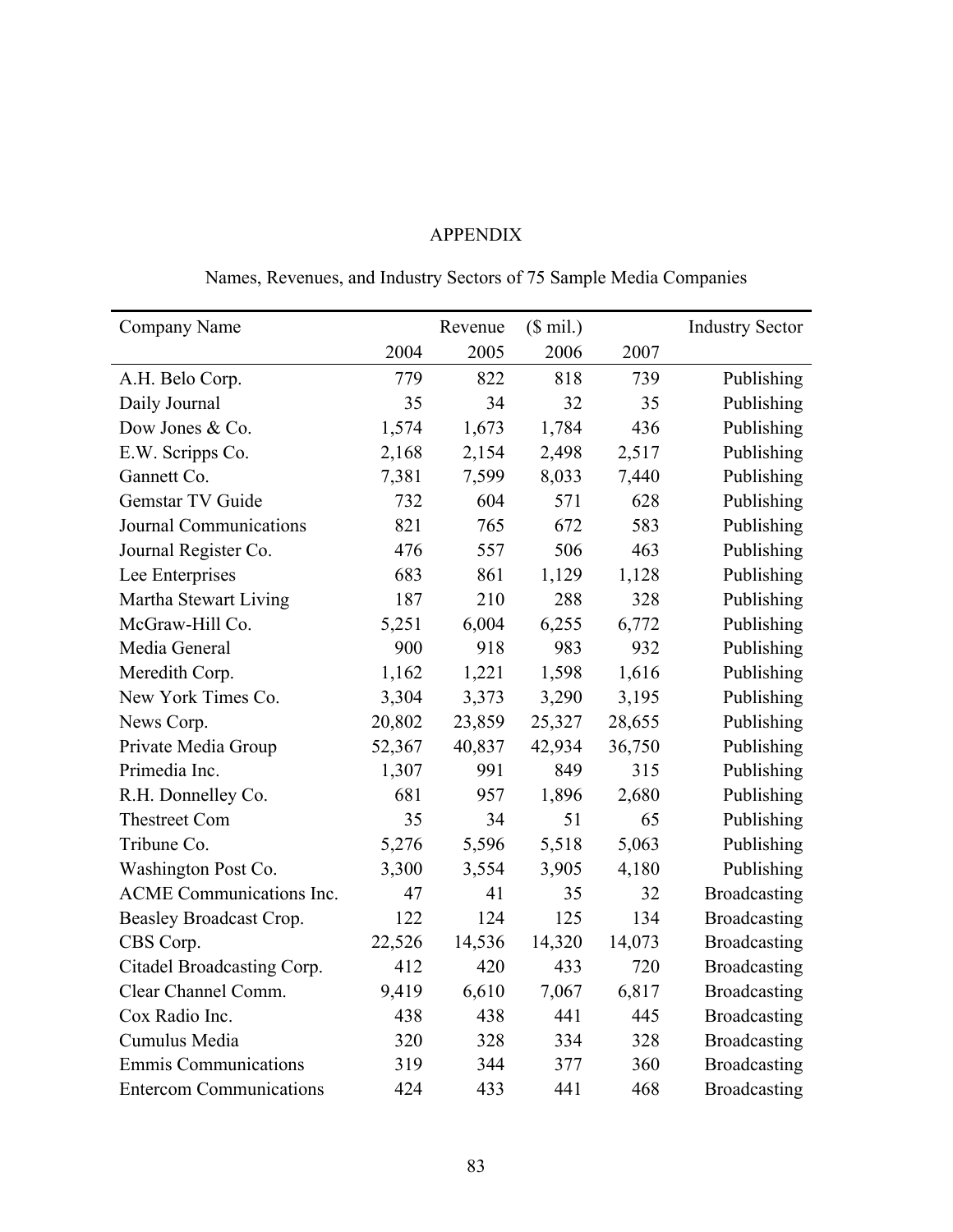| <b>Entravision Communication</b>   | 259     | 281     | 292     | 250     | <b>Broadcasting</b> |
|------------------------------------|---------|---------|---------|---------|---------------------|
| <b>Fisher Communication</b>        | 142     | 137     | 155     | 160     | <b>Broadcasting</b> |
| Gray Television                    | 347     | 262     | 332     | 307     | <b>Broadcasting</b> |
| Hearst Argyle Television           | 780     | 707     | 785     | 756     | Broadcasting        |
| Lin TV Corp.                       | 311     | 315     | 420     | 396     | <b>Broadcasting</b> |
| Nexstar Broadcasting Group         | 281     | 226     | 265     | 267     | <b>Broadcasting</b> |
| <b>NTN Buzztime</b>                | 36      | 41      | 33      | 31      | Broadcasting        |
| Radio One                          | 320     | 371     | 367     | 330     | <b>Broadcasting</b> |
| Regent Communication Inc.          | 64      | 86      | 85      | 98      | <b>Broadcasting</b> |
| Saga Communications Inc.           | 135     | 141     | 143     | 144     | <b>Broadcasting</b> |
| Salem Communication Corp.          | 197     | 212     | 228     | 174     | <b>Broadcasting</b> |
| Sinclair Broadcast Group           | 708     | 692     | 715     | 718     | <b>Broadcasting</b> |
| Sirius XM Radio Inc.               | 67      | 242     | 637     | 922     | <b>Broadcasting</b> |
| <b>Spanish Broadcasting System</b> | 156     | 170     | 177     | 180     | <b>Broadcasting</b> |
| Westwood One Inc.                  | 562     | 558     | 494     | 451     | Broadcasting        |
| AT&T Inc.                          | 40,787  | 43,862  | 63,055  | 118,928 | Cable               |
| Cablevision Systems Corp.          | 4,933   | 5,176   | 5,928   | 6,485   | Cable               |
| Charter Communications Inc.        | 4,977   | 5,254   | 5,504   | 6,002   | Cable               |
| Comcast Corp.                      | 20,307  | 22,255  | 24,966  | 30,895  | Cable               |
| Dish Network Corp.                 | 7,151   | 8,426   | 9,819   | 11,090  | Cable               |
| Henry Bros Electronics Inc.        | 30      | 42      | 42      | 58      | Cable               |
| Liberty Media                      | 7,051   | 7,960   | 8,613   | 9,423   | Cable               |
| <b>Outdoor Channel Holdings</b>    | 40      | 43      | 49      | 47      | Cable               |
| Playboy Enterprises Inc.           | 329     | 338     | 331     | 340     | Cable               |
| Time Warner Inc.                   | 42,089  | 43,650  | 44,224  | 46,482  | Cable               |
| Verizon Communications             | 7,977   | 8,448   | 8,154   | 9,492   | Cable               |
| Viacom Inc.                        | 8,132   | 9,610   | 11,467  | 13,423  | Cable               |
| <b>CNET Networks Inc.</b>          | 246     | 291     | 354     | 387     | Online Media        |
| Earthlink Inc.                     | 1,382   | 1,290   | 1,301   | 1,216   | Online Media        |
| Google Inc.                        | 3,189   | 6,139   | 10,605  | 16,594  | Online Media        |
| Harte Hanks Inc.                   | 1,031   | 1,135   | 1,185   | 1,163   | Online Media        |
| IAC/InterActiveCorp                | 4,188   | 5,754   | 6,278   | 1,333   | Online Media        |
| Lodgenet Interactive Corp.         | 266     | 276     | 288     | 486     | Online Media        |
| Microsoft Corp.                    | 36,835  | 39,788  | 44,282  | 51,122  | Online Media        |
| Monster Worldwide Inc.             | 846     | 987     | 1,117   | 1,351   | Online Media        |
| RCN Corp.                          | 487     | 561     | 586     | 636     | Online Media        |
| United Online                      | 449     | 525     | 523     | 514     | Online Media        |
| Yahoo Inc.                         | 3,575   | 5,258   | 6,426   | 6,969   | Online Media        |
| DirecTV Group                      | 11,360  | 13,165  | 14,756  | 17,246  | Others              |
| <b>Dreamworks Animation SKG</b>    | 1,078   | 462     | 395     | 767     | Others              |
| General Electric Co.               | 152,886 | 150,242 | 163,391 | 172,738 | Others              |